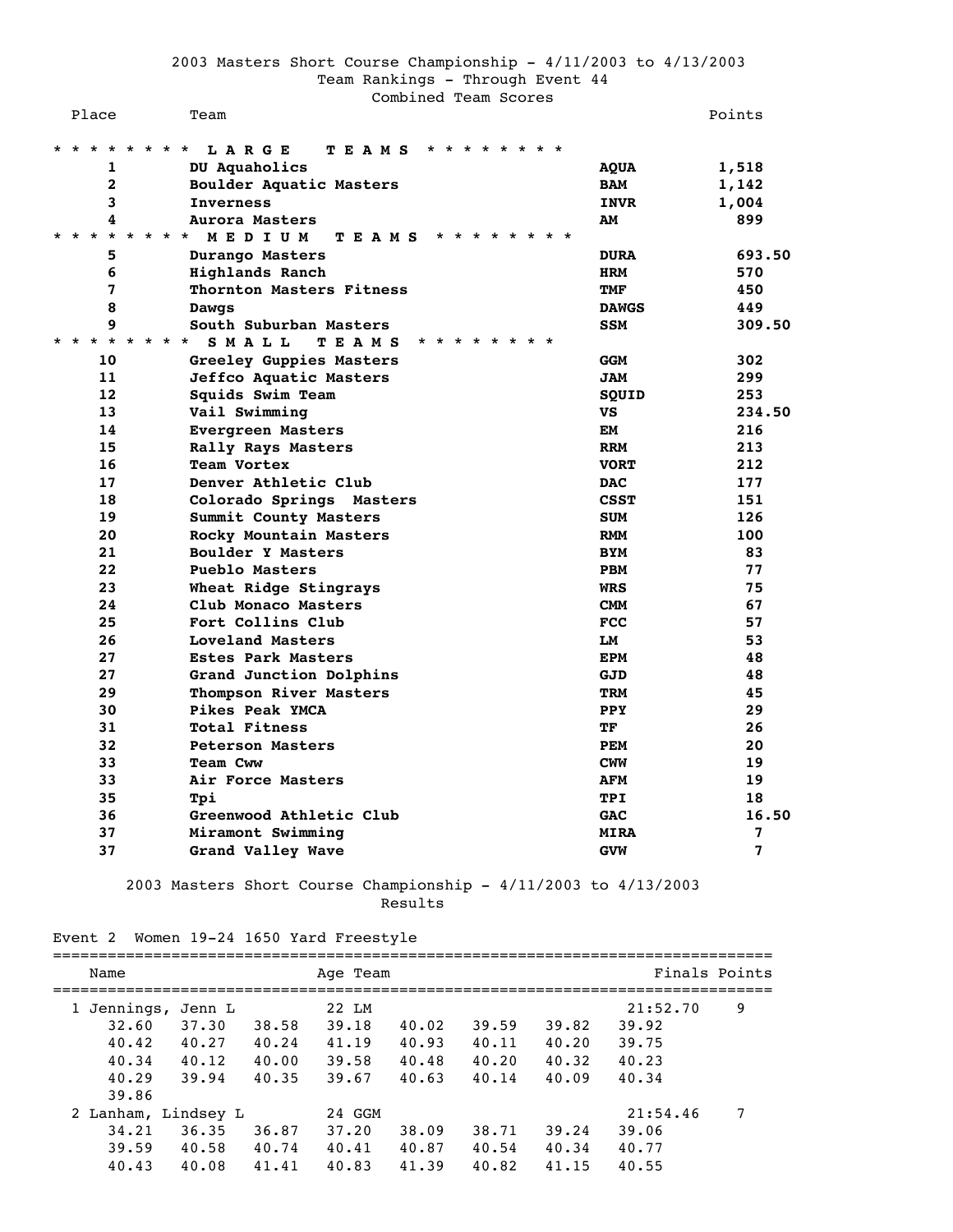| 40.86                         | 41.11 41.94 41.32 41.04 40.75 40.10 39.42 |             |             |             |             |       |          |   |
|-------------------------------|-------------------------------------------|-------------|-------------|-------------|-------------|-------|----------|---|
| 37.69                         |                                           |             |             |             |             |       |          |   |
| 3 Tirello, Danielle T 23 AQUA |                                           |             |             |             |             |       | 22:47.21 | 6 |
| 34.41                         | 37.76                                     | 39.03 39.39 |             | 40.29       | 40.42       | 40.83 | 41.61    |   |
|                               | 41.56 41.73 41.99                         |             | 42.21 42.22 |             | 42.07       | 42.82 | 42.45    |   |
|                               | 42.16 42.15 42.34                         |             | 41.74 44.61 |             | 41.72       | 43.17 | 42.77    |   |
| 42.96                         | 42.79                                     | 42.88       | 43.62       | 42.22 42.00 |             | 41.79 | 40.51    |   |
| 36.99                         |                                           |             |             |             |             |       |          |   |
| 4 Brug, Carolyn J             |                                           |             | 21 GGM      |             |             |       | 22:57.45 | 5 |
| 33.44                         | 37.58 39.66 40.44                         |             |             | 40.97       | 40.92       | 41.22 | 41.68    |   |
|                               | 41.80 41.38                               | 41.92       | 43.15       | 42.56       | 42.78       | 42.79 | 42.24    |   |
|                               | 42.25 42.27                               | 42.12       | 42.54       | 42.63       | 43.45       | 42.22 | 43.20    |   |
| 42.56                         | 43.12                                     | 43.13       | 43.08       | 42.89       | 42.48       | 42.96 | 42.24    |   |
| 39.78                         |                                           |             |             |             |             |       |          |   |
| 5 Fleming, Sara J             |                                           |             | 24 WRS      |             |             |       | 23:43.62 | 4 |
|                               | $38.20$ $42.60$                           | 43.23 43.11 |             | 43.72       | 42.76       | 43.80 | 43.96    |   |
|                               | 43.26 43.42 43.31 43.67 43.49             |             |             |             | 43.83 43.36 |       | 43.13    |   |
|                               | 43.48 43.51 42.87 43.48                   |             |             | 43.28       | 43.35       | 44.02 | 43.42    |   |
| 43.24                         | 43.27                                     | 43.11       | 43.21       | 43.05       | 43.13       | 42.81 | 43.02    |   |
| 42.52                         |                                           |             |             |             |             |       |          |   |
| 6 Greenleaf, Kristin A 24 AM  |                                           |             |             |             |             |       | 23:49.95 | 3 |
|                               | 38.11 40.57 41.33                         |             | 41.87       | 42.50       | 42.57       | 43.00 | 43.23    |   |
|                               | 43.03 43.07 42.97                         |             | 43.46       | 43.06       | 43.15       | 42.89 | 43.34    |   |
| 43.93                         | 43.63 43.79                               |             | 43.65       | 43.23       | 43.06       | 43.35 | 43.32    |   |
| 43.47                         | 43.74                                     | 43.85       | 44.13       | 44.07       | 43.84       | 44.12 | 43.86    |   |
| 52.76                         |                                           |             |             |             |             |       |          |   |

## Event 2 Women 25-29 1650 Yard Freestyle

| Name                |       | Age Team |               |       |       | Finals Points |   |
|---------------------|-------|----------|---------------|-------|-------|---------------|---|
| 1 Richens, Kristina |       | 29 RRM   |               |       |       | 20:18.15      | 9 |
| 2 Presecan, Mary    |       |          | 28 Unattached |       |       | 23:56.51      | 7 |
| 42.08<br>35.37      | 44.11 | 44.04    | 43.95         | 44.08 | 44.96 | 43.18         |   |
| 44.50<br>44.60      | 43.23 | 44.42    | 44.40         | 43.15 | 43.70 | 44.14         |   |
| 44.07<br>43.37      | 44.25 | 44.00    | 43.91         | 44.29 | 44.33 | 44.26         |   |
| 44.16<br>44.06      | 43.39 | 43.71    | 43.67         | 43.97 | 43.93 | 42.89         |   |
| 40.34               |       |          |               |       |       |               |   |

# Event 2 Women 30-34 1650 Yard Freestyle

| Name                  |                   |       | Age Team<br>======================== |                 |                         |       | Finals Points |   |
|-----------------------|-------------------|-------|--------------------------------------|-----------------|-------------------------|-------|---------------|---|
| 1 Decon, Lori B       |                   |       | 32 AQUA                              |                 |                         |       | 19:06.42      | 9 |
| 30.99                 |                   |       | 33.73 34.11 34.29 34.78 34.46        |                 |                         | 34.62 | 34.66         |   |
| 34.86 34.86           |                   |       | 35.01 35.01 35.07 34.88              |                 |                         | 35.18 | 35.37         |   |
| $35.35$ $35.25$       |                   | 34.94 |                                      |                 | $35.42$ $35.39$ $35.72$ | 35.36 | 35.48         |   |
| 35.22                 | 35.06             |       | 34.89 34.84 34.88                    |                 | 34.70                   | 34.75 | 34.38         |   |
| 32.91                 |                   |       |                                      |                 |                         |       |               |   |
| 2 Moen, Terri J       |                   |       | 34 AQUA                              |                 |                         |       | 20:01.64      | 7 |
|                       | $30.81$ $34.44$   | 35.91 |                                      | $35.39$ $35.98$ | 36.40                   | 36.38 | 36.51         |   |
| $36.36$ $36.50$       |                   | 36.70 |                                      | $36.58$ $36.62$ | 36.68                   | 36.47 | 36.99         |   |
| $37.20$ $36.68$       |                   | 36.85 |                                      | 37.30 36.98     | 36.75                   | 37.27 | 37.15         |   |
| 37.25                 | 36.32             | 37.07 | 36.70                                | 36.96           | 37.05                   | 36.58 | 36.82         |   |
| 35.99                 |                   |       |                                      |                 |                         |       |               |   |
| 3 Leetmae, Erika M    |                   |       | 32 AQUA                              |                 |                         |       | 20:25.44      | 6 |
| 4 Citriglia, Audrey M |                   |       | 31 INVR                              |                 |                         |       | 21:09.09      | 5 |
|                       | 32.75 36.36       | 37.42 |                                      | 38.28 38.44     | 38.92                   | 38.94 | 39.05         |   |
|                       | 38.75 39.23 38.84 |       |                                      | 38.70 38.80     | 38.91                   | 38.70 | 38.94         |   |
|                       | 38.82 38.62 38.69 |       | 38.90                                | 38.63           | 38.93                   | 38.92 | 38.82         |   |
| 38.96                 | 38.82             | 39.11 | 39.04                                | 39.04           | 38.34                   | 38.51 | 38.28         |   |
| 37.63                 |                   |       |                                      |                 |                         |       |               |   |
| 5 Keaten, Heather L   |                   |       | 33 FCC                               |                 |                         |       | 22:37.90      | 4 |
| 6 Czaenecki, Jen R    |                   |       | 31 DAWGS                             |                 |                         |       | 23:08.40      | 3 |
|                       |                   |       |                                      |                 |                         |       |               |   |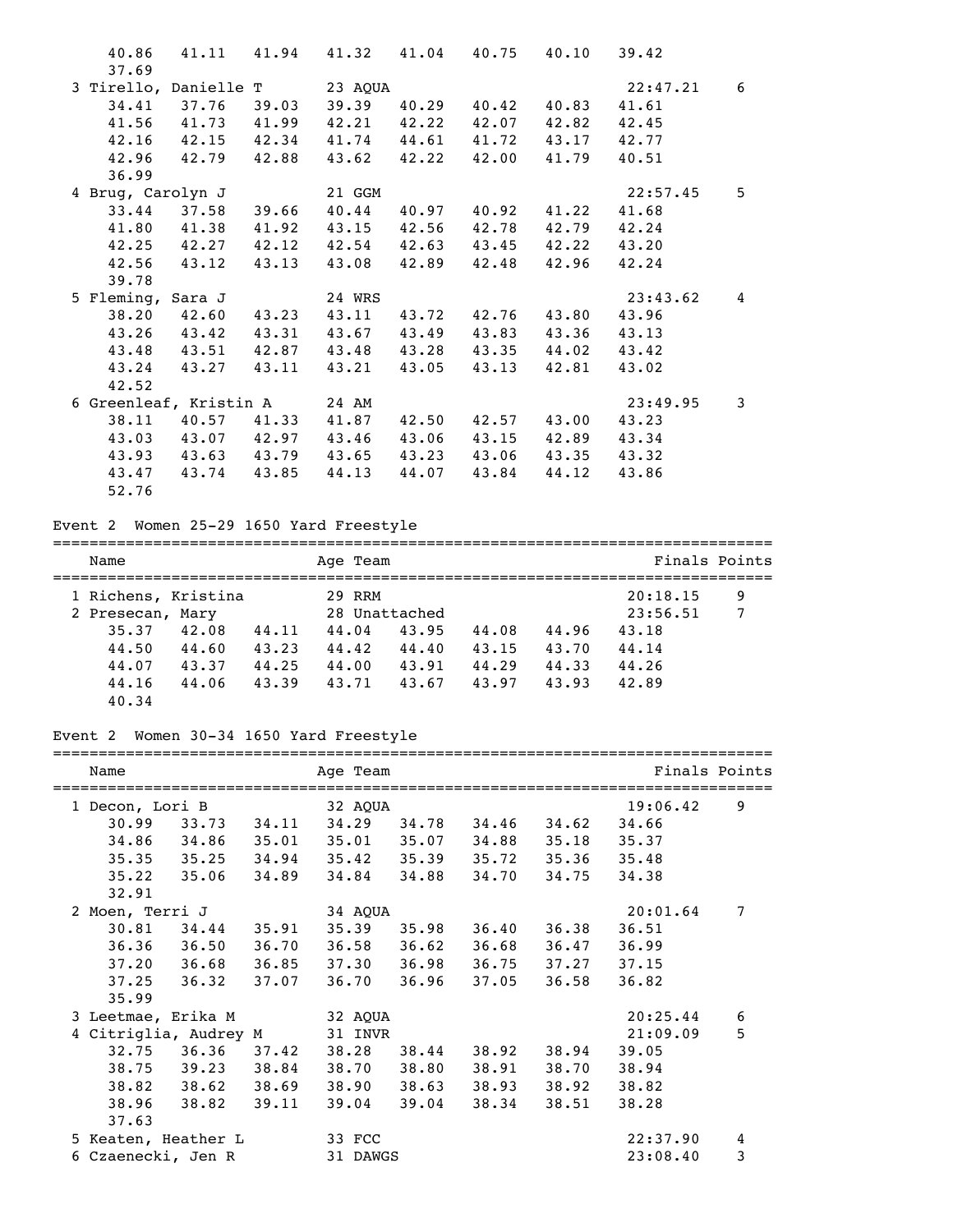# Event 2 Women 35-39 1650 Yard Freestyle

| Name                   |               |       | Age Team |       |                       |       |               | Finals Points  |
|------------------------|---------------|-------|----------|-------|-----------------------|-------|---------------|----------------|
| 1 Hagadorn, Heather L  |               |       | 38 AQUA  |       |                       |       | 19:40.21      | 9              |
| 32.09                  | 33.80         | 34.38 | 34.71    | 34.80 | 34.40                 | 34.77 | 34.66         |                |
| 34.45                  | 34.92         | 34.66 | 35.25    | 34.78 | 35.29                 | 35.22 | 35.37         |                |
| 35.51                  | 35.71         | 35.92 | 35.60    | 44.09 | 35.26                 | 40.21 | 35.65         |                |
| 36.32                  | 36.83         | 36.69 | 36.69    | 36.66 | 36.46                 | 36.48 | 36.44         |                |
| 36.14                  |               |       |          |       |                       |       |               |                |
| 2 Copeland, Karen      |               |       | 36 BAM   |       |                       |       | 20:20.45      | $\overline{7}$ |
| 33.26                  | 35.71         | 36.46 | 36.46    | 36.33 | 37.09                 | 37.10 | 37.11         |                |
| 37.17                  | 37.67         | 36.66 | 37.40    | 37.14 | 37.76                 | 37.69 | 37.72         |                |
| 37.85                  | 37.79         | 37.72 | 37.75    | 37.52 | 37.83                 | 37.90 | 37.63         |                |
| 37.31                  | 36.84         | 37.63 | 37.09    | 37.43 | 37.24                 | 36.49 | 36.02         |                |
| 33.68                  |               |       |          |       |                       |       |               |                |
| 3 Dawkins, Polly       |               |       | 38 AQUA  |       |                       |       | 21:42.15      | 6              |
| 35.38                  | 38.46         | 39.03 | 39.42    | 39.35 | 39.77                 | 39.48 | 40.20         |                |
| 40.20                  | 39.89         | 39.83 | 40.09    | 39.65 | 40.14                 | 39.54 | 40.04         |                |
| 39.60                  | 39.85         | 39.57 | 39.74    | 39.73 | 39.57                 | 39.73 | 39.66         |                |
| 39.54                  | 39.75         | 39.30 | 39.82    | 39.62 | 39.75                 | 39.56 | 39.11         |                |
| 37.78                  |               |       |          |       |                       |       |               |                |
| 4 Vanderpoel, Nicole L |               |       | 38 INVR  |       |                       |       | 22:00.94      | 5              |
| 31.20                  | 34.74         | 36.40 | 37.72    | 38.46 | 39.33                 | 39.75 | 39.17         |                |
| 39.56                  | 39.70         | 39.47 | 40.09    | 39.79 | 40.15                 | 40.70 | 40.56         |                |
| 40.83                  | 41.04         | 41.24 | 41.18    | 41.32 | 41.31                 | 41.53 | 41.48         |                |
| 41.77                  | 41.54         | 41.70 | 41.64    | 41.55 | 41.91                 | 41.66 | 42.00         |                |
| 40.45                  |               |       |          |       |                       |       |               |                |
| 5 Plummer, Charlotte C |               |       | 37 JAM   |       |                       |       | 22:59.47      | 4              |
| 36.54                  | 39.00         | 39.99 | 40.00    | 41.25 | 41.94                 | 42.24 | 41.91         |                |
| 42.88                  | 42.70         | 42.38 | 42.55    | 42.76 | 43.04                 | 42.32 | 43.14         |                |
| 43.08                  | 41.86         | 42.19 | 41.99    | 42.82 | 41.83                 | 42.18 | 42.04         |                |
| 42.62                  | 41.24         | 41.84 | 43.00    | 42.35 | 42.44                 | 41.33 | 41.81         |                |
| 40.21                  |               |       |          |       |                       |       |               |                |
| 6 Lantz, Ann F         |               |       | 39 INVR  |       |                       |       | 23:54.45      | 3              |
| 40.55                  | 42.01         | 43.68 | 43.65    | 43.77 | 43.55                 | 43.94 | 44.14         |                |
| 43.66                  | 43.47         | 43.86 | 43.64    | 44.04 | 43.94                 | 44.34 | 44.50         |                |
| 44.38                  | 44.01         | 43.91 | 43.82    | 42.88 | 44.10                 | 44.19 | 43.68         |                |
| 43.13                  | 43.12         | 43.69 | 43.17    | 42.95 | 42.81                 | 42.11 | 43.10         |                |
| 42.66                  |               |       |          |       |                       |       |               |                |
| 7 Blitz, Kathryn A     |               |       | 35 SSM   |       |                       |       | 24:47.31      | 2              |
| 8 Thompson, Carla L    |               |       | 37 INVR  |       |                       |       | 33:03.12      | $\mathbf{1}$   |
| 45.41                  | 52.14         | 58.02 | 57.26    | 57.44 | 59.16                 |       | 58.85 1:00.02 |                |
| 1:00.16                | 58.36 1:00.09 |       | 59.24    |       | 58.73 1:00.07         | 59.55 | 59.45         |                |
| 1:55.30                | 59.54         | 59.75 |          |       | 58.07 1:00.06 1:00.06 | 59.24 | 59.83         |                |
| 59.39                  | 59.35         | 57.30 | 58.51    |       | 59.87 1:00.78         | 58.86 | 54.46         |                |
| 58.80                  |               |       |          |       |                       |       |               |                |

## Event 2 Women 40-44 1650 Yard Freestyle

| Name                 | Age Team | Finals Points |
|----------------------|----------|---------------|
| 1 Dullea, Melanie J  | 41 SSM   | 20:41.50<br>9 |
| 2 Maleike, Corina M  | 42 TMF   | 7<br>23:02.50 |
| 3 Merryman, Andrea P | 41 DURA  | 6<br>23:41.90 |
| 4 Dugan, Joanne      | 40 BAM   | 5<br>24:09.41 |
| 5 Bendell, Heidi J   | 40 DURA  | 4<br>25:06.11 |
| 6 Robinson, Dea      | 40 SSM   | 3<br>25:16.66 |

## Event 2 Women 45-49 1650 Yard Freestyle

| Name              | Age Team | Finals Points |
|-------------------|----------|---------------|
| 1 Hull, Kathy M   | 46 JAM   | 23:01.91<br>Q |
| 2 Pyle, Rebecca M | 47 SSM   | 24:06.03<br>- |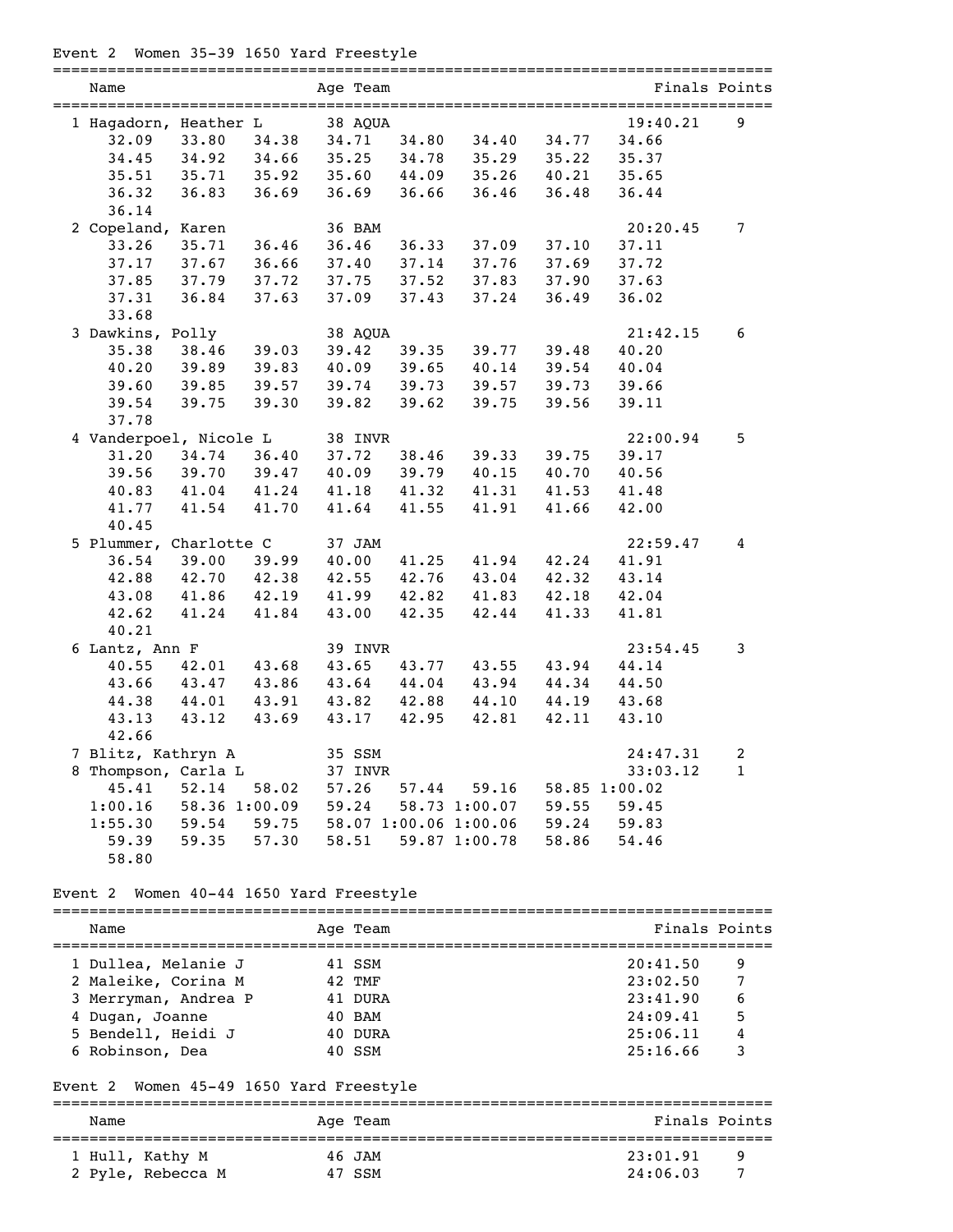|         | 3 Troeger, Susan E<br>4 Neale, Susan<br>1:02.35 1:02.59 1:02.83 1:03.75 1:02.53 1:02.27 1:00.82 1:02.27<br>1:02.38 1:03.18 1:02.41 1:02.62 1:02.32 1:01.48 1:02.42 1:01.91<br>1:02.12 1:02.97 1:02.49 1:02.44 1:03.57 1:02.72 1:02.46 1:02.83<br>59.30<br>Event 2 Women 50-54 1650 Yard Freestyle<br>Name<br>1 Fouts, Susan J<br>2 Laney, Judith B<br>3 Young, Lydia L |                                                   |                                                                                            |                                           | 49 INVR<br>46 INVR<br>Age Team<br>52 HRM<br>50 AQUA<br>54 DAWGS |                                  |                                              | 49.06 1:01.87 59.78 1:03.57 1:01.03 1:01.03 1:01.79 1:01.25                                                                                          | 29:25.15<br>33:58.41<br>23:09.53<br>23:21.26<br>26:44.38                                                                                       | 6<br>5<br>Finals Points<br>9<br>7<br>6 |
|---------|------------------------------------------------------------------------------------------------------------------------------------------------------------------------------------------------------------------------------------------------------------------------------------------------------------------------------------------------------------------------|---------------------------------------------------|--------------------------------------------------------------------------------------------|-------------------------------------------|-----------------------------------------------------------------|----------------------------------|----------------------------------------------|------------------------------------------------------------------------------------------------------------------------------------------------------|------------------------------------------------------------------------------------------------------------------------------------------------|----------------------------------------|
|         | 4 McGrane, Karen S                                                                                                                                                                                                                                                                                                                                                     |                                                   |                                                                                            |                                           | 51 INVR                                                         |                                  |                                              |                                                                                                                                                      | 37:29.35                                                                                                                                       | 5                                      |
|         | Event 2 Women 55-59 1650 Yard Freestyle                                                                                                                                                                                                                                                                                                                                |                                                   |                                                                                            |                                           |                                                                 |                                  |                                              |                                                                                                                                                      |                                                                                                                                                |                                        |
|         | Name<br>=====================================                                                                                                                                                                                                                                                                                                                          |                                                   |                                                                                            |                                           | Age Team                                                        |                                  |                                              |                                                                                                                                                      | ====================================                                                                                                           | Finals Points                          |
|         | 1 Lebsack, Linda M<br>42.08<br>47.73<br>46.79<br>46.44<br>43.98<br>2 Anziano, Marcia<br>41.91<br>48.96<br>49.51<br>48.67<br>46.23<br>Event 2 Women 60-64 1650 Yard Freestyle<br>Name<br>====================================<br>1 Rudie, Margery<br>1:30.87<br>1:33.18<br>Event 2                                                                                      | 46.19<br>47.03<br>45.93 46.78<br>49.06<br>1:38.77 | 46.58<br>46.58<br>$50.15$ 49.97<br>48.91 50.17<br>49.00<br>Women 70-74 1650 Yard Freestyle | 47.32<br>46.29<br>48.07<br>49.48<br>48.82 | 56 AQUA<br>58 INVR<br>Age Team<br>64 JAM                        | 46.29<br>48.28<br>50.28<br>49.29 | 46.24<br>49.19<br>48.68 49.98 49.66<br>49.31 | 46.30 47.23 48.43<br>47.98 47.75 46.94 47.86 47.09 47.39<br>47.43 47.56 47.51 47.23 46.99 47.28<br>46.19<br>49.99<br>$50.00$ 49.29<br>49.28<br>49.41 | 25:45.37<br>47.07<br>48.05<br>47.58<br>45.97<br>26:50.89<br>50.36<br>49.24<br>49.98<br>47.05<br>==================================<br>53:17.26 | 9<br>7<br>Finals Points<br>9           |
|         | Name                                                                                                                                                                                                                                                                                                                                                                   |                                                   |                                                                                            |                                           | Age Team                                                        |                                  |                                              |                                                                                                                                                      |                                                                                                                                                | Finals Points                          |
| Event 2 | 1 Hertzberg, Ruth S                                                                                                                                                                                                                                                                                                                                                    |                                                   | Women 75-79 1650 Yard Freestyle                                                            |                                           | 70 SUM                                                          |                                  |                                              |                                                                                                                                                      | 36:26.81                                                                                                                                       | 9                                      |
|         | Name                                                                                                                                                                                                                                                                                                                                                                   |                                                   |                                                                                            |                                           | Age Team                                                        |                                  |                                              |                                                                                                                                                      |                                                                                                                                                | Finals Points                          |
|         | 1 Holmes, Frances                                                                                                                                                                                                                                                                                                                                                      |                                                   |                                                                                            |                                           | 75 JAM                                                          |                                  |                                              |                                                                                                                                                      | 46:31.26                                                                                                                                       | 9                                      |
|         | Event 2                                                                                                                                                                                                                                                                                                                                                                |                                                   | Men 25-29 1650 Yard Freestyle                                                              |                                           |                                                                 |                                  |                                              |                                                                                                                                                      |                                                                                                                                                |                                        |
|         | Name                                                                                                                                                                                                                                                                                                                                                                   |                                                   |                                                                                            |                                           | Age Team                                                        |                                  |                                              |                                                                                                                                                      |                                                                                                                                                | Finals Points                          |
|         | 1 Schmidt, Jason D<br>Event 2                                                                                                                                                                                                                                                                                                                                          |                                                   | Men 30-34 1650 Yard Freestyle                                                              |                                           |                                                                 | 28 Unattached                    |                                              |                                                                                                                                                      | 34:40.97                                                                                                                                       | 9                                      |
|         | Name                                                                                                                                                                                                                                                                                                                                                                   |                                                   |                                                                                            |                                           | Age Team                                                        |                                  |                                              |                                                                                                                                                      |                                                                                                                                                | Finals Points                          |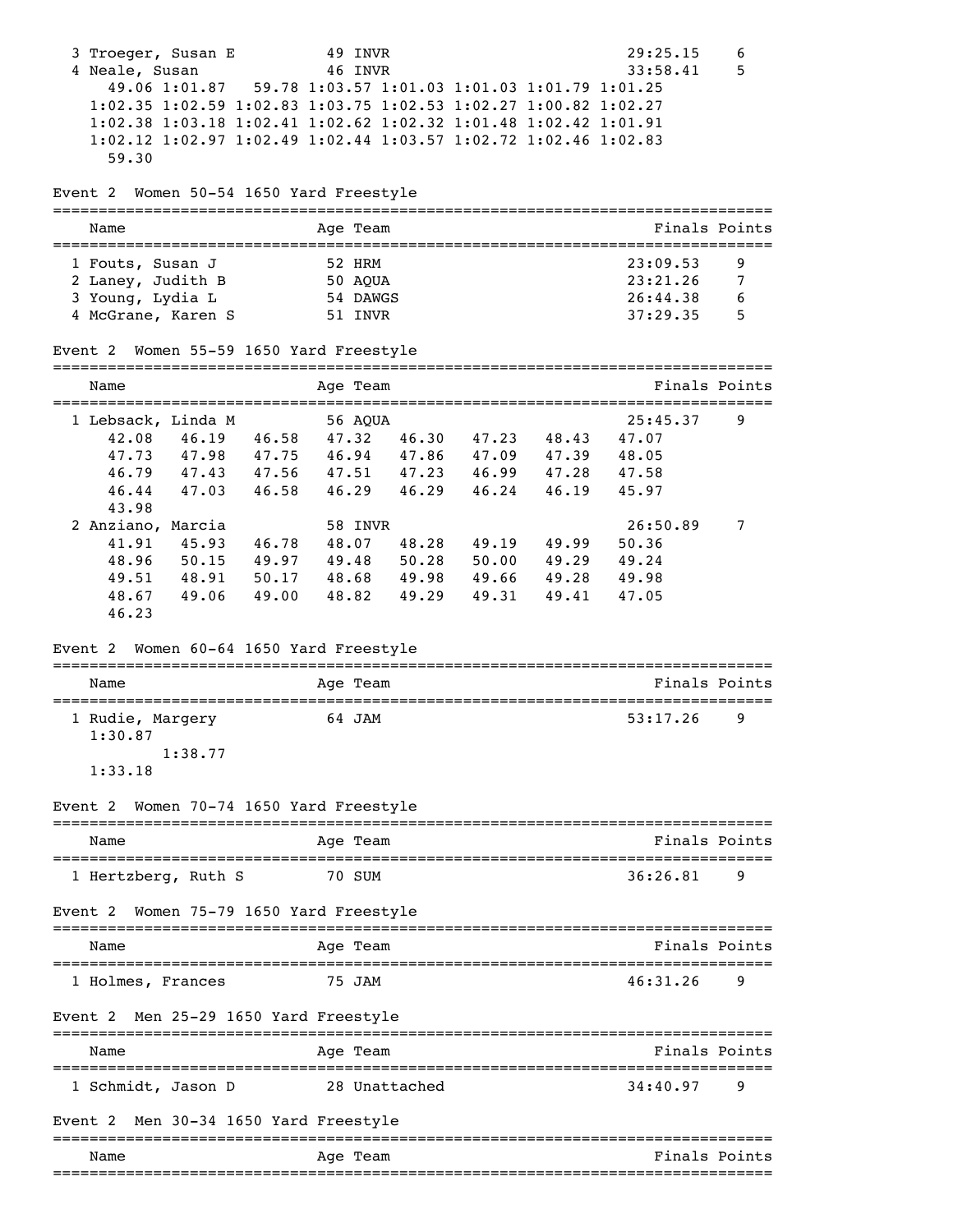| 1 Ross, Dave<br>2 Carothers, James A<br>32.20<br>$34.29$ $34.69$<br>34.73 34.68<br>33.42 | 34.40                                                             | 34.87<br>34.33<br>34.35 | 32 AQUA<br>31 AQUA<br>35.11<br>34.44 34.60 34.47 34.43 34.50 34.42<br>34.47 35.25 | 35.21           | 34.72<br>$34.30$ $34.42$ $34.48$<br>34.77                            | 34.53<br>34.41<br>34.95<br>34.17 | 18:20.07<br>18:57.80<br>34.60<br>34.33<br>34.92<br>34.34 | 9<br>7          |
|------------------------------------------------------------------------------------------|-------------------------------------------------------------------|-------------------------|-----------------------------------------------------------------------------------|-----------------|----------------------------------------------------------------------|----------------------------------|----------------------------------------------------------|-----------------|
| 3 Snowberg, Eric J<br>$30.87$ $33.48$<br>36.06 36.17<br>36.40<br>35.99                   | $34.54$ $35.25$ $35.17$<br>36.11                                  | 34.09<br>36.03<br>36.47 | 32 INVR<br>36.22 36.47<br>36.18                                                   | 36.65           | 33.86 33.18 34.04<br>$35.20$ $35.53$ $35.44$<br>36.77<br>36.10       | 34.71<br>35.57<br>36.36<br>36.53 | 19:28.57<br>34.53<br>35.74<br>36.35<br>36.51             | 6               |
| 4 Hoftiezer, Scott<br>38.51 37.87<br>36.01                                               | 33.28 36.66 37.20<br>37.78 38.04 37.57<br>$37.54$ $37.55$ $37.64$ | 38.19                   | 32 DAC<br>37.57<br>37.92                                                          | 37.85           | 38.61 38.25 38.79 38.56<br>38.11 38.83 37.97<br>38.10 37.62<br>37.28 | 38.22<br>38.19<br>37.90          | 20:45.80<br>38.39<br>37.82<br>38.03<br>37.95             | 5               |
| 5 Kelley, Brett A<br>34.23 37.13<br>38.12 38.11<br>37.92 37.61<br>37.98                  | 38.26 38.04 38.65                                                 | 36.84<br>37.92          | 31 AM<br>36.71<br>38.48 38.06<br>38.40 38.16                                      | 37.68           | 37.89<br>38.31 38.99<br>38.50 38.16 38.08<br>38.27                   | 37.97<br>38.94<br>38.18<br>37.96 | 20:51.87<br>37.98<br>38.27<br>38.01<br>38.06             | 4               |
| 6 Roseman, Garry L<br>Event 2 Men 35-39 1650 Yard Freestyle                              |                                                                   |                         | 31 Unattached                                                                     |                 |                                                                      |                                  | 28:30.41                                                 | 3               |
|                                                                                          |                                                                   |                         |                                                                                   |                 |                                                                      |                                  |                                                          |                 |
| Name                                                                                     |                                                                   |                         | Age Team                                                                          |                 |                                                                      |                                  | Finals Points                                            |                 |
| 1 Rowland, Shawn C                                                                       |                                                                   |                         | 37 AM                                                                             |                 |                                                                      |                                  | 19:03.73                                                 | 9               |
| 2 Smith, William P                                                                       |                                                                   |                         | 37 AFM                                                                            |                 |                                                                      |                                  | 20:14.50                                                 | $7\phantom{.0}$ |
|                                                                                          | $31.63$ $34.02$                                                   |                         | 35.63 35.67 35.57 36.42 36.11                                                     |                 |                                                                      |                                  | 36.54                                                    |                 |
| 36.32 36.50                                                                              |                                                                   | 36.69                   | 36.56                                                                             |                 | 36.48 36.83                                                          | 36.55                            | 36.69                                                    |                 |
| $36.92$ $37.17$<br>37.86                                                                 | 38.43                                                             | 36.71<br>38.51          | 37.12<br>38.90                                                                    | 36.70<br>38.40  | 37.56<br>38.52                                                       | 37.87<br>38.11                   | 37.65<br>38.54                                           |                 |
| 35.32                                                                                    |                                                                   |                         |                                                                                   |                 |                                                                      |                                  |                                                          |                 |
| 3 Schweitz, Michael N                                                                    |                                                                   |                         | 39 DURA                                                                           |                 |                                                                      |                                  | 20:48.19<br>22:13.86                                     | 6<br>5          |
| 4 Moseley, Matthew L<br>36.08                                                            | 40.26                                                             | 41.92                   | 35 RRM<br>42.24                                                                   |                 | 41.81 42.09                                                          | 41.93                            | 41.69                                                    |                 |
|                                                                                          | 41.48 41.11 40.57                                                 |                         | 40.44                                                                             | 40.22           | 40.51                                                                | 40.46                            | 40.62                                                    |                 |
| 40.80                                                                                    | 40.27                                                             | 40.57                   | 40.38                                                                             | 40.36           | 40.47                                                                | 40.12                            | 40.39                                                    |                 |
| 39.79                                                                                    | 39.82                                                             | 40.32                   | 40.61                                                                             | 39.26           | 40.06                                                                | 39.69                            | 38.49                                                    |                 |
| 39.03                                                                                    |                                                                   |                         |                                                                                   |                 |                                                                      |                                  |                                                          |                 |
| 5 Arnold, Dan                                                                            |                                                                   |                         | 39 CSST                                                                           |                 |                                                                      |                                  | 23:04.91                                                 | 4               |
| 36.22                                                                                    | 39.45                                                             | 40.50                   | 40.35                                                                             | 41.31           | 41.32                                                                | 42.10                            | 42.92                                                    |                 |
| 42.47 41.49<br>43.14 43.09                                                               |                                                                   | 42.35                   |                                                                                   | $41.96$ $42.42$ | 42.04                                                                | 43.04<br>43.19                   | 42.06<br>43.05                                           |                 |
| 42.18                                                                                    | 41.67                                                             | 42.77<br>43.28          | 42.67                                                                             | 42.83           | 43.48 42.85 42.14<br>42.51                                           | 42.74                            | 41.45                                                    |                 |
| 39.87                                                                                    |                                                                   |                         |                                                                                   |                 |                                                                      |                                  |                                                          |                 |
| 6 Wolf, Joeseph M                                                                        |                                                                   |                         | 35 INVR                                                                           |                 |                                                                      |                                  | 23:21.48                                                 | 3               |
| 7 Reifel, Richard R                                                                      |                                                                   |                         | 37 INVR                                                                           |                 |                                                                      |                                  | 25:11.60                                                 | 2               |
| 35.79                                                                                    | 40.88                                                             | 43.25                   |                                                                                   |                 | 45.63 46.30 47.34                                                    | 46.25                            | 46.68                                                    |                 |
| 47.19 47.81                                                                              |                                                                   | 47.52                   |                                                                                   |                 | 46.99 47.24 47.44                                                    | 46.46                            | 47.74                                                    |                 |
| 46.53                                                                                    | 47.38 45.78 47.07<br>45.52                                        | 45.79                   | 46.41                                                                             | 45.38           | 47.74 48.10 46.78<br>45.98                                           | 47.22<br>45.61                   | 44.98<br>42.45                                           |                 |

Event 2 Men 40-44 1650 Yard Freestyle

## =============================================================================== Name Age Team Age Team Finals Points =============================================================================== 1 Melanson, Edward 40 AQUA 17:53.41 9 29.94 32.46 32.60 32.81 32.79 32.68 32.77 32.49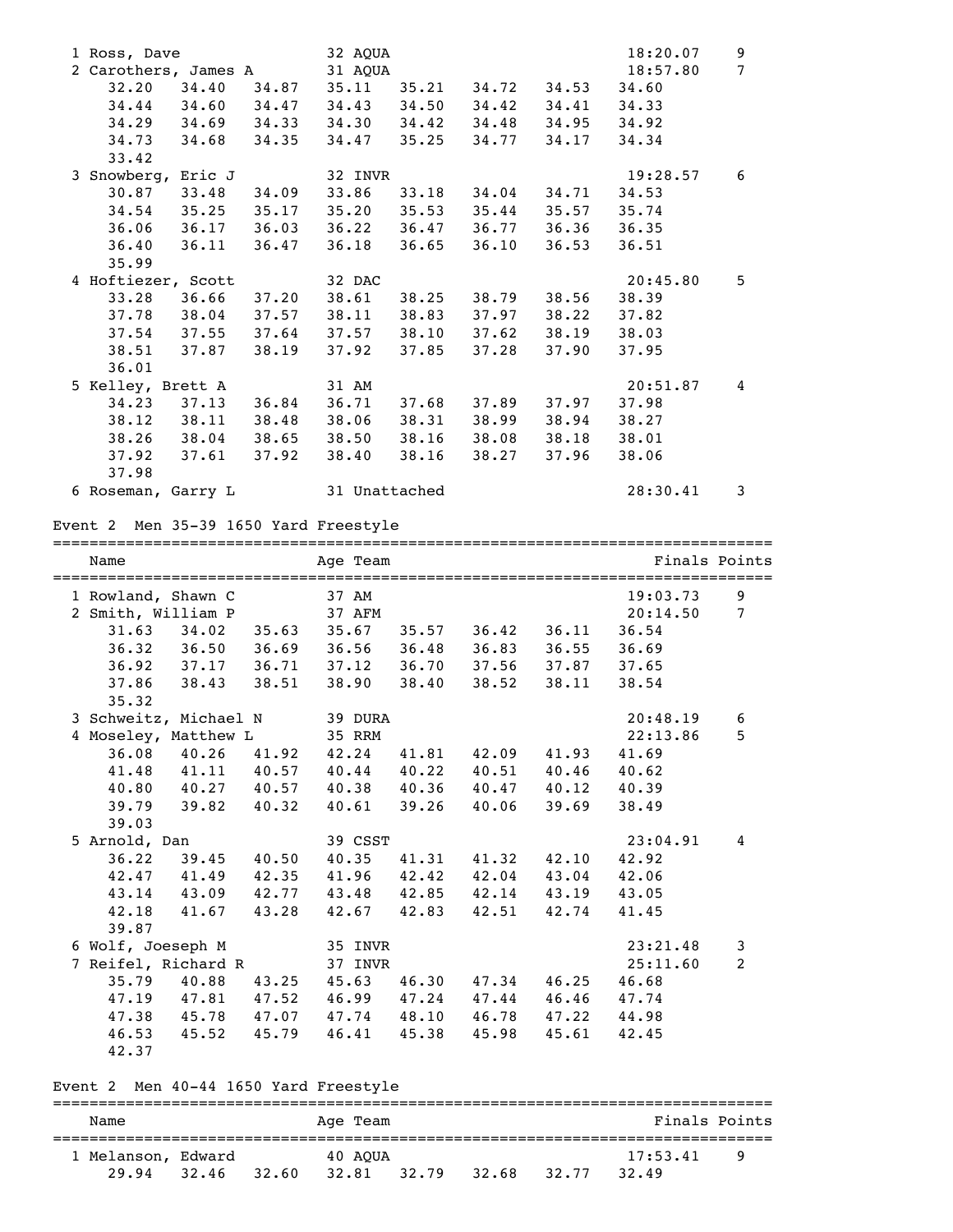| 32.72                        |                   |                   | 32.69 32.68 32.44 32.70                            |             | 32.56       | 32.53 | 32.28    |                 |
|------------------------------|-------------------|-------------------|----------------------------------------------------|-------------|-------------|-------|----------|-----------------|
| 32.58                        |                   |                   | 32.55 32.55 32.61 32.55 32.61 32.48                |             |             |       | 32.74    |                 |
| 32.83                        |                   | $32.74$ $32.72$   | 32.55                                              | 32.78       | 32.83       | 33.03 | 32.63    |                 |
| 31.49                        |                   |                   |                                                    |             |             |       |          |                 |
| 2 Boettcher, Anthony J 40 EM |                   |                   |                                                    |             |             |       | 18:38.35 | $7\overline{ }$ |
| 29.59                        |                   |                   |                                                    | 34.71       | 34.39       | 34.47 | 34.26    |                 |
| 34.99                        |                   |                   | 32.74 33.64 34.60 34.71<br>34.34 34.46 34.34 34.90 |             | 34.16       | 34.26 | 33.64    |                 |
| 34.00                        |                   |                   | 33.93 34.30 34.19 33.89 33.97                      |             |             | 34.18 | 33.65    |                 |
| 34.53                        | $34.09$ $34.38$   |                   | 34.45                                              | 33.96       | 34.63       | 32.75 | 33.41    |                 |
| 30.55                        |                   |                   |                                                    |             |             |       |          |                 |
| 3 Classen, Ken A             |                   |                   | 42 AOUA                                            |             |             |       | 18:46.94 | 6               |
| 30.54                        | $32.70$ $32.98$   |                   | 32.84                                              | 33.26       | 33.37       | 33.22 | 33.37    |                 |
| 33.75                        |                   |                   | 33.60 33.54 33.66 33.58 34.20                      |             |             | 33.96 | 34.28    |                 |
| 34.17                        | 34.59             |                   |                                                    | 34.50       | 35.58       | 34.65 | 34.41    |                 |
| 35.02                        | 35.44             |                   | 34.55 34.30<br>35.43 35.40                         | 35.73       | 35.86       | 36.25 | 34.80    |                 |
| 33.41                        |                   |                   |                                                    |             |             |       |          |                 |
| 4 Moe, Stephen A             |                   |                   | 42 BAM                                             |             |             |       | 18:49.98 | 5               |
|                              |                   |                   | 32.49 35.30 35.50 35.30 35.27                      |             | 34.94       | 34.51 | 34.61    |                 |
|                              | 34.91 34.53       | 34.24             | 34.11                                              | 34.24       | 34.41       | 34.04 | 34.38    |                 |
|                              | 34.21 34.16       | 34.11             | 34.27                                              | 34.01       | 33.90       | 33.95 | 33.94    |                 |
| 33.75                        | 34.02             | 33.86             |                                                    | 34.05 34.08 | 33.81       | 33.82 | 33.85    |                 |
| 33.41                        |                   |                   |                                                    |             |             |       |          |                 |
| 5 Belin, Thomas H            |                   |                   | 41 INVR                                            |             |             |       | 21:08.76 | $\overline{4}$  |
| 33.75                        | 37.29             |                   | 37.79 38.39 37.94                                  |             | 37.88       | 38.17 | 38.49    |                 |
| 38.20                        | 38.17             | 38.81             | 38.54                                              | 38.48       | 38.75       | 38.80 | 38.44    |                 |
| 38.78                        | 38.72             |                   | 38.81 38.74 38.82                                  |             | 39.03       | 39.03 | 39.15    |                 |
| 39.17                        |                   |                   | 39.03 39.14 38.80                                  | 39.05       | 39.42       | 39.18 | 38.77    |                 |
| 37.23                        |                   |                   |                                                    |             |             |       |          |                 |
| 6 Ellis, Mike                |                   |                   | 44 BAM                                             |             |             |       | 22:28.35 | 3               |
| 34.42                        | 38.12             | 39.87             | 40.20 41.05                                        |             | 41.31       | 40.64 | 41.18    |                 |
| 40.60                        | 41.51             | 41.49             | 41.14                                              | 41.11       | 41.23       | 41.58 | 41.29    |                 |
| 41.53                        |                   |                   | 41.37 41.31 41.60 41.75                            |             | 41.73 41.27 |       | 40.88    |                 |
| 40.92                        | 40.98             | 40.99             | 40.92 41.13                                        |             | 41.76       | 42.08 | 41.51    |                 |
| 39.88                        |                   |                   |                                                    |             |             |       |          |                 |
| 7 Srodulski, Eric J          |                   |                   | 40 AQUA                                            |             |             |       | 23:55.58 | $\overline{a}$  |
|                              | 34.50 40.15 42.04 |                   |                                                    | 44.25 44.37 | 43.52       | 44.36 | 43.09    |                 |
| 45.34                        |                   |                   | 43.76 44.69 45.32 44.22 44.27                      |             |             | 44.25 | 44.15    |                 |
| 43.11                        |                   | 43.48 44.88       | 43.34 44.45                                        |             | 44.36       | 43.84 | 43.19    |                 |
| 44.41                        | 44.15             | 44.35             | 43.88 43.48                                        |             | 43.35       | 43.69 | 43.01    |                 |
| 42.33                        |                   |                   |                                                    |             |             |       |          |                 |
| 8 McLaughlin, Neal J 43 INVR |                   |                   |                                                    |             |             |       | 23:56.30 | $\mathbf{1}$    |
|                              |                   | 37.88 41.68 42.19 | 42.02 42.52                                        |             | 43.17       | 43.24 | 42.28    |                 |
| 43.15                        |                   |                   | 43.56 42.83 44.92 43.27 44.04                      |             |             | 44.10 | 43.69    |                 |
| 43.48                        | 46.08             | 44.47             | 43.39                                              | 45.36       | 43.38       | 45.39 | 42.94    |                 |
| 44.88                        | 45.42             | 43.50             | 45.68                                              | 43.79       | 44.70       | 43.04 | 43.53    |                 |
| 42.73                        |                   |                   |                                                    |             |             |       |          |                 |
|                              |                   |                   |                                                    |             |             |       |          |                 |

# Event 2 Men 45-49 1650 Yard Freestyle

| Name             |                      |       | Age Team |       |       |       | Finals Points |   |
|------------------|----------------------|-------|----------|-------|-------|-------|---------------|---|
|                  | 1 Brackett, Bill A   |       | 45 AOUA  |       |       |       | 19:51.19      | 9 |
| 32.38            | 35.37                | 35.60 | 35.99    | 35.94 | 35.45 | 36.55 | 35.96         |   |
| 36.08            | 36.74                | 36.64 | 36.18    | 36.77 | 36.11 | 36.76 | 36.27         |   |
| 36.83            | 35.90                | 36.37 | 36.72    | 36.68 | 36.08 | 36.35 | 36.88         |   |
| 36.58            | 36.44                | 36.45 | 36.39    | 36.03 | 36.73 | 35.97 | 35.98         |   |
| 34.02            |                      |       |          |       |       |       |               |   |
|                  | 2 Reeves, William W  |       | 49 AOUA  |       |       |       | 20:07.95      | 7 |
| 33.02            | 35.60                | 35.88 | 36.08    | 36.08 | 36.30 | 36.17 | 36.42         |   |
| 36.32            | 36.58                | 36.58 | 36.74    | 36.49 | 36.68 | 36.76 | 36.68         |   |
| 36.89            | 36.94                | 37.04 | 36.77    | 36.72 | 36.81 | 36.80 | 36.61         |   |
| 36.42            | 37.11                | 37.23 | 37.64    | 37.43 | 37.44 | 37.50 | 37.30         |   |
| 36.92            |                      |       |          |       |       |       |               |   |
| 3 Heggy, Terry A |                      |       | 48 DAWGS |       |       |       | 21:10.50      | 6 |
|                  | 4 Henderson, James A |       | 45 SOUID |       |       |       | 24:13.95      | 5 |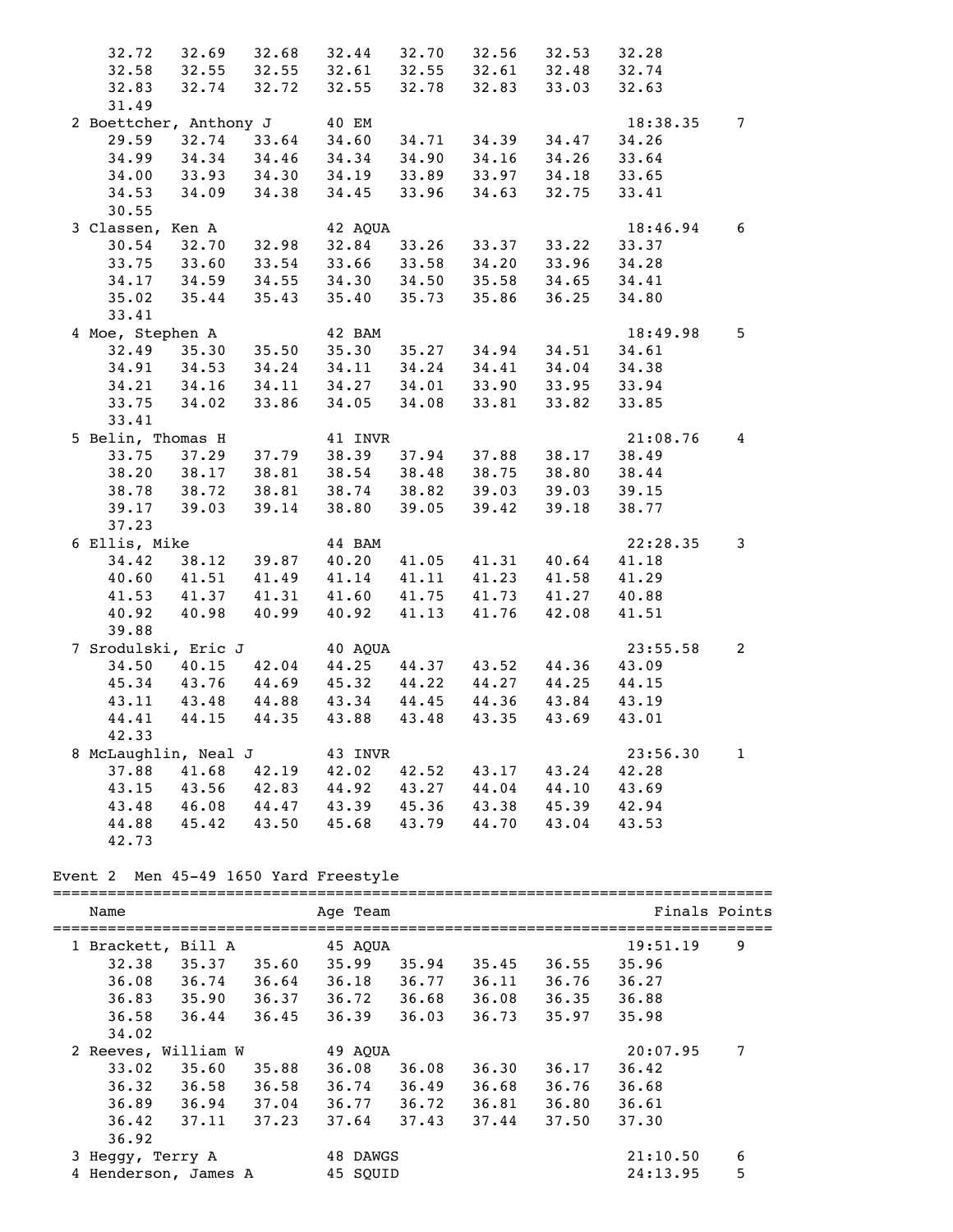| 5 Hoffman, J. Russell                                                                                                      |       | 49 PPY        |             |                         |       | 25:06.38       | 4             |
|----------------------------------------------------------------------------------------------------------------------------|-------|---------------|-------------|-------------------------|-------|----------------|---------------|
| 6 McHugh, Jerry                                                                                                            |       | 45 DAC        |             |                         |       | 25:49.29       | 3             |
| 35.65<br>41.82 44.74                                                                                                       |       | 45.87         | 46.29       | 46.81                   | 46.53 | 46.95          |               |
| 47.74 46.89 47.52                                                                                                          |       |               |             | 46.95 46.99 48.00 48.34 |       | 47.71          |               |
| 47.92 48.56<br>48.42                                                                                                       |       |               |             | 48.71 48.98 46.93 48.75 |       | 47.39          |               |
| 48.84 48.58<br>48.55                                                                                                       |       | 49.10         | 47.85 48.73 |                         | 45.42 | 45.73          |               |
| 46.03                                                                                                                      |       |               |             |                         |       |                |               |
| Event 2 Men 50-54 1650 Yard Freestyle                                                                                      |       |               |             |                         |       |                |               |
| Name                                                                                                                       |       | Age Team      |             |                         |       |                | Finals Points |
|                                                                                                                            |       |               |             |                         |       |                |               |
| 1 Bryan, Todd A                                                                                                            |       | 52 BAM        |             |                         |       | 17:58.32       | 9             |
| 2 Strack, Edward R                                                                                                         |       | 50 Unattached |             |                         |       | 22:12.40       | 7             |
| 3 Steward, Donald T                                                                                                        |       | 52 SQUID      |             |                         |       | 28:46.65       | 6             |
| Event 2 Men 55-59 1650 Yard Freestyle                                                                                      |       |               |             |                         |       |                |               |
| Name                                                                                                                       |       | Age Team      |             |                         |       |                | Finals Points |
|                                                                                                                            |       |               |             |                         |       |                |               |
| 1 Burson, Bill                                                                                                             |       | 58 SSM        |             |                         |       | 21:33.04       | 9             |
| $36.18$ $36.23$<br>33.52                                                                                                   |       |               |             | 37.04 37.81 38.04 38.54 |       | 38.77          |               |
| 38.79 39.09 38.92 39.13 39.93 39.50 39.84<br>39.69 40.20 40.13 40.27 39.66 40.35 39.85                                     |       |               |             |                         |       | 39.71<br>40.28 |               |
| 40.42 40.31<br>40.77                                                                                                       |       |               | 40.16 40.75 | 40.08                   | 40.46 | 40.22          |               |
| 38.40                                                                                                                      |       |               |             |                         |       |                |               |
| 2 Goodman, Laurence R                                                                                                      |       | 55 BAM        |             |                         |       | 25:02.49       | 7             |
| 36.03<br>$41.62$ $44.16$                                                                                                   |       |               |             | 45.26 45.88 45.93 46.34 |       | 46.63          |               |
| 47.02 46.16<br>46.05                                                                                                       |       |               |             | 46.08 45.82 46.76 46.57 |       | 46.45          |               |
| 46.19 46.62 46.49 45.61 46.83 45.51 46.12                                                                                  |       |               |             |                         |       | 45.97          |               |
| 45.57 47.11<br>46.40                                                                                                       |       |               |             | $46.75$ $46.44$ $45.62$ | 45.86 | 46.53          |               |
| 40.11                                                                                                                      |       |               |             |                         |       |                |               |
| 3 McDanal, Steven K                                                                                                        |       | 59 JAM        |             |                         |       | 26:36.12       | 6             |
| Event 2 Men 60-64 1650 Yard Freestyle                                                                                      |       |               |             |                         |       |                |               |
| Name                                                                                                                       |       |               |             |                         |       |                | Finals Points |
|                                                                                                                            |       | Age Team      |             |                         |       |                |               |
| 1 Chessnoe, Michael S 61 AQUA                                                                                              |       |               |             |                         |       | 26:42.84       | q             |
| 43.47 49.25 49.99 50.09 49.63 49.51 49.21 48.92                                                                            |       |               |             |                         |       |                |               |
| 49.03 48.71 48.98 49.17 48.57 49.21 49.47 49.16                                                                            |       |               |             |                         |       |                |               |
| 47.93 48.00 48.05 48.32 48.20 48.39 48.44 48.52                                                                            |       |               |             |                         |       |                |               |
| 48.52<br>48.49 48.52 48.41 47.96 48.43 48.92 48.26                                                                         |       |               |             |                         |       |                |               |
| 47.11<br>2 Reynolds, Bing                                                                                                  |       | 62 BAM        |             |                         |       | 32:09.70       | 7             |
|                                                                                                                            |       |               |             |                         |       |                |               |
| Event 4 Women 30-34 1000 Yard Freestyle                                                                                    |       |               |             |                         |       |                |               |
| Name                                                                                                                       |       | Age Team      |             |                         |       |                | Finals Points |
|                                                                                                                            |       |               |             |                         |       | 12:51.30       | 9             |
| 1 Oraker, Jennifer B<br>33.15 36.28 37.43 38.13 38.89 38.92 39.50 39.44<br>39.41 39.21 39.52 39.36 39.56 39.33 39.14 38.69 |       |               |             |                         |       |                |               |
|                                                                                                                            |       |               |             |                         |       |                |               |
| 39.08 39.18 39.33 37.75                                                                                                    |       |               |             |                         |       |                |               |
| Event 4 Women 35-39 1000 Yard Freestyle                                                                                    |       |               |             |                         |       |                |               |
|                                                                                                                            |       |               |             |                         |       |                |               |
| Name                                                                                                                       |       | Age Team      |             |                         |       |                | Finals Points |
| 1 Hagadorn, Heather L 38 AQUA                                                                                              |       |               |             |                         |       | 11:46.54       | 9             |
| 32.42 35.17 35.87 35.87 35.58 35.67 35.89 35.75                                                                            |       |               |             |                         |       |                |               |
| 35.62 36.09 35.65 35.40 35.65 35.77 35.41                                                                                  |       |               |             |                         |       | 34.97          |               |
| 35.07 34.93 35.09 34.67                                                                                                    |       |               |             |                         |       |                |               |
| 2 Brieger, Lenore R                                                                                                        |       | 35 DURA       |             |                         |       | 14:26.12       | 7             |
| 40.08<br>43.11                                                                                                             | 44.36 | 44.51         |             | 44.38 44.57 43.79       |       | 43.65          |               |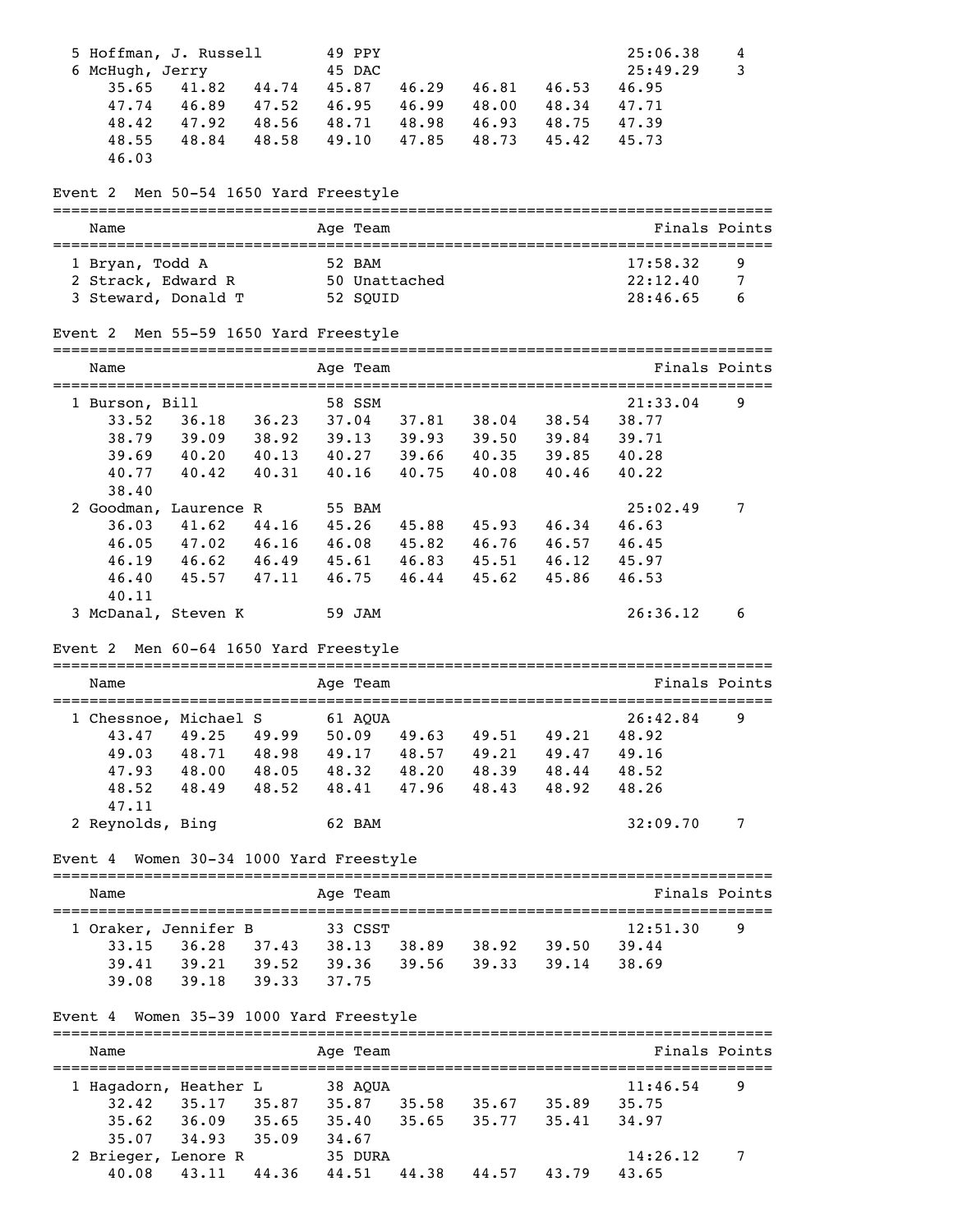| 43.83<br>43.85<br>43.80                                 | 44.04<br>43.70        | 43.56                           | 43.74 | 43.51                        |               |
|---------------------------------------------------------|-----------------------|---------------------------------|-------|------------------------------|---------------|
| 42.99<br>43.07<br>41.71                                 | 39.87                 |                                 |       |                              |               |
| 3 Meeks, Patti                                          | 38 DAWGS              |                                 |       | 14:51.09                     | 6             |
| 4 Gross, Michelle M                                     | 39 DAC                |                                 |       | 18:14.89                     | 5             |
| Women 40-44 1000 Yard Freestyle<br>Event 4              |                       |                                 |       |                              |               |
| Name                                                    | Age Team              |                                 |       |                              | Finals Points |
| 1 Nelson, Judy                                          | 42 HRM                |                                 |       | 11:47.59                     | 9             |
| 2 Hawkinson, Cindy S                                    | 42 INVR               |                                 |       | 15:59.27                     | 7             |
| Event 4 Women 50-54 1000 Yard Freestyle                 |                       |                                 |       |                              |               |
| Name                                                    | Age Team              |                                 |       |                              | Finals Points |
| 1 Roche, Carolyn                                        | 51 BAM                |                                 |       | 12:52.64                     | 9             |
| 37.54 38.76<br>32.83                                    |                       | 39.06 39.14 39.13 39.19         |       | 39.07                        |               |
| 39.10 38.98<br>39.47                                    |                       | 39.26 39.46 39.05 38.94         |       | 39.11                        |               |
| 39.13<br>39.00                                          | 38.77 37.65           |                                 |       |                              |               |
| 2 Sunie, Beverly A                                      | 50 JAM                |                                 |       | 15:51.34                     | 7             |
| 3 Nelson, Mary Anne                                     | 52 DURA               |                                 |       | 16:01.54                     | 6             |
| 46.00 47.37 47.08<br>40.16                              |                       | 48.23 48.12                     | 47.71 | 47.93                        |               |
| 49.24 48.13 48.98 48.06                                 |                       | 49.17<br>49.22                  | 50.17 | 48.50                        |               |
| 48.71 49.38<br>48.04                                    | 51.34                 |                                 |       |                              |               |
| Women 55-59 1000 Yard Freestyle<br>Event 4              |                       |                                 |       |                              |               |
| Name                                                    | Age Team              |                                 |       |                              | Finals Points |
|                                                         |                       |                                 |       |                              |               |
| 1 Lebsack, Linda M                                      | 56 AQUA               |                                 |       | 15:44.18                     | 9             |
| Event 4 Women 60-64 1000 Yard Freestyle                 |                       |                                 |       |                              |               |
| Name                                                    | Age Team              |                                 |       |                              | Finals Points |
| 1 Wise, Louise                                          | 60 DAWGS              |                                 |       | 16:30.53                     | 9             |
| 2 Zentgraf, Karen W                                     | 61 BYM                |                                 |       | 18:34.91                     | 7             |
| Women 70-74 1000 Yard Freestyle<br>Event 4              |                       |                                 |       |                              |               |
| Name                                                    | Age Team              |                                 |       |                              | Finals Points |
| _______________________________<br>1 Buchannan, Peggy J | 70 VS                 | =============================== |       | 19:55.71                     | 9             |
| Men 25-29 1000 Yard Freestyle<br>Event 4                |                       |                                 |       |                              |               |
| Name                                                    | Age Team              |                                 |       |                              | Finals Points |
|                                                         |                       |                                 |       |                              |               |
| 1 Jones, Ryan K                                         | 26 AM                 |                                 |       | 11:38.23                     | 9             |
| 29.70 32.08 32.87 34.46                                 |                       | 34.68 35.24 35.38               |       | 35.95                        |               |
| 36.10 35.77 36.16<br>35.12                              |                       | 36.00 35.55 35.83               |       | 35.99                        |               |
| 35.49 36.22 34.65                                       | 34.99                 |                                 |       |                              |               |
| Men 30-34 1000 Yard Freestyle<br>Event 4                |                       |                                 |       |                              |               |
| Name                                                    | Age Team              |                                 |       |                              | Finals Points |
| 1 Ross, Dave                                            | 32 AQUA               |                                 |       | 11:14.06                     | 9             |
| Men 35-39 1000 Yard Freestyle<br>Event 4                |                       |                                 |       |                              |               |
| ==================================<br>Name              | Age Team              |                                 |       |                              | Finals Points |
| 1 Solheim, Perry W                                      | ----------<br>35 DURA |                                 |       | ----------------<br>12:01.57 | 9             |
|                                                         |                       |                                 |       |                              |               |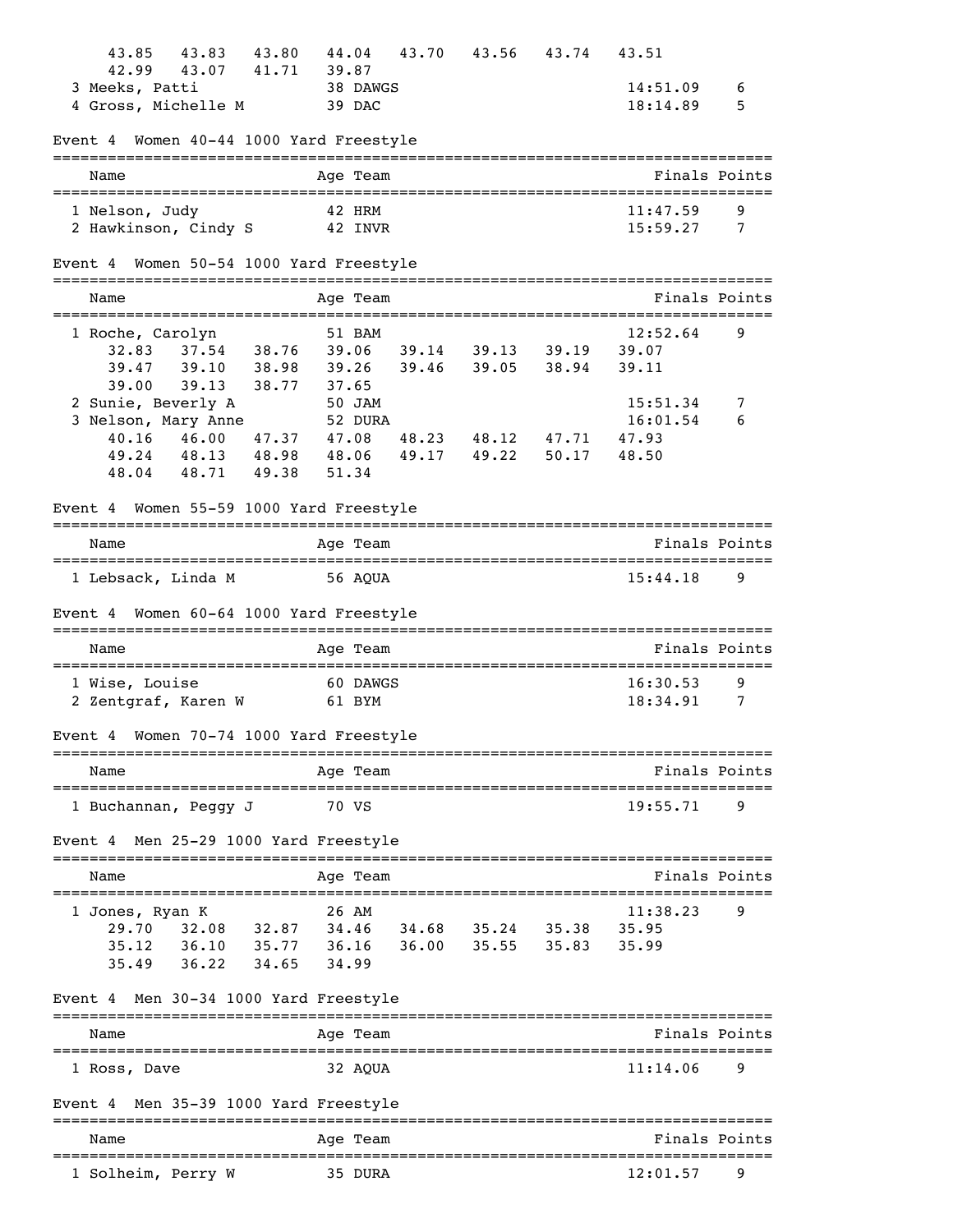| 32.02                                                           | 34.52       | 35.04                         | 36.58    | 36.16                                                           | 36.29                   | 36.68 | 36.04    |               |
|-----------------------------------------------------------------|-------------|-------------------------------|----------|-----------------------------------------------------------------|-------------------------|-------|----------|---------------|
| 36.21                                                           | 36.58 36.14 |                               | 35.99    | 36.20                                                           | 36.32                   | 36.73 | 37.25    |               |
| 37.03                                                           | 37.53 36.60 |                               | 35.66    |                                                                 |                         |       |          |               |
| 2 Brieger, Michael H                                            |             |                               | 37 DURA  |                                                                 |                         |       | 12:54.38 | 7             |
| 37.46                                                           | 38.59       | 38.61                         | 38.84    |                                                                 | 37.51 38.69 38.98       |       | 38.29    |               |
| 38.46                                                           |             | 38.58 39.30                   | 40.27    | 40.30                                                           | 40.37                   | 40.05 | 39.24    |               |
| 39.13                                                           | 38.14 37.88 |                               | 35.69    |                                                                 |                         |       |          |               |
| 3 Wolf, Joeseph M                                               |             |                               | 35 INVR  |                                                                 |                         |       | 13:48.48 | 6             |
| 34.12                                                           | 38.77 40.97 |                               | 41.92    |                                                                 | 40.54 41.78 41.67       |       | 42.43    |               |
| 42.12                                                           |             | 43.25 42.06                   | 42.12    |                                                                 | 43.55 41.63 42.71       |       | 43.05    |               |
| 42.30                                                           | 42.31 41.96 |                               | 39.22    |                                                                 |                         |       |          |               |
| Event 4 Men 40-44 1000 Yard Freestyle                           |             |                               |          |                                                                 |                         |       |          |               |
| Name                                                            |             |                               | Age Team |                                                                 |                         |       |          | Finals Points |
|                                                                 |             |                               |          |                                                                 |                         |       |          |               |
| 1 Moe, Stephen A                                                |             |                               | 42 BAM   |                                                                 |                         |       | 11:40.19 | 9             |
| 2 Hanson, Jim<br>32.13                                          |             | 36.05 3:18.55 42.77           | 40 CSST  |                                                                 |                         |       | 13:23.23 | 7             |
|                                                                 |             |                               |          |                                                                 |                         |       |          |               |
| 41.73                                                           |             | 1:23.88                       | 36.42    | 41.89  42.02  41.34                                             |                         |       |          |               |
| 3 Cattles, Steven                                               |             |                               | 43 GGM   |                                                                 |                         |       | 25:07.91 | 6             |
|                                                                 |             |                               |          | 1:00.73 1:03.04 1:24.93 1:02.20 1:25.30 1:02.69 1:25.62 1:01.69 |                         |       |          |               |
| 1:27.08 1:04.82 1:30.53 1:03.94 1:31.45 1:26.52 1:04.37 1:28.99 |             |                               |          |                                                                 |                         |       |          |               |
| 1:28.63 1:02.25 1:30.23 1:02.90                                 |             |                               |          |                                                                 |                         |       |          |               |
|                                                                 |             |                               |          |                                                                 |                         |       |          |               |
| Event 4 Men 45-49 1000 Yard Freestyle                           |             |                               |          |                                                                 |                         |       |          |               |
| Name                                                            |             |                               | Age Team |                                                                 |                         |       |          | Finals Points |
|                                                                 |             |                               | 48 DAWGS |                                                                 |                         |       | 12:32.81 | 9             |
| 1 Heggy, Terry A<br>2 Culp, Michael E                           |             |                               | 47 SSM   |                                                                 |                         |       | 12:54.01 | 7             |
|                                                                 |             |                               |          |                                                                 |                         |       |          |               |
| Event 4 Men 50-54 1000 Yard Freestyle                           |             |                               |          |                                                                 |                         |       |          |               |
|                                                                 |             |                               |          |                                                                 |                         |       |          |               |
|                                                                 |             |                               |          |                                                                 |                         |       |          |               |
| Name                                                            |             |                               | Age Team |                                                                 |                         |       |          | Finals Points |
| 1 Bryan, Todd A                                                 |             |                               | 52 BAM   |                                                                 |                         |       | 10:45.94 | 9             |
| 29.01                                                           |             |                               |          | 31.69 32.15 32.58 32.92 32.61 32.74                             |                         |       | 32.67    |               |
|                                                                 |             | 33.02                         | 33.14    | 32.72                                                           | 32.71                   | 32.59 | 32.72    |               |
| 32.53                                                           |             | 32.41 1:02.21                 |          |                                                                 |                         |       |          |               |
| 2 Knopinski, Joe                                                |             |                               | 53 HRM   |                                                                 |                         |       | 16:01.40 | 7             |
| 38.46                                                           |             | 44.00 45.83 48.01             |          |                                                                 | 49.31 48.99 49.93       |       | 49.00    |               |
|                                                                 |             | 49.93 50.29 48.91 50.14       |          |                                                                 | $50.57$ $48.84$ $49.42$ |       | 48.93    |               |
| 48.62                                                           | 48.59 48.04 |                               | 45.59    |                                                                 |                         |       |          |               |
| Event 4                                                         |             | Men 55-59 1000 Yard Freestyle |          |                                                                 |                         |       |          |               |
| Name                                                            |             |                               | Age Team |                                                                 |                         |       |          | Finals Points |
|                                                                 |             |                               |          |                                                                 |                         |       |          |               |
| 1 McCormick, Paul                                               |             |                               | 56 BAM   |                                                                 |                         |       | 11:36.02 | 9             |
|                                                                 |             |                               |          | 31.25 34.16 34.45 35.27 35.15 34.88 35.19                       |                         |       | 35.05    |               |
|                                                                 |             |                               |          | 34.80 35.42 34.87 35.04 35.27 34.92 35.32                       |                         |       | 35.04    |               |
| 35.11                                                           |             | 35.00 34.75 35.08             |          |                                                                 |                         |       |          |               |
| 2 Townsend, Cecil D                                             |             |                               | 55 PBM   |                                                                 |                         |       | 13:32.54 | 7             |
| 3 Edwards, Morgan                                               |             |                               | 58 INVR  |                                                                 |                         |       | 15:47.52 | 6             |
| Event 4 Men 60-64 1000 Yard Freestyle                           |             |                               |          |                                                                 |                         |       |          |               |
| Name                                                            |             |                               | Age Team |                                                                 |                         |       |          | Finals Points |
|                                                                 |             |                               |          |                                                                 |                         |       |          |               |
| 1 Grahm, Jim D                                                  |             |                               | 61 DURA  |                                                                 |                         |       | 14:48.62 | 9             |
| 2 Brittan, Michael I                                            |             |                               | 62 INVR  |                                                                 |                         |       | 22:47.46 | 7             |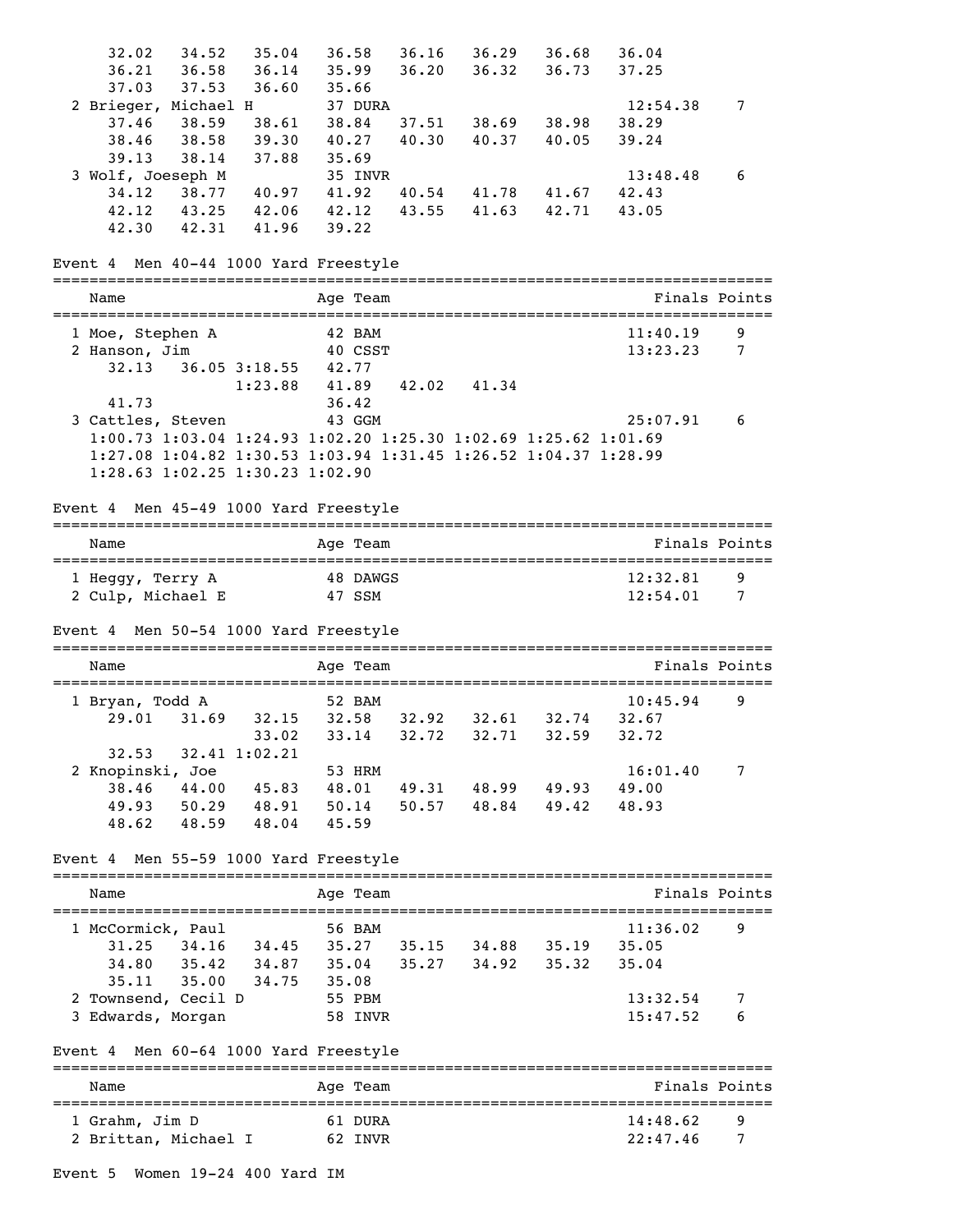| Name                                            | Age Team    |       |                                  |                 |         | Finals Points |
|-------------------------------------------------|-------------|-------|----------------------------------|-----------------|---------|---------------|
| 1 Cruickshanks, Anne C                          | 22 GGM      |       |                                  |                 | 4:51.40 | 9             |
| 33.96 37.10 37.06 42.23 43.72 34.05<br>30.08    |             |       |                                  |                 | 33.20   |               |
| 2 Fleming, Sara J                               | 24 WRS      |       |                                  |                 | 5:55.60 | 7             |
| 43.26 49.95 48.99 47.15 47.20 41.36<br>38.46    |             |       |                                  |                 | 39.23   |               |
|                                                 |             |       |                                  |                 |         |               |
| Event 5 Women 25-29 400 Yard IM                 |             |       |                                  |                 |         |               |
| Name                                            | Age Team    |       |                                  |                 |         | Finals Points |
| 1 Vanslingerlandt, Mica                         | 27 BAM      |       |                                  |                 | 4:51.18 | 9             |
| 29.94 33.87 36.55 36.25                         |             |       | 43.55 44.81 33.60 32.61          |                 |         |               |
| 2 Richens, Kristina                             | 29 RRM      |       |                                  |                 | 5:21.22 | 7             |
| 32.30<br>$36.09$ $44.10$                        | 43.76       | 45.93 | 46.41 37.71                      |                 | 34.92   |               |
| 3 Framke, Erin C                                | 29 AQUA     |       |                                  |                 | 5:23.68 | 6             |
| 40.56 40.59 41.67<br>33.87                      |             | 45.21 | 45.17                            | 39.08           | 37.53   |               |
| 4 Hawk, Katherine A                             | 29 RRM      |       |                                  |                 | 5:25.52 | 5             |
| 42.66<br>33.67<br>38.89                         | 43.50       |       | 44.21 45.94                      | 38.76           | 37.89   |               |
| Event 5 Women 30-34 400 Yard IM                 |             |       |                                  |                 |         |               |
| Name                                            | Age Team    |       |                                  |                 |         | Finals Points |
|                                                 |             |       |                                  |                 |         |               |
| 1 Decon, Lori B                                 | 32 AQUA     |       |                                  |                 | 4:59.00 | 9             |
| 30.57 35.34 38.13 37.11 43.51 44.06 34.85 35.43 |             |       |                                  |                 |         |               |
| 2 Leetmae, Erika M                              | 32 AQUA     |       |                                  |                 | 5:07.37 | 7             |
| 35.06 38.91<br>31.02                            | 37.23       |       | 44.37 45.63 37.51                |                 | 37.64   |               |
| 3 Surr, Christy                                 | 32 AQUA     |       |                                  |                 | 5:12.05 | 6             |
| 31.17<br>35.60 40.40                            | 40.41       | 45.86 | 46.15                            | 36.55           | 35.91   |               |
| 4 Niemann, Catherine A                          | 32 AM       |       |                                  |                 | 5:17.58 | 5             |
| 31.66<br>36.74 41.06                            | 40.91       | 45.87 | 46.11                            | 38.37           | 36.86   |               |
| 5 Platt, Marcia B                               | 34 RRM      |       |                                  |                 | 5:38.78 | 4             |
| 40.62<br>44.24<br>34.59                         | 44.20       | 47.86 | 48.53                            | 38.20           | 40.54   |               |
| 6 Pennington, Pam                               | 32 TMF      |       |                                  |                 | 5:55.88 | 3             |
| 50.27<br>36.78<br>40.07                         | 47.00       | 50.41 | 49.68                            | 41.69           | 39.98   |               |
| Event 5 Women 35-39 400 Yard IM                 |             |       |                                  |                 |         |               |
| Name                                            | Age Team    |       |                                  |                 |         | Finals Points |
| ===============================                 |             |       | ================================ |                 |         |               |
| 1 Hagadorn, Heather L                           | 38 AQUA     |       |                                  |                 | 5:18.53 | 9             |
| 35.46<br>43.32<br>31.29                         | 42.84       | 47.30 | 47.64                            | 35.17           | 35.51   |               |
| 2 Houlihan, Myla J                              | 39 BAM      |       |                                  |                 | 5:23.21 | 7             |
| 38.39<br>41.35<br>33.39                         | 41.33       | 47.55 | 48.38                            | 36.58           | 36.24   |               |
| 3 Vanderpoel, Nicole L                          | 38 INVR     |       |                                  |                 | 5:38.67 | 6             |
| 42.31<br>35.13<br>39.43                         | 42.80       | 52.21 | 51.35                            | 38.85           | 36.59   |               |
| 4 Plummer, Charlotte C                          | 37 JAM      |       |                                  |                 | 5:52.46 | 5             |
| 42.81<br>48.37<br>36.74                         | 49.45       |       | 48.17 49.22                      | 39.68           | 38.02   |               |
| 5 Johnson, Deanna M                             | 39 HRM      |       |                                  |                 | 6:14.32 | 4             |
| 44.67 50.98<br>38.98                            | 52.13 49.48 |       |                                  | $50.78$ $44.02$ | 43.28   |               |
| Event 5 Women 40-44 400 Yard IM                 |             |       |                                  |                 |         |               |
| Name                                            | Age Team    |       |                                  |                 |         | Finals Points |
|                                                 |             |       |                                  |                 |         |               |
| 1 Nelson, Judy                                  | 42 HRM      |       |                                  |                 | 5:19.30 | 9             |
| 40.86<br>37.48<br>32.72                         | 40.07       | 48.22 | 48.93                            | 36.06           | 34.96   |               |
| 2 Sallee, Cece F                                | 41 DURA     |       |                                  |                 | 5:40.64 | 7             |
| 35.19<br>38.72 45.11                            | 44.21       | 50.82 | 50.59                            | 38.77           | 37.23   |               |
| 3 Maleike, Corina M                             | 42 TMF      |       |                                  |                 | 5:55.52 | 6             |
| 48.55<br>37.41<br>44.37                         | 46.45       | 50.88 | 50.97                            | 40.43           | 36.46   |               |
| 4 Nolte, Susan D                                | 42 INVR     |       |                                  |                 | 6:16.10 | 5             |
| 38.89<br>47.53<br>49.33                         | 49.54       | 52.26 | 53.50                            | 43.16           | 41.89   |               |
|                                                 |             |       |                                  |                 |         |               |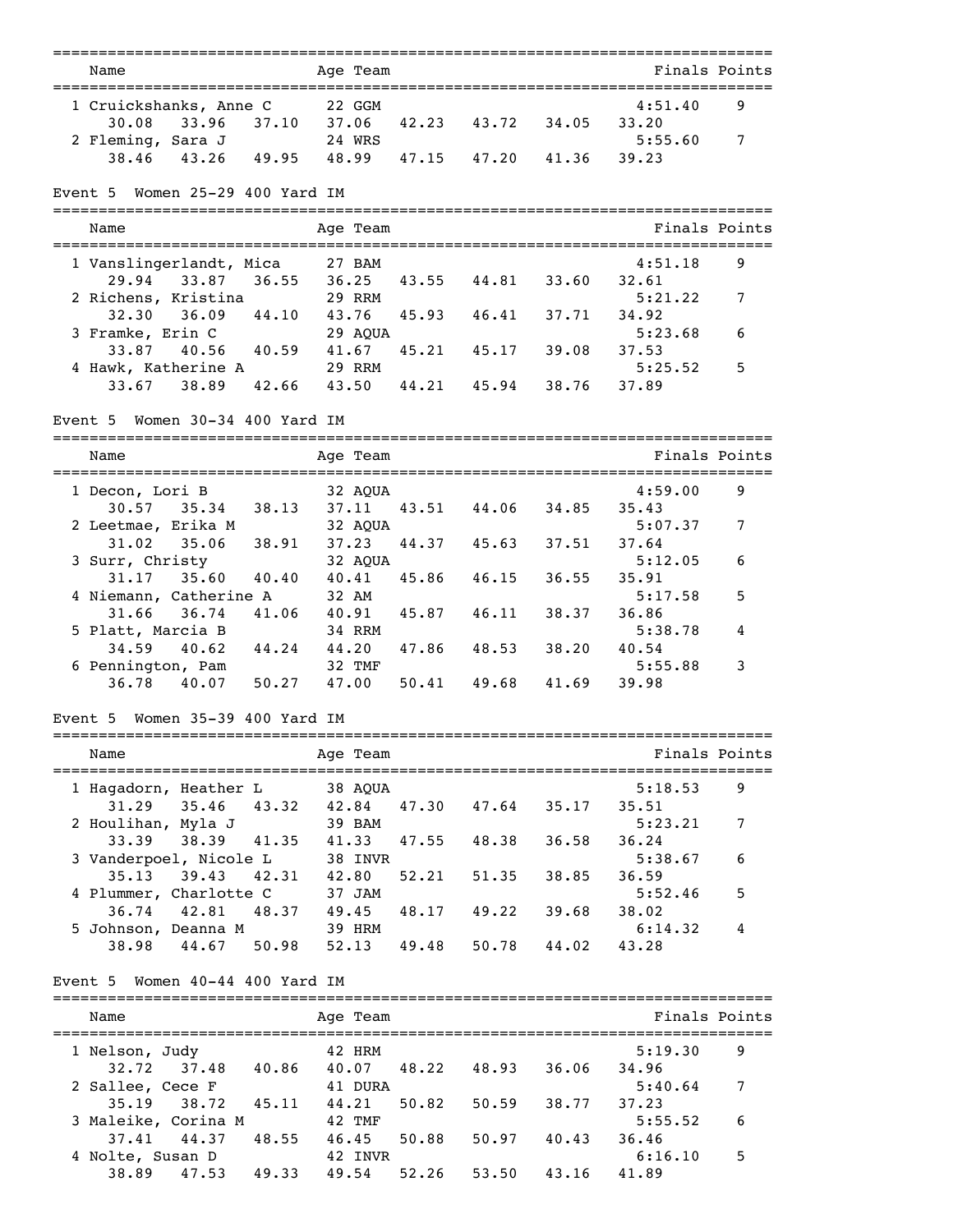|         |      |                                                     | Event 5 Women 45-49 400 Yard IM                    |        |       |                    |                                                                 |                                                   |        |
|---------|------|-----------------------------------------------------|----------------------------------------------------|--------|-------|--------------------|-----------------------------------------------------------------|---------------------------------------------------|--------|
|         | Name |                                                     |                                                    |        |       | Age Team           |                                                                 | Finals Points                                     |        |
|         |      | 1 Pyle, Rebecca M                                   |                                                    |        |       | 47 SSM             | 37.20 43.23 52.89 50.26 59.92 58.81 42.57 40.43                 | 6:25.31                                           | 9      |
|         |      |                                                     | Event 5 Women 50-54 400 Yard IM                    |        |       |                    |                                                                 |                                                   |        |
|         | Name |                                                     |                                                    |        |       | Age Team           |                                                                 | Finals Points                                     |        |
|         |      |                                                     | 1 Young, Lydia L                                   |        |       | 54 DAWGS           | 46.08 58.65 56.07 54.62 56.48 55.64 50.33 45.06                 | 7:02.93                                           | 9      |
|         |      |                                                     | Event 5 Women 55-59 400 Yard IM                    |        |       |                    |                                                                 |                                                   |        |
|         | Name |                                                     |                                                    |        |       | Age Team           |                                                                 | Finals Points<br>:==================              |        |
|         |      |                                                     | 1 Lebsack, Linda M 56 AQUA                         |        |       |                    | 52.09 58.58 59.80 1:00.88 1:02.31 1:01.10 48.12 47.15           | 7:30.03                                           | 9      |
| Event 5 |      |                                                     | Women 60-64 400 Yard IM                            |        |       |                    |                                                                 |                                                   |        |
|         | Name |                                                     |                                                    |        |       | Age Team           |                                                                 | Finals Points                                     |        |
|         |      |                                                     | 1 Rudie, Margery 64 JAM<br>1:48.50 1:58.61 3:21.25 |        |       |                    |                                                                 | 14:25.01<br>1:36.04                               | 9      |
| Event 5 |      |                                                     | Women 65-69 400 Yard IM                            |        |       |                    |                                                                 |                                                   |        |
|         | Name |                                                     |                                                    |        |       | Age Team           |                                                                 | Finals Points                                     |        |
|         |      | 1 Oberg, Jane G<br>47.20                            |                                                    |        |       | 65 DAWGS           | 55.88 59.14 58.14 59.18 59.51 53.43 52.50                       | 7:24.98                                           | 9      |
| Event 5 |      |                                                     | Women 70-74 400 Yard IM                            |        |       |                    |                                                                 |                                                   |        |
|         | Name |                                                     |                                                    |        |       | Age Team           |                                                                 | Finals Points<br>================================ |        |
|         |      |                                                     | 1 Hertzberg, Ruth S                                | 70 SUM |       |                    | 1:20.11 1:37.48 1:19.13 1:16.88 1:45.01 1:34.30 1:05.04         | 10:57.16<br>59.21                                 | 9      |
| Event 5 |      |                                                     | Women 75-79 400 Yard IM                            |        |       |                    |                                                                 |                                                   |        |
|         | Name |                                                     |                                                    |        |       | Age Team           |                                                                 | Finals Points                                     |        |
|         |      | -- Holmes, Frances                                  |                                                    |        |       | 75 JAM             | 2:15.15 2:38.34 1:41.87 1:39.12 1:59.26 2:04.74 1:25.20 1:21.94 | DQ                                                |        |
| Event 6 |      |                                                     | Men 25-29 400 Yard IM                              |        |       |                    |                                                                 |                                                   |        |
|         | Name |                                                     |                                                    |        |       | Age Team           |                                                                 | Finals Points                                     |        |
|         |      | 1 Moon, Wonkee<br>32.89<br>2 Gair, David C<br>28.68 | 38.29 38.56<br>33.57 39.47 40.20                   |        | 38.61 | 28 AQUA<br>28 AQUA | 40.63 40.88 35.19<br>44.12 45.17 37.06                          | 4:59.35<br>34.30<br>5:02.89<br>34.62              | 9<br>7 |
|         |      |                                                     | Event $6$ Men $30-34$ 400 Yard IM                  |        |       |                    |                                                                 |                                                   |        |
|         | Name |                                                     |                                                    |        |       | Age Team           |                                                                 | Finals Points                                     |        |
|         |      | 1 Ross, Dave<br>29.37                               | $33.14$ $36.14$                                    |        |       | 32 AQUA            | =================================<br>36.43 41.50 42.85 34.49    | :===================<br>4:46.88<br>32.96          | 9      |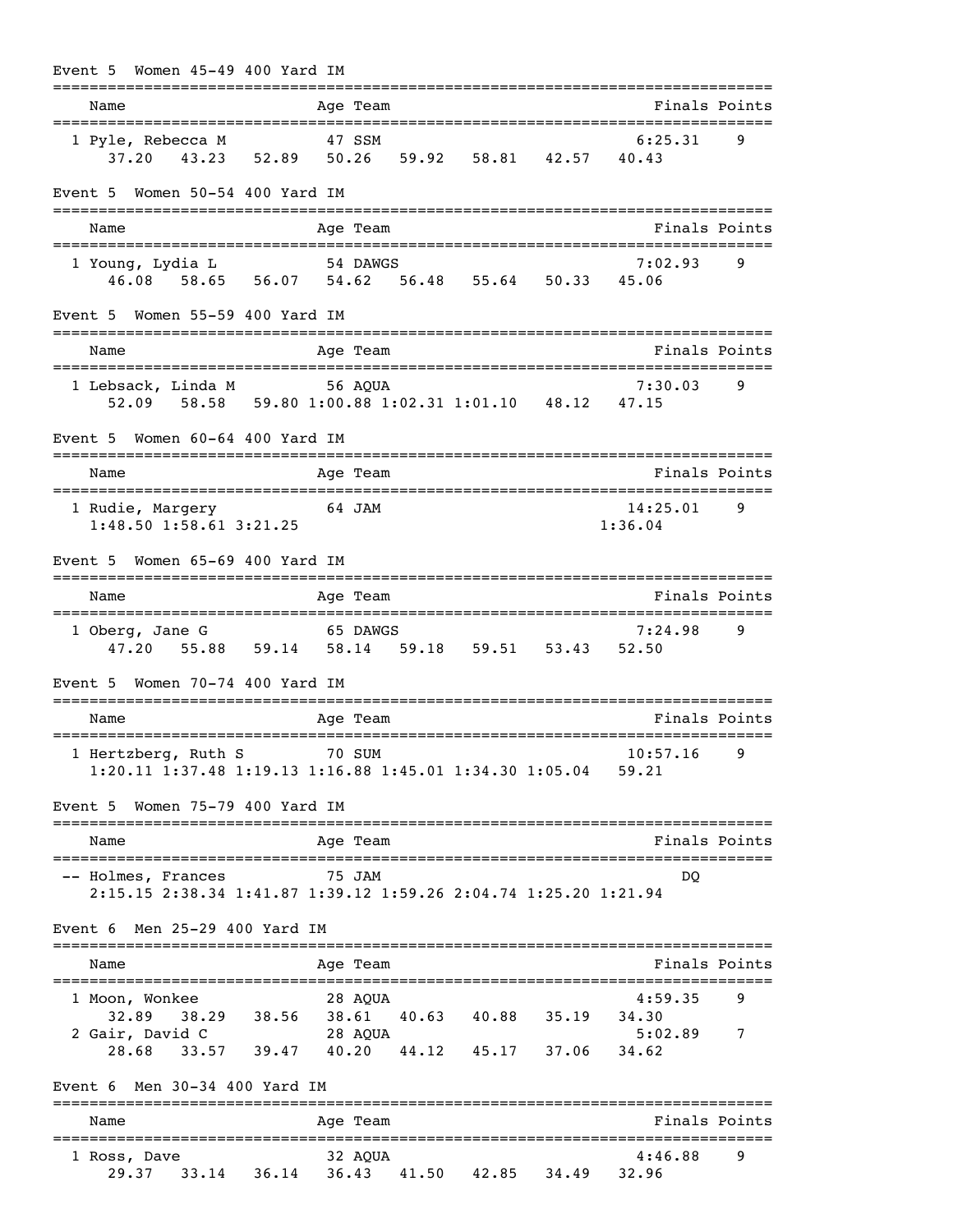| 2 Pryor, Keith T   |                 |       | 32 SOUID |                   |       | 5:16.43 |    |
|--------------------|-----------------|-------|----------|-------------------|-------|---------|----|
|                    | $32.17$ $37.58$ | 41.35 |          | 41.15 46.89 46.09 | 36.54 | 34.66   |    |
| 3 Hayden, John W   |                 |       | 31 SOUID |                   |       | 6:09.50 | -6 |
|                    | 42.43 47.37     | 51.69 | 50.43    | 49.13 48.18 42.20 |       | 38.07   |    |
| -- Kelley, Brett A |                 |       | 31 AM    |                   |       | DO      |    |
|                    | $33.61$ $39.11$ | 42.28 | 41.87    | 46.60 46.15       | 36.00 | 35.83   |    |

#### Event 6 Men 35-39 400 Yard IM

=============================================================================== Name **Age Team** Age Team **Finals Points** =============================================================================== 1 Pease, Richard B 37 VORT 4:22.03 9 27.09 30.37 33.23 33.04 39.15 39.45 30.15 29.55 2 Hildebrant, Jeff 37 RRM 4:50.15 7 29.07 31.25 37.77 37.87 42.64 43.30 34.47 33.78 3 Brieger, Michael H 37 DURA 5:17.04 6 31.22 36.97 41.87 40.86 45.53 46.28 39.12 35.19 4 Blum, Juri 36 SSM 5:24.06 5 32.62 38.18 42.08 41.57 47.00 47.17 37.92 37.52 5 Arnold, Dan 39 CSST 6:18.88 4 47.29 52.95 50.51 48.56 51.18 53.10 39.04 36.25 -- Rowland, Shawn C 37 AM DQ 28.34 31.82 36.88 36.64 40.11 39.89 33.61 32.50

#### Event 6 Men 40-44 400 Yard IM

| Name                 |       | Age Team |       |       |       | Finals Points |   |
|----------------------|-------|----------|-------|-------|-------|---------------|---|
| 1 Dittrich, Wolfgang |       | 41 BAM   |       |       |       | 4:35.82       | 9 |
| 29.35<br>33.17       | 36.57 | 36.92    | 37.12 | 38.08 | 32.73 | 31.88         |   |
| 2 Melanson, Edward   |       | 40 AOUA  |       |       |       | 4:37.62       | 7 |
| 28.41<br>32.21       | 36.76 | 35.80    | 41.04 | 41.00 | 32.21 | 30.19         |   |
| 3 Belin, Thomas H    |       | 41 INVR  |       |       |       | 5:09.93       | 6 |
| 39.13<br>32.63       | 39.63 | 38.36    | 45.82 | 45.79 | 34,74 | 33.83         |   |
| 4 Shehan, Joe K      |       | 40 DAWGS |       |       |       | 5:18.11       | 5 |
| 40.52<br>33.50       | 41.09 | 38.39    | 46.00 | 47.26 | 36.69 | 34.66         |   |
| 5 Holston, JB        |       | 44 EM    |       |       |       | 5:18.84       | 4 |
| 31.95<br>37.62       | 40.73 | 41.23    | 45.64 | 48.30 | 38.25 | 35.12         |   |

#### Event 6 Men 45-49 400 Yard IM

| Name                                 |               | Age Team         |       |       |       | Finals Points    |   |
|--------------------------------------|---------------|------------------|-------|-------|-------|------------------|---|
| 1 Stanback, John H<br>37.42<br>32.76 | 38.59         | 49 VORT<br>36.34 | 44.67 | 43.92 | 34.38 | 5:00.96<br>32.88 | 9 |
| 2 Reeves, William W                  |               | 49 AOUA          |       |       |       | 5:04.64          | 7 |
| $31.51$ $35.45$<br>3 Louie, Jamie    | 40.89         | 39.56<br>46 CSST | 43.09 | 43.71 | 35.77 | 34.66<br>5:07.21 | 6 |
| 37.76<br>31.26<br>4 Di Tolla, Bob    | 39.62         | 39.03<br>48 HRM  | 41.92 | 43.92 | 37.05 | 36.65<br>5:14.44 | 5 |
| 30.49<br>35.17                       | 42.13         | 42.05            | 45.86 | 47.67 | 37.04 | 34.03            |   |
| 5 McElhinney, Tom B<br>37.58         | 45.05 1:47.56 | 49 GGM           |       | 54.20 | 43.55 | 6:18.95<br>38.20 | 4 |

#### Event 6 Men 50-54 400 Yard IM

| Name               |                                               |       | Age Team |               |       |       | Finals Points |   |
|--------------------|-----------------------------------------------|-------|----------|---------------|-------|-------|---------------|---|
| 1 McDonald, Lee H  |                                               |       | 51 VORT  |               |       |       | 4:54.73       | 9 |
|                    | $30.42$ $35.26$ $39.07$                       |       | 38.20    | 42.04         | 41.82 | 34.96 | 32.96         |   |
|                    | 2 Strack, Edward R                            |       |          | 50 Unattached |       |       | 5:52.84       | 7 |
|                    | $34.09$ 39.55                                 | 52.10 |          | 50.55 49.84   | 48.78 | 40.71 | 37.22         |   |
|                    | 3 Steward, Donald T                           |       | 52 SOUID |               |       |       | 7:40.80       | 6 |
|                    | 46.58 1:01.11 1:02.85 1:01.43 1:03.68 1:03.73 |       |          |               |       | 53.18 | 48.24         |   |
| -- Rucker, Keith W |                                               |       | 51 TPT   |               |       |       | DO            |   |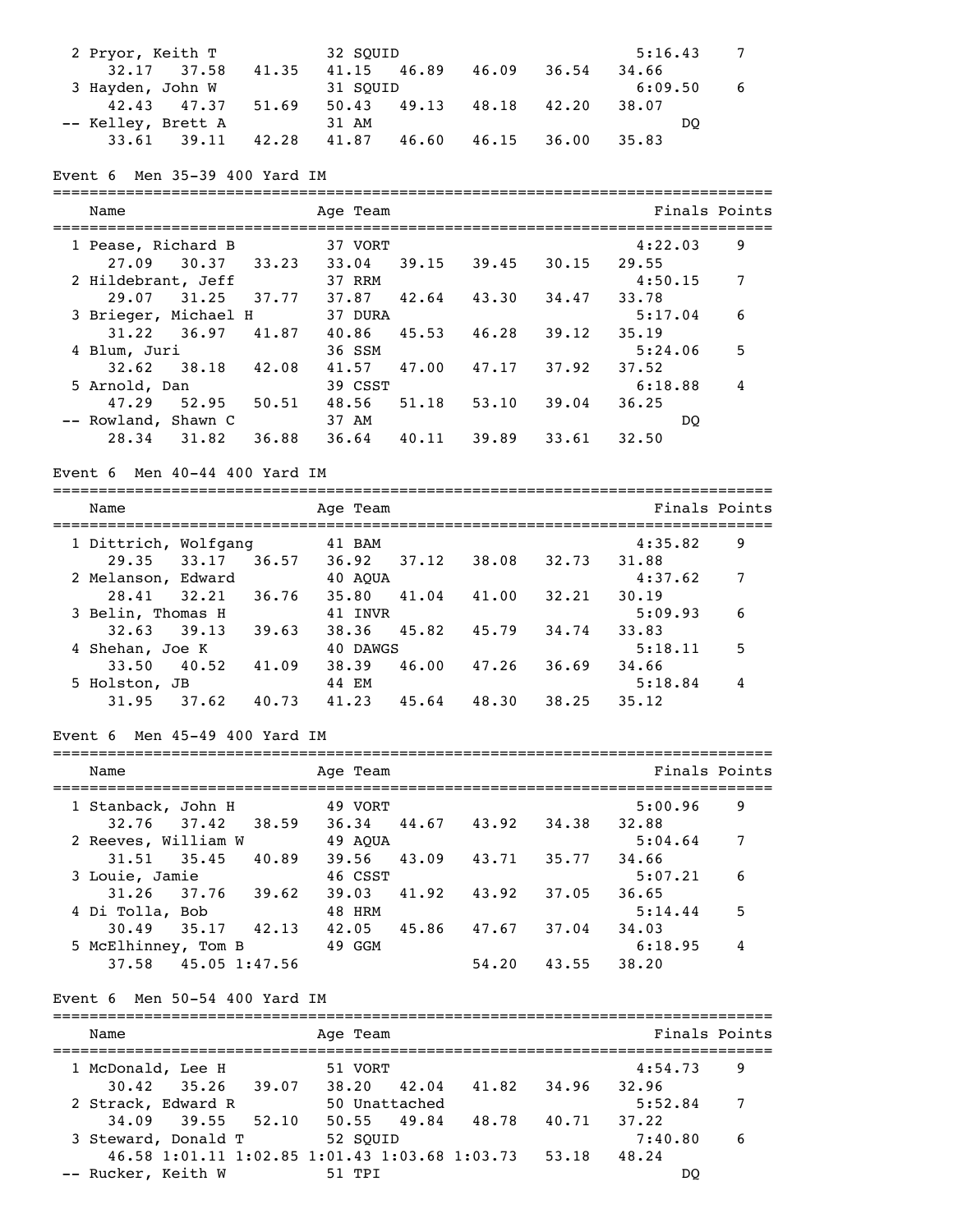| Event 6 Men 55-59 400 Yard IM                                                                                                                                                                                                                                                                                                                                                                                                                                                                                                                                                                                                                                                                                     |                                                         |               |
|-------------------------------------------------------------------------------------------------------------------------------------------------------------------------------------------------------------------------------------------------------------------------------------------------------------------------------------------------------------------------------------------------------------------------------------------------------------------------------------------------------------------------------------------------------------------------------------------------------------------------------------------------------------------------------------------------------------------|---------------------------------------------------------|---------------|
| Name                                                                                                                                                                                                                                                                                                                                                                                                                                                                                                                                                                                                                                                                                                              | Age Team                                                | Finals Points |
| 1 Goodman, Laurence R                                                                                                                                                                                                                                                                                                                                                                                                                                                                                                                                                                                                                                                                                             | 55 BAM                                                  | 6:38.45<br>9  |
| 41.87                                                                                                                                                                                                                                                                                                                                                                                                                                                                                                                                                                                                                                                                                                             | 53.59 57.81 56.10 42.21 40.95                           |               |
| 2 McDanal, Steven K 59 JAM                                                                                                                                                                                                                                                                                                                                                                                                                                                                                                                                                                                                                                                                                        |                                                         | 7:39.94<br>7  |
|                                                                                                                                                                                                                                                                                                                                                                                                                                                                                                                                                                                                                                                                                                                   | 48.20 57.33 1:03.10 1:06.90 1:02.22 1:02.03 51.73 48.43 |               |
| Event $6$ Men $65-69$ 400 Yard IM                                                                                                                                                                                                                                                                                                                                                                                                                                                                                                                                                                                                                                                                                 |                                                         |               |
| Name                                                                                                                                                                                                                                                                                                                                                                                                                                                                                                                                                                                                                                                                                                              | Age Team                                                | Finals Points |
|                                                                                                                                                                                                                                                                                                                                                                                                                                                                                                                                                                                                                                                                                                                   |                                                         | 9             |
|                                                                                                                                                                                                                                                                                                                                                                                                                                                                                                                                                                                                                                                                                                                   |                                                         |               |
|                                                                                                                                                                                                                                                                                                                                                                                                                                                                                                                                                                                                                                                                                                                   |                                                         |               |
| Name                                                                                                                                                                                                                                                                                                                                                                                                                                                                                                                                                                                                                                                                                                              | Age Team                                                |               |
|                                                                                                                                                                                                                                                                                                                                                                                                                                                                                                                                                                                                                                                                                                                   |                                                         |               |
|                                                                                                                                                                                                                                                                                                                                                                                                                                                                                                                                                                                                                                                                                                                   |                                                         |               |
|                                                                                                                                                                                                                                                                                                                                                                                                                                                                                                                                                                                                                                                                                                                   |                                                         |               |
|                                                                                                                                                                                                                                                                                                                                                                                                                                                                                                                                                                                                                                                                                                                   |                                                         |               |
| Name                                                                                                                                                                                                                                                                                                                                                                                                                                                                                                                                                                                                                                                                                                              | Age Team                                                |               |
|                                                                                                                                                                                                                                                                                                                                                                                                                                                                                                                                                                                                                                                                                                                   |                                                         |               |
|                                                                                                                                                                                                                                                                                                                                                                                                                                                                                                                                                                                                                                                                                                                   |                                                         |               |
|                                                                                                                                                                                                                                                                                                                                                                                                                                                                                                                                                                                                                                                                                                                   |                                                         |               |
|                                                                                                                                                                                                                                                                                                                                                                                                                                                                                                                                                                                                                                                                                                                   |                                                         |               |
| Team                                                                                                                                                                                                                                                                                                                                                                                                                                                                                                                                                                                                                                                                                                              |                                                         |               |
|                                                                                                                                                                                                                                                                                                                                                                                                                                                                                                                                                                                                                                                                                                                   |                                                         |               |
|                                                                                                                                                                                                                                                                                                                                                                                                                                                                                                                                                                                                                                                                                                                   |                                                         |               |
|                                                                                                                                                                                                                                                                                                                                                                                                                                                                                                                                                                                                                                                                                                                   |                                                         |               |
|                                                                                                                                                                                                                                                                                                                                                                                                                                                                                                                                                                                                                                                                                                                   |                                                         |               |
|                                                                                                                                                                                                                                                                                                                                                                                                                                                                                                                                                                                                                                                                                                                   |                                                         | 2:02.74<br>12 |
|                                                                                                                                                                                                                                                                                                                                                                                                                                                                                                                                                                                                                                                                                                                   | 29.15                                                   |               |
| 4 Aurora Masters 'A'                                                                                                                                                                                                                                                                                                                                                                                                                                                                                                                                                                                                                                                                                              |                                                         | 2:05.60<br>10 |
| 37.53<br>38.23                                                                                                                                                                                                                                                                                                                                                                                                                                                                                                                                                                                                                                                                                                    |                                                         |               |
| 5 Aurora Masters 'C'                                                                                                                                                                                                                                                                                                                                                                                                                                                                                                                                                                                                                                                                                              |                                                         | 2:08.68<br>8  |
| 44.92<br>41.44                                                                                                                                                                                                                                                                                                                                                                                                                                                                                                                                                                                                                                                                                                    | 15.68                                                   |               |
|                                                                                                                                                                                                                                                                                                                                                                                                                                                                                                                                                                                                                                                                                                                   |                                                         |               |
|                                                                                                                                                                                                                                                                                                                                                                                                                                                                                                                                                                                                                                                                                                                   |                                                         |               |
|                                                                                                                                                                                                                                                                                                                                                                                                                                                                                                                                                                                                                                                                                                                   |                                                         |               |
| Team                                                                                                                                                                                                                                                                                                                                                                                                                                                                                                                                                                                                                                                                                                              |                                                         |               |
|                                                                                                                                                                                                                                                                                                                                                                                                                                                                                                                                                                                                                                                                                                                   |                                                         |               |
|                                                                                                                                                                                                                                                                                                                                                                                                                                                                                                                                                                                                                                                                                                                   |                                                         |               |
|                                                                                                                                                                                                                                                                                                                                                                                                                                                                                                                                                                                                                                                                                                                   |                                                         |               |
| 28.40                                                                                                                                                                                                                                                                                                                                                                                                                                                                                                                                                                                                                                                                                                             |                                                         |               |
| 3 Aurora Masters 'B'                                                                                                                                                                                                                                                                                                                                                                                                                                                                                                                                                                                                                                                                                              |                                                         | 1:54.71<br>12 |
| 33.67<br>28.80                                                                                                                                                                                                                                                                                                                                                                                                                                                                                                                                                                                                                                                                                                    | 27.33                                                   |               |
| 4 DU Aquaholics 'C'                                                                                                                                                                                                                                                                                                                                                                                                                                                                                                                                                                                                                                                                                               |                                                         | 1:56.34<br>10 |
| 47.51<br>Finals Points<br>10:09.49<br>9<br>Example 182 BAM<br>Finals Points<br>1:57.91<br>18<br>35.12<br>32.08<br>28.76<br>21.95<br>$1:59.76$ 14<br>31.30<br>34.67<br>26.12<br>27.67<br>33.38 31.26 28.95<br>24.77 25.07<br>26.64<br>6<br>2:32.58<br>51.43<br>46.60 28.66<br>25.89<br>Finals Points<br>1:47.69<br>18<br>24.30<br>32.54<br>26.48<br>24.37<br>1:53.89<br>14<br>27.59<br>21.70<br>36.20<br>24.91<br>29.84<br>34.97<br>28.91<br>22.62<br>1:57.22<br>8<br>31.14<br>30.49<br>26.71<br>28.88<br>'A'<br>1:59.87<br>4                                                                                                                                                                                      |                                                         |               |
| 1 O'Brien, Dennis A 67 DURA<br>5:54.16<br>د: 5: Brien, Dennis A 67 DURA<br>37.31 43.57 47.03 46.50 49.76 51.96 39.76 38.27<br>Event $6$ Men $70-74$ 400 Yard IM<br>Finals Points<br>1 Bishop, David W 70 DURA<br>44.76 51.35 52.21 53.25 56.56 55.99 51.42<br>6:53.05<br>9<br>Event $6$ Men $80-84$ 400 Yard IM<br>1 Wrenn, John H<br>1:23.31 1:42.09 1:10.64 1:09.29 1:24.45 1:21.88 59.90 57.93<br>Event 8 Mixed 19+ 200 Yard Medley Relay<br>1 Greeley Guppies Masters 'A'<br>2 Thornton Masters Fitness 'B'<br>3 DU Aquaholics 'D'<br>6 DU Aquaholics 'F'<br>Event 8 Mixed 25+ 200 Yard Medley Relay<br>1 Highlands Ranch 'A'<br>2 DU Aquaholics 'A'<br>5 Boulder Aquatic Masters 'A'<br>7 Rally Rays Masters |                                                         |               |
|                                                                                                                                                                                                                                                                                                                                                                                                                                                                                                                                                                                                                                                                                                                   |                                                         |               |
|                                                                                                                                                                                                                                                                                                                                                                                                                                                                                                                                                                                                                                                                                                                   |                                                         |               |

30.54 34.26 30.13 24.94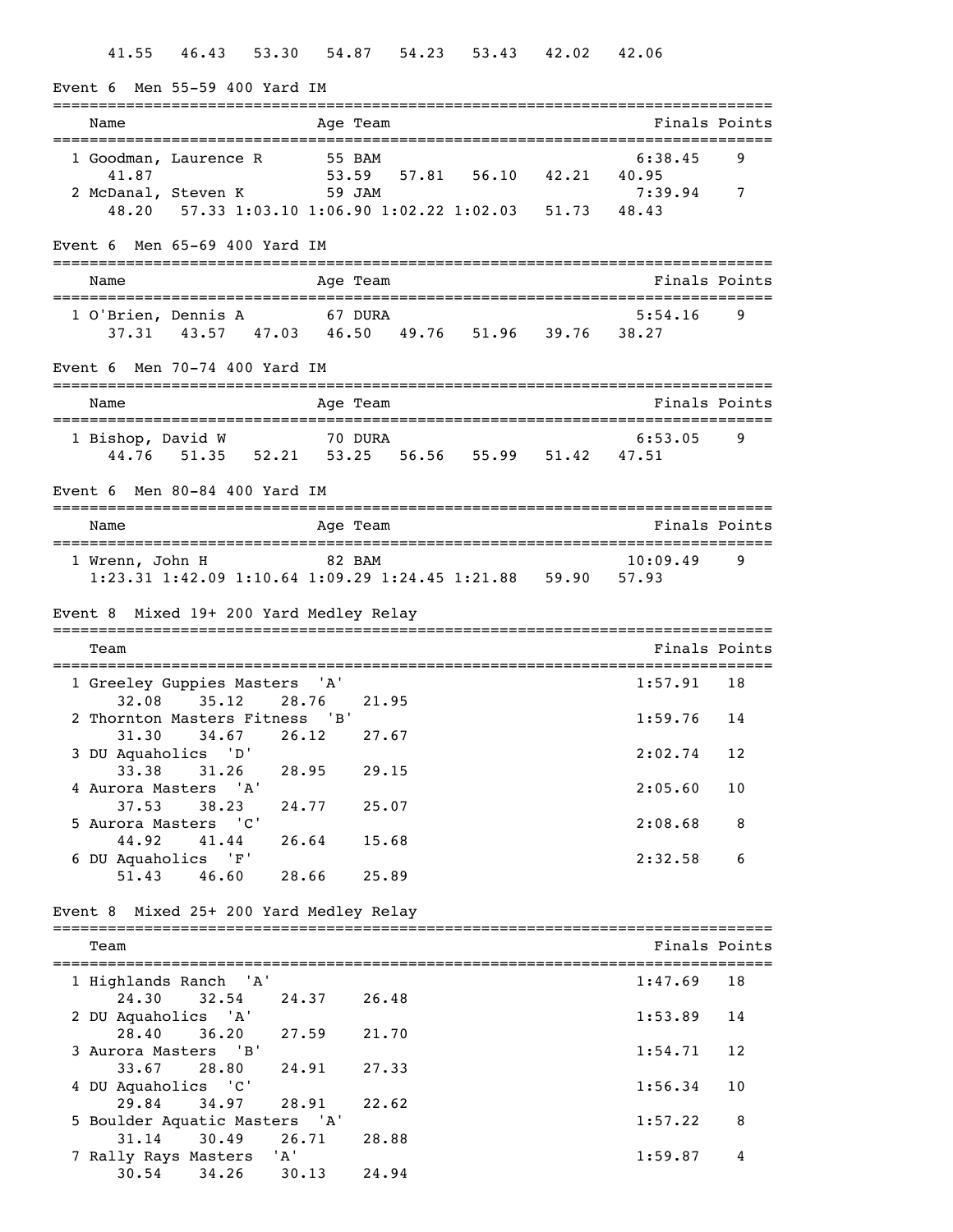| 8 DU Aquaholics 'E'                                                     |          | 2:03.68 | 2             |
|-------------------------------------------------------------------------|----------|---------|---------------|
| 32.11<br>36.50<br>29.10<br>9 Durango Masters 'A'                        | 25.97    | 2:04.47 |               |
| 32.42<br>40.09<br>26.80<br>10 DU Aquaholics 'B'                         | 25.16    | 2:06.82 |               |
| 32.14<br>41.94<br>26.74<br>11 Thornton Masters Fitness 'C'              | 26.00    | 2:20.11 |               |
| 39.96<br>39.46<br>30.83<br>12 Evergreen Masters 'A'                     | 29.86    | 2:22.73 |               |
| 41.55<br>41.89<br>30.00<br>-- Club Monaco Masters 'A'                   | 29.29    | DQ      |               |
| $32.65$ $41.21$<br>30.49                                                | 30.35    |         |               |
| Event 8 Mixed 35+ 200 Yard Medley Relay                                 |          |         |               |
| Team                                                                    |          |         | Finals Points |
| 2 Thornton Masters Fitness 'A'                                          |          | 1:53.89 | 14            |
| 30.59<br>29.79<br>29.10<br>3 Boulder Aquatic Masters 'A'                | 24.41    | 1:53.94 | 12            |
| 25.71 28.60<br>30.13                                                    | 29.50    |         |               |
| 5 South Suburban Masters 'A'<br>$35.49$ $33.46$<br>30.47                |          | 2:05.43 | 8             |
| 6 Boulder Aquatic Masters 'B'                                           | 26.01    | 2:10.76 | 6             |
| 39.43<br>32.39<br>29.60                                                 | 29.34    |         |               |
| 7 Durango Masters 'B'<br>32.85<br>26.66<br>42.81                        | 29.15    | 2:11.47 | 4             |
| Event 8 Mixed 45+ 200 Yard Medley Relay                                 |          |         |               |
| Team                                                                    |          |         | Finals Points |
|                                                                         |          |         |               |
| 1 Boulder Aquatic Masters 'A'<br>32.11<br>32.96<br>33.57                | 28.86    | 2:07.50 | 18            |
| 2 Highlands Ranch 'A'                                                   |          | 2:12.92 | 14            |
| 32.37 42.21<br>28.02<br>3 Boulder Aquatic Masters 'B'                   | 30.32    | 2:18.13 | 12            |
| 35.97 38.48<br>28.76<br>4 Durango Masters 'C'                           | 34.92    | 2:19.99 | 10            |
| $32.90$ $41.16$ $32.15$                                                 | 33.78    |         |               |
| 5 South Suburban Masters 'A'<br>$46.35$ $33.84$<br>35.34                | 26.99    | 2:22.52 | 8             |
|                                                                         |          |         |               |
| Event 9 Women 19-24 200 Yard Freestyle                                  |          |         |               |
| Name                                                                    | Age Team |         | Finals Points |
| 1 Duffy, Kimberley L<br>23 GGM                                          |          | 2:10.57 | 9             |
| 31.59 34.12 35.47<br>29.39<br>2 Sunie, Marie A 24 TMF                   |          | 2:12.89 | 7             |
| 30.16 32.70 34.36 35.67<br>3 Greenleaf, Kristin A 24 AM                 |          | 2:30.52 | 6             |
| 35.34 37.61 39.11 38.46                                                 |          |         |               |
| Event 9 Women 25-29 200 Yard Freestyle                                  |          |         |               |
| Name                                                                    | Age Team |         | Finals Points |
| 29 AQUA<br>1 Luellen, Katherine J                                       |          | 2:04.27 | 9             |
| 28.94 31.40 32.29 31.64<br>2 Kralik, Melissa A                          |          | 2:12.17 | 7             |
| alik, Melissa A 29 PBM<br>30.89 33.40 34.05 33.83<br>3 Heilman, Katie M | 25 GGM   | 2:13.25 | 6             |
| 33.51 35.26 34.19<br>30.29                                              |          |         |               |
| 4 Monahan, Wendy J                                                      | 27 EM    | 2:21.93 | 5             |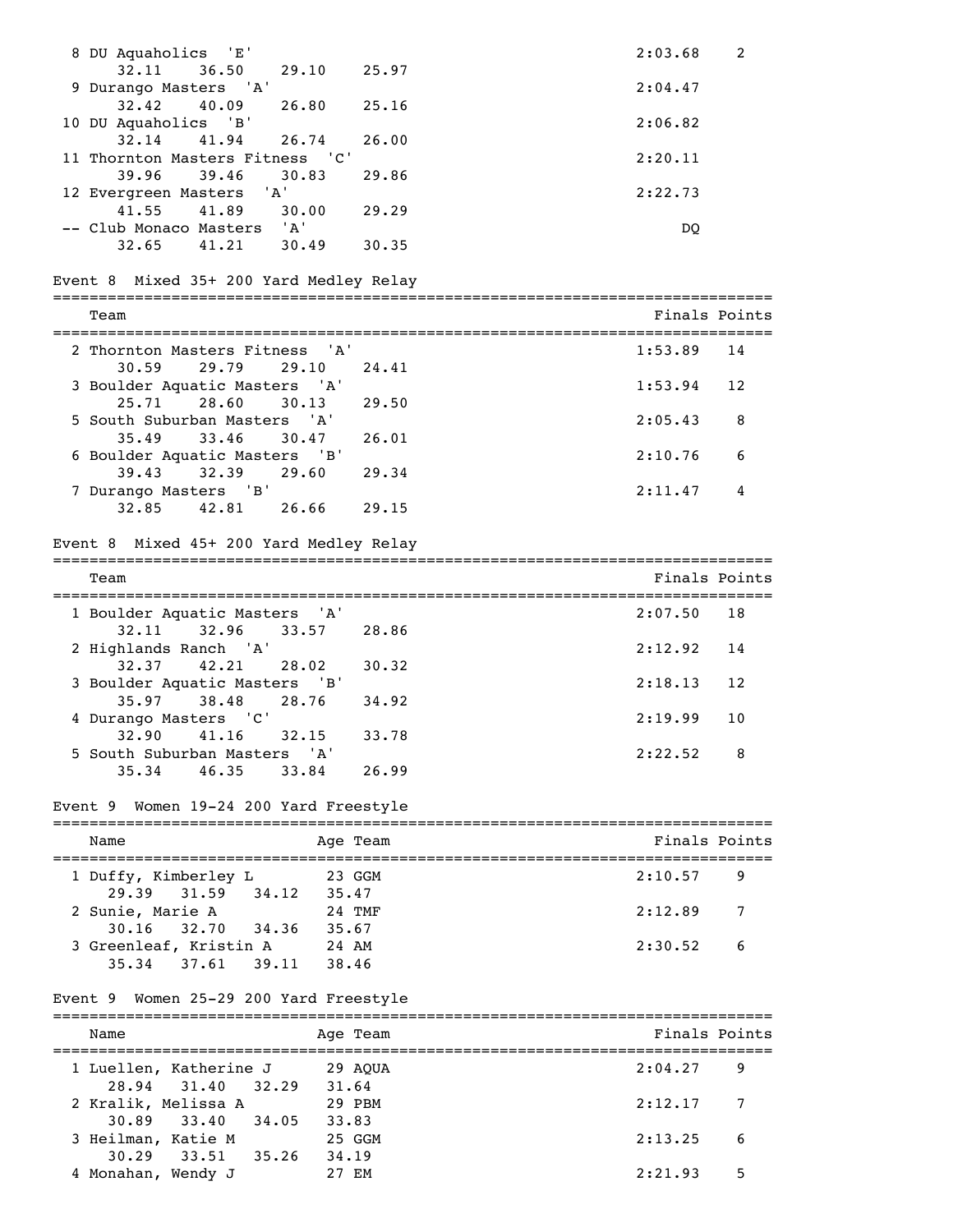|                  | $33.64$ $35.72$ $36.63$ |       | 35.94         |         |   |
|------------------|-------------------------|-------|---------------|---------|---|
|                  | 5 Rawsky, Melissa L     |       | 28 Unattached | 2:28.38 | 4 |
| 30.73            | 35.55 39.87             |       | 42.23         |         |   |
| 6 Presecan, Mary |                         |       | 28 CMM        | 2:37.64 |   |
|                  | $33.74$ $40.03$ $42.90$ |       | 40.97         |         |   |
| 7 Shay, Dawn D   |                         |       | 26 PEM        | 2:49.08 |   |
| 39.13            | $42.16$ $44.40$         |       | 43.39         |         |   |
|                  | 8 Kochis, Tiffany L     |       | 28 TMF        | 2:59.19 |   |
| 39.88            | 45.72                   | 46.83 | 46.76         |         |   |
|                  |                         |       |               |         |   |

### Event 9 Women 30-34 200 Yard Freestyle

===============================================================================

| Name                                                        | Age Team | Finals Points |              |
|-------------------------------------------------------------|----------|---------------|--------------|
| 1 Gadd-Siegel, Cecilia E 31 AQUA<br>27.99 30.55 31.22 30.74 |          | 2:00.50       | 9            |
| 2 Seavall, Kelly J                                          | 34 INVR  | 2:04.09       | 7            |
| 28.10 30.58 32.31 33.10                                     |          |               |              |
| 3 Tobey, Stacy W                                            | 34 AQUA  | 2:08.64       | 6            |
| 28.96 31.88 33.64                                           | 34.16    |               |              |
| 4 Moen, Terri J                                             | 34 AOUA  | 2:09.97       | 5            |
| $30.01$ $32.34$ $33.51$                                     | 34.11    |               |              |
| 5 Lammert, Jodi M                                           | 31 CMM   | 2:21.01       | 4            |
| $31.86$ $35.27$ $37.21$ $36.67$                             |          |               |              |
| 6 Keaten, Heather L                                         | 33 FCC   | 2:21.73       | 3            |
| $31.60$ $34.50$ $37.54$                                     | 38.09    |               |              |
| 7 Petersen, Susan M 33 AM                                   |          | 2:34.63       | 2            |
| 34.74 38.61 40.85 40.43                                     |          |               |              |
| 8 Tall Bull, Brooke K                                       | 32 SSM   | 2:35.82       | $\mathbf{1}$ |
| $35.95 \quad 40.62 \quad 40.68$                             | 38.57    |               |              |
| 9 Baumann, Kari K                                           | 31 GGM   | 2:36.37       |              |
| 35.48 39.02 41.06 40.81                                     |          |               |              |
| 10 Gorell, Robin L                                          | 31 TMF   | 2:39.03       |              |
| 35.78 39.22 41.92 42.11                                     |          |               |              |

## Event 9 Women 35-39 200 Yard Freestyle

| Name                                       | Age Team         | Finals Points |                |
|--------------------------------------------|------------------|---------------|----------------|
| 1 Von Der Lippe, Susan 37 TRM              |                  | 1:58.10       | 9              |
| 30.46 30.31 29.53<br>27.80                 |                  |               |                |
| 2 Potter, Kathryn                          | 37 DAWGS         | 2:06.23       | 7              |
| 28.64 31.42 32.69<br>3 Hagadorn, Heather L | 33.48<br>38 AQUA | 2:06.92       | 6              |
| $30.07$ $31.71$ $32.53$ $32.61$            |                  |               |                |
| 4 Smith, Laura K                           | 37 VS            | 2:09.88       | 5              |
| $30.45$ $32.87$ $33.24$                    | 33.32            |               |                |
| 5 Houlihan, Myla J                         | 39 BAM           | 2:12.24       | 4              |
| 29.99 33.45 33.93                          | 34.87            |               |                |
| 6 Copeland, Karen                          | 36 BAM           | 2:18.17       | 3              |
| $32.44$ $35.27$ $35.63$                    | 34.83            |               |                |
| 7 Churchfield, Jennifer K 39 Unattached    |                  | 2:19.75       | $\overline{2}$ |
| 32.16 34.44 36.31                          | 36.84            |               |                |
| 8 Meeks, Patti                             | 38 DAWGS         | 2:37.21       | 1              |
| 35.93 39.06 41.05                          | 41.17            |               |                |
| 9 Sauls, Catherine C                       | 38 TMF           | 2:40.62       |                |
| 35.41 40.25 42.66 42.30                    |                  |               |                |

## Event 9 Women 40-44 200 Yard Freestyle

| Name                            | Age Team                 | Finals Points |
|---------------------------------|--------------------------|---------------|
| 1 Garnier, Kathy<br>29.67 31.23 | 42 INVR                  | 2:04.48<br>-9 |
| 2 Nelson, Judy                  | 31.85<br>31.73<br>42 HRM | 2:06.01       |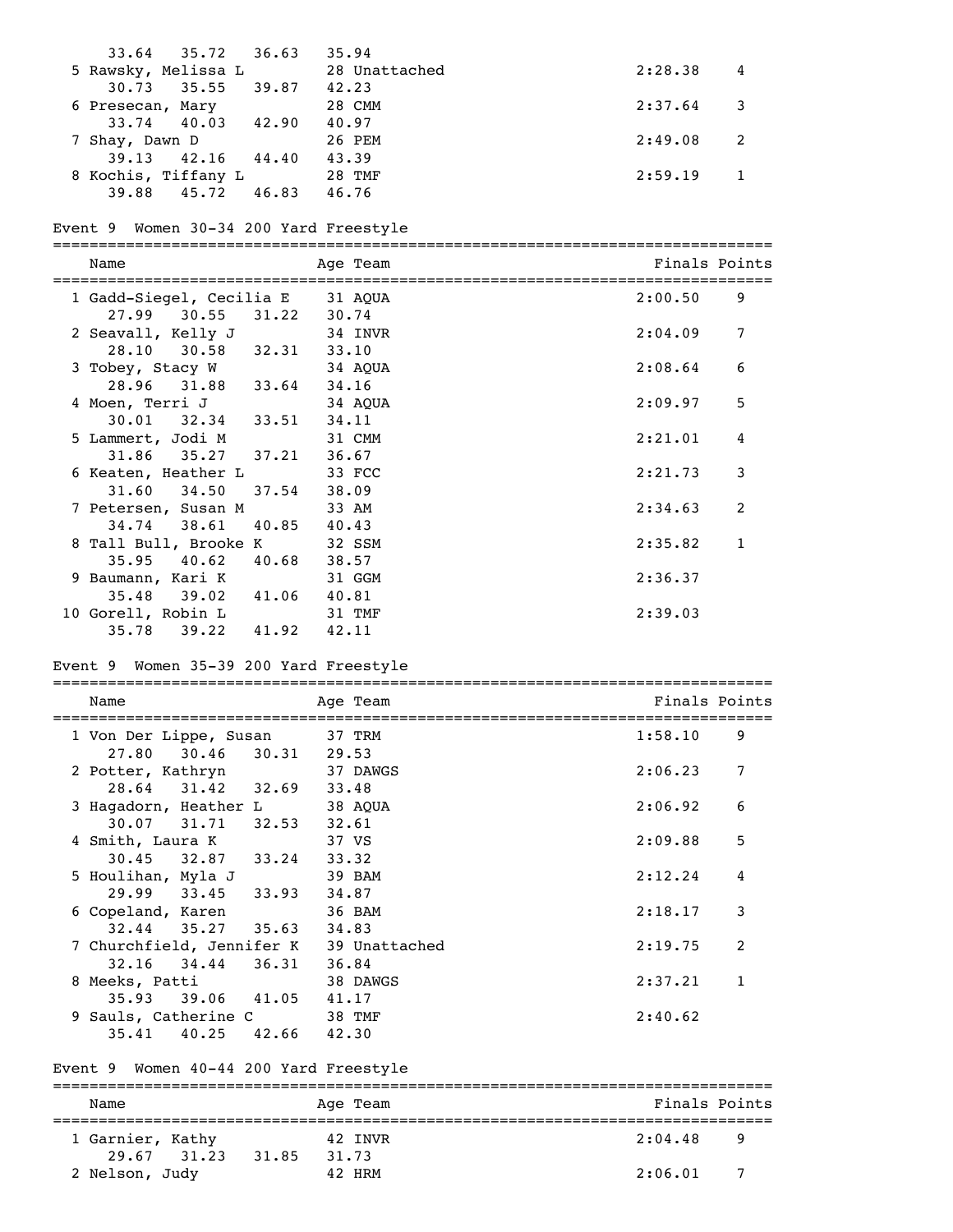| $31.44$ $32.14$<br>29.72                                                      | 32.71    |         |               |
|-------------------------------------------------------------------------------|----------|---------|---------------|
| 3 Dullea, Melanie J                                                           | 41 SSM   | 2:10.47 | 6             |
| 29.36<br>32.47 33.70                                                          | 34.94    |         |               |
| 4 MacLaren, Kathleen A 40 Unattached<br>30.50 33.19 34.31 34.16               |          | 2:12.16 | 5             |
|                                                                               |          |         |               |
| 5 Sallee, Cece F 41 DURA                                                      |          | 2:22.12 | 4             |
| 34.19 36.05 36.55 35.33                                                       |          |         |               |
| 6 Maleike, Corina M                                                           | 42 TMF   | 2:23.99 | 3             |
| 33.69 37.37<br>$37.04$ $35.89$                                                |          |         |               |
| 7 Merryman, Andrea P                                                          | 41 DURA  | 2:32.81 | 2             |
| 34.85 38.25 40.36 39.35                                                       |          |         |               |
| 8 Bendell, Heidi J                                                            | 40 DURA  | 2:43.16 | $\mathbf{1}$  |
| 38.92 41.59 42.02 40.63                                                       |          |         |               |
| 9 Dretzka, Jennifer M                                                         | 40 TMF   | 2:44.28 |               |
| 36.57 41.37 43.50 42.84                                                       |          |         |               |
| 10 Hawkinson, Cindy S 42 INVR                                                 |          | 2:52.81 |               |
| 38.48 44.12 46.82 43.39                                                       |          |         |               |
|                                                                               |          |         |               |
| Event 9 Women 45-49 200 Yard Freestyle                                        |          |         |               |
|                                                                               |          |         |               |
| Name                                                                          | Age Team |         | Finals Points |
|                                                                               |          |         |               |
| 1 Wrenn, Jennifer C 48 BAM                                                    |          | 2:27.07 | 9             |
| 36.02 38.40 39.37<br>33.28                                                    |          |         |               |
| 2 Jackman, Paula D 45 INVR                                                    |          | 3:16.73 | 7             |
| 42.67 47.92 52.41 53.73                                                       |          |         |               |
|                                                                               |          |         |               |
| Event 9 Women 50-54 200 Yard Freestyle                                        |          |         |               |
| Name                                                                          | Age Team |         | Finals Points |
|                                                                               |          |         |               |
| 1 Roche, Carolyn                                                              | 51 BAM   | 2:22.89 | 9             |
| 35.72 37.64 37.75<br>31.78                                                    |          |         |               |
|                                                                               |          |         |               |
|                                                                               |          |         |               |
| 2 Fouts, Susan J                                                              | 52 HRM   | 2:23.98 | 7             |
| $33.72$ $36.02$ $37.79$ $36.45$                                               |          |         |               |
| 3 Brunger, Cheryl A                                                           | 52 HRM   | 2:37.07 | 6             |
| 41.27 40.56<br>$35.05$ 40.19                                                  |          |         |               |
| 4 Nelson, Mary Anne                                                           | 52 DURA  | 2:48.75 | 5             |
| 37.64 42.86 44.64 43.61                                                       |          |         |               |
| 5 O'Brien, Trudy                                                              | 53 DURA  | 2:52.99 | 4             |
| 39.82 43.50 45.53 44.14                                                       |          |         |               |
| 6 Rowe, Christine T 51 AM                                                     |          | 2:55.69 | 3             |
| 44.84 47.12<br>43.37<br>40.36                                                 |          |         |               |
|                                                                               |          |         |               |
| Event 9 Women 55-59 200 Yard Freestyle                                        |          |         |               |
| Name                                                                          | Age Team |         | Finals Points |
|                                                                               |          |         |               |
| 1 Anziano, Marcia                                                             | 58 INVR  | 2:54.43 | 9             |
|                                                                               |          |         |               |
| 39.85 44.66 45.48 44.44                                                       |          | 2:55.85 | 7             |
| 2 Snyder, Jaenie K 57 GGM<br>38.45 42.56 46.28 48.56                          |          |         |               |
|                                                                               |          |         |               |
| Event 9 Women 60-64 200 Yard Freestyle                                        |          |         |               |
|                                                                               |          |         |               |
| Name                                                                          | Age Team |         | Finals Points |
|                                                                               |          |         |               |
| 1 Krichbaum, Barbara J                                                        | 60 VS    | 3:34.06 | 9             |
|                                                                               |          |         |               |
| 47.45 54.64 57.61 54.36<br>coissant, Eileen M 63 GGM<br>2 Croissant, Eileen M |          | 3:39.20 | 7             |
| 47.81 55.06 57.93 58.40                                                       |          |         |               |
| 3 Travis, Victoria L<br>56.04 1:05.13 1:06.54 1:04.26                         | 61 CWW   | 4:11.97 | 6             |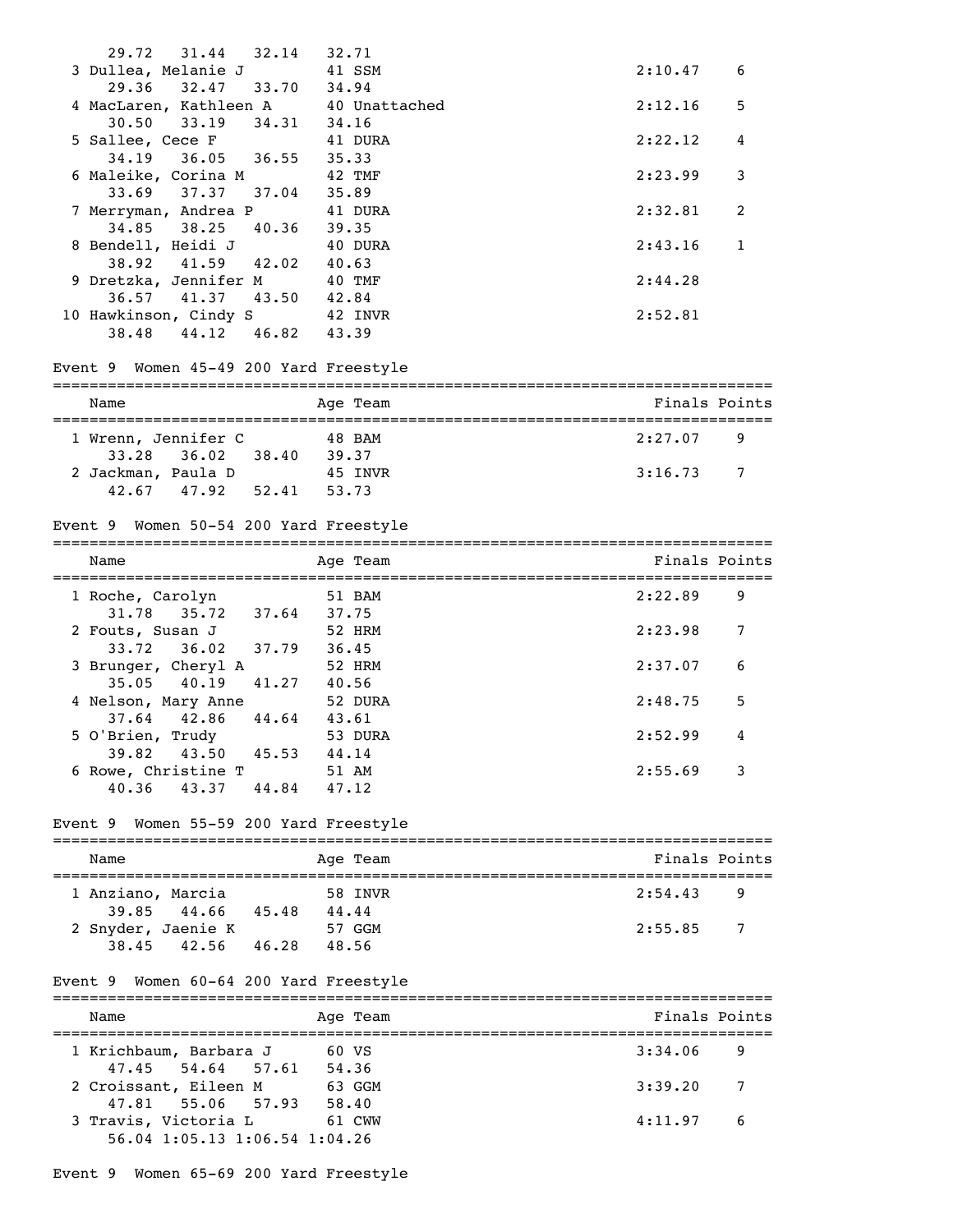| Name<br>-------------------------------------                                     | Age Team                  | Finals Points<br>------------------------------------- |
|-----------------------------------------------------------------------------------|---------------------------|--------------------------------------------------------|
| 1 Ryman, Donna M                                                                  | 66 INVR                   | 3:21.44<br>9                                           |
| 52.10 53.84 48.23<br>47.27                                                        |                           |                                                        |
| 2 Stock, Liz                                                                      | <b>66 JAM</b>             | 7:55.04<br>7                                           |
| 2:00.70 1:55.56 2:01.05 1:57.73                                                   |                           |                                                        |
| Event 9 Women 70-74 200 Yard Freestyle                                            |                           |                                                        |
| Name                                                                              | Age Team                  | Finals Points                                          |
| 1 Mann, Dena                                                                      | 71 DAWGS                  | 3:01.18<br>9                                           |
| 44.19 46.96 47.72<br>42.31                                                        |                           | 3:43.23<br>7                                           |
| 2 Buchannan, Peggy J 70 VS<br>48.32 56.36 1:00.35 58.20                           |                           |                                                        |
| Event 10 Men 19-24 200 Yard Freestyle                                             |                           |                                                        |
| Name                                                                              | Age Team                  | Finals Points                                          |
| 1 Cliff-Tuttle, Josh G                                                            | 23 AM                     | 2:01.30<br>9                                           |
| 27.55<br>30.36                                                                    | 31.63 31.76               |                                                        |
|                                                                                   |                           | 2:11.29<br>7                                           |
| 2 Griffin, Kieran F 24 AQUA<br>28.06 32.31 35.26 35.66<br>3 Taggart, Chris 22 DAC |                           |                                                        |
|                                                                                   |                           | 2:35.31<br>6                                           |
| $30.70$ $32.34$ $34.13$ $58.14$                                                   |                           |                                                        |
| Men 25-29 200 Yard Freestyle<br>Event 10                                          |                           |                                                        |
| Name                                                                              | Age Team                  | Finals Points                                          |
| 1 Jamshidi, Ramin 27 AQUA                                                         |                           | 2:10.69<br>9                                           |
| $29.87$ $33.17$ $34.62$                                                           | 33.03                     |                                                        |
| Men 30-34 200 Yard Freestyle<br>Event 10                                          |                           |                                                        |
| Name                                                                              | Age Team                  | Finals Points                                          |
| 1 Siegel, Joel F                                                                  | 31 AOUA                   | 1:48.82<br>9                                           |
| 27.75<br>24.62                                                                    | 28.25<br>28.20            |                                                        |
| 2 Nasser, Rob<br>27.20<br>25.53                                                   | 33 HRM<br>27.88           | 1:49.68<br>7                                           |
| 3 Glass, Tom                                                                      | 29.07<br>31 VORT          | 1:51.79<br>6                                           |
| 28.07<br>26.38                                                                    | 28.31<br>29.03            |                                                        |
| 4 Rosinski, Thomas J                                                              | 33 AQUA                   | 1:54.51<br>5                                           |
| 25.30<br>27.91                                                                    | 30.24<br>31.06            |                                                        |
| 5 Snowberg, Eric J                                                                | 32 INVR                   | 2:00.28<br>4                                           |
| 26.83<br>29.74<br>6 Ross, Dave                                                    | 31.12<br>32.59<br>32 AQUA | 2:02.23<br>3                                           |
| 28.55<br>31.60                                                                    | 31.32<br>30.76            |                                                        |
| 7 Pazmino, Jorge E                                                                | 33 AM                     | 2:08.52<br>2                                           |
| 29.21<br>31.22                                                                    | 32.82<br>35.27            |                                                        |
| 8 Wilson, Joseph P<br>32.48<br>30.49                                              | 34 HRM<br>33.64<br>32.39  | $\mathbf{1}$<br>2:09.00                                |
| 9 Hoftiezer, Scott                                                                | 32 DAC                    | 2:13.54                                                |
| 30.82<br>33.85<br>35.04                                                           | 33.83                     |                                                        |
| 10 Roseman, Garry L                                                               | 31 CMM                    | 2:54.54                                                |
| 48.78 46.61<br>38.12                                                              | 41.03                     |                                                        |
| Men 35-39 200 Yard Freestyle<br>Event 10                                          |                           |                                                        |
| Name                                                                              | Age Team                  | Finals Points                                          |
| 1 Wise, James M                                                                   | 38 HRM                    | 1:54.16<br>9                                           |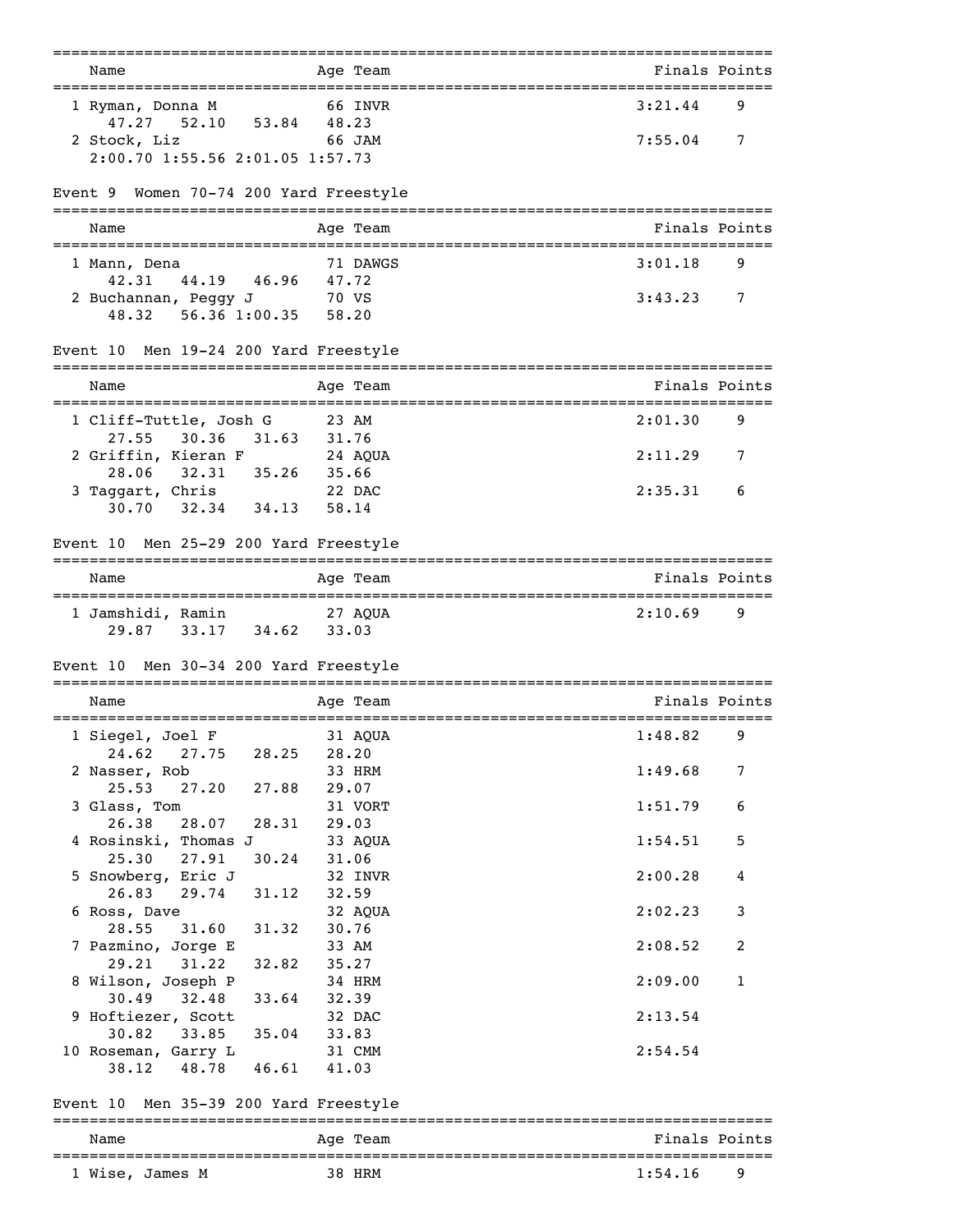| $27.07$ $28.69$ $29.21$ $29.19$ |               |         |         |                |
|---------------------------------|---------------|---------|---------|----------------|
| 2 Hildebrant, Jeff              | 37 RRM        |         | 1:56.97 | $\overline{7}$ |
| $27.78$ 29.26 30.14 29.79       |               |         |         |                |
| 3 Niemann, Andy                 |               | 37 AM   | 1:58.05 | 6              |
| 28.30 29.61 29.81 30.33         |               |         |         |                |
| 4 Mather, Carl A 38 HRM         |               |         | 1:58.32 | 5              |
| 26.52 28.62 30.69 32.49         |               |         |         |                |
| 5 Solheim, Perry W              |               | 35 DURA | 2:03.38 | 4              |
| 28.61 31.21 31.86 31.70         |               |         |         |                |
| 6 Smith, William P              | <b>37 AFM</b> |         | 2:03.70 | 3              |
| 28.33 31.10 32.25 32.02         |               |         |         |                |
| 7 Schweitz, Michael N 39 DURA   |               |         | 2:08.08 | 2              |
| $30.37$ $32.52$ $32.98$ $32.21$ |               |         |         |                |
| 8 Knight, Roger G               |               | 39 BAM  | 2:09.53 | 1              |
| 29.91 32.52 32.80 34.30         |               |         |         |                |
| 9 Burlingame, Martin R 36 INVR  |               |         | 2:12.22 |                |
| 29.06 32.78 33.59 36.79         |               |         |         |                |
| 10 Arnold, Dan                  |               | 39 CSST | 2:18.58 |                |
| 33.53 35.61 35.09 34.35         |               |         |         |                |
| 11 Castellini, Rick R 36 GVW    |               |         | 3:02.14 |                |
| 39.53 45.11 47.75 49.75         |               |         |         |                |

#### Event 10 Men 40-44 200 Yard Freestyle

=============================================================================== Name Age Team Age Team Finals Points

| =====================                               |        |         |                 |
|-----------------------------------------------------|--------|---------|-----------------|
| 1 Smith, Paul 43 VS                                 |        | 1:47.35 | 9               |
| 25.89 27.19 27.05 27.22                             |        |         |                 |
|                                                     |        | 1:49.39 | $7\phantom{.0}$ |
| 2 Smith, John C 41 RMM<br>24.75 27.62 28.83 28.19   |        |         |                 |
|                                                     |        | 1:53.40 | 6               |
| 3 Jordan, Jaime 40 AQUA<br>25.78 27.68 29.56 30.38  |        |         |                 |
| 4 Dittrich, Wolfgang 41 BAM                         |        | 1:57.78 | 5               |
| 28.38 30.05 29.99 29.36                             |        |         |                 |
|                                                     |        | 1:58.96 | 4               |
| 5 Classen, Ken A 42 AQUA<br>29.33 30.83 29.78 29.02 |        |         |                 |
| 6 Boettcher, Anthony J                              | 40 EM  | 2:05.17 | 3               |
| 27.77 33.47 32.75 31.18                             |        |         |                 |
| 7 Shehan, Joe K 40 DAWGS<br>30.85 31.75 32.04 31.85 |        | 2:06.49 | 2               |
|                                                     |        |         |                 |
| 8 Koehler, Jim R 43 RRM                             |        | 2:07.28 | $\mathbf{1}$    |
| 29.44 32.18 33.12 32.54                             |        |         |                 |
| 9 Baker, Stephen R 44 HRM                           |        | 2:12.98 |                 |
| 30.94 34.07 34.44 33.53                             |        |         |                 |
| 10 Shiver, Chris L 40 RRM                           |        | 2:14.53 |                 |
| 29.33 33.05 35.67 36.48                             |        |         |                 |
| 11 Newcomb, Scott C 42 EM                           |        | 2:14.59 |                 |
| 30.44 32.93 34.46 36.76                             |        |         |                 |
| 12 Franklin, Russ 44 EPM<br>30.20 33.69 36.56 38.36 |        | 2:18.81 |                 |
|                                                     |        |         |                 |
| 13 Bromley, Bud A 43 CMM                            |        | 2:20.32 |                 |
| 30.31 33.60 37.21 39.20                             |        |         |                 |
| 14 Laverty, David F                                 | 40 WRS | 2:50.87 |                 |
| 35.42 41.66 45.88 47.91                             |        |         |                 |
| 15 Keller, Christopher J 41 GVW                     |        | 3:24.36 |                 |
| 44.16 50.64 53.26 56.30                             |        |         |                 |
| 16 Cattles, Steven 43 GGM                           |        | 4:02.74 |                 |
| 50.17 58.73 1:06.61 1:07.23                         |        |         |                 |
|                                                     |        |         |                 |

## Event 10 Men 45-49 200 Yard Freestyle

26.53 29.09 29.94 29.45

## =============================================================================== Name Age Team Age Team Finals Points =============================================================================== 1 Brackett, Bill A 45 AQUA 1:55.01 9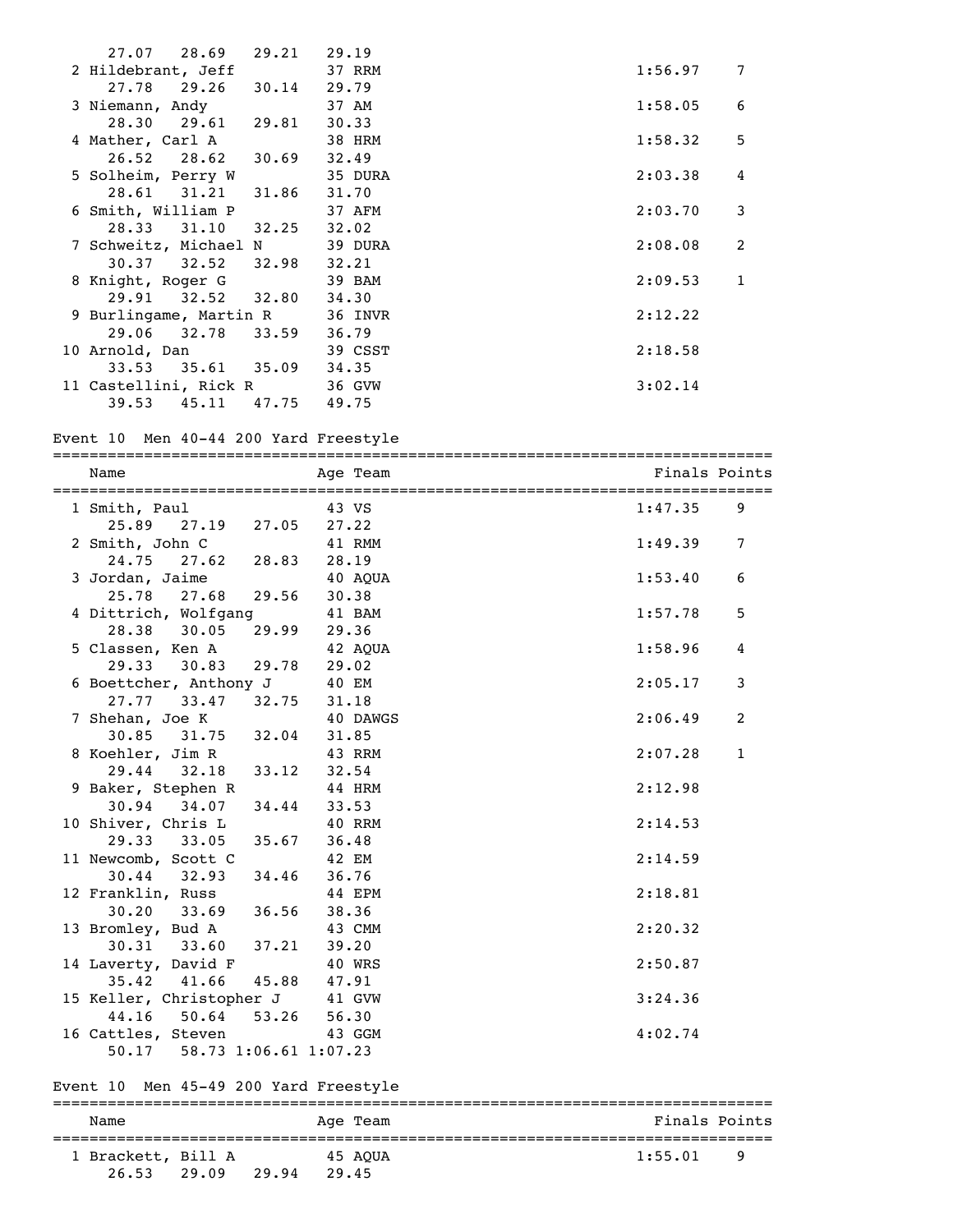| 2 Nolte, Christopher     | 46 INVR  | 2:01.15 | 7 |
|--------------------------|----------|---------|---|
| 31.20<br>29.01<br>30.60  | 30.34    |         |   |
| 3 Waterbury, Stuart S    | 49 BAM   | 2:05.37 | 6 |
| 28.28 31.49 32.16        | 33.44    |         |   |
| 4 Di Tolla, Bob          | 48 HRM   | 2:06.66 | 5 |
| 29.82 31.93 32.57        | 32.34    |         |   |
| 5 Ghaffari, Manu         | 46 BAM   | 2:08.99 | 4 |
| 30.39<br>32.15<br>33.53  | 32.92    |         |   |
| 6 Reeves, William W      | 49 AOUA  | 2:09.68 | 3 |
| $30.43$ $33.34$<br>33.52 | 32.39    |         |   |
| 7 Heggy, Terry A         | 48 DAWGS | 2:11.10 | 2 |
| $30.63$ $34.19$<br>34.31 | 31.97    |         |   |
| 8 Strong, James L        | 49 JAM   | 2:16.10 | 1 |
| 31.17 33.81<br>35.47     | 35.65    |         |   |
| 9 McHugh, Jerry          | 45 DAC   | 2:33.13 |   |
| 33.17<br>37.06<br>40.52  | 42.38    |         |   |
|                          |          |         |   |

### Event 10 Men 50-54 200 Yard Freestyle

| Name                 |       | Age Team      | Finals Points |   |
|----------------------|-------|---------------|---------------|---|
| 1 Tveitmoe, Bob N    |       | 50 JAM        | 2:05.42       | 9 |
| $29.04$ $32.01$      | 32.49 | 31.88         |               |   |
| 2 Holum, Charles F   |       | 51 DAC        | 2:08.10       | 7 |
| 32.92<br>29.86       | 32.06 | 33.26         |               |   |
| 3 Glenesk, Neil G    |       | 50 Unattached | 2:08.21       | 6 |
| 32.09<br>30.58       | 32.84 | 32.70         |               |   |
| 4 Wells, Lester K    |       | 51 HRM        | 2:10.21       | 5 |
| 29.27 32.70          | 34.16 | 34.08         |               |   |
| 5 Strack, Edward R   |       | 50 Unattached | 2:23.75       | 4 |
| 36.73<br>33.68       | 37.14 | 36.20         |               |   |
| 6 Potekhen, George P |       | 52 SUM        | 2:29.79       | 3 |
| 33.06<br>37.07       | 39.55 | 40.11         |               |   |

#### Event 10 Men 55-59 200 Yard Freestyle

=============================================================================== Name Age Team Age Age Team Finals Points =============================================================================== 1 McCormick, Paul 56 BAM 2:03.43 9 28.65 31.00 31.93 31.85<br>bbott, William A 56 AM 2 Abbott, William A 56 AM 2:07.27 7 29.45 31.86 32.85 33.11<br>arney, Kent 55 EM 3 Carney, Kent 55 EM 2:29.83 6 33.79 37.13 39.49 39.42 4 Edwards, Morgan 58 INVR 2:41.55 5 36.33 39.63 41.66 43.93 5 Moody, Bob F 59 INVR 2:49.79 4 38.62 42.77 44.31 44.09

#### Event 10 Men 60-64 200 Yard Freestyle

| Name                                     |       | Age Team         | Finals Points |
|------------------------------------------|-------|------------------|---------------|
| 1 Graham, Jim D<br>33.24 36.77 38.06     |       | 61 DURA<br>40.12 | 2:28.19<br>9  |
| 2 Olden, Richard                         |       | 60 CSST          | 7<br>2:35.78  |
| $35.98$ $39.23$<br>3 Chessnoe, Michael S | 40.46 | 40.11<br>61 AOUA | 6<br>2:52.44  |
| $41,20$ $45.09$<br>4 Heller, Ken J       | 43.42 | 42.73<br>64 CMM  | 5<br>3:07.45  |
| 47.67<br>41.15<br>5 Reynolds, Bing       | 50.90 | 47.73<br>62 BAM  | 3:37.76<br>4  |
| 53.98<br>44,10                           |       | 59.58 1:00.10    |               |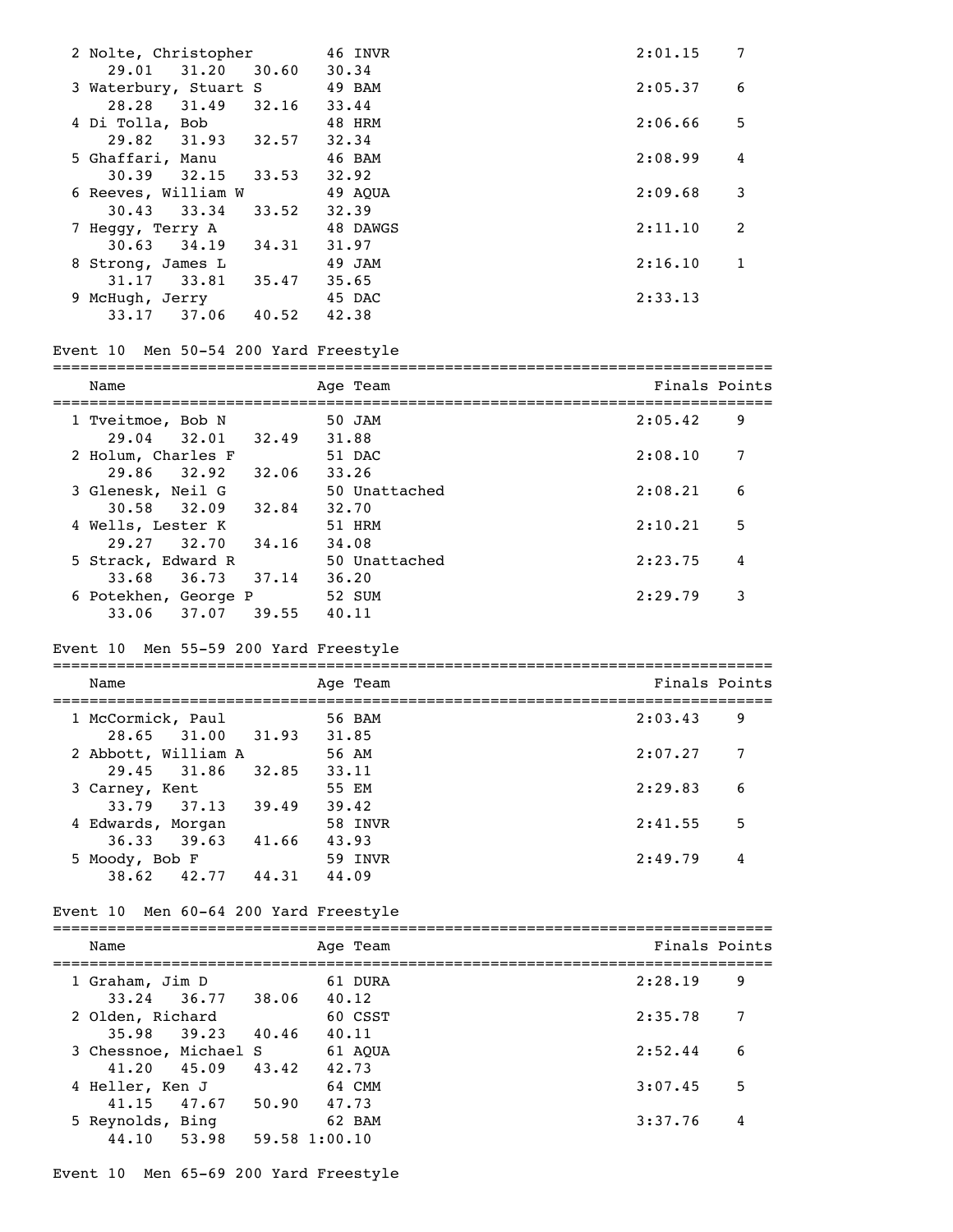| Name<br>================================                |             | Age Team              | Finals Points<br>========================== |   |
|---------------------------------------------------------|-------------|-----------------------|---------------------------------------------|---|
| 1 King, Bill                                            |             | 69 JAM                | 2:38.66                                     | 9 |
| 38.81 41.51 42.72<br>35.62<br>2 Dykes, James A          |             | 69 INVR               | 2:45.73                                     | 7 |
| 35.65<br>41.84 45.27 42.97<br>3 Plummer, Mark A 66 INVR |             |                       | 2:59.72                                     | 6 |
| $39.96$ $44.05$                                         | 47.22 48.49 |                       |                                             |   |
| Men 70-74 200 Yard Freestyle<br>Event 10                |             |                       |                                             |   |
| Name                                                    |             | Age Team              | Finals Points                               |   |
| 1 Myers, John D<br>47.41 51.45 55.84 50.52              | 72 BAM      |                       | 3:25.22                                     | 9 |
| Men 80-84 200 Yard Freestyle<br>Event 10                |             |                       |                                             |   |
| Name                                                    |             | Age Team              | Finals Points                               |   |
| 1 Wood, Richard H<br>50.75 1:04.99 1:09.18 1:08.48      | 81 AM       |                       | 4:13.40                                     | 9 |
| Women 19-24 100 Yard Butterfly<br>Event 11              |             |                       |                                             |   |
| Name                                                    |             | Age Team              | Finals Points                               |   |
| 1 Cruickshanks, Anne C<br>29.58<br>33.45                | 22 GGM      |                       | 1:03.03                                     | 9 |
| 2 Greenleaf, Kristin A<br>36.79<br>40.81                | 24 AM       |                       | 1:17.60                                     | 7 |
| Event 11 Women 25-29 100 Yard Butterfly                 |             |                       |                                             |   |
| Name                                                    |             | Age Team              | Finals Points                               |   |
| 1 Vanslingerlandt, Mica<br>29.07<br>33.09               | 27 BAM      |                       | 1:02.16                                     | 9 |
| 2 Luellen, Katherine J<br>29.28<br>33.60                | 29 AQUA     |                       | 1:02.88                                     | 7 |
| 3 Richens, Kristina<br>34.79<br>31.37                   |             | 29 RRM                | 1:06.16                                     | 6 |
| Women 30-34 100 Yard Butterfly<br>Event 11              |             |                       |                                             |   |
| Name                                                    |             | Age Team              | Finals Points                               |   |
| 1 Gadd-Siegel, Cecilia E<br>29.34<br>32.90              |             | 31 AQUA               | 1:02.24                                     | 9 |
| 2 Surr, Christy                                         |             | 32 AQUA               | 1:03.19                                     | 7 |
| 29.32<br>33.87<br>3 Decon, Lori B                       |             | 32 AQUA               | 1:03.39                                     | 6 |
| 30.17<br>33.22<br>4 Klawon, Jeanne E                    |             | 30 DAWGS              | 1:05.27                                     | 5 |
| 30.58<br>34.69<br>5 Pennington, Pam<br>36.34<br>40.40   |             | 32 TMF                | 1:16.74                                     | 4 |
| Women 35-39 100 Yard Butterfly<br>Event 11              |             |                       |                                             |   |
| Name                                                    |             | ---------<br>Age Team | Finals Points                               |   |
| 1 Potter, Kathryn<br>34.10<br>29.60                     |             | 37 DAWGS              | 1:03.70                                     | 9 |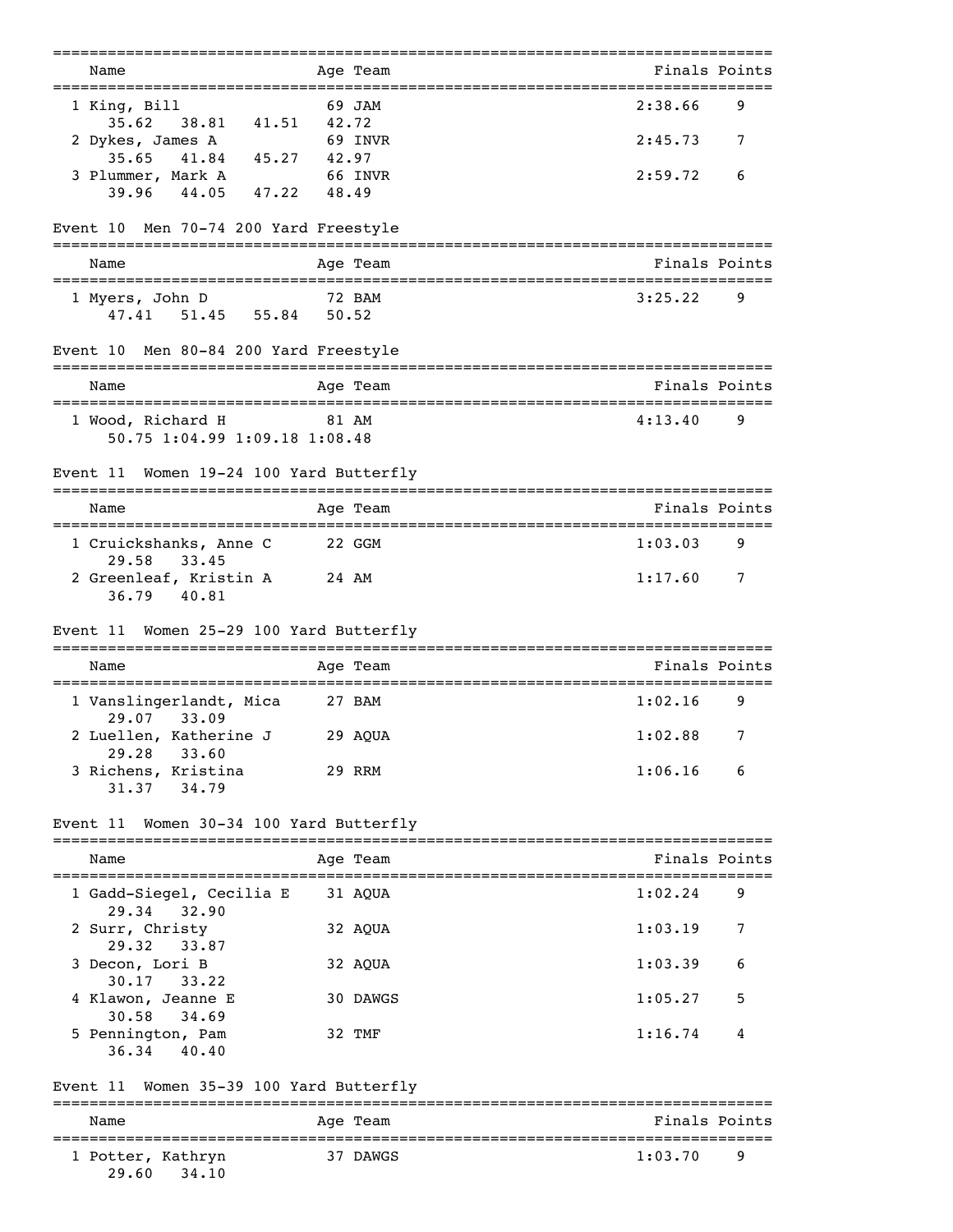| 2 Haqadorn, Heather L |       | 38 AOUA | 1:04.99 |   |
|-----------------------|-------|---------|---------|---|
| $30.46$ $34.53$       |       |         |         |   |
| 3 Washburn, Lynette A |       | 39 TMF  | 1:11.36 | 6 |
| 32.80                 | 38.56 |         |         |   |

## Event 11 Women 40-44 100 Yard Butterfly

| Name                                      | Age Team      | Finals Points |              |
|-------------------------------------------|---------------|---------------|--------------|
| 1 Crouch, Kim<br>31.07 34.03              | 41 RRM        | 1:05.10       | 9            |
| 2 Milberg, Ruthie<br>$30.44$ $35.69$      | 42 INVR       | 1:06.13       | 7            |
| 3 Nelson, Judy<br>31.78 35.39             | 42 HRM        | 1:07.17       | 6            |
| 4 MacLaren, Kathleen A<br>$32.03$ $35.67$ | 40 Unattached | 1:07.70       | 5            |
| 5 Sallee, Cece F<br>$34.52$ $35.41$       | 41 DURA       | 1:09.93       | 4            |
| 6 Horn, Kris P<br>$34.03$ 36.67           | 40 DAWGS      | 1:10.70       | 3            |
| 7 Dullea, Melanie J<br>32.87 38.56        | 41 SSM        | 1:11.43       | 2            |
| 8 Curci, Pam J<br>34.79 40.19             | 42 HRM        | 1:14.98       | $\mathbf{1}$ |
| 9 Maleike, Corina M<br>$36.93$ $41.20$    | 42 TMF        | 1:18.13       |              |
| 10 Liska, Laura A<br>39.00 48.84          | 43 INVR       | 1:27.84       |              |
| 11 Hawkinson, Cindy S<br>46.17 53.24      | 42 INVR       | 1:39.41       |              |

### Event 11 Women 45-49 100 Yard Butterfly

| Name                                | Age Team | Finals Points  |
|-------------------------------------|----------|----------------|
| 1 Pyle, Rebecca M<br>35.83<br>39.92 | 47 SSM   | 1:15.75<br>- q |

## Event 11 Women 50-54 100 Yard Butterfly

| Name                                | Age Team | Finals Points             |    |
|-------------------------------------|----------|---------------------------|----|
| 1 Roche, Carolyn<br>$35.04$ $41.13$ | 51 BAM   | 1:16.17                   | -9 |
| 2 Young, Lydia L<br>45.47 48.88     | 54 DAWGS | 1:34.35<br>$\overline{7}$ |    |
| 3 Yoder, Margie E<br>48.02 57.53    | 50 AOUA  | 1:45.55<br>- 6            |    |

### Event 11 Women 55-59 100 Yard Butterfly

| Name                        |       |  | Age Team | Finals Points |  |  |
|-----------------------------|-------|--|----------|---------------|--|--|
| 1 Lebsack, Linda M<br>48.33 | 54.41 |  | 56 AOUA  | 1:42.74<br>q  |  |  |

## Event 11 Women 60-64 100 Yard Butterfly

| Name                                       | Age Team | Finals Points |  |  |  |  |
|--------------------------------------------|----------|---------------|--|--|--|--|
| 1 Zentgraf, Karen W<br>$1:00.71$ $1:05.83$ | 61 BYM   | 2:06.54<br>-9 |  |  |  |  |
| 2 Rudie, Margery<br>$1:46.48$ $1:56.97$    | 64 JAM   | 3:43.45<br>-7 |  |  |  |  |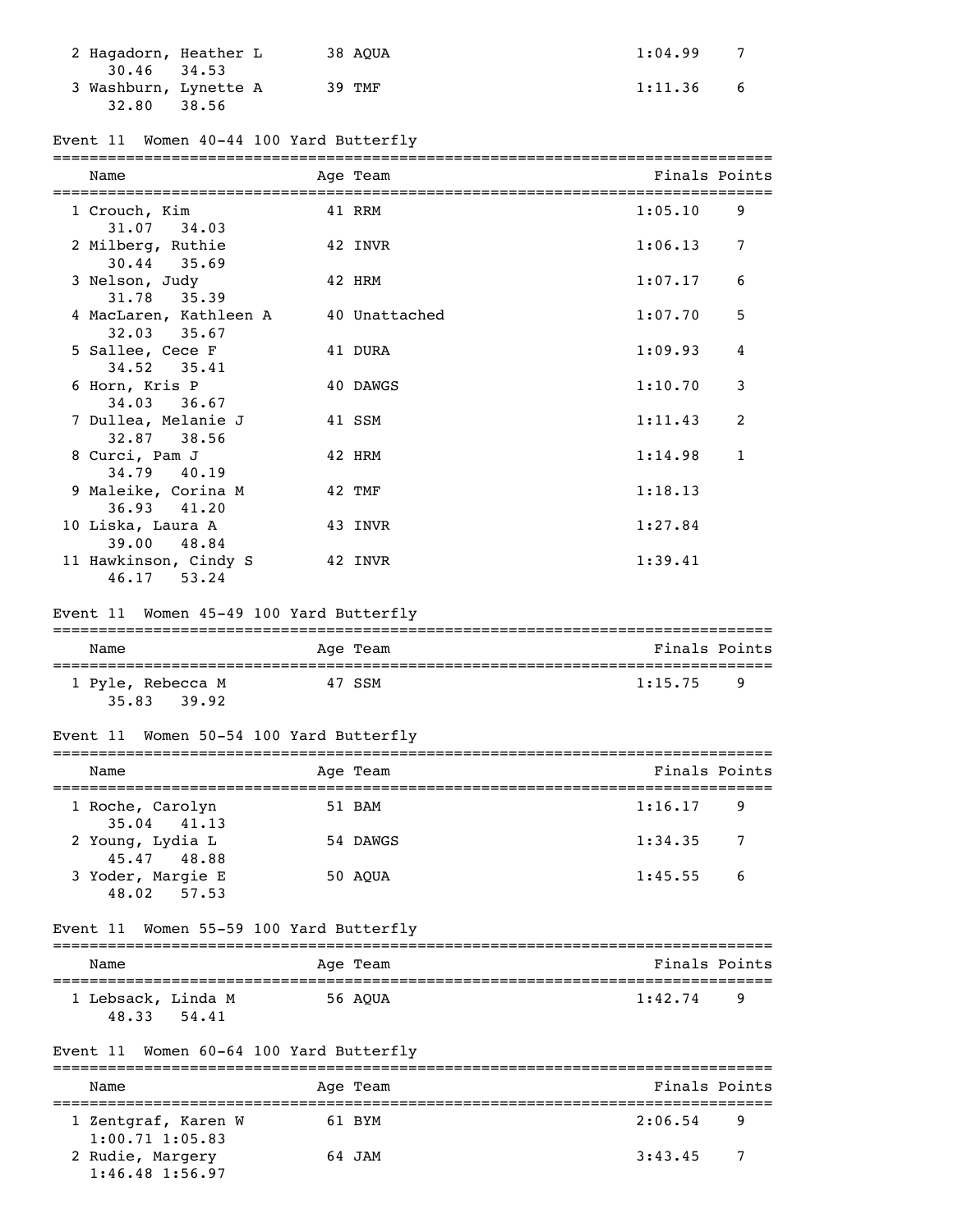| Name |                                                    |       | Age Team |         | Finals Points |
|------|----------------------------------------------------|-------|----------|---------|---------------|
|      | 1 Oberg, Jane G<br>47.77 53.79                     |       | 65 DAWGS | 1:41.56 | 9             |
|      | Event 11 Women 70-74 100 Yard Butterfly            |       |          |         |               |
| Name |                                                    |       | Age Team |         | Finals Points |
|      | 1 Hertzberg, Ruth S<br>$1:16.36$ $1:34.34$         |       | 70 SUM   | 2:50.70 | 9             |
|      | Event 12 Men 19-24 100 Yard Butterfly              |       |          |         |               |
| Name |                                                    |       | Age Team |         | Finals Points |
|      | 1 Schwartzkopf, Jess J<br>28.85<br>25.38           | 24 AM |          | 54.23   | 9             |
|      | Event 12 Men 25-29 100 Yard Butterfly              |       |          |         |               |
| Name |                                                    |       | Age Team |         | Finals Points |
|      | 1 Beck, Matt W                                     |       | 28 HRM   | 52.47   | 9             |
|      | 24.76<br>27.71<br>2 Gair, David C<br>27.46 31.26   |       | 28 AQUA  | 58.72   | 7             |
|      | Event 12 Men 30-34 100 Yard Butterfly              |       |          |         |               |
| Name |                                                    |       | Age Team |         | Finals Points |
|      | 1 Nasser, Rob<br>26.24<br>31.54                    |       | 33 HRM   | 57.78   | 9             |
|      | 2 Martin, Troy                                     |       | 34 TMF   | 58.21   | 7             |
|      | 27.13<br>31.08<br>3 Lorson, Matthew E              |       | 30 DURA  | 1:01.27 | 6             |
|      | 29.11 32.16<br>4 Kelley, Brett A                   |       | 31 AM    | 1:07.39 | 5             |
|      | 31.74 35.65<br>5 Pryor, Keith T                    |       | 32 SQUID | 1:08.93 | 4             |
|      | 31.24 37.69<br>6 Hoftiezer, Scott                  |       | 32 DAC   | 1:09.17 | 3             |
|      | 32.29 36.88<br>7 Hayden, John W<br>$39.62$ $45.29$ |       | 31 SQUID | 1:24.91 | 2             |
|      | Event 12 Men 35-39 100 Yard Butterfly              |       |          |         |               |
| Name |                                                    |       | Age Team |         | Finals Points |
|      | 1 Pease, Richard B                                 |       | 37 VORT  | 52.79   | 9             |
|      | $25.16$ 27.63<br>2 Gonzales, Mike                  |       | 36 BAM   | 55.51   | 7             |
|      | 25.90 29.61<br>3 Rowland, Shawn C                  |       | 37 AM    | 57.30   | 6             |
|      | 27.39 29.91<br>4 Hildebrant, Jeff                  |       | 37 RRM   | 59.58   | 5             |
|      | 28.10<br>31.48<br>5 Chaiyaroj, Patt<br>27.95 32.68 |       | 39 SQUID | 1:00.63 | 4             |

6 Niemann, Andy 37 AM 1:00.71 3

# Event 11 Women 65-69 100 Yard Butterfly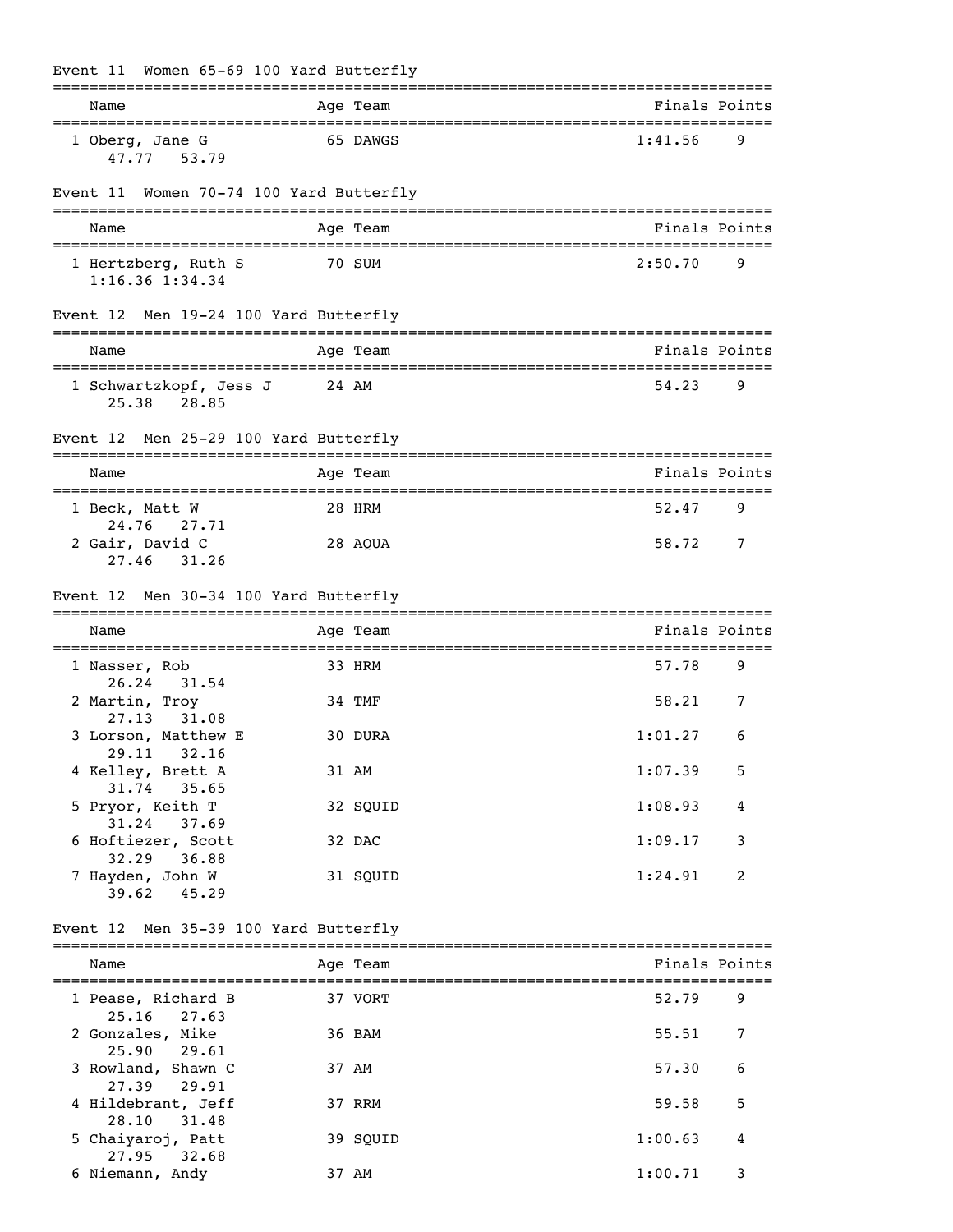| 28.52 32.19          |         |             |
|----------------------|---------|-------------|
| 7 Brieger, Michael H | 37 DURA | $1:00.76$ 2 |
| 27.87 32.89          |         |             |
| 8 Wise, James M      | 38 HRM  | 1:01.08     |
| 28.56 32.52          |         |             |
| 9 Remacle, Michael A | 35 EM   | 1:01.59     |
| 27.46 34.13          |         |             |

## Event 12 Men 40-44 100 Yard Butterfly

| Name                                      | Age Team | Finals Points |   |
|-------------------------------------------|----------|---------------|---|
| 1 Nelson, Kurt<br>26.39 31.09             | 43 HRM   | 57.48         | 9 |
| 2 Boettcher, Anthony J<br>$27.21$ $30.31$ | 40 EM    | 57.52         | 7 |
| 3 Melanson, Edward<br>$27.31$ $30.32$     | 40 AOUA  | 57.63         | 6 |
| 4 Usman, Nassim<br>$30.66$ $34.65$        | 43 BAM   | 1:05.31       | 5 |
| 5 Newcomb, Scott C<br>32.41<br>36.25      | 42 EM    | 1:08.66       | 4 |
| 6 Franklin, Russ<br>33.38<br>46.01        | 44 EPM   | 1:19.39       | 3 |

## Event 12 Men 45-49 100 Yard Butterfly

| Name                 | Aqe<br>Team      | Finals<br>Points              |
|----------------------|------------------|-------------------------------|
| -------------------- | ---------------- | ----------------------------- |

| 1 Hess, Richard<br>25.67 29.87     | 48 GGM        | 55.54   | 9 |
|------------------------------------|---------------|---------|---|
| 2 Stehlin, Ed H                    | 47 JAM        | 1:01.11 |   |
| 27.54 33.57<br>3 Di Tolla, Bob     | 48 HRM        | 1:02.83 | 6 |
| 29.28 33.55<br>4 Stanback, John H  | 49 VORT       | 1:04.91 | 5 |
| 30.32 34.59<br>5 Lehman, Mel J     | 49 Unattached | 1:15.97 | 4 |
| 33.38 42.59<br>6 McElhinney, Tom B | 49 GGM        | 1:16.79 | 3 |
| 33.92<br>42.87                     |               |         |   |

## Event 12 Men 50-54 100 Yard Butterfly

| Name          |                                   |  | Age Team      | Finals Points |                |  |  |
|---------------|-----------------------------------|--|---------------|---------------|----------------|--|--|
|               | 1 Strack, Edward R<br>33.11 36.73 |  | 50 Unattached | 1:09.84       | -9             |  |  |
| 2 Varner, Tim | $33.34$ $42.61$                   |  | 52 BAM        | 1:15.95       | $\overline{7}$ |  |  |

### Event 12 Men 55-59 100 Yard Butterfly

| Name                                 | Age Team | Finals Points |                |
|--------------------------------------|----------|---------------|----------------|
|                                      |          |               |                |
| 1 Abrahams, Rich T<br>26.07 30.16    | 58 AM    | 56.23<br>- 9  |                |
| 2 Burson, Bill<br>$34.22$ $42.41$    | 58 SSM   | 1:16.63       | $\overline{7}$ |
| 3 Goodman, Laurence R<br>37.63 46.97 | 55 BAM   | 1:24.60       | -6             |

## Event 12 Men 60-64 100 Yard Butterfly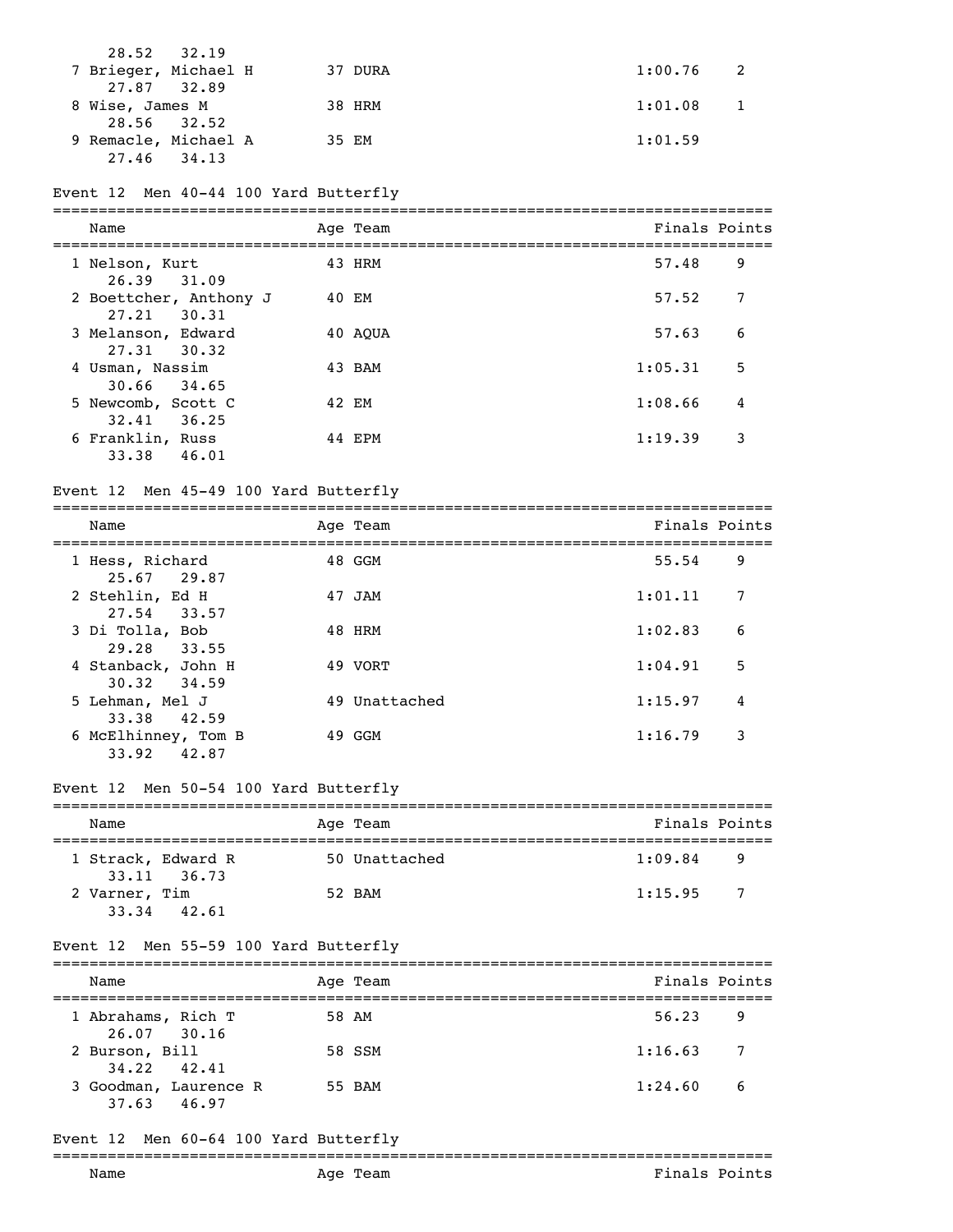| 1 Tobin, John C<br>39.20<br>49.28          | 60 EM                                              | 1:28.48                            | 9             |
|--------------------------------------------|----------------------------------------------------|------------------------------------|---------------|
| 2 King, William E<br>44.51<br>56.07        | 63 DAWGS                                           | 1:40.58                            | 7             |
| Men 65-69 100 Yard Butterfly<br>Event 12   |                                                    |                                    |               |
| Name                                       | Age Team                                           |                                    | Finals Points |
| 1 O'Brien, Dennis A<br>37.67<br>31.91      | 67 DURA                                            | 1:09.58                            | 9             |
| Men 70-74 100 Yard Butterfly<br>Event 12   |                                                    |                                    |               |
| Name                                       | Age Team                                           |                                    | Finals Points |
| 1 Myers, John D<br>59.64 1:03.73           | 72 BAM                                             | 2:03.37                            | 9             |
| Women 19-24 50 Yard Backstroke<br>Event 13 |                                                    |                                    |               |
| Name                                       | Age Team                                           |                                    | Finals Points |
| 1 Stevenson, Amanda H                      | 23 SSM                                             | 38.12                              | 9             |
| Women 25-29 50 Yard Backstroke<br>Event 13 |                                                    |                                    |               |
| Name                                       | Age Team                                           | ================================== | Finals Points |
| 1 Luellen, Katherine J                     | 29 AQUA                                            | 29.77                              | 9             |
| 2 Myers, Jill                              | 25 RRM                                             | 30.58                              | 7             |
| 3 Vanslingerlandt, Mica                    | 27 BAM                                             | 30.60                              | 6             |
| 4 Heilman, Katie M                         | 25 GGM                                             | 31.96                              | 5             |
| 5 Yates, Maggie O                          | 25 CMM                                             | 32.65                              | 4             |
| 6 Woolsley, Karrie L                       | 26 TPI                                             | 34.40                              | 3             |
| 7 Monahan, Wendy J                         | 27 EM                                              | 34.76                              | 2             |
| 8 Kochis, Tiffany L                        | 28 TMF                                             | 42.82                              | 1             |
| Women 30-34 50 Yard Backstroke<br>Event 13 |                                                    |                                    |               |
| Name<br>---------------------------------- | Age Team<br>-------------------------------------- |                                    | Finals Points |
| 1 Decon, Lori B                            | 32 AQUA                                            | 29.07                              | 9             |
| 2 Lammert, Jodi M                          | 31 CMM                                             | 32.71                              | 7             |
| 3 Platt, Marcia B                          | 34 RRM                                             | 35.00                              | 6             |
| 4 Petersen, Susan M                        | 33 AM                                              | 37.22                              | 5             |
| 5 Gorell, Robin L                          | 31 TMF                                             | 38.93                              | 4             |
| 6 Baumann, Kari K                          | 31 GGM                                             | 42.19                              | 3             |
| Women 35-39 50 Yard Backstroke<br>Event 13 |                                                    |                                    |               |
| Name                                       | Age Team                                           |                                    | Finals Points |
| 1 Jenkins, Holly D                         | 35 TMF                                             | 30.67                              | 9             |
| 2 Smith, Laura K                           | 37 VS                                              | 32.57                              | 7             |
| 3 Lee, Julie                               | 37 DAWGS                                           | 32.60                              | 6             |
| 4 Churchfield, Jennifer K                  | 39 Unattached                                      | 33.15                              | 5             |
| 5 Rocke, Jennifer L                        | 37 BAM                                             | 34.76                              | 4             |
| 6 Golding, Sandy F                         | 39 GAC                                             | 35.35                              | 3             |
| 7 Vanderpoel, Nicole L                     | 38 INVR                                            | 36.35                              | 2             |
| 8 Fotopulos, Leslie S                      | 36 SSM                                             | 36.62                              | 1             |
|                                            |                                                    |                                    |               |

## Event 13 Women 40-44 50 Yard Backstroke

===============================================================================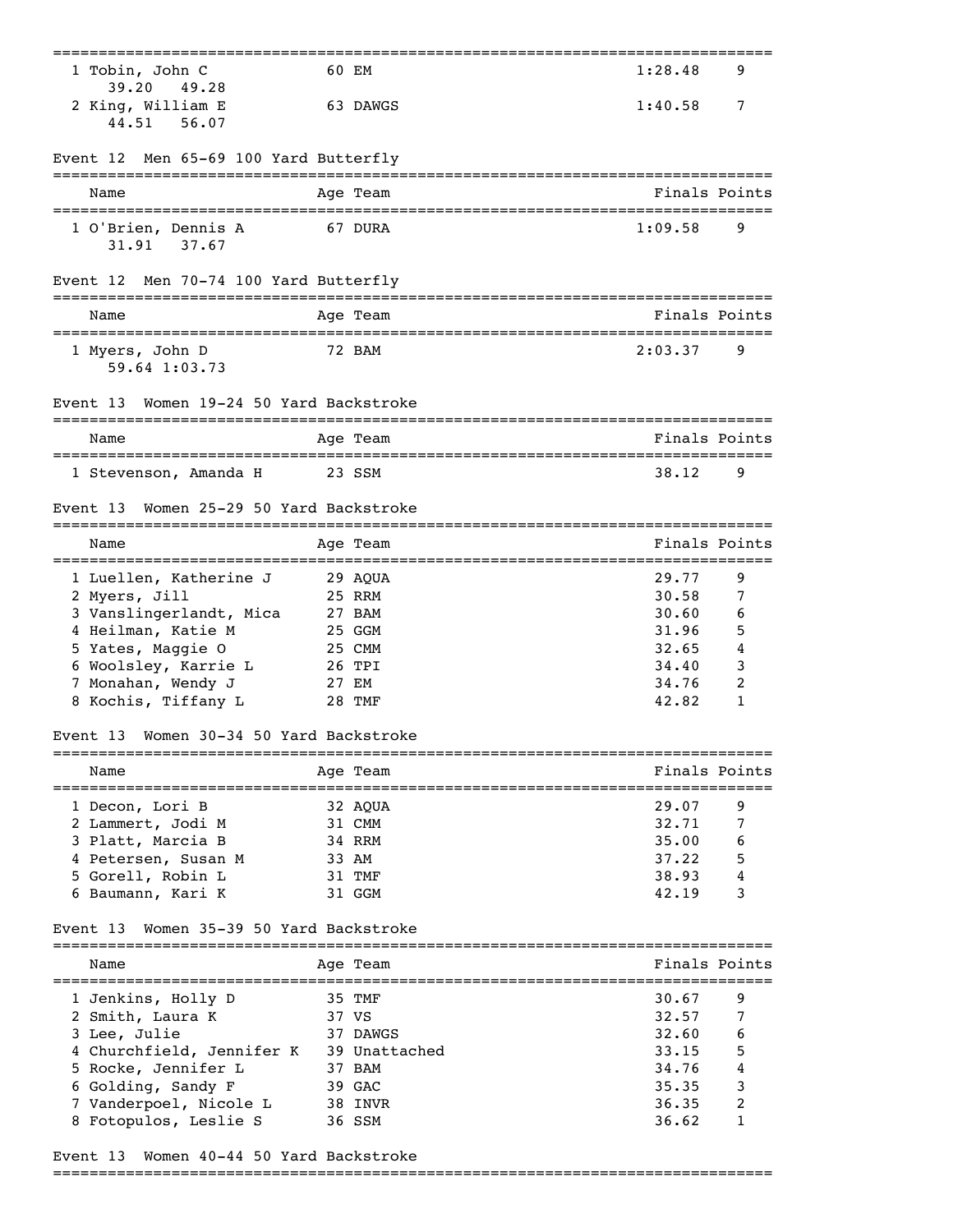| Name                                                                                 |       | Age Team | Finals Points               |   |
|--------------------------------------------------------------------------------------|-------|----------|-----------------------------|---|
| 1 Dugan, Joanne                                                                      |       | 40 BAM   | 37.86                       | 9 |
| 2 Nolte, Susan D                                                                     |       | 42 INVR  | 38.05                       | 7 |
| 3 Ryan, Monica M                                                                     |       | 42 AQUA  | 40.46                       | 6 |
| Women 45-49 50 Yard Backstroke<br>Event 13                                           |       |          |                             |   |
| Name                                                                                 |       | Age Team | Finals Points               |   |
| 1 Metz, Cathy L                                                                      |       | 47 DURA  | 32.95                       | 9 |
| 2 Chidester, Victoria L                                                              |       | 46 WRS   | 36.30                       | 7 |
| 3 McGarity, Maureen F                                                                | 47 TF |          | 47.42                       | 6 |
| 4 Jackman, Paula D                                                                   |       | 45 INVR  | 49.18                       | 5 |
| 5 True, Ann M                                                                        |       | 47 TMF   | 50.80                       | 4 |
| Women 50-54 50 Yard Backstroke<br>Event 13                                           |       |          |                             |   |
| Name<br>-------------------------------                                              |       | Age Team | Finals Points               |   |
| 1 Roche, Carolyn                                                                     |       | 51 BAM   | :=================<br>35.46 | 9 |
| 2 Rowe, Christine T                                                                  | 51 AM |          | 42.14                       | 7 |
| 3 Young, Lydia L                                                                     |       | 54 DAWGS | 43.00                       | 6 |
| 4 England, Nancy J                                                                   |       | 53 TMF   | 51.32                       | 5 |
| Women 55-59 50 Yard Backstroke<br>Event 13                                           |       |          |                             |   |
| Name                                                                                 |       | Age Team | Finals Points               |   |
| 1 Nigh, Rosemary                                                                     |       | 56 INVR  | 43.70                       | 9 |
| 2 Oakley, Anne                                                                       |       | 57 BAM   | 48.11                       | 7 |
| 3 McKim, Penny A                                                                     | 58 TF |          | 1:04.06                     | 6 |
| Women 60-64 50 Yard Backstroke<br>Event 13                                           |       |          |                             |   |
| Name<br>:==========================                                                  |       | Age Team | Finals Points               |   |
| 1 Zentgraf, Karen W                                                                  |       | 61 BYM   | 47.64                       | 9 |
| 2 Clapp, Mary A                                                                      | 64 AM |          | 1:05.49                     | 7 |
| 3 Croissant, Eileen M                                                                |       | 63 GGM   | 1:05.50                     | 6 |
| Women 65-69 50 Yard Backstroke<br>Event 13                                           |       |          |                             |   |
| Name<br>----------------                                                             |       | Age Team | Finals Points               |   |
| 1 Ryman, Donna M                                                                     |       | 66 INVR  | 51.38                       | 9 |
| 2 Stock, Liz                                                                         |       | 66 JAM   | 1:52.59                     | 7 |
| Women 70-74 50 Yard Backstroke<br>Event 13<br>====================================== |       |          |                             |   |
| Name                                                                                 |       | Age Team | Finals Points               |   |
| 1 Mann, Dena                                                                         |       | 71 DAWGS | 49.64                       | 9 |
| 2 Hertzberg, Ruth S                                                                  |       | 70 SUM   | 56.39                       | 7 |
|                                                                                      |       |          |                             |   |
| Men 19-24 50 Yard Backstroke<br>Event 14                                             |       |          |                             |   |
| Name                                                                                 |       | Age Team | Finals Points               |   |
| 1 Cliff-Tuttle, Josh G                                                               | 23 AM |          | 29.45                       | 9 |
| Men 25-29 50 Yard Backstroke<br>Event 14                                             |       |          |                             |   |
| Name                                                                                 |       | Age Team | Finals Points               |   |
|                                                                                      |       |          | ----------------            |   |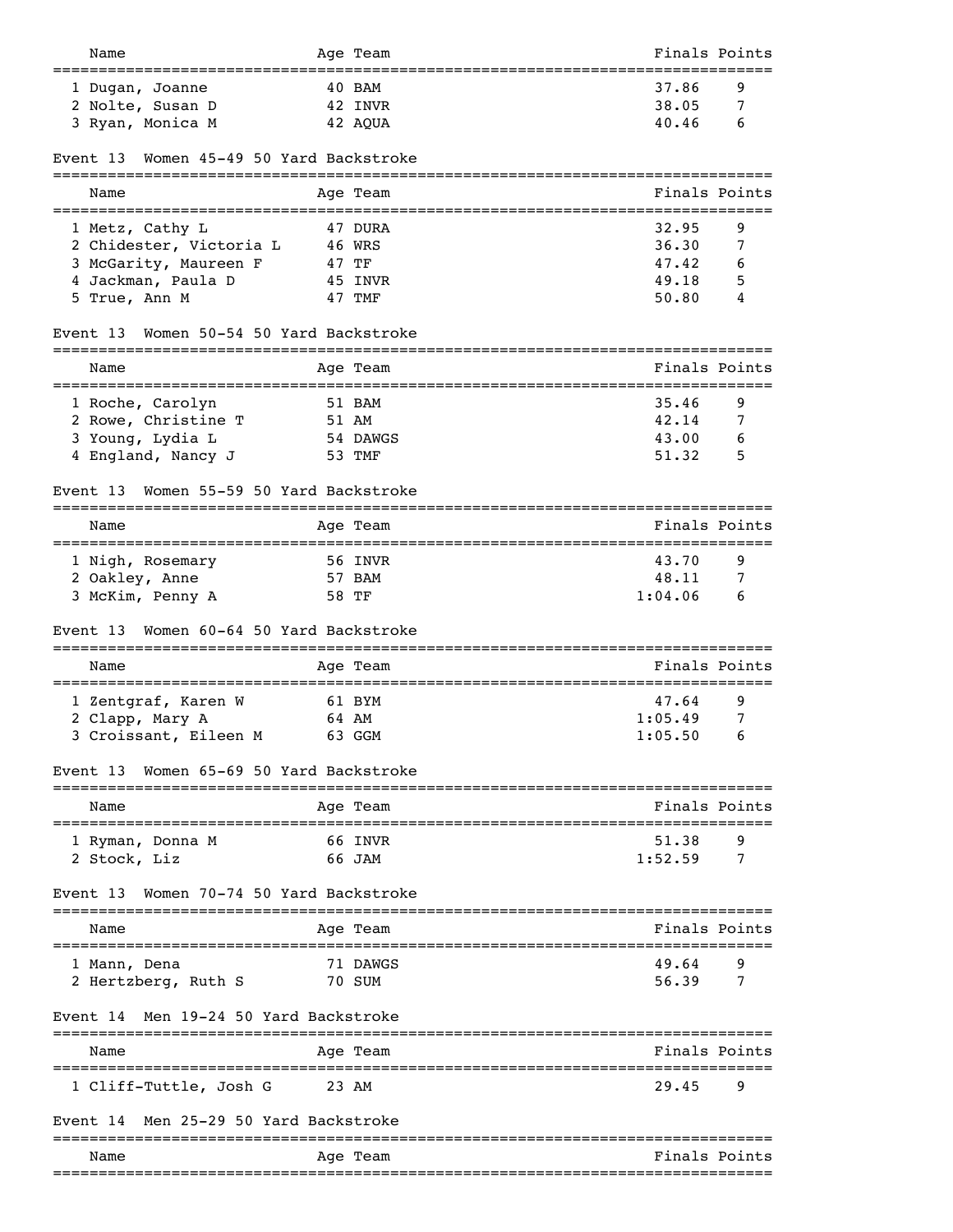| 1 Commings, Jeff P  | 29 SOUID | 24.90        |
|---------------------|----------|--------------|
| 2 Eisenhuth, Matt S | 28 AOUA  | 26.43        |
| 3 Jones, Ryan K     | 26 AM    | 29.10<br>6   |
| 4 Michelini, Marco  | 28 VORT  | 37.81<br>- 5 |

#### Event 14 Men 30-34 50 Yard Backstroke

| Name                 | Age Team | Finals Points |  |
|----------------------|----------|---------------|--|
| 1 Woodland, Ed G     | 33 VS    | 28.20<br>9    |  |
| 2 Gotto, Tony        | 31 AM    | 28.33<br>7    |  |
| 3 Parker, Corey R    | 31 SOUID | 28.34<br>6    |  |
| 4 Martin, Troy       | 34 TMF   | 5<br>30.11    |  |
| 5 Rosinski, Thomas J | 33 AOUA  | 31.08<br>4    |  |
| 6 Wilson, Joseph P   | 34 HRM   | 32.22         |  |

#### Event 14 Men 35-39 50 Yard Backstroke

| Name                 |  | Age Team | Finals Points |  |
|----------------------|--|----------|---------------|--|
|                      |  |          |               |  |
| 1 Gonzales, Mike     |  | 36 BAM   | 26.35<br>9    |  |
| 2 Wise, James M      |  | 38 HRM   | 7<br>28.65    |  |
| 3 Phelps, Brian R    |  | 38 AM    | 28.71<br>6    |  |
| 4 Brieger, Michael H |  | 37 DURA  | 5<br>30.65    |  |
| 5 Chalona, Michael W |  | 36 VORT  | 30.75<br>4    |  |
| 6 Hoyt, Brian K      |  | 36 TMF   | 30.99<br>3    |  |

7 Harper, Charles B 36 SQUID 43.31 2

===============================================================================

#### Event 14 Men 40-44 50 Yard Backstroke

| Name |                   |       | Age Team | Finals Points |    |
|------|-------------------|-------|----------|---------------|----|
|      | 1 Smith, John C   |       | 41 RMM   | 25.63         | 9  |
|      | 2 Smith, Paul     | 43 VS |          | 26.40         | 7  |
|      | 3 Belin, Thomas H |       | 41 INVR  | 29.35         | 6  |
|      | 4 Koehler, Jim R  |       | 43 RRM   | 30.74         | .5 |
|      | 5 O'Brien, Mike M |       | 41 DURA  | 32.13         | 4  |
|      | 6 Gratz, John F   |       | 43 BAM   | 34.47         |    |

#### Event 14 Men 45-49 50 Yard Backstroke

| Name               |  | Age Team      | Finals Points |   |  |  |  |
|--------------------|--|---------------|---------------|---|--|--|--|
| 1 Brackett, Bill A |  | 45 AOUA       | 27.10         | 9 |  |  |  |
| 2 Lehman, Mel J    |  | 49 Unattached | 30.82         | 7 |  |  |  |
| 3 Tolle, David L   |  | 47 PPY        | 31.23         | 6 |  |  |  |
| 4 Van Law, Phil    |  | 45 HRM        | 32.16         | 5 |  |  |  |
| 5 Beach, Douglas S |  | 45 Dolphins   | 35.65         | 4 |  |  |  |
| 6 Lee, Wayne A     |  | 49 SOUID      | 35.73         | 3 |  |  |  |

#### Event 14 Men 50-54 50 Yard Backstroke

| Name              | Age Team | Finals Points |  |  |  |  |
|-------------------|----------|---------------|--|--|--|--|
| 1 Magnuson, Tom O | 50 AM    | 31.86<br>q    |  |  |  |  |
| 2 Pflum, Glenn D  | 53 SOUID | ∍<br>42.57    |  |  |  |  |

# Event 14 Men 55-59 50 Yard Backstroke

| Name                |       | Age Team | Finals Points |   |
|---------------------|-------|----------|---------------|---|
| 1 Dodge, David R    |       | 56 DURA  | 32.14         | 9 |
| 2 Griffith, Bill    | 56 VS |          | 34.99         |   |
| 3 Carney, Kent      | 55 EM |          | 35.94         | 6 |
| 4 McDanal, Steven K |       | 59 JAM   | 45.31         | 5 |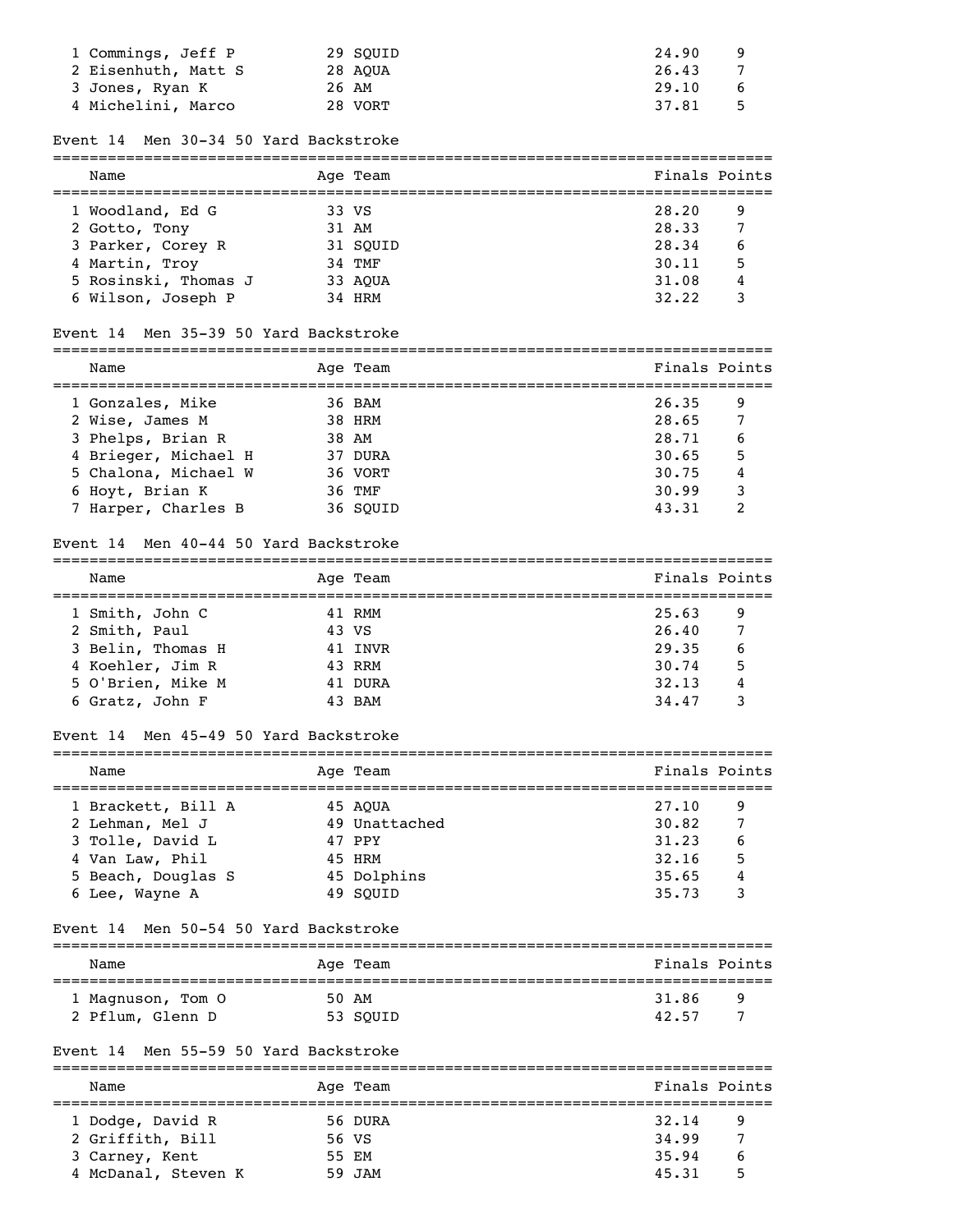## Event 14 Men 60-64 50 Yard Backstroke

| Name                                         |       | Age Team                                        |                | Finals Points |
|----------------------------------------------|-------|-------------------------------------------------|----------------|---------------|
| 1 Tobin, John C                              |       | 60 EM                                           | 41.14          | 9             |
| 2 Heller, Ken J                              |       | 64 CMM                                          | 44.97          | 7             |
| 3 Reynolds, Bing                             |       | 62 BAM                                          | 46.97          | 6             |
| Event 14 Men 65-69 50 Yard Backstroke        |       |                                                 |                |               |
| Name                                         |       | Age Team                                        |                | Finals Points |
|                                              |       |                                                 |                |               |
| 1 Plummer, Mark A                            |       | 66 INVR                                         | 47.50          | 9             |
| Event 14 Men 70-74 50 Yard Backstroke        |       |                                                 |                |               |
| Name<br>==================================== |       | Age Team<br>=================================== |                | Finals Points |
| 1 Anderson, Lee B                            |       | 72 Unattached                                   | 37.07          | 9             |
| 2 Hart, James W                              |       | 74 Unattached                                   | 45.98          | 7             |
| Men 80-84 50 Yard Backstroke<br>Event 14     |       |                                                 |                |               |
| Name                                         |       | Age Team                                        |                | Finals Points |
|                                              |       |                                                 |                |               |
| 1 Kohl, William<br>2 Wood, Richard H         |       | 80 Unattached                                   | 54.18<br>55.81 | 9             |
| 3 Wrenn, John H                              | 81 AM | 82 BAM                                          | 56.79          | 7<br>6        |
|                                              |       |                                                 |                |               |
| Women 19-24 100 Yard IM<br>Event 15          |       |                                                 |                |               |
| Name                                         |       | Age Team                                        |                | Finals Points |
| 1 Sunie, Marie A<br>36.53<br>31.99           |       | 24 TMF                                          | 1:08.52        | 9             |
| 2 Duffy, Kimberley L<br>33.06<br>36.45       |       | 23 GGM                                          | 1:09.51        | 7             |
| 3 Jennings, Jenn L<br>32.01 37.90            |       | 22 LM                                           | 1:09.91        | 6             |
| 4 Greenleaf, Kristin A<br>38.48<br>39.75     |       | 24 AM                                           | 1:18.23        | 5             |
| Women 25-29 100 Yard IM<br>Event 15          |       |                                                 |                |               |
|                                              |       |                                                 |                | Finals Points |
| Name                                         |       | Age Team                                        |                |               |
| 1 Vanslingerlandt, Mica<br>29.91<br>34.83    |       | 27 BAM                                          | 1:04.74        | 9             |
| 2 Presecan, Mary<br>30.25<br>35.79           |       | 28 CMM                                          | 1:06.04        | 7             |
| 3 Luellen, Katherine J<br>37.10<br>29.68     |       | 29 AQUA                                         | 1:06.78        | 6             |
| 4 Heilman, Katie M<br>31.87<br>37.65         |       | 25 GGM                                          | 1:09.52        | 5             |
| 5 Framke, Erin C                             |       | 29 AQUA                                         | 1:09.99        | 4             |
| 32.32<br>37.67<br>6 Hawk, Katherine A        |       | 29 RRM                                          | 1:10.57        | 3             |
| 33.77<br>36.80<br>7 Kralik, Melissa A        |       | 29 PBM                                          | 1:10.73        | 2             |
| 32.18<br>38.55<br>8 Myers, Jill              |       | 25 RRM                                          | 1:11.30        | 1             |
| 32.09<br>39.21                               |       |                                                 |                |               |
| 9 Rawsky, Melissa L<br>33.13<br>39.48        |       | 28 Unattached                                   | 1:12.61        |               |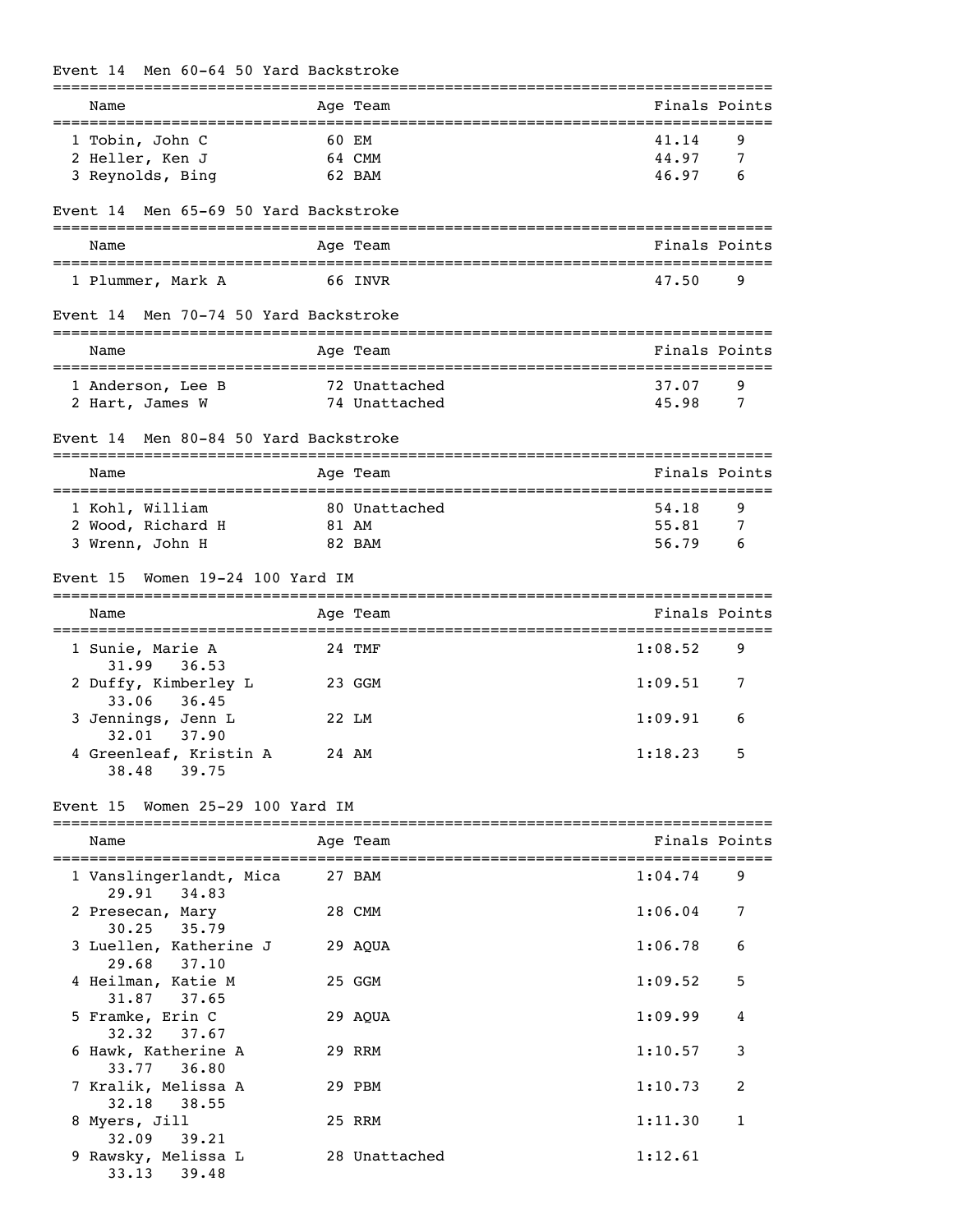10 Kochis, Tiffany L 28 TMF 1:35.94 43.35 52.59

Event 15 Women 30-34 100 Yard IM

| Name                                  | Age Team      | Finals Points |              |
|---------------------------------------|---------------|---------------|--------------|
| 1 Seavall, Kelly J<br>29.67 33.79     | 34 INVR       | 1:03.46       | 9            |
| 2 Decon, Lori B<br>28.73 34.91        | 32 AOUA       | 1:03.64       | 7            |
| 3 Tobey, Stacy W<br>31.65 34.64       | 34 AOUA       | 1:06.29       | 6            |
| 4 Leetmae, Erika M<br>$30.71$ $36.02$ | 32 AQUA       | 1:06.73       | 5            |
| 5 Surr, Christy<br>$30.35$ $36.60$    | 32 AOUA       | 1:06.95       | 4            |
| 6 Klawon, Jeanne E<br>$32.44$ $35.60$ | 30 DAWGS      | 1:08.04       | 3            |
| 7 Platt, Marcia B<br>34.22 39.11      | 34 RRM        | 1:13.33       | 2            |
| 8 Shoemaker, Christy<br>35.73 39.95   | 34 BAM        | 1:15.68       | $\mathbf{1}$ |
| 9 Gutmann, Michelle L<br>37.75 40.75  | 34 AFM        | 1:18.50       |              |
| 10 Atkins, Julia K<br>36.17 46.82     | 32 Unattached | 1:22.99       |              |
| 11 Baumann, Kari K<br>40.57 45.65     | 31 GGM        | 1:26.22       |              |

#### Event 15 Women 35-39 100 Yard IM

===============================================================================

| Name                                     | Age Team<br>====================================== | Finals Points |              |
|------------------------------------------|----------------------------------------------------|---------------|--------------|
| 1 Arredondo, Shelia M<br>31.41 34.21     | 38 HRM                                             | 1:05.62       | 9            |
| 2 Potter, Kathryn<br>$30.05$ $36.52$     | 37 DAWGS                                           | 1:06.57       | 7            |
| 3 Hagadorn, Heather L<br>31.28 36.08     | 38 AOUA                                            | 1:07.36       | 6            |
| 4 Lee, Julie<br>31.37 37.86              | 37 DAWGS                                           | 1:09.23       | 5            |
| 5 Houlihan, Myla J<br>32.52 36.75        | 39 BAM                                             | 1:09.27       | 4            |
| 6 Allison, Laurie A<br>32.48 38.21       | 38 AM                                              | 1:10.69       | 3            |
| 7 Greco, Barb<br>32.92 37.93             | 35 AQUA                                            | 1:10.85       | 2            |
| 8 Churchfield, Jennifer K<br>33.74 39.33 | 39 Unattached                                      | 1:13.07       | $\mathbf{1}$ |
| 9 Vanderpoel, Nicole L<br>34.75 41.57    | 38 INVR                                            | 1:16.32       |              |
| 10 Rocke, Jennifer L<br>35.42 41.14      | 37 BAM                                             | 1:16.56       |              |
| 11 Brieger, Lenore R<br>36.10 41.99      | 35 DURA                                            | 1:18.09       |              |
| 12 Sauls, Catherine C<br>$37.55$ $41.63$ | 38 TMF                                             | 1:19.18       |              |
| 13 Copeland, Karen<br>39.45<br>40.31     | 36 BAM                                             | 1:19.76       |              |

#### Event 15 Women 40-44 100 Yard IM

=============================================================================== Finals Points

===============================================================================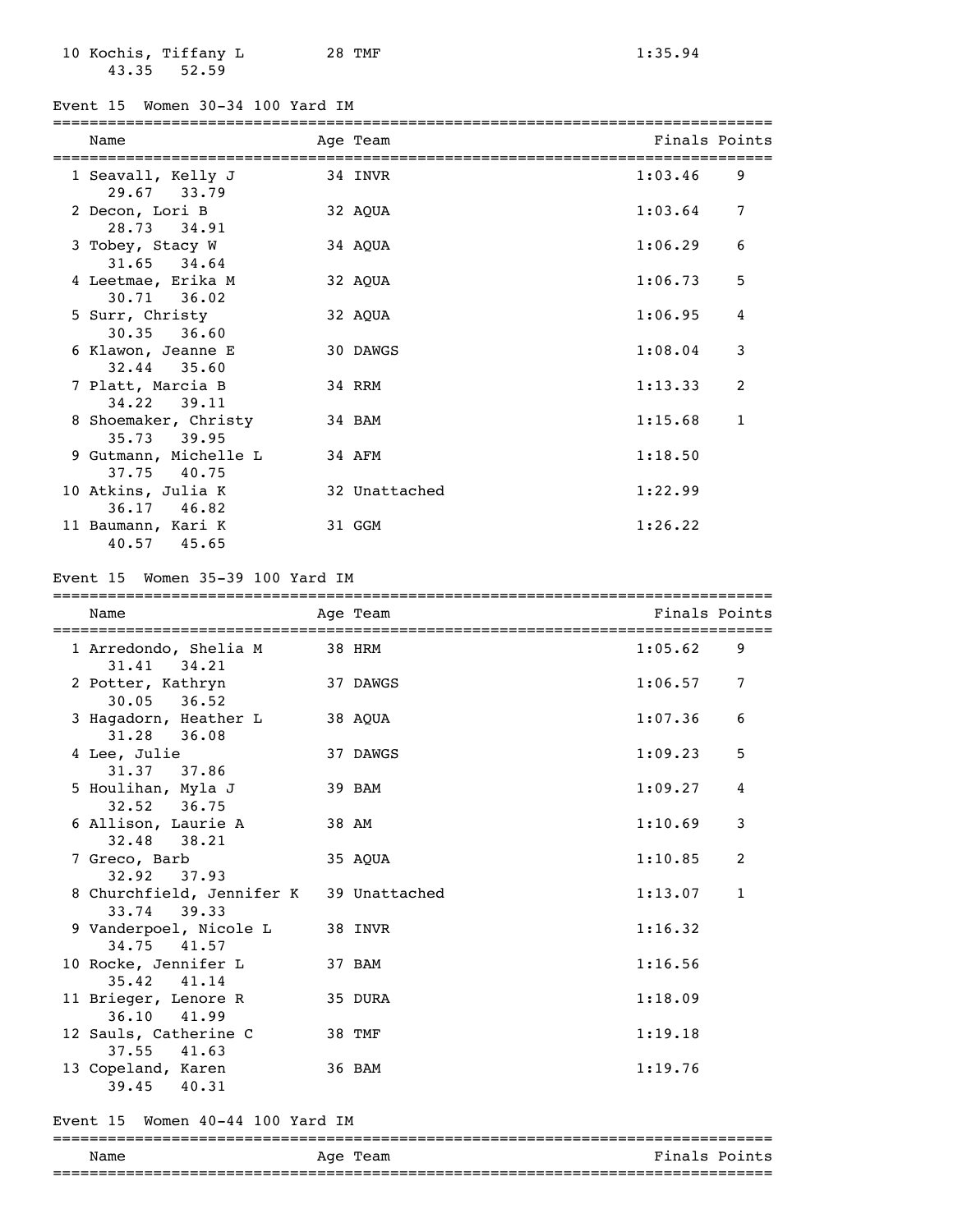| 1 Crouch, Kim<br>36.01<br>31.34                 | 41 RRM        | 1:07.35 | 9              |
|-------------------------------------------------|---------------|---------|----------------|
| 2 Drozda, Catherine M<br>$44$ TMF               |               | 1:07.45 | $\overline{7}$ |
| 31.00 36.45<br>3 Milberg, Ruthie                | 42 INVR       | 1:08.73 | 6              |
| $31.11$ $37.62$<br>4 Garnier, Kathy             | 42 INVR       | 1:10.17 | 5              |
| $33.19$ $36.98$<br>5 Horn, Kris P               | 40 DAWGS      | 1:12.32 | 4              |
| 34.11 38.21<br>6 Curci, Pam J                   | 42 HRM        | 1:13.80 | 3              |
| 34.17 39.63<br>7 Sallee, Cece F                 | 41 DURA       | 1:13.98 | 2              |
| 33.34 40.64<br>8 Shultz, Lisa J                 | 40 INVR       | 1:18.96 | $\mathbf{1}$   |
| $36.33$ $42.63$<br>9 Murphy, Carina T           | 42 CSST       | 1:19.33 |                |
| 39.71 39.62<br>10 Merryman, Andrea P            | 41 DURA       | 1:20.70 |                |
| 37.45 43.25<br>11 Dretzka, Jennifer M<br>40 TMF |               | 1:22.78 |                |
| 39.70 43.08<br>12 Liska, Laura A                | 43 INVR       | 1:24.16 |                |
| 39.93 44.23<br>13 Lahnert, Laurie J             | 40 Unattached | 1:24.37 |                |
| 39.36 45.01<br>14 Visel, Cyndie L               | 42 PEM        | 1:24.82 |                |
| 39.26 45.56<br>15 Dugan, Joanne<br>38.36 46.68  | 40 BAM        | 1:25.04 |                |

### Event 15 Women 45-49 100 Yard IM

| Name                                   | Age Team | Finals Points |   |
|----------------------------------------|----------|---------------|---|
| 1 Metz, Cathy L<br>31.71 38.60         | 47 DURA  | 1:10.31       | 9 |
| 2 Rosener, Karen K<br>33.57 38.84      | 49 FCC   | 1:12.41       | 7 |
| 3 Wrenn, Jennifer C<br>37.53 42.11     | 48 BAM   | 1:19.64       | 6 |
| 4 Busovsky, Karen F<br>39.66 40.36     | 45 CSST  | 1:20.02       | 5 |
| 5 Anderson, Cynthia<br>$37.32$ $43.30$ | 46 BAM   | 1:20.62       | 4 |
| 6 Beaver, Jackie S<br>46.14<br>42.98   | 49 AM    | 1:29.12       | 3 |
| 7 Jackman, Paula D<br>46.81 52.33      | 45 INVR  | 1:39.14       | 2 |
| 8 True, Ann M<br>48.93 52.79           | 47 TMF   | 1:41.72       | 1 |

## Event 15 Women 50-54 100 Yard IM

| Name                                | Age Team | Finals Points  |     |
|-------------------------------------|----------|----------------|-----|
| 1 Roche, Carolyn<br>$35.39$ $42.13$ | 51 BAM   | 1:17.52<br>- 9 |     |
| 2 Nelson, Mary Anne<br>43.48 44.17  | 52 DURA  | 1:27.65        | -7  |
| 3 Rowe, Christine T<br>44.31 50.12  | 51 AM    | 1:34.43        | - 6 |
| 4 England, Nancy J<br>50.71 55.92   | 53 TMF   | 1:46.63        | 5   |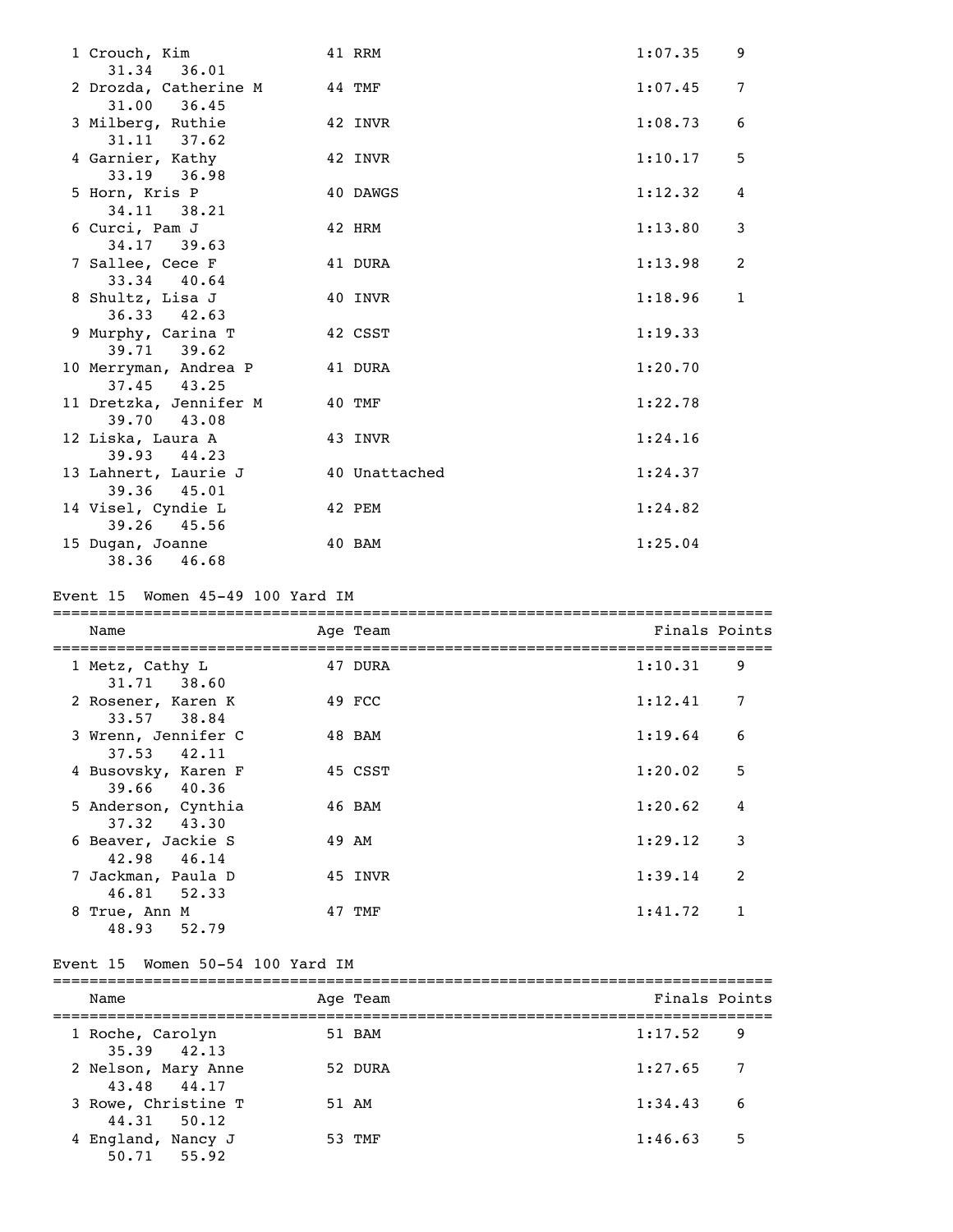## Event 15 Women 55-59 100 Yard IM

| Name                                      | Age Team |               | Finals Points |
|-------------------------------------------|----------|---------------|---------------|
| 1 Nigh, Rosemary<br>42.80<br>45.90        | 56 INVR  | 1:28.70       | 9             |
| 2 Snyder, Jaenie K<br>44.27<br>45.44      | 57 GGM   | 1:29.71       | 7             |
| 3 Hashimotoa, Christine<br>42.56<br>50.55 | 55 INVR  | 1:33.11       | 6             |
| 4 Oakley, Anne<br>43.80<br>51.25          | 57 BAM   | 1:35.05       | 5             |
| 5 Anziano, Marcia<br>49.25<br>49.70       | 58 INVR  | 1:38.95       | 4             |
| 6 McKim, Penny A<br>$1:04.12$ $1:02.61$   | 58 TF    | 2:06.73       | 3             |
| Women 60-64 100 Yard IM<br>Event 15       |          |               |               |
| Name                                      | Age Team |               | Finals Points |
| 1 Wise, Louise<br>45,77 46,44             | 60 DAWGS | 1:32.21       | 9             |
| Women 65-69 100 Yard IM<br>Event 15       |          |               |               |
| Name                                      | Age Team | Finals Points |               |
| 1 Oberg, Jane G<br>55.78 51.35            | 65 DAWGS | 1:47.13       | 9             |
| Women 70-74 100 Yard IM<br>Event 15       |          |               |               |
| Name                                      | Age Team |               | Finals Points |
| 1 Buchannan, Peggy J<br>59.65 1:00.38     | 70 VS    | 2:00.03       | 9             |
| Event 16 Men 19-24 100 Yard IM            |          |               |               |
| <b>Example 2</b> Age Team<br>Name         |          | Finals Points |               |
| 1 Schwartzkopf, Jess J<br>26.56 31.02     | 24 AM    | 57.58         | 9             |
| 2 Cliff-Tuttle, Josh G<br>28.90<br>35.82  | 23 AM    | 1:04.72       | 7             |
| 3 Maher, Sean P<br>32.02<br>34.73         | 23 SQUID | 1:06.75       | 6             |

### Event 16 Men 25-29 100 Yard IM

30.31 37.60

| Name                               | Age Team | Finals Points |   |
|------------------------------------|----------|---------------|---|
| 1 Commings, Jeff P<br>25.04 28.54  | 29 SOUID | 53.58         | 9 |
| 2 Turtle, Paul<br>$30.12$ $32.30$  | 26 AOUA  | 1:02.42       | 7 |
| 3 Jones, Ryan K<br>27.66 34.81     | 26 AM    | 1:02.47       | 6 |
| 4 Gannon, Terry M<br>34.53 40.77   | 29 INVR  | 1:15.30       | 5 |
| 5 Brady, Donald S<br>51.07 1:08.63 | 29 SOUID | 1:59.70       | 4 |

4 Taggart, Chris 22 DAC 1:07.91 5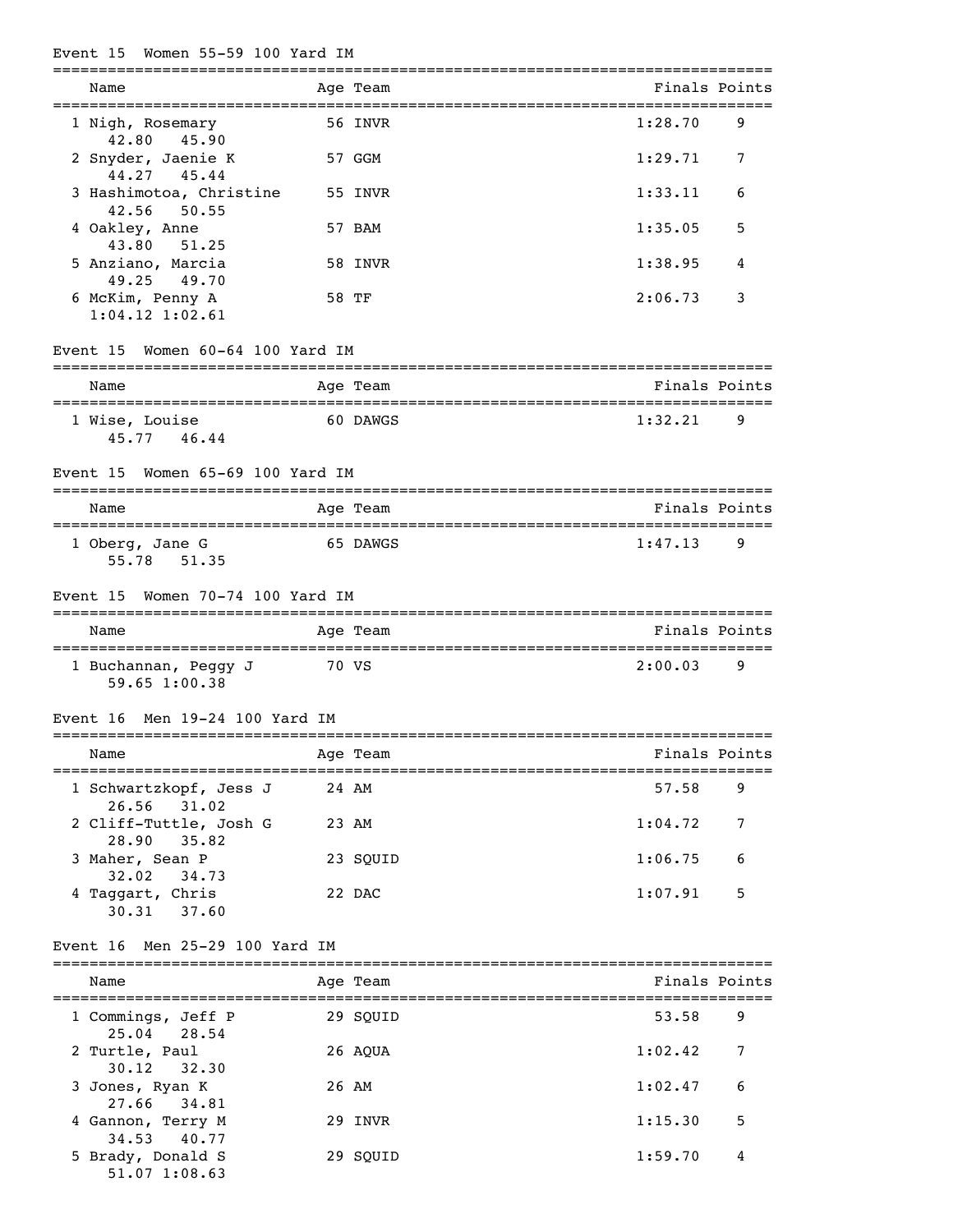-- Valks, Victor P 28 AM DQ 30.84 36.92

Event 16 Men 30-34 100 Yard IM

| Name                                   | Age Team      | Finals Points |                |
|----------------------------------------|---------------|---------------|----------------|
| 1 Gotto, Tony<br>27.32 30.63           | 31 AM         | 57.95         | 9              |
| 2 Martin, Troy<br>28.01 30.80          | 34 TMF        | 58.81         | 7              |
| 3 Rosinski, Thomas J<br>28.08 32.68    | 33 AQUA       | 1:00.76       | 6              |
| 4 Woodland, Ed G<br>27.98 33.61        | 33 VS         | 1:01.59       | 5              |
| 5 Reetz, Jay S<br>27.71 35.61          | 34 Unattached | 1:03.32       | $\overline{4}$ |
| 6 Lorson, Matthew E<br>$30.07$ $34.53$ | 30 DURA       | 1:04.60       | 3              |
| 7 Kelley, Brett A<br>29.73 37.17       | 31 AM         | 1:06.90       | 2              |
| 8 Pryor, Keith T<br>32.07 36.96        | 32 SQUID      | 1:09.03       | $\mathbf{1}$   |
| 9 Hoftiezer, Scott<br>$36.62$ $38.33$  | 32 DAC        | 1:14.95       |                |
| 10 Tsui, Raymond<br>45.01 1:00.08      | 34 PEM        | 1:45.09       |                |
| -- Siegel, Joel F<br>27.02 32.78       | 31 AQUA       | DQ            |                |

#### Event 16 Men 35-39 100 Yard IM

| Name                                    | ===================================<br>Age Team |         | Finals Points  |
|-----------------------------------------|-------------------------------------------------|---------|----------------|
| 1 Chaiyaroj, Patt<br>27.50 31.97        | 39 SOUID                                        | 59.47   | 9              |
| 2 Allison, Mark A<br>28.12 31.70        | 35 AM                                           | 59.82   | $\overline{7}$ |
| 3 Motter, Tim L<br>27.53 32.30          | 38 VORT                                         | 59.83   | 6              |
| 4 Gonzales, Mike<br>26.93 32.91         | 36 BAM                                          | 59.84   | 5              |
| 5 Mather, Carl A<br>30.40<br>32.53      | 38 HRM                                          | 1:02.93 | 4              |
| 6 Knight, Roger G<br>$30.91$ $33.32$    | 39 BAM                                          | 1:04.23 | 3              |
| 7 Miller, George F<br>31.48 33.10       | 37 INVR                                         | 1:04.58 | 2              |
| 8 Chalona, Michael W<br>29.97 34.88     | 36 VORT                                         | 1:04.85 | $\mathbf{1}$   |
| 9 Phelps, Brian R<br>28.26<br>36.95     | 38 AM                                           | 1:05.21 |                |
| 10 Brieger, Michael H<br>29.97 36.50    | 37 DURA                                         | 1:06.47 |                |
| 11 Hoyt, Brian K<br>29.90 36.92         | 36 TMF                                          | 1:06.82 |                |
| 12 Smith, William P<br>31.27 35.77      | 37 AFM                                          | 1:07.04 |                |
| 13 Burlingame, Martin R<br>31.35 38.10  | 36 INVR                                         | 1:09.45 |                |
| 14 Castellini, Rick R<br>39.02<br>50.23 | 36 GVW                                          | 1:29.25 |                |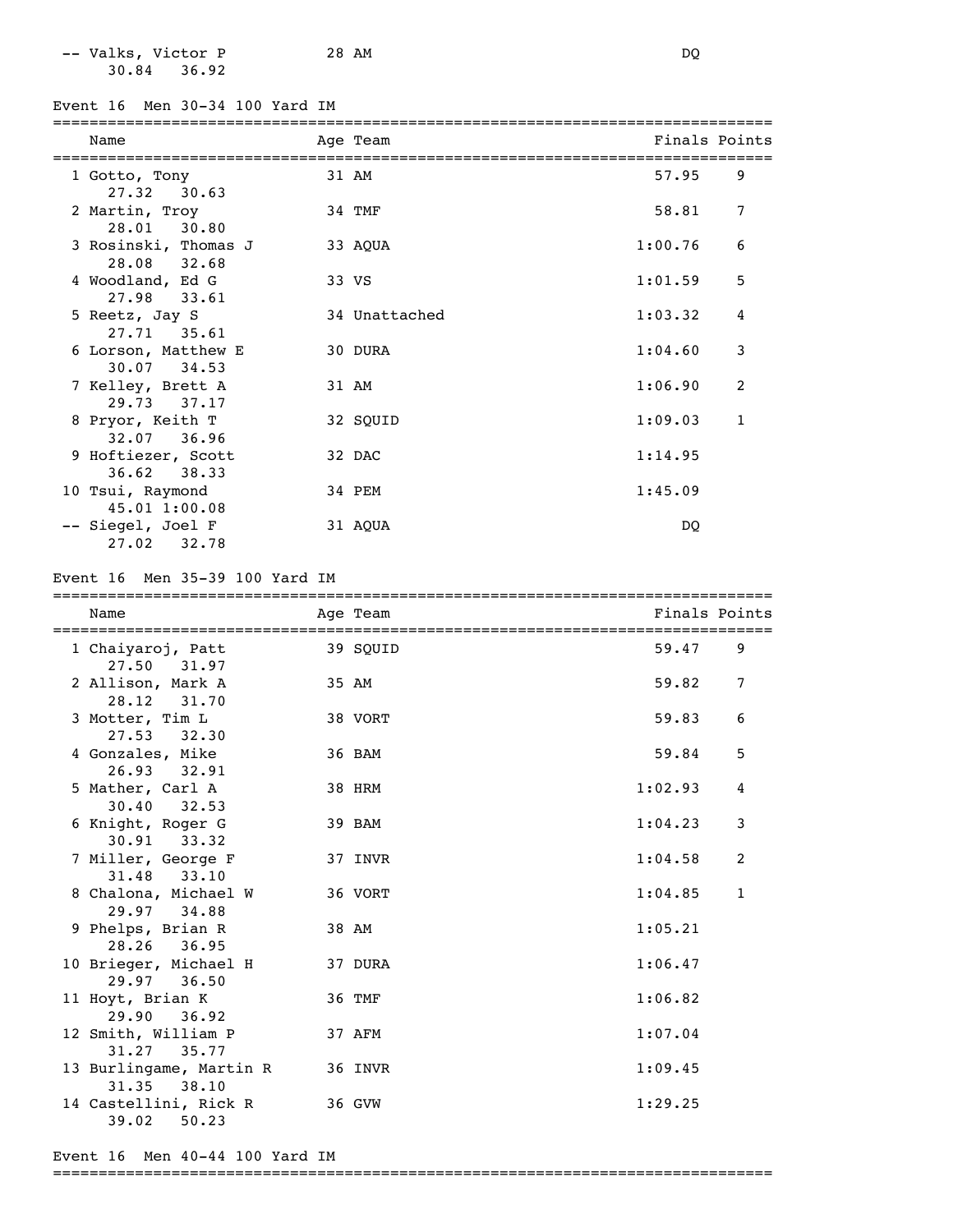| Name                               | Age Team |         | Finals Points |
|------------------------------------|----------|---------|---------------|
| 1 Smith, John C<br>24.93 29.41     | 41 RMM   | 54.34   | 9             |
| 2 Jordan, Jaime<br>28.01 30.80     | 40 AQUA  | 58.81   | 7             |
| 3 Gray, David S<br>29.21 31.60     | 44 TMF   | 1:00.81 | 6             |
| 4 Hugo, John M<br>28.23 33.64      | 42 INVR  | 1:01.87 | 5             |
| 5 Burke, Pat L<br>31.38 33.78      | 41 SSM   | 1:05.16 | 4             |
| 6 O'Brien, Mike M<br>31.59 35.35   | 41 DURA  | 1:06.94 | 3             |
| 7 Stewart, David A<br>32.09 34.86  | 41 TMF   | 1:06.95 | 2             |
| 8 Baker, Stephen R<br>33.24 36.71  | 44 HRM   | 1:09.95 | $\mathbf{1}$  |
| 9 Usman, Nassim<br>33.54 38.38     | 43 BAM   | 1:11.92 |               |
| 10 Franklin, Russ<br>35.60 36.74   | 44 EPM   | 1:12.34 |               |
| 11 Newcomb, Scott C<br>34.33 38.13 | 42 EM    | 1:12.46 |               |
| 12 Palmer, Brad<br>40.21 46.18     | 42 SQUID | 1:26.39 |               |
| -- Nelson, Kurt<br>27.95<br>32.54  | 43 HRM   | DQ      |               |

Event 16 Men 45-49 100 Yard IM

===============================================================================

| Name                                   | Age Team | Finals Points |                |
|----------------------------------------|----------|---------------|----------------|
| 1 Hess, Richard<br>26.85<br>30.97      | 48 GGM   | 57.82         | 9              |
| 2 Stehlin, Ed H<br>28.93<br>33.71      | 47 JAM   | 1:02.64       | 7              |
| 3 Nolte, Christopher<br>29.33 33.93    | 46 INVR  | 1:03.26       | 6              |
| 4 Ghaffari, Manu<br>$31.34$ $35.42$    | 46 BAM   | 1:06.76       | 5              |
| 5 Tolle, David L<br>31.28 35.87        | 47 PPY   | 1:07.15       | 4              |
| 6 Strong, James L<br>33.13<br>35.76    | 49 JAM   | 1:08.89       | 3              |
| 7 Alvarado, Ray<br>33.68<br>38.28      | 46 WRS   | 1:11.96       | $\overline{2}$ |
| 8 Taggart, Timothy E<br>32.94<br>39.61 | 49 DAC   | 1:12.55       |                |

Event 16 Men 50-54 100 Yard IM

| Name                                      | Age Team      | Finals Points |   |
|-------------------------------------------|---------------|---------------|---|
| 1 McDonald, Lee H<br>28.84 32.98          | 51 VORT       | 1:01.82       | 9 |
| 2 Magnuson, Tom 0                         | 50 AM         | 1:07.19       | 7 |
| $31.15$ $36.04$<br>3 Knud-Hansen, Chris F | 52 BAM        | 1:11.77       | 6 |
| 31.82 39.95<br>4 Curry, Kevin M           | 50 TMF        | 1:11.99       | 5 |
| 34.01 37.98<br>5 Strack, Edward R         | 50 Unattached | 1:16.62       | 4 |
| 36.49<br>40.13                            |               |               |   |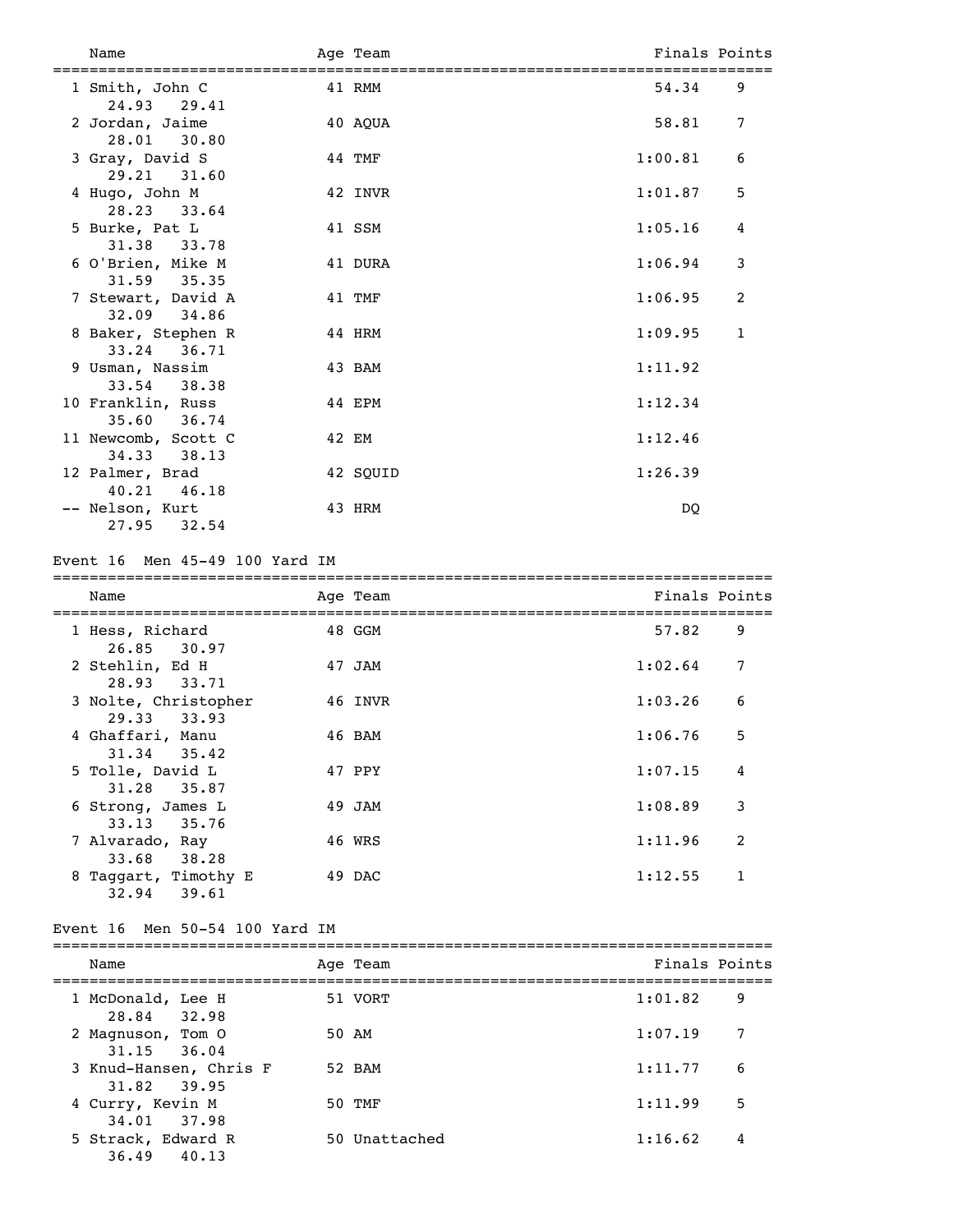#### Event 16 Men 55-59 100 Yard IM

| Name                                   | Age Team | Finals Points |   |
|----------------------------------------|----------|---------------|---|
| 1 Dodge, David R<br>$31.69$ $36.53$    | 56 DURA  | 1:08.22       | 9 |
| 2 Griffith, Bill<br>34.91 34.30        | 56 VS    | 1:09.21       | 7 |
| 3 Goodman, Laurence R<br>37.34 44.43   | 55 BAM   | 1:21.77       | 6 |
| 4 Black, Robert<br>41, 23 44, 79       | 55 PEM   | 1:26.02       | 5 |
| 5 Kirkpatrick, Doug H<br>45.15 46.91   | 59 AOUA  | 1:32.06       | 4 |
| -- Abbott, William A<br>35.44<br>30.99 | 56 AM    | DO            |   |

#### Event 16 Men 60-64 100 Yard IM

=============================================================================== Name Age Team Age Age Team Finals Points =============================================================================== 1 Graham, Jim D 61 DURA 1:17.80 9 37.58 40.22 2 King, William E 63 DAWGS 1:23.12 7 40.37 42.75 3 Chessnoe, Michael S 61 AQUA 1:38.82 6 48.35 50.47 4 Yost, Bob R 61 INVR 1:48.88 5 48.72 1:00.16

#### Event 16 Men 65-69 100 Yard IM

| Name                         |       | Age Team | Finals Points |     |
|------------------------------|-------|----------|---------------|-----|
| 1 O'Brien, Dennis A<br>35.69 | 41.76 | 67 DURA  | 1:17.45       | - Q |

#### Event 16 Men 70-74 100 Yard IM

| Name                                | Age Team | Finals Points       |  |  |  |  |  |
|-------------------------------------|----------|---------------------|--|--|--|--|--|
| 1 Bishop, David W<br>40.95<br>46.10 | 70 DURA  | 1:27.05<br><b>q</b> |  |  |  |  |  |

#### Event 16 Men 80-84 100 Yard IM

| Name                                     | Age Team    | Finals Points |    |
|------------------------------------------|-------------|---------------|----|
| 1 Richards, Hugh<br>47.05 54.00          | 82 Dolphins | 1:41.05       | 9  |
| 2 Wrenn, John H<br>$1:03.14$ $1:02.74$   | 82 BAM      | 2:05.88       | 7  |
| 3 Wood, Richard H<br>$1:03.47$ $1:16.88$ | 81 AM       | 2:20.35       | -6 |

#### Event 17 Women 19-24 50 Yard Freestyle

=============================================================================== Name Age Team Age Team Finals Points =============================================================================== 1 Cruickshanks, Anne C 22 GGM 26.91 9 2 Lanham, Lindsey L 24 GGM 27.55 7 3 Duffy, Kimberley L 23 GGM 27.56 6 4 Stevenson, Amanda H 23 SSM 31.46 5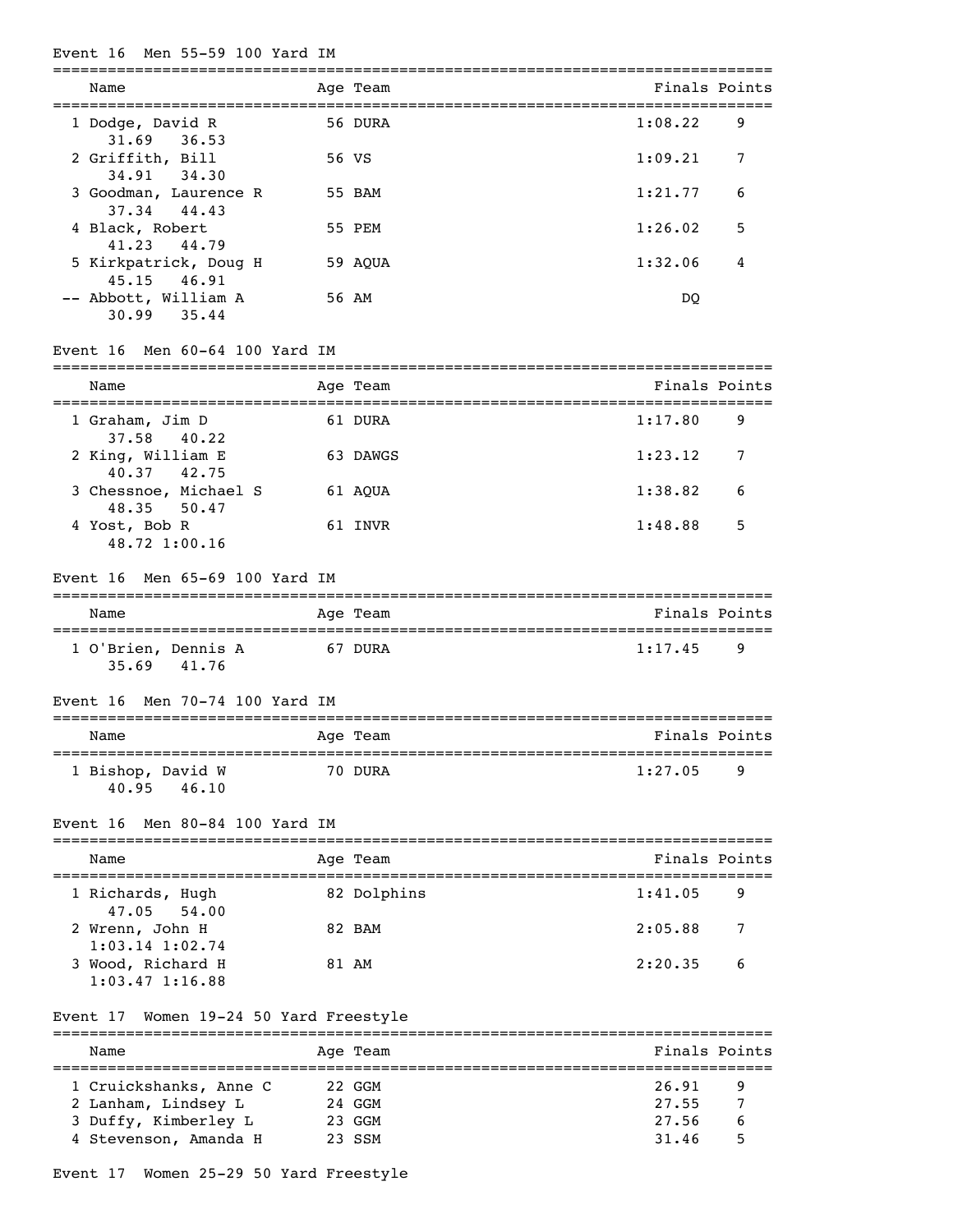|                                                  | ==========<br>============================== |       |               |
|--------------------------------------------------|----------------------------------------------|-------|---------------|
| Name                                             | Age Team                                     |       | Finals Points |
| 1 Luellen, Katherine J                           | 29 AQUA                                      | 26.55 | 9             |
| 2 Yates, Maggie O                                | 25 CMM                                       | 26.87 | 7             |
| 3 Heilman, Katie M                               | 25 GGM                                       | 27.27 | 6             |
| 4 Woolsley, Karrie L                             | 26 TPI                                       | 30.04 | 5             |
|                                                  |                                              |       |               |
| Women 30-34 50 Yard Freestyle<br>Event 17        |                                              |       |               |
| Name                                             | Aqe Team                                     |       | Finals Points |
| 1 Gadd-Siegel, Cecilia E                         | 31 AQUA                                      | 25.37 | 9             |
| 2 Seavall, Kelly J                               | 34 INVR                                      | 25.74 | 7             |
| 3 Klawon, Jeanne E                               | 30 DAWGS                                     | 25.88 | 6             |
|                                                  |                                              | 27.17 |               |
| 4 Moen, Terri J                                  | 34 AQUA                                      |       | 5             |
| 5 Smit, Ida-Louise G                             | 32 BAM                                       | 27.21 | 4             |
| 6 Tobey, Stacy W                                 | 34 AQUA                                      | 27.49 | 3             |
| 7 Keaten, Heather L                              | 33 FCC                                       | 28.39 | 2             |
| 8 Shoemaker, Christy                             | 34 BAM                                       | 28.92 | 1             |
| 9 Lammert, Jodi M                                | 31 CMM                                       | 29.11 |               |
| 10 Tall Bull, Brooke K                           | 32 SSM                                       | 30.43 |               |
| 11 Petersen, Susan M                             | 33 AM                                        | 31.61 |               |
| 11 Gorell, Robin L                               | 31 TMF                                       | 31.61 |               |
| Women 35-39 50 Yard Freestyle<br>Event 17        |                                              |       |               |
| Name                                             | Age Team                                     |       | Finals Points |
|                                                  | 37 TRM                                       | 25.07 | 9             |
| 1 Von Der Lippe, Susan                           |                                              | 26.26 | 7             |
| 2 Hagadorn, Heather L                            | 38 AQUA                                      |       |               |
| 3 Lee, Julie                                     | 37 DAWGS                                     | 26.98 | 6             |
| 4 Houlihan, Myla J                               | 39 BAM                                       | 27.74 | 5             |
| 5 Greco, Barb                                    | 35 AQUA                                      | 28.09 | 4             |
| 6 Allison, Laurie A                              | 38 AM                                        | 28.36 | 3             |
| 7 Churchfield, Jennifer K 39 Unattached          |                                              | 28.95 | 2             |
| 8 Fotopulos, Leslie S                            | 36 SSM                                       | 29.06 | 0.5           |
| 8 Smith, Laura K                                 | 37 VS                                        | 29.06 | 0.5           |
| 10 Landy, Erin K                                 | 35 AOUA                                      | 30.61 |               |
| 11 Golding, Sandy F                              | 39 GAC                                       | 30.81 |               |
| Women 40-44 50 Yard Freestyle<br>Event 17        |                                              |       |               |
| Name                                             | Aqe Team                                     |       | Finals Points |
| 1 Von Evig, Julia M                              | 41 AQUA                                      | 24.96 | 9             |
| 2 Garnier, Kathy                                 | 42 INVR                                      | 25.01 | 7             |
| 3 Nelson, Judy                                   | 42 HRM                                       | 26.92 | 6             |
| 4 MacLaren, Kathleen A                           | 40 Unattached                                | 27.38 | 5             |
| 5 Dullea, Melanie J                              | 41 SSM                                       | 27.58 | 4             |
| 6 Shultz, Lisa J                                 | 40 INVR                                      | 29.63 | 3             |
| 7 Dretzka, Jennifer M                            | 40 TMF                                       | 32.07 | 2             |
| 8 Nolte, Susan D                                 | 42 INVR                                      | 32.51 | 1             |
| 9 Ryan, Monica M                                 | 42 AQUA                                      | 35.40 |               |
|                                                  |                                              | 37.60 |               |
| 10 Visel, Cyndie L<br>11 O'Malley-Schott, Leeann | 42 PEM<br>42 AQUA                            | 47.20 |               |
|                                                  |                                              |       |               |
| Women 45-49 50 Yard Freestyle<br>Event 17        |                                              |       |               |
|                                                  |                                              |       |               |

### Name Age Team Age Team Finals Points =============================================================================== 1 Rosener, Karen K 49 FCC 28.01 9 2 Wrenn, Jennifer C  $48$  BAM 30.03 7 3 Slavec, Deborah A 49 SSM 33.13 6 4 McGarity, Maureen F 47 TF 35.25 5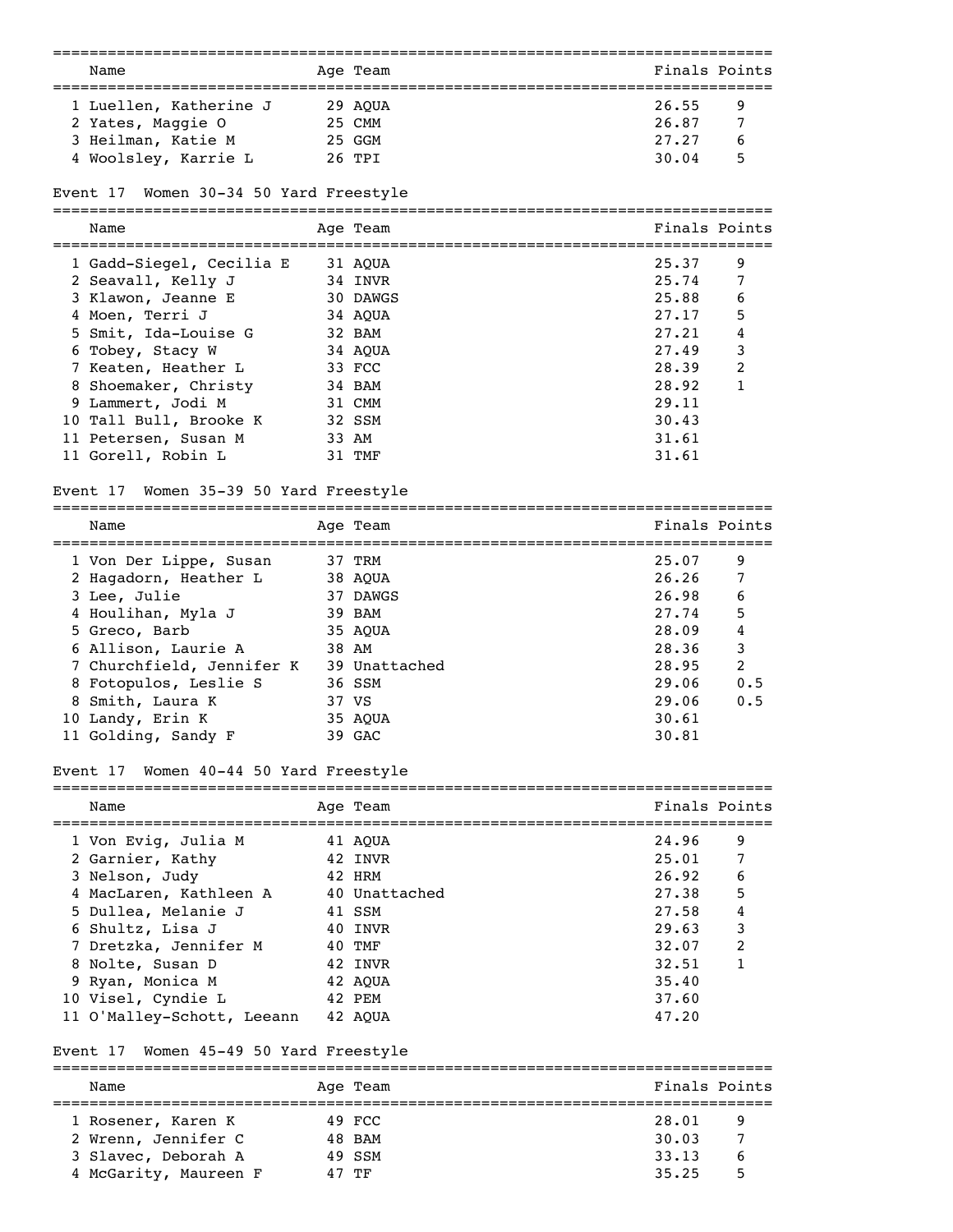| 5 Jackman, Paula D<br>6 True, Ann M       |              | 45 INVR<br>47 TMF | 39.39<br>39.63  | 4<br>3 |
|-------------------------------------------|--------------|-------------------|-----------------|--------|
| Women 50-54 50 Yard Freestyle<br>Event 17 |              |                   | =============== |        |
| Name                                      |              | Age Team          | Finals Points   |        |
| 1 Roche, Carolyn                          |              | 51 BAM            | 29.37           | 9      |
| 2 Fouts, Susan J                          |              | 52 HRM            | 30.14           | 7      |
| 3 Brunger, Cheryl A                       |              | 52 HRM            | 33.01           | 6      |
| 4 Rowe, Christine T                       |              | 51 AM             | 34.68           | 5      |
| 5 Yoder, Margie E                         |              | 50 AQUA           | 35.12           | 4      |
| 6 England, Nancy J                        |              | 53 TMF            | 40.92           | 3      |
| Women 55-59 50 Yard Freestyle<br>Event 17 |              |                   |                 |        |
| Name                                      |              | Age Team          | Finals Points   |        |
| 1 Snyder, Jaenie K                        |              | 57 GGM            | 32.17           | 9      |
| 2 Lebsack, Linda M                        |              | 56 AQUA           | 34.30           | 7      |
| 3 Nigh, Rosemary                          |              | 56 INVR           | 34.83           | 6      |
| 4 Hashimotoa, Christine                   |              | 55 INVR           | 35.66           | 5      |
| 5 Oakley, Anne                            |              | 57 BAM            | 35.91           | 4      |
| Women 60-64 50 Yard Freestyle<br>Event 17 |              |                   |                 |        |
| Name                                      |              | Age Team          | Finals Points   |        |
| 1 Zentgraf, Karen W                       |              | 61 BYM            | 39.37           | 9      |
| 2 Croissant, Eileen M                     |              | 63 GGM            | 43.69           | 7      |
| 3 Travis, Victoria L                      |              | 61 CWW            | 48.64           | 6      |
| 4 Clapp, Mary A                           |              | 64 AM             | 52.49           | 5      |
| Women 65-69 50 Yard Freestyle<br>Event 17 |              |                   |                 |        |
| Name                                      |              | Age Team          | Finals Points   |        |
| 1 Ryman, Donna M                          |              | 66 INVR           | 39.72           | 9      |
| 2 Stock, Liz                              |              | 66 JAM            | 2:22.52         | 7      |
| Women 70-74 50 Yard Freestyle<br>Event 17 |              |                   |                 |        |
| Name                                      |              | Age Team          | Finals Points   |        |
|                                           |              |                   |                 |        |
| 1 Mann, Dena                              |              | 71 DAWGS          | 39.33           | 9      |
| 2 Hertzberg, Ruth S                       |              | 70 SUM            | 50.90           | 7      |
| Men 19-24 50 Yard Freestyle<br>Event 18   | ------------ |                   |                 |        |
| Name                                      |              | Age Team          | Finals Points   |        |
| 1 Schwartzkopf, Jess J                    |              | 24 AM             | 24.27           | 9      |
| 2 Cliff-Tuttle, Josh G                    |              | 23 AM             | 25.16           | 7      |
| 3 Taggart, Chris                          |              | 22 DAC            | 25.54           |        |
| 4 Maher, Sean P                           |              | 23 SQUID          | 26.31           | 5      |
| Men 25-29 50 Yard Freestyle<br>Event 18   |              |                   |                 |        |
| Name                                      |              | Age Team          | Finals Points   |        |
| 1 Eisenhuth, Matt S                       |              | 28 AQUA           | 21.65           | 9      |
| 2 Beck, Matt W                            |              | 28 HRM            | 22.11           | 7      |

 3 Hughes, David R 28 Unattached 22.48 6 4 Rivera, Khemo D 27 INVR 22.61 5 5 Ivankovich, Zoran 29 AFM 24.92 4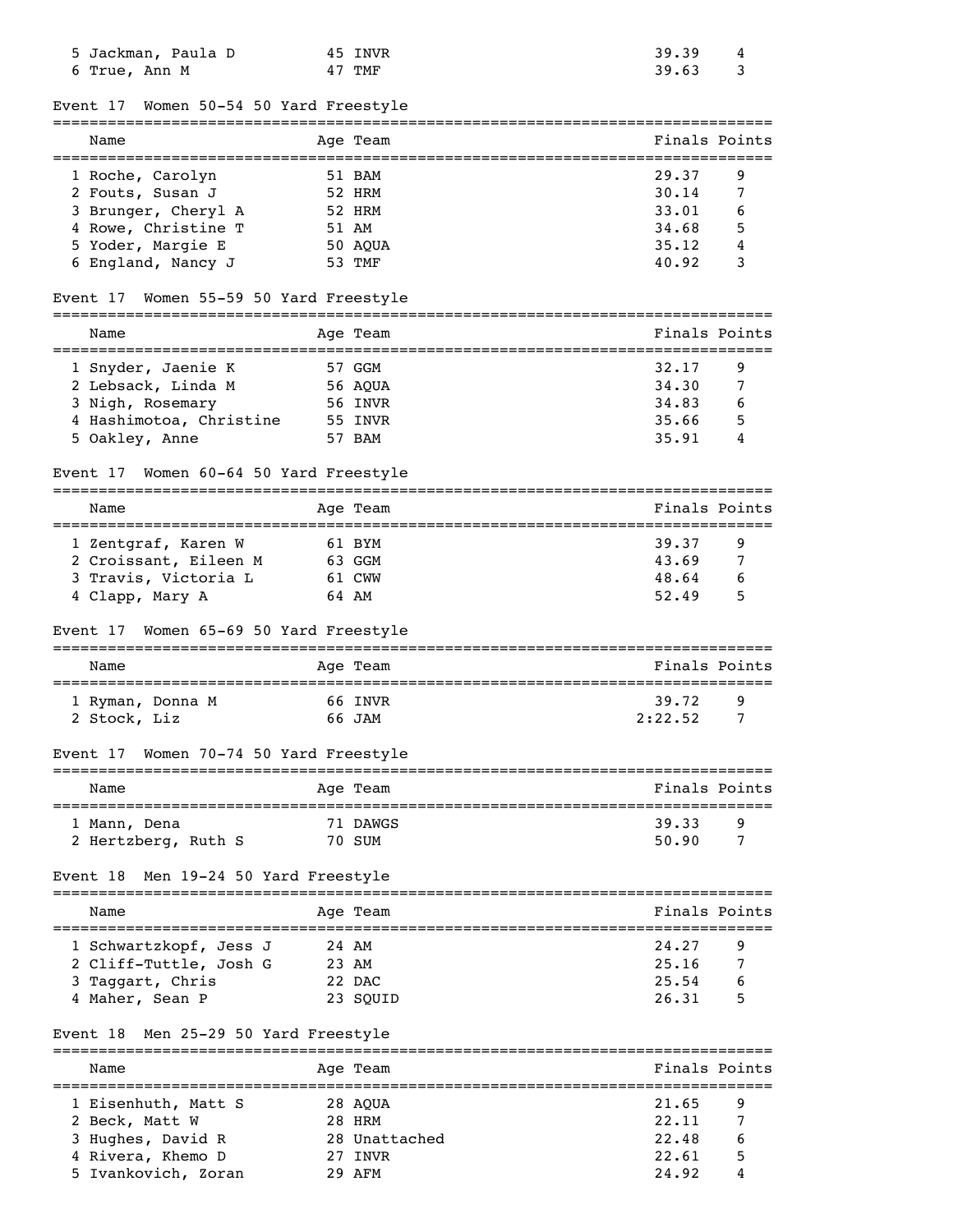| 6 Jamshidi, Ramin  | 27 AOUA  | 25.70 |
|--------------------|----------|-------|
| 7 Valks, Victor P  | 28 AM    | 26.21 |
| 8 Gannon, Terry M  | 29 INVR  | 28.60 |
| 9 Michelini, Marco | 28 VORT  | 30.38 |
| 10 Brady, Donald S | 29 SOUID | 39.04 |

## Event 18 Men 30-34 50 Yard Freestyle

| Name                 | Age Team      | Finals Points |              |
|----------------------|---------------|---------------|--------------|
| 1 Smit, Robbert-Paul | 34 BAM        | 22.26         | 9            |
| 2 Nasser, Rob        | 33 HRM        | 22.44         | 7            |
| 3 Siegel, Joel F     | 31 AOUA       | 22.52         | 6            |
| 4 Rosinski, Thomas J | 33 AOUA       | 23.05         | 5            |
| 5 Gotto, Tony        | 31 AM         | 23.39         | 4            |
| 6 Cassidy, Robery J  | 32 DAC        | 23.64         | 3            |
| 7 Parker, Corey R    | 31 SOUID      | 23.68         | 2            |
| 8 Martin, Troy       | 34 TMF        | 24.19         | $\mathbf{1}$ |
| 9 Snowberg, Eric J   | 32 INVR       | 24.78         |              |
| 10 Lorson, Matthew E | 30 DURA       | 24.85         |              |
| 11 Reetz, Jay S      | 34 Unattached | 25.00         |              |
| 12 Wilson, Joseph P  | 34 HRM        | 26.52         |              |
| 13 Mendez, Mario A   | 32 WRS        | 26.65         |              |
| 14 Roseman, Garry L  | 31 CMM        | 31.55         |              |
| 15 Tsui, Raymond     | 34 PEM        | 39.34         |              |

## Event 18 Men 35-39 50 Yard Freestyle

| Name                   | Age Team | Finals Points |   |
|------------------------|----------|---------------|---|
|                        |          |               |   |
| 1 Remacle, Michael A   | 35 EM    | 24.31         | 9 |
| 2 Niemann, Andy        | 37 AM    | 24.50         | 7 |
| 3 Davis, Eric          | 35 GAC   | 24.51         | 6 |
| 4 Ruhser, Richard B    | 36 AOUA  | 25.36         | 5 |
| 5 Solheim, Perry W     | 35 DURA  | 25.55         | 4 |
| 6 Phelps, Brian R      | 38 AM    | 25.69         | 3 |
| 7 Brieger, Michael H   | 37 DURA  | 25.87         | 2 |
| 8 Burlingame, Martin R | 36 INVR  | 26.16         | 1 |
| 9 Chalona, Michael W   | 36 VORT  | 26.27         |   |
| 10 Hoyt, Brian K       | 36 TMF   | 26.46         |   |
| 11 Knight, Roger G     | 39 BAM   | 27.41         |   |
| 12 Arnold, Dan         | 39 CSST  | 27.86         |   |
| 13 Castellini, Rick R  | 36 GVW   | 33.48         |   |

## Event 18 Men 40-44 50 Yard Freestyle

| Name                     | Age Team | Finals Points |               |
|--------------------------|----------|---------------|---------------|
| 1 Smith, John C          | 41 RMM   | 21.55         | 9             |
| 2 Smith, Paul            | 43 VS    | 22.03         | 7             |
| 3 Hugo, John M           | 42 INVR  | 24.62         | 6             |
| 4 Stewart, David A       | 41 TMF   | 25.28         | 5             |
| 5 O'Brien, Mike M        | 41 DURA  | 26.06         | 4             |
| 6 Wright, Thomas S       | 44 DAC   | 26.82         | 3             |
| 7 Bromley, Bud A         | 43 CMM   | 27.04         | $\mathcal{L}$ |
| 8 Franklin, Russ         | 44 EPM   | 27.54         |               |
| 9 Gratz, John F          | 43 BAM   | 28.15         |               |
| 10 Hanson, Jim           | 40 CSST  | 28.29         |               |
| 11 Keller, Christopher J | 41 GVW   | 38.46         |               |

### Event 18 Men 45-49 50 Yard Freestyle

===============================================================================

|       | Name            | Age | Team | ™ina⊥J | Points |
|-------|-----------------|-----|------|--------|--------|
| _____ |                 |     |      |        |        |
|       | Hess<br>Richard | 48. | GGM  | . 04   | a      |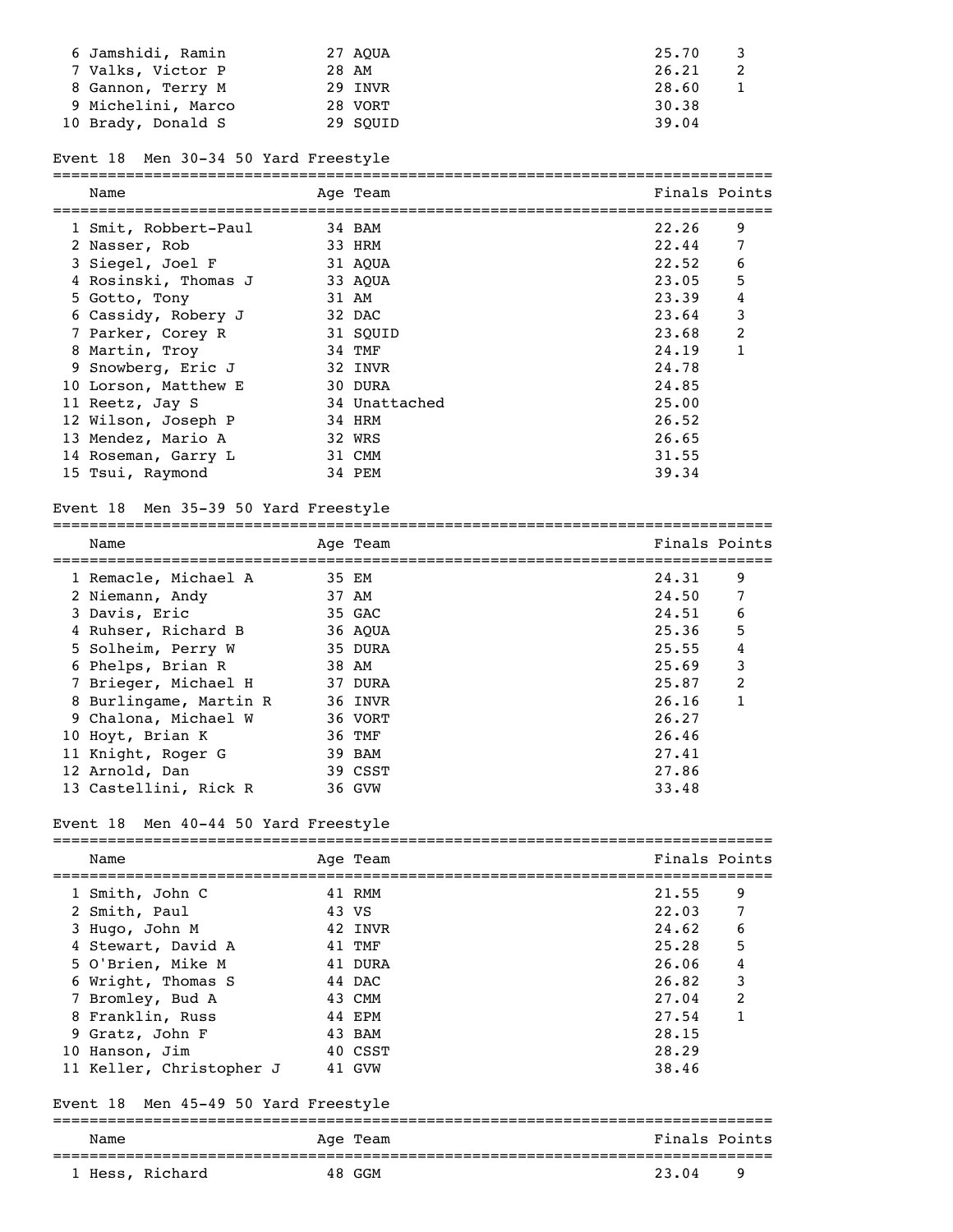| 2 Brackett, Bill A  | 45 AOUA       | 23.55 |   |
|---------------------|---------------|-------|---|
| 3 Stehlin, Ed H     | 47 JAM        | 24.34 | 6 |
| 4 Lehman, Mel J     | 49 Unattached | 25.96 | 5 |
| 5 Sheridan, John F  | 45 DAC        | 25.97 | 4 |
| 6 Van Law, Phil     | 45 HRM        | 26.35 |   |
| 7 McElhinney, Tom B | 49 GGM        | 27.73 |   |
| 8 Lee, Wayne A      | 49 SOUID      | 29.75 |   |
| 9 McHugh, Jerry     | 45 DAC        | 30.27 |   |
|                     |               |       |   |

## Event 18 Men 50-54 50 Yard Freestyle

===============================================================================

| Name                     | Age Team | Finals Points |   |
|--------------------------|----------|---------------|---|
| 1 Paxton, Jerry          | 54 BAM   | 24.24         | 9 |
| 2 Fischer, Chuck         | 51 AOUA  | 24.94         | 7 |
| 3 Magnuson, Tom 0        | 50 AM    | 25.45         | 6 |
| 4 Tveitmoe, Bob N        | 50 JAM   | 25.77         | 5 |
| 5 Curry, Kevin M         | 50 TMF   | 26.74         | 4 |
| 6 Blodgett, Bob H        | 52 INVR  | 26.81         | 3 |
| 7 Knud-Hansen, Chris F   | 52 BAM   | 26.96         | 2 |
| 8 Castellano, Stephen J  | 51 RMM   | 27.35         | 1 |
| 9 Rucker, Keith W        | 51 TPI   | 27.72         |   |
| 10 Varner, Tim           | 52 BAM   | 28.65         |   |
| 11 Potekhen, George P    | 52 SUM   | 29.58         |   |
| 12 Vanderpool, William A | 50 INVR  | 35.34         |   |
| 13 Pflum, Glenn D        | 53 SOUID | 36.36         |   |
| 14 Vogler, Kenneth J     | 51 BYM   | 40.19         |   |

### Event 18 Men 55-59 50 Yard Freestyle

| Name                  | Age Team | Finals Points |   |
|-----------------------|----------|---------------|---|
| 1 Abrahams, Rich T    | 58 AM    | 22.74         | 9 |
| 2 Brookens, Bruce R   | 57 SSM   | 27.46         | 7 |
| 3 Burson, Bill        | 58 SSM   | 27.56         | 6 |
| 4 Edwards, Morgan     | 58 INVR  | 28.35         | 5 |
| 5 Carney, Kent        | 55 EM    | 30.67         | 4 |
| 6 Kirkpatrick, Doug H | 59 AOUA  | 31.90         | 3 |
| 7 Moody, Bob F        | 59 INVR  | 33.24         | 2 |

===============================================================================

# Event 18 Men 60-64 50 Yard Freestyle

| Name                  | Age Team | Finals Points |  |
|-----------------------|----------|---------------|--|
| 1 Graham, Jim D       | 61 DURA  | 27.93<br>9    |  |
| 2 Olden, Richard      | 60 CSST  | 35.13<br>7    |  |
| 3 Chessnoe, Michael S | 61 AOUA  | 36.14<br>6    |  |
| 4 Yost, Bob R         | 61 INVR  | 5<br>36.60    |  |
| 5 Heller, Ken J       | 64 CMM   | 36.83<br>4    |  |
| 6 Reynolds, Bing      | 62 BAM   | 40.36<br>3    |  |

### Event 18 Men 65-69 50 Yard Freestyle

| Name              | Age Team | Finals Points |  |  |
|-------------------|----------|---------------|--|--|
| 1 Plummer, Mark A | 66 INVR  | 35.17<br>q    |  |  |
| -- Dykes, James A | 69 INVR  | DO            |  |  |

# Event 18 Men 70-74 50 Yard Freestyle

| Name              | Age Team      | Finals Points |  |  |  |
|-------------------|---------------|---------------|--|--|--|
| 1 Bishop, David W | 70 DURA       | 33.80<br>q    |  |  |  |
| 2 Hart, James W   | 74 Unattached | 35.00         |  |  |  |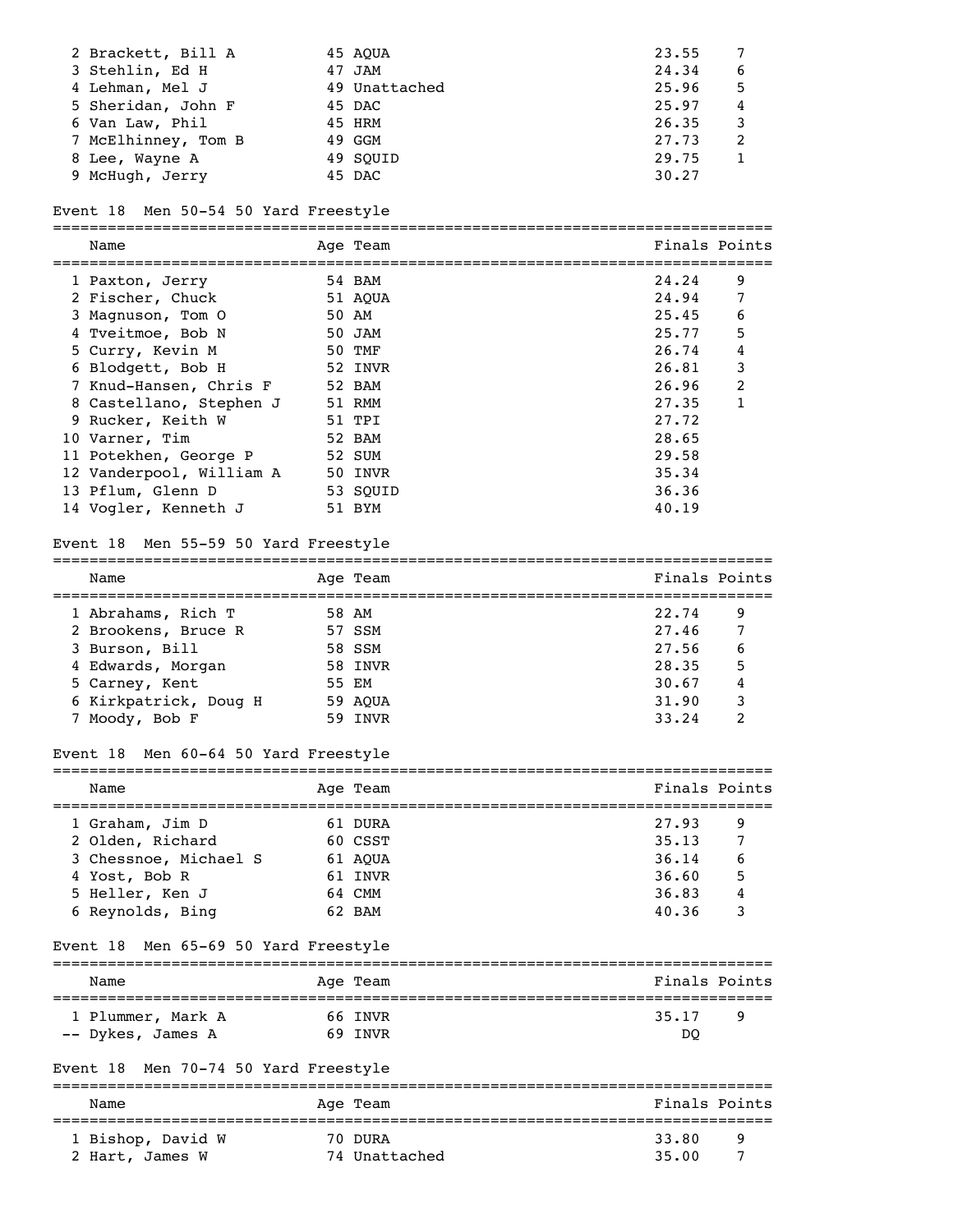| Event 18 Men 80-84 50 Yard Freestyle                   |       |               |         |               |
|--------------------------------------------------------|-------|---------------|---------|---------------|
| Name                                                   |       | Age Team      |         | Finals Points |
| 1 Richards, Hugh                                       |       | 82 Dolphins   | 34.67   | 9             |
| 2 Kohl, William                                        |       | 80 Unattached | 46.59   | 7             |
| 3 Wood, Richard H                                      |       | 81 AM         | 47.76   | 6             |
| Women 19-24 100 Yard Breaststroke<br>Event 19          |       |               |         |               |
| Name                                                   |       | Age Team      |         | Finals Points |
| 1 Lanham, Lindsey L<br>36.21<br>39.98                  |       | 24 GGM        | 1:16.19 | 9             |
| 2 Sunie, Marie A<br>37.48<br>41.74                     |       | 24 TMF        | 1:19.22 | 7             |
| 3 Fleming, Sara J<br>38.51<br>42.49                    |       | 24 WRS        | 1:21.00 | 6             |
| 4 Greenleaf, Kristin A<br>39.94<br>43.57               | 24 AM |               | 1:23.51 | 5             |
| -- Jennings, Jenn L<br>41.77<br>35.27                  |       | 22 LM         | DQ      |               |
| Event 19 Women 25-29 100 Yard Breaststroke             |       |               |         |               |
| Name                                                   |       | Age Team      |         | Finals Points |
| 1 Framke, Erin C<br>36.81<br>40.62                     |       | 29 AQUA       | 1:17.43 | 9             |
| 2 Hawk, Katherine A<br>38.16<br>40.47                  |       | 29 RRM        | 1:18.63 | 7             |
| 3 Rawsky, Melissa L<br>36.85<br>43.13                  |       | 28 Unattached | 1:19.98 | 6             |
| Women 30-34 100 Yard Breaststroke<br>Event 19          |       |               |         |               |
| Name                                                   |       | Age Team      |         | Finals Points |
| 1 Seavall, Kelly J<br>33.97<br>38.49                   |       | 34 INVR       | 1:12.46 | 9             |
| 2 Niemann, Catherine A<br>35.59<br>39.65               |       | 32 AM         | 1:15.24 | 7             |
| 3 Tobey, Stacy W<br>35.54<br>39.89                     |       | 34 AQUA       | 1:15.43 | 6             |
| 4 Gutmann, Michelle L<br>44.35<br>39.58                |       | 34 AFM        | 1:23.93 | 5             |
| 5 Shoemaker, Christy<br>40.70 45.11                    |       | 34 BAM        | 1:25.81 | 4             |
| Event 19 Women 35-39 100 Yard Breaststroke             |       |               |         |               |
| Name                                                   |       | Age Team      |         | Finals Points |
| 1 Arredondo, Shelia M                                  |       | 38 HRM        | 1:12.69 | 9             |
| 35.64 37.05<br>2 Washburn, Lynette A<br>36.59<br>40.03 |       | 39 TMF        | 1:16.62 | 7             |
| 3 Allison, Laurie A<br>36.98<br>41.68                  |       | 38 AM         | 1:18.66 | 6             |
| 4 Johnson, Deanna M                                    |       | 39 HRM        | 1:23.53 | 5             |
| 43.91<br>39.62<br>5 Plummer, Charlotte C               |       | 37 JAM        | 1:23.79 | 4             |
| 43.79<br>40.00<br>6 Brieger, Lenore R<br>41.97 46.04   |       | 35 DURA       | 1:28.01 | 3             |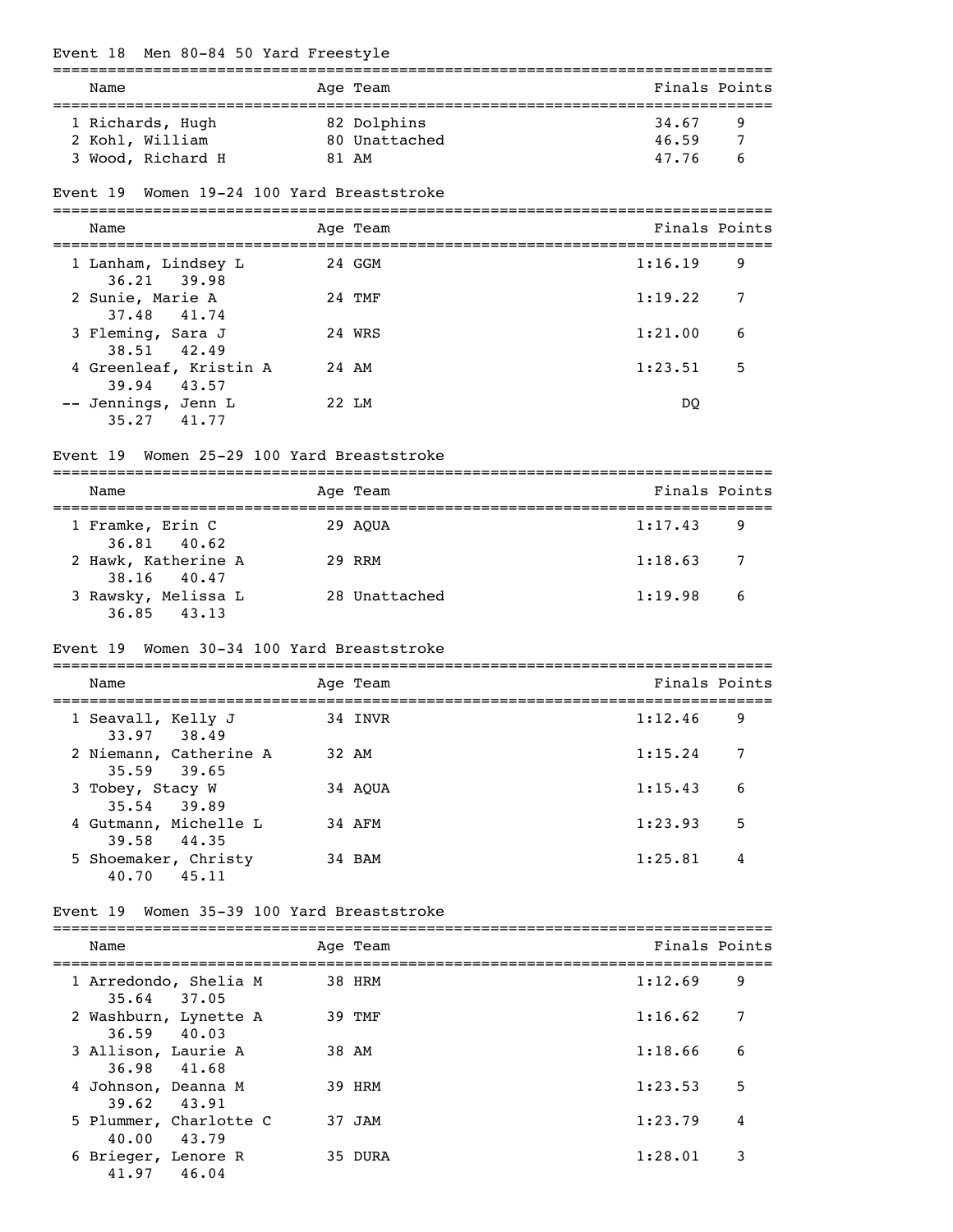| 7 Sauls, Catherine C |  | 38 TMF |
|----------------------|--|--------|
| 41.91 46.45          |  |        |

### Event 19 Women 40-44 100 Yard Breaststroke

| Name                                             | Age Team      | Finals Points |   |
|--------------------------------------------------|---------------|---------------|---|
| 1 Crouch, Kim<br>36.00 39.00                     | 41 RRM        | 1:15.00       | 9 |
| 2 Drozda, Catherine M<br>$36.55$ 40.52           | 44 TMF        | 1:17.07       | 7 |
| 3 Murphy, Carina T<br>39.43 42.95                | 42 CSST       | 1:22.38       | 6 |
| 4 Lahnert, Laurie J<br>$42.24$ $46.27$           | 40 Unattached | 1:28.51       | 5 |
| 5 Liska, Laura A<br>42.60 46.37                  | 43 INVR       | 1:28.97       | 4 |
| 6 Bendell, Heidi J<br>44.72 51.07                | 40 DURA       | 1:35.79       | 3 |
| 7 O'Malley-Schott, Leeann<br>$1:02.44$ $1:13.40$ | 42 AOUA       | 2:15.84       | 2 |

### Event 19 Women 45-49 100 Yard Breaststroke

| Name                                   |  | Age Team | Finals Points |     |  |  |
|----------------------------------------|--|----------|---------------|-----|--|--|
| 1 Busovsky, Karen F<br>$38.22$ $41.22$ |  | 45 CSST  | 1:19.44       | 9   |  |  |
| 2 Anderson, Cynthia<br>$42.26$ $46.03$ |  | 46 BAM   | 1:28.29       | - 7 |  |  |
| 3 Beaver, Jackie S<br>43.45 49.35      |  | 49 AM    | 1:32.80       | -6  |  |  |

### Event 19 Women 50-54 100 Yard Breaststroke

| Name                               | Age Team | Finals Points             |
|------------------------------------|----------|---------------------------|
| 1 Nelson, Mary Anne<br>42.53 47.14 | 52 DURA  | 1:29.67<br>9              |
| 2 Brunger, Cheryl A<br>45.30 48.44 | 52 HRM   | 1:33.74<br>$\overline{7}$ |
| 3 O'Brien, Trudy<br>45.07 50.01    | 53 DURA  | 6<br>1:35.08              |
| 4 Young, Lydia L<br>46.73 50.35    | 54 DAWGS | 5<br>1:37.08              |

### Event 19 Women 55-59 100 Yard Breaststroke

| Name                              |  | Age Team | Finals Points             |     |  |  |
|-----------------------------------|--|----------|---------------------------|-----|--|--|
| 1 Oakley, Anne<br>48.38 54.13     |  | 57 BAM   | 1:42.51<br>- 9            |     |  |  |
| 2 Lebsack, Linda M<br>51.37 52.35 |  | 56 AOUA  | 1:43.72<br>$\overline{7}$ |     |  |  |
| 3 McKim, Penny A<br>58.12 1:03.11 |  | 58 TF    | 2:01.23                   | - 6 |  |  |

#### Event 19 Women 60-64 100 Yard Breaststroke

| Name                                  | Age Team | Finals Points |     |
|---------------------------------------|----------|---------------|-----|
| 1 Wise, Louise<br>49.35 51.65         | 60 DAWGS | 1:41.00       | 9   |
| 2 Krichbaum, Barbara J<br>46.64 56.19 | 60 VS    | 1:42.83       | - 7 |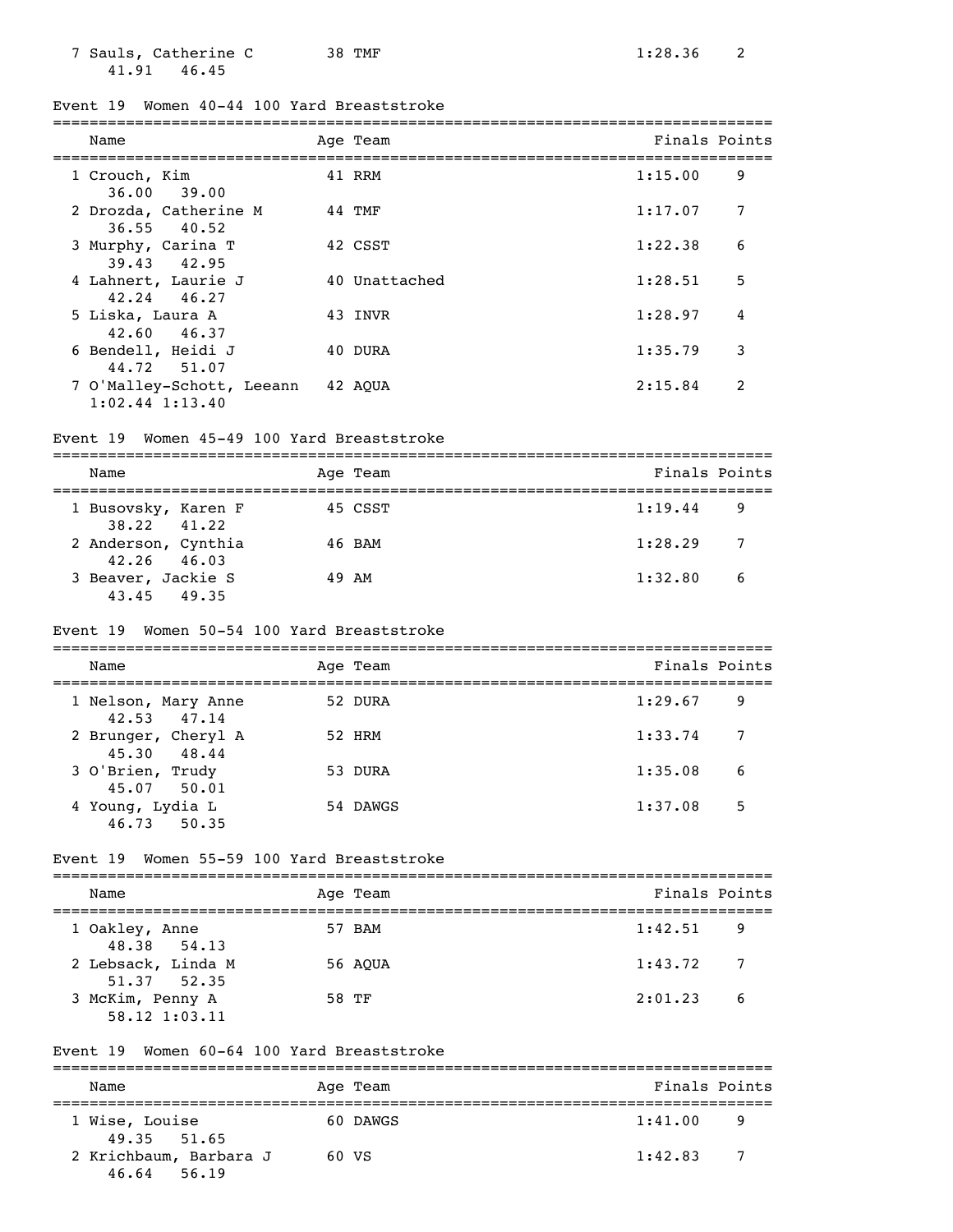| 3 Zentgraf, Karen W<br>57.58<br>54.26                 | 61 BYM   |                                      | 1:51.84       | 6 |
|-------------------------------------------------------|----------|--------------------------------------|---------------|---|
| Women 65-69 100 Yard Breaststroke<br>Event 19         |          | :=================================== |               |   |
| Name                                                  | Age Team |                                      | Finals Points |   |
| 1 Ryman, Donna M<br>48.72 54.12                       | 66 INVR  |                                      | 1:42.84       | 9 |
| Women 70-74 100 Yard Breaststroke<br>Event 19         |          |                                      |               |   |
| Name                                                  | Age Team |                                      | Finals Points |   |
| 1 Buchannan, Peggy J<br>59.82 1:03.39                 | 70 VS    |                                      | 2:03.21       | 9 |
| Event 20 Men 25-29 100 Yard Breaststroke              |          |                                      |               |   |
| Name                                                  | Age Team |                                      | Finals Points |   |
| 1 Commings, Jeff P<br>27.45<br>30.54                  | 29 SQUID |                                      | 57.99         | 9 |
| 2 Moon, Wonkee<br>34.03<br>37.59                      | 28 AQUA  |                                      | 1:11.62       | 7 |
| 3 Gannon, Terry M<br>39.56<br>42.80                   | 29 INVR  |                                      | 1:22.36       | 6 |
| Men 30-34 100 Yard Breaststroke<br>Event 20           |          |                                      |               |   |
| Name                                                  | Age Team |                                      | Finals Points |   |
| 1 Gotto, Tony                                         | 31 AM    |                                      | 1:07.94       | 9 |
| 35.40<br>32.54<br>2 Rosinski, Thomas J                | 33 AQUA  |                                      | 1:14.49       | 7 |
| 34.49<br>40.00<br>3 Mendez, Mario A<br>36.74<br>42.71 | 32 WRS   |                                      | 1:19.45       | 6 |
| Event 20 Men 35-39 100 Yard Breaststroke              |          |                                      |               |   |
| Name                                                  | Age Team |                                      | Finals Points |   |
| 1 Allison, Mark A                                     | 35 AM    |                                      | 1:03.84       | 9 |
| 30.08<br>33.76<br>2 Chaiyaroj, Patt                   | 39 SQUID |                                      | 1:08.05       | 7 |
| 32.31<br>35.74<br>3 Rowland, Shawn C                  | 37 AM    |                                      | 1:08.36       | 6 |
| 35.54<br>32.82<br>4 Miller, George F                  | 37 INVR  |                                      | 1:08.40       | 5 |
| 32.69<br>35.71<br>5 Motter, Tim L                     | 38 VORT  |                                      | 1:08.44       | 4 |
| 32.58<br>35.86<br>6 Gould, Tom                        | 38 BAM   |                                      | 1:08.83       | 3 |
| 32.75<br>36.08<br>7 Mather, Carl A                    | 38 HRM   |                                      | 1:09.75       | 2 |
| 32.91<br>36.84<br>8 Knight, Roger G                   | 39 BAM   |                                      | 1:11.18       | 1 |
| 38.07<br>33.11                                        |          |                                      |               |   |
| 9 Smith, William P<br>35.32<br>40.17                  | 37 AFM   |                                      | 1:15.49       |   |

# Event 20 Men 40-44 100 Yard Breaststroke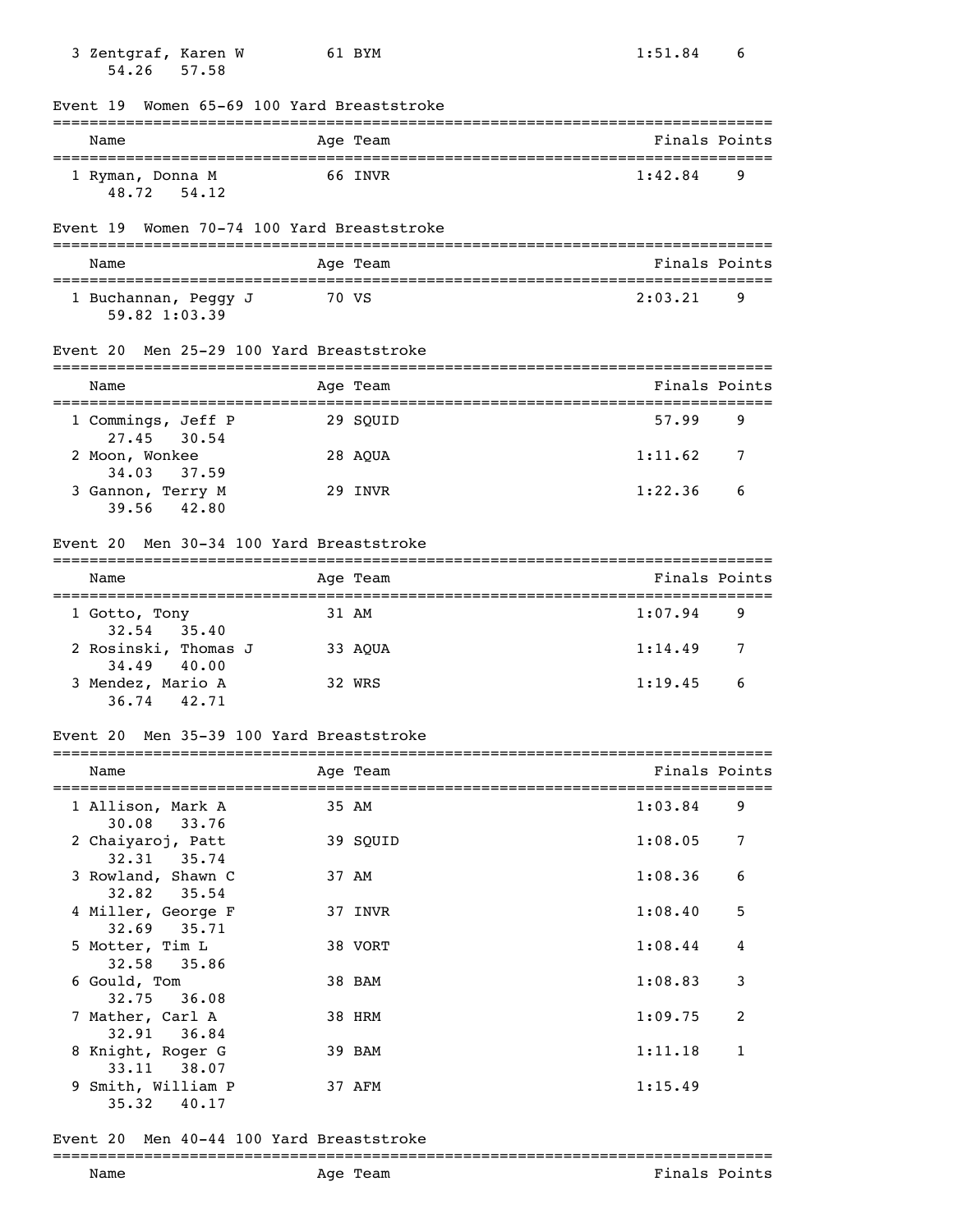| 1 Gray, David S<br>$30.45$ $33.67$                       | 44 TMF  | 1:04.12 | 9 |
|----------------------------------------------------------|---------|---------|---|
| 2 Burke, Pat L<br>$33.74$ 36.85                          | 41 SSM  | 1:10.59 | 7 |
| 3 Hugo, John M<br>$34.96$ 38.63                          | 42 INVR | 1:13.59 | 6 |
| 4 O'Brien, Mike M<br>35.70 38.66                         | 41 DURA | 1:14.36 | 5 |
| 5 Holston, JB                                            | 44 EM   | 1:14.99 | 4 |
| $36.06$ $38.93$<br>6 Gratz, John F                       | 43 BAM  | 1:18.47 | 3 |
| 36.63 41.84<br>7 Baker, Stephen R                        | 44 HRM  | 1:18.59 | 2 |
| 36.99 41.60<br>8 Franklin, Russ                          | 44 EPM  | 1:21.93 | 1 |
| $37.94$ 43.99<br>9 Laverty, David F                      | 40 WRS  | 1:37.97 |   |
| 44.84 53.13<br>10 Keller, Christopher J<br>57.58 1:05.62 | 41 GVW  | 2:03.20 |   |
|                                                          |         |         |   |

# Event 20 Men 45-49 100 Yard Breaststroke

| Name                                   | Age Team | Finals Points |              |
|----------------------------------------|----------|---------------|--------------|
| 1 Waterbury, Stuart S<br>31.61 36.24   | 49 BAM   | 1:07.85       | 9            |
| 2 Louie, Jamie<br>$33.13$ $36.73$      | 46 CSST  | 1:09.86       | 7            |
| 3 Nolte, Christopher<br>33.86 39.53    | 46 INVR  | 1:13.39       | 6            |
| 4 Strong, James L<br>35.41 39.93       | 49 JAM   | 1:15.34       | 5            |
| 5 Heggy, Terry A<br>$36.70$ 39.26      | 48 DAWGS | 1:15.96       | 4            |
| 6 Ghaffari, Manu<br>$37.05$ $39.47$    | 46 BAM   | 1:16.52       | 3            |
| 7 Van Law, Phil<br>35.38 41.36         | 45 HRM   | 1:16.74       | 2            |
| 8 Tolle, David L<br>$36.55$ 40.27      | 47 PPY   | 1:16.82       | $\mathbf{1}$ |
| 9 Alvarado, Ray<br>$37.58$ $41.79$     | 46 WRS   | 1:19.37       |              |
| 10 McElhinney, Tom B<br>44.30<br>38.30 | 49 GGM   | 1:22.60       |              |

### Event 20 Men 50-54 100 Yard Breaststroke

| Name                                | Age Team      | Finals Points |                |
|-------------------------------------|---------------|---------------|----------------|
| 1 McDonald, Lee H<br>32.38 35.58    | 51 VORT       | 1:07.96       | 9              |
| 2 Fischer, Chuck<br>$33.57$ $36.80$ | 51 AOUA       | 1:10.37       | 7              |
| 3 Potekhen, George P<br>36.09 41.72 | 52 SUM        | 1:17.81       | 6              |
| 4 Curry, Kevin M<br>37.52 41.38     | 50 TMF        | 1:18.90       | 5              |
| 5 Blodgett, Bob H<br>37.77 44.17    | 52 INVR       | 1:21.94       | 4              |
| 6 Strack, Edward R<br>39.79 44.20   | 50 Unattached | 1:23.99       | 3              |
| 7 Vogler, Kenneth J<br>46.78 50.96  | 51 BYM        | 1:37.74       | $\overline{2}$ |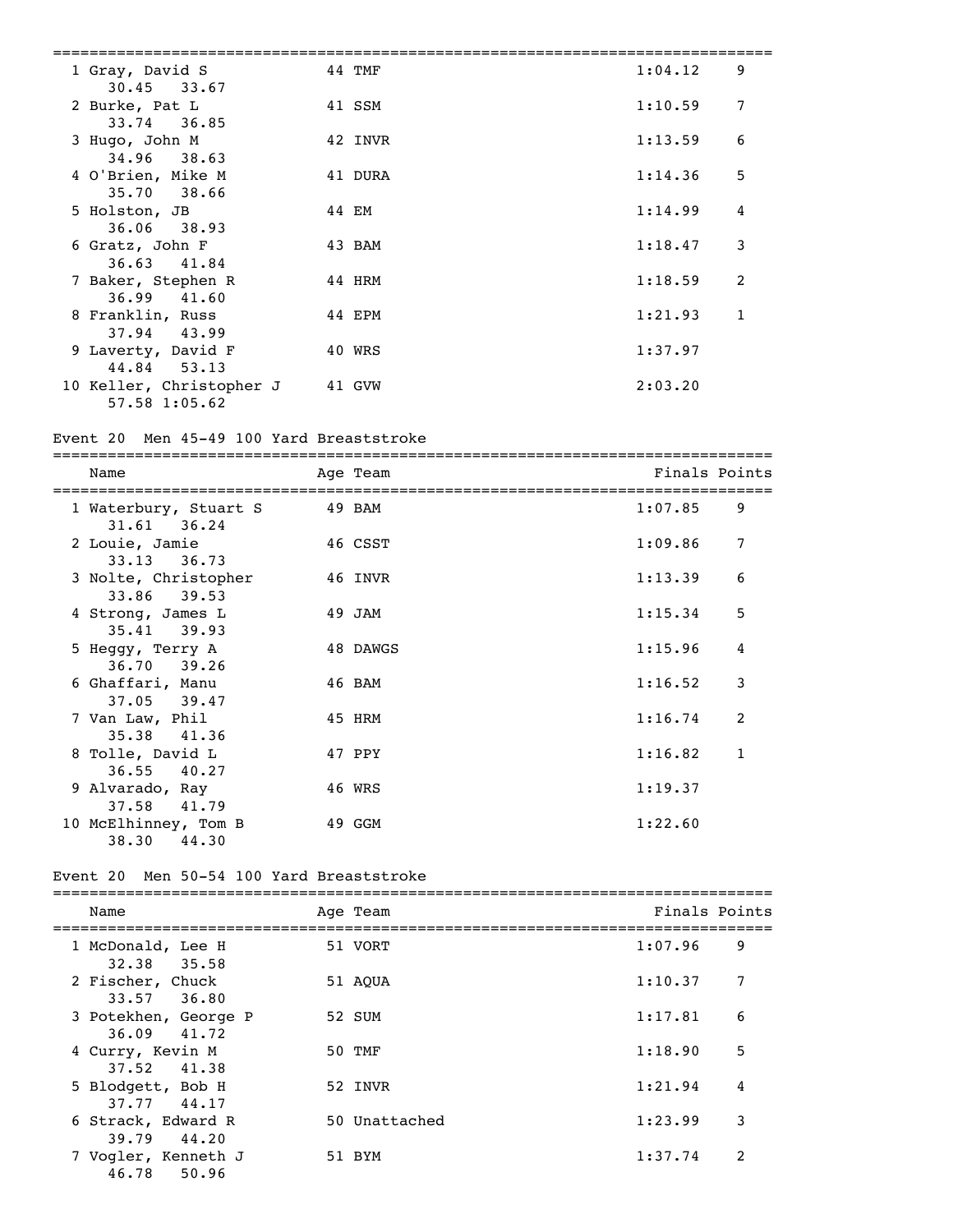8 Pflum, Glenn D 53 SQUID 1:49.12 1 50.62 58.50

# Event 20 Men 55-59 100 Yard Breaststroke

| Name                                  | Age Team | Finals Points |   |
|---------------------------------------|----------|---------------|---|
| 1 Griffith, Bill<br>33.84 38.31       | 56 VS    | 1:12.15       | 9 |
| 2 Abbott, William A<br>35.67 41.48    | 56 AM    | 1:17.15       | 7 |
| 3 Conland, Robert S<br>37.19 41.15    | 58 EPM   | 1:18.34       | 6 |
| 4 Carney, Kent<br>37.73 41.70         | 55 EM    | 1:19.43       | 5 |
| 5 Edwards, Morgan<br>42.45 48.98      | 58 INVR  | 1:31.43       | 4 |
| 6 Kirkpatrick, Doug H<br>41.84 50.42  | 59 AOUA  | 1:32.26       | 3 |
| 7 McDanal, Steven K<br>50.45<br>45.71 | 59 JAM   | 1:36.16       | 2 |

### Event 20 Men 60-64 100 Yard Breaststroke

| Name                               | Age Team | Finals Points             |
|------------------------------------|----------|---------------------------|
| 1 Olden, Richard<br>36.71 42.06    | 60 CSST  | 1:18.77<br>- 9            |
| 2 King, William E<br>41.18 44.79   | 63 DAWGS | 1:25.97<br>$\overline{7}$ |
| -- Graham, Jim D<br>44.99<br>40.70 | 61 DURA  | DO                        |

#### Event 20 Men 65-69 100 Yard Breaststroke

| Name                | Age Team | Finals Points |                |
|---------------------|----------|---------------|----------------|
|                     |          |               |                |
| 1 Patten, Bob W     | 68 DAC   | 1:19.87       | - 9            |
| 38.38 41.49         |          |               |                |
| 2 O'Brien, Dennis A | 67 DURA  | 1:22.87       | $\overline{7}$ |
| 38.81<br>44.06      |          |               |                |

### Event 20 Men 70-74 100 Yard Breaststroke

| Name                             | Age Team | Finals Points             |
|----------------------------------|----------|---------------------------|
| 1 Bishop, David W<br>43.78 49.11 | 70 DURA  | 1:32.89<br>9              |
| 2 Myers, John D<br>56.16 57.71   | 72 BAM   | 1:53.87<br>$\overline{7}$ |

#### Event 20 Men 80-84 100 Yard Breaststroke

| Name                                   | Age Team | Finals Points       |
|----------------------------------------|----------|---------------------|
| 1 Wrenn, John H<br>$1:08.86$ $1:17.16$ | 82 BAM   | 2:26.02<br><b>q</b> |

#### Event 21 Women 25-29 200 Yard Backstroke

| Name                                        | Age Team        | Finals Points |
|---------------------------------------------|-----------------|---------------|
| 1 Kralik, Melissa A<br>34.03 36.79<br>37.26 | 29 PBM<br>36.94 | 2:25.02<br>-9 |
| 2 Monahan, Wendy J                          | 27 F.M          | 2:37.33       |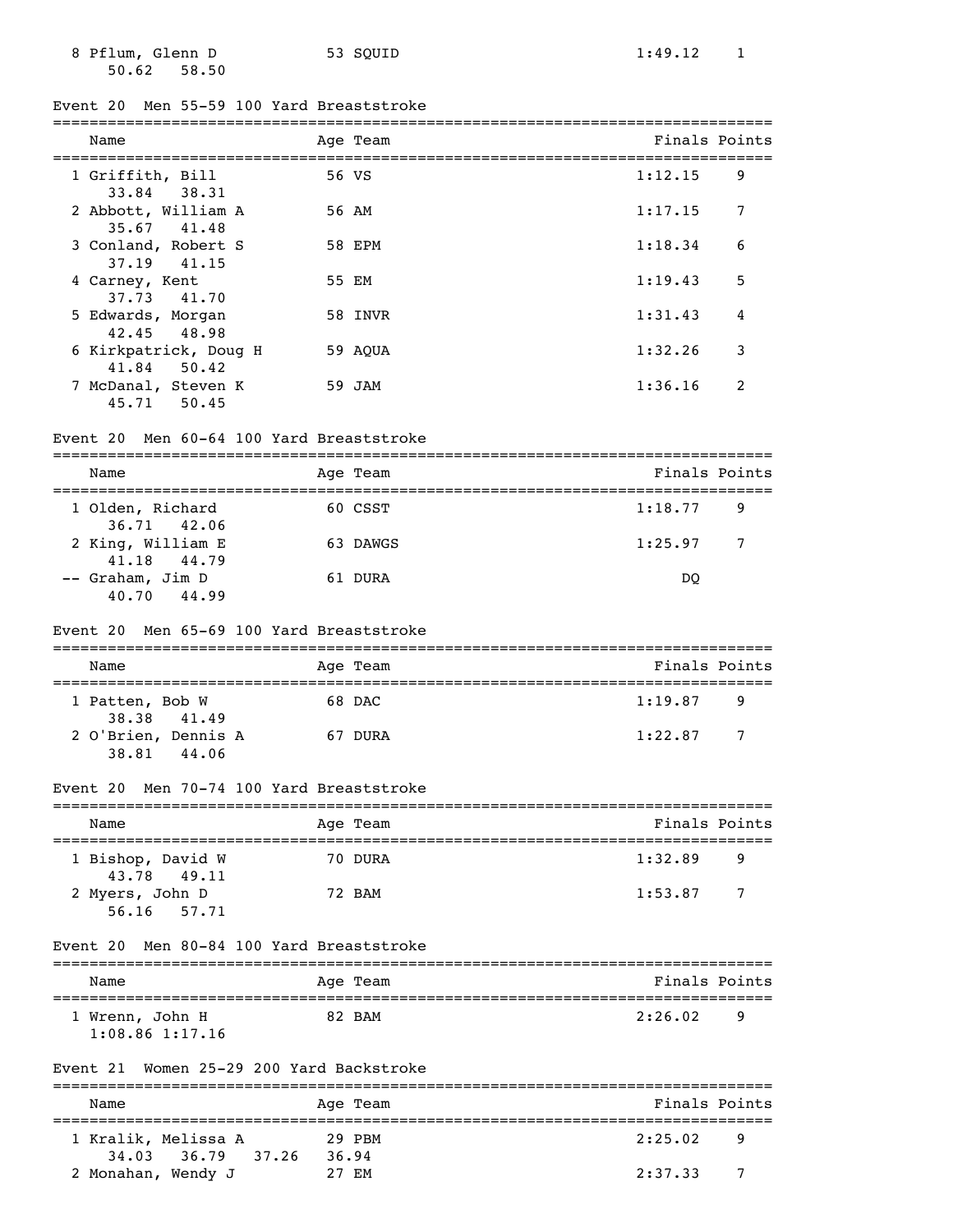### Event 21 Women 30-34 200 Yard Backstroke

| Name                                  |       | Age Team         | Finals Points |
|---------------------------------------|-------|------------------|---------------|
| 1 Decon, Lori B<br>$33.81$ $35.45$    | 35.41 | 32 AOUA<br>33.40 | 2:18.07<br>9  |
| 2 Leetmae, Erika M<br>$35.82$ $36.24$ | 36.52 | 32 AOUA<br>34.71 | 7<br>2:23.29  |
| 3 Platt, Marcia B<br>$36.85$ 40.23    | 41.91 | 34 RRM<br>41.20  | 6<br>2:40.19  |
| 4 Petersen, Susan M<br>41.27<br>42.99 | 44.99 | 33 AM<br>43.76   | 5<br>2:53.01  |
| 5 Baumann, Kari K<br>43.57<br>45.67   | 46.01 | 31 GGM<br>46.46  | 3:01.71<br>4  |

### Event 21 Women 35-39 200 Yard Backstroke

| Name                   |       | Age Team | Finals Points |   |
|------------------------|-------|----------|---------------|---|
| 1 Smith, Laura K       |       | 37 VS    | 2:23.12       | 9 |
| 2 Jenkins, Holly D     |       | 35 TMF   | 2:24.21       | 7 |
| 34.17 36.27 36.85      |       | 36.92    |               |   |
| 3 Lee, Julie           |       | 37 DAWGS | 2:36.49       | 6 |
| 33.59 38.44 41.56      |       | 42.90    |               |   |
| 4 Vanderpoel, Nicole L |       | 38 INVR  | 2:39.53       | 5 |
| 38.19 40.06 41.06      |       | 40.22    |               |   |
| 5 Fotopulos, Leslie S  |       | 36 SSM   | 2:48.06       | 4 |
| 38.65 41.03 44.13      |       | 44.25    |               |   |
| 6 Golding, Sandy F     |       | 39 GAC   | 2:57.80       | 3 |
| 44.20<br>39.57         | 47.63 | 46.40    |               |   |

#### Event 21 Women 40-44 200 Yard Backstroke

| Name                            | Age Team       | Finals Points |
|---------------------------------|----------------|---------------|
| 1 Milberg, Ruthie               | 42 INVR        | 2:31.10<br>9  |
| 34.90 37.01 39.36               | 39.83          |               |
| 2 Curci, Pam J<br>37.60 2:04.66 | 42 HRM         | 2:42.26<br>7  |
| 3 Merryman, Andrea P            | 41 DURA        | 6<br>2:55.13  |
| 42.67 44.58                     | 45.19<br>42.69 |               |
| 4 Nolte, Susan D                | 42 INVR        | 3:03.06<br>5  |
| 42.64<br>46.39                  | 47.06<br>46.97 |               |

#### Event 21 Women 45-49 200 Yard Backstroke

| Name                    | Age Team | Finals Points  |
|-------------------------|----------|----------------|
| 1 Metz, Cathy L         | 47 DURA  | 2:31.56<br>-9  |
| 34.74 37.94 39.91       | 38.97    |                |
| 2 Chidester, Victoria L | 46 WRS   | 2:51.85<br>- 7 |
| 39.13 43.51 44.94       | 44.27    |                |
| 3 Pyle, Rebecca M       | 47 SSM   | 3:08.21<br>- 6 |
| 46.47 46.99<br>48.06    | 46.69    |                |

#### Event 21 Women 50-54 200 Yard Backstroke

| Name                               | Age Team                   | Finals Points |
|------------------------------------|----------------------------|---------------|
| 1 Young, Lydia L<br>47.85<br>52.04 | 54 DAWGS<br>50.86<br>53.49 | 3:24.24<br>q  |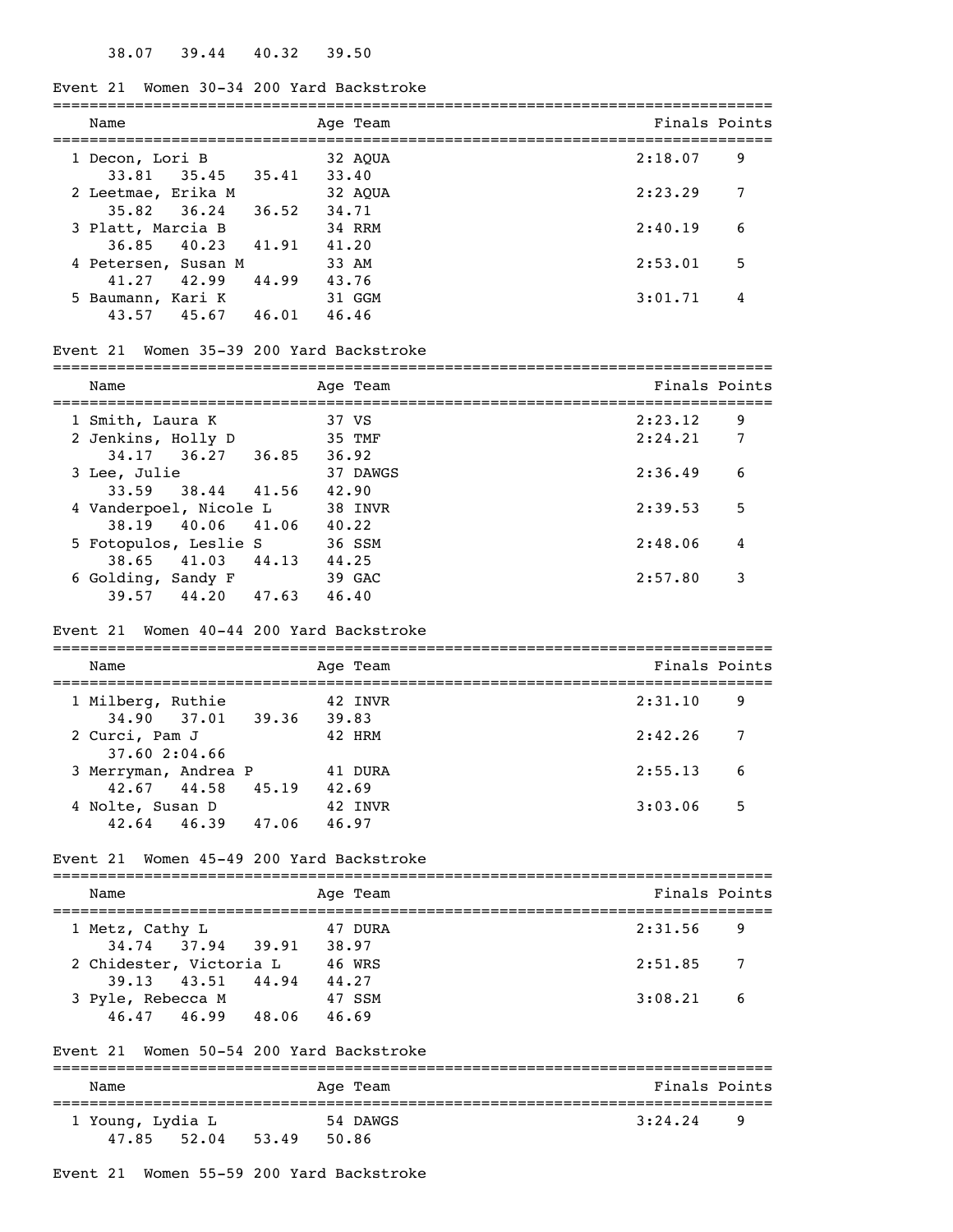| Name                                                 |                                                                                             |                         | ===========<br>Age Team | =================================<br>Finals Points |   |
|------------------------------------------------------|---------------------------------------------------------------------------------------------|-------------------------|-------------------------|----------------------------------------------------|---|
| 1 Lebsack, Linda M                                   | 56 AQUA<br>55.34 59.70 1:02.12 58.51                                                        |                         |                         | 3:55.67                                            | 9 |
| Event 21                                             | Women 60-64 200 Yard Backstroke                                                             |                         |                         |                                                    |   |
| Name                                                 |                                                                                             |                         | Age Team                | Finals Points                                      |   |
| 1 Zentgraf, Karen W                                  |                                                                                             |                         | 61 BYM                  | 3:38.91                                            | 9 |
|                                                      | 52.17   55.21   57.57   53.96<br>2 Rudie, Margery 64 JAM<br>1:39.34 1:38.45 1:35.92 1:26.74 |                         |                         | 6:20.45                                            | 7 |
| Event 21                                             | Women 65-69 200 Yard Backstroke                                                             |                         |                         |                                                    |   |
| Name                                                 |                                                                                             |                         | Age Team                | Finals Points                                      |   |
| ---------------------------------<br>1 Oberg, Jane G | 54.65 55.42 54.04                                                                           |                         | 65 DAWGS                | ======================<br>3:34.57                  | 9 |
| 50.46<br>2 Stock, Liz                                | <b>66 JAM</b><br>$1:56.15$ $2:05.20$ $2:02.47$ $2:04.13$                                    |                         |                         | 8:07.95                                            | 7 |
| Event 22                                             | Men 25-29 200 Yard Backstroke                                                               |                         |                         |                                                    |   |
| Name                                                 |                                                                                             |                         | Age Team                | Finals Points                                      |   |
| 1 Jones, Ryan K                                      |                                                                                             | 26 AM                   |                         | 2:18.58                                            | 9 |
| 2 Framke, Kirk C                                     | 31.56 34.27 35.96                                                                           | 36.79                   | 29 AQUA                 | 2:19.01                                            | 7 |
| 32.28<br>3 Valks, Victor P<br>33.47 37.30            | $34.34$ $35.67$<br>38.54                                                                    | 36.72<br>28 AM<br>37.11 |                         | 2:26.42                                            | 6 |
| Event 22                                             | Men 30-34 200 Yard Backstroke                                                               |                         |                         |                                                    |   |
| Name                                                 | .================                                                                           |                         | Age Team                | Finals Points                                      |   |
| 1 Ross, Dave                                         |                                                                                             | 34.02                   | 32 AOUA                 | 2:14.01                                            | 9 |
| 32.27<br>2 Woodland, Ed G                            | 33.85<br>33.87                                                                              | 33 VS                   |                         | 2:14.70                                            | 7 |
| 32.88<br>3 Glass, Tom<br>34.32                       | 34.69 33.73<br>33.40<br>36.26 36.27 35.64                                                   |                         | 31 VORT                 | 2:22.49                                            | 6 |
| 4 Kelley, Brett A                                    |                                                                                             | 31 AM                   |                         | 2:27.85                                            | 5 |
| 34.68<br>5 Pazmino, Jorge E<br>37.42                 | 37.21<br>38.33 37.63<br>40.81 39.82                                                         | 33 AM<br>38.72          |                         | 2:36.77                                            | 4 |
| Event 22                                             | Men 35-39 200 Yard Backstroke                                                               |                         |                         |                                                    |   |
| Name                                                 |                                                                                             |                         | Age Team                | Finals Points                                      |   |
| 1 Blum, Juri<br>35.96                                | 38.31 40.45 39.62                                                                           |                         | 36 SSM                  | 2:34.34                                            | 9 |
| Event 22 Men 40-44 200 Yard Backstroke               |                                                                                             |                         |                         |                                                    |   |
| Name                                                 |                                                                                             |                         | Age Team                | Finals Points                                      |   |
| 1 Melanson, Edward<br>32.22                          | $40$ AQUA<br>34.10<br>34.77 33.32                                                           |                         |                         | 2:14.41                                            | 9 |
| 2 Belin, Thomas H<br>32.54                           | 34.68<br>34.70                                                                              | 34.90                   | 41 INVR                 | 2:16.82                                            | 7 |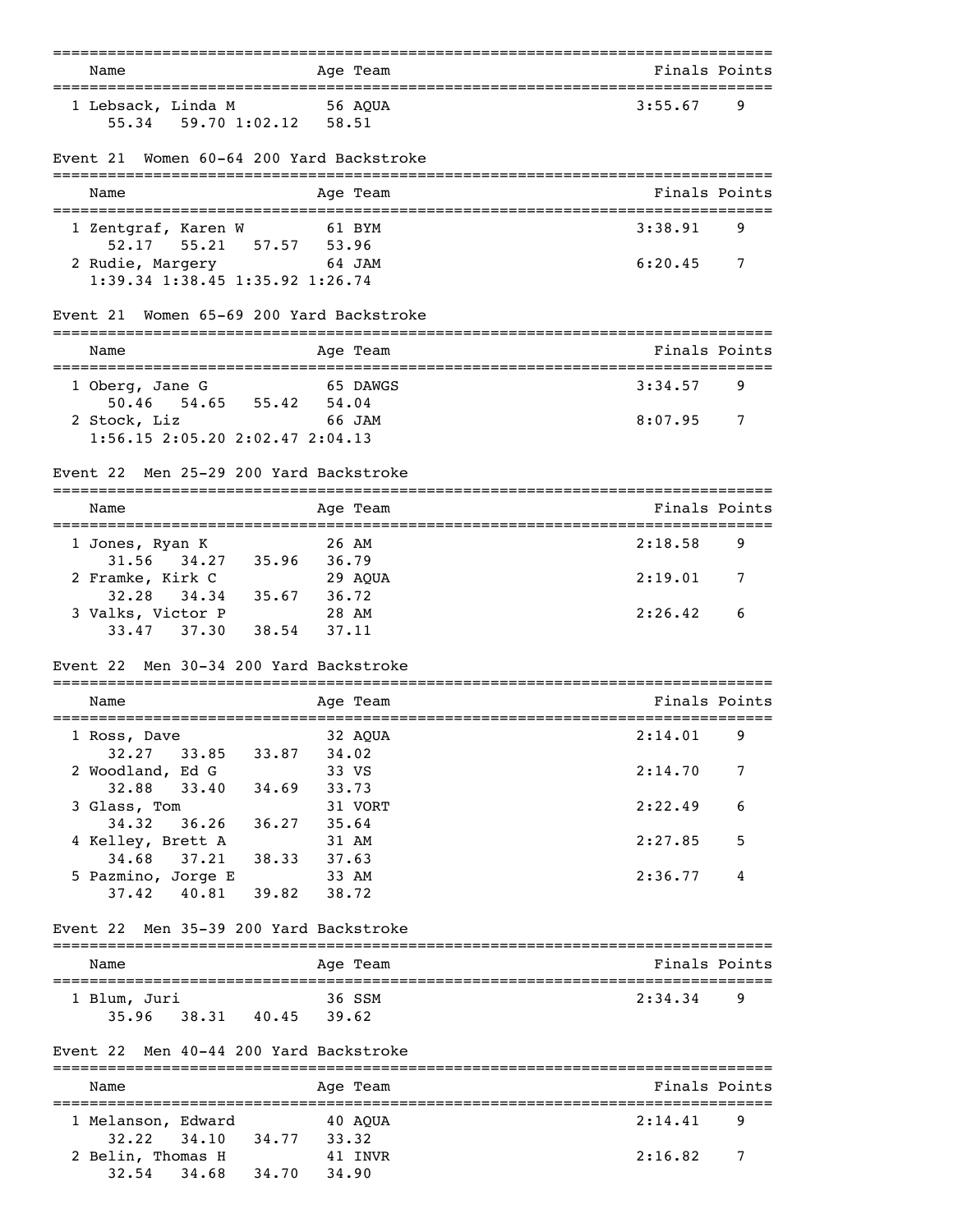| 3 Nelson, Kurt   |       |       | 43 HRM   | 2:17.53         | - 6 |
|------------------|-------|-------|----------|-----------------|-----|
| 32.35            | 34.95 | 35.88 | 34.35    |                 |     |
| 4 Shehan, Joe K  |       |       | 40 DAWGS | 2:25.32<br>$-5$ |     |
| $35.31$ $36.09$  |       | 36.92 | 37.00    |                 |     |
| 5 Koehler, Jim R |       |       | 43 RRM   | 2:28.36         |     |
| 34.28            | 37.56 | 38.73 | 37.79    |                 |     |
| 6 Classen, Ken A |       |       | 42 AOUA  | 2:38.69         |     |
| 39.03            | 41.19 | 40.36 | 38.11    |                 |     |
|                  |       |       |          |                 |     |

### Event 22 Men 45-49 200 Yard Backstroke

| Name                                        |       | Age Team         | Finals Points |   |
|---------------------------------------------|-------|------------------|---------------|---|
| 1 Brackett, Bill A                          |       | 45 AOUA          | 2:10.73       | 9 |
| 29.33<br>31.83                              | 36.48 | 33.09            |               |   |
| 2 Stanback, John H<br>32.29 34.99           | 35.43 | 49 VORT<br>34.80 | 2:17.51       | 7 |
| 3 Beach, Douglas S                          |       | 45 Dolphins      | 2:23.72       | 6 |
| 38.11 43.33                                 | 46.36 | 15.92            |               |   |
| 4 Reeves, William W<br>36.06<br>36.97 36.36 |       | 49 AOUA<br>35.32 | 2:24.71       | 5 |

#### Event 22 Men 50-54 200 Yard Backstroke

| Name               |       | Age Team | Finals Points  |
|--------------------|-------|----------|----------------|
| 1 Holum, Charles F |       | 51 DAC   | 2:20.20<br>9   |
| $33.41$ $36.00$    | 35.97 | 34.82    |                |
| 2 Fischer, Chuck   |       | 51 AOUA  | 2:23.18<br>- 7 |
| $35.40$ $36.53$    | 36.32 | 34.93    |                |
| 3 Tveitmoe, Bob N  |       | 50 JAM   | 2:31.66<br>-6  |
| 36.73<br>38.80     | 38.63 | 37.50    |                |

#### Event 22 Men 55-59 200 Yard Backstroke

| Name                                                      |       | Age Team                 | Finals Points |  |  |
|-----------------------------------------------------------|-------|--------------------------|---------------|--|--|
| 1 Dodge, David R                                          |       | 56 DURA                  | 2:41.59<br>-9 |  |  |
| 37.11 39.95 42.93<br>2 Goodman, Laurence R<br>47.64 51.08 | 51.10 | 41.60<br>55 BAM<br>51.32 | 3:21.14<br>7  |  |  |

#### Event 22 Men 60-64 200 Yard Backstroke

| Name                              | Age Team                | Finals Points |
|-----------------------------------|-------------------------|---------------|
| 1 Tobin, John C<br>44.06<br>49.03 | 60 EM<br>50.79<br>51.13 | 3:15.01<br>-9 |

### Event 22 Men 65-69 200 Yard Backstroke

| Name              |                           |       | Age Team | Finals Points |   |
|-------------------|---------------------------|-------|----------|---------------|---|
| 1 Plummer, Mark A |                           |       | 66 INVR  | 3:48.30       | q |
|                   | $52.15$ $56.99$ $1:00.35$ | 58.81 |          |               |   |

#### Event 22 Men 70-74 200 Yard Backstroke

| Name                     |       |       | Age Team               | Finals Points |  |
|--------------------------|-------|-------|------------------------|---------------|--|
| 1 Hart, James W<br>54.65 | 54.69 | 58.28 | 74 Unattached<br>54.92 | 3:42.54<br>q  |  |

#### Event 22 Men 80-84 200 Yard Backstroke

===============================================================================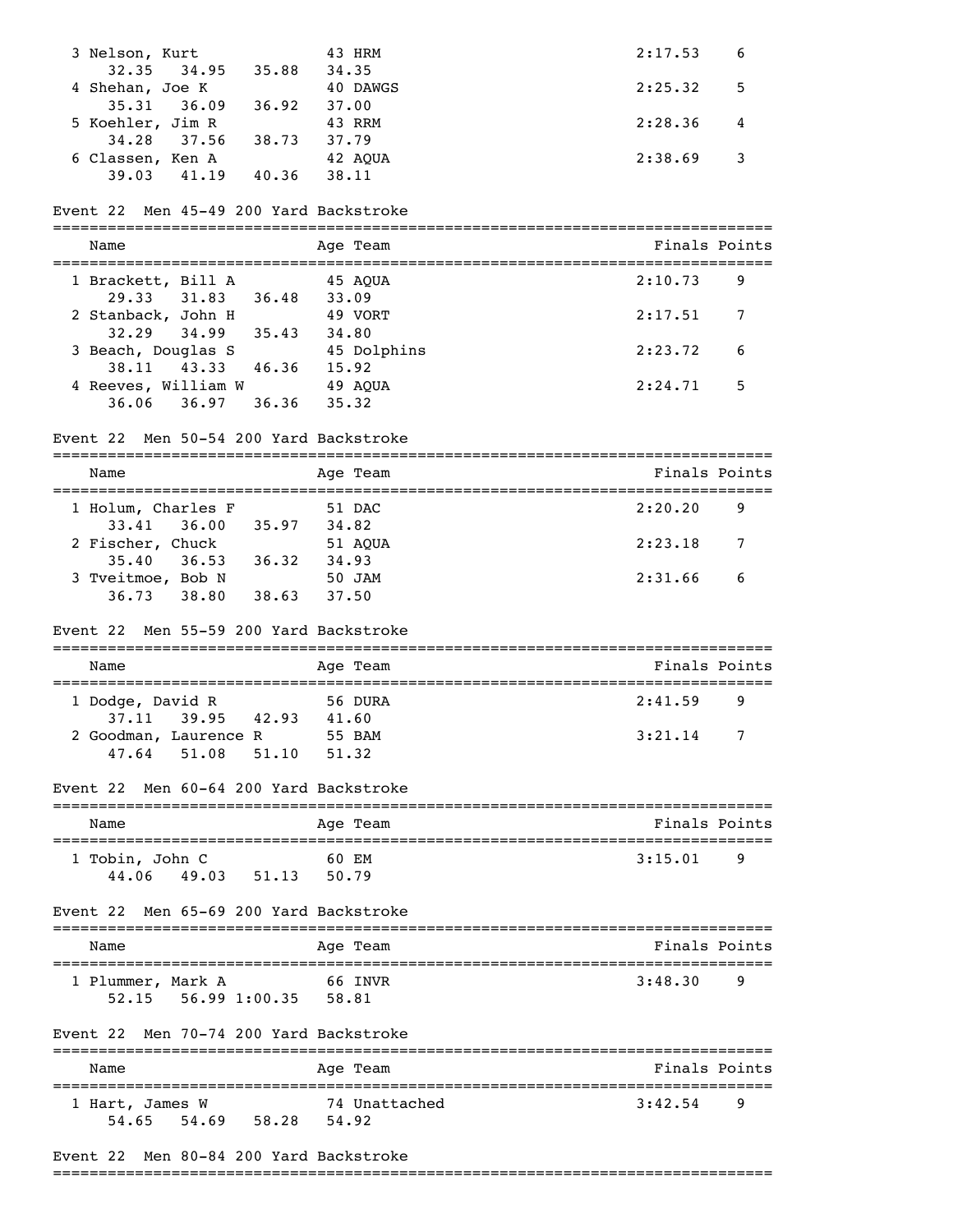| Name                                                                                | Age Team                           | Finals Points                           |
|-------------------------------------------------------------------------------------|------------------------------------|-----------------------------------------|
| =============================<br>1 Wood, Richard H<br>57.28 1:03.27 1:05.30 1:04.77 | 81 AM                              | =======================<br>4:10.62<br>9 |
| 2 Wrenn, John H<br>59.87 1:08.22 1:09.78 1:07.95                                    | 82 BAM                             | 4:25.82<br>7                            |
| Event 23                                                                            | Women 19+ 200 Yard Freestyle Relay |                                         |
| Team                                                                                |                                    | Finals Points                           |
| 1 Greeley Guppies Masters<br>26.64<br>27.41                                         | 'A'<br>27.42<br>26.14              | 1:47.61<br>18                           |
| 2 South Suburban Masters 'A'<br>29.64<br>30.26                                      | 31.73<br>27.03                     | 1:58.66<br>14                           |
| 3 Aurora Masters 'A'<br>31.88<br>28.23                                              | 31.49<br>27.29                     | 1:58.89<br>12                           |
| 4 Thornton Masters Fitness 'B'<br>31.53<br>29.15                                    | 34.65<br>30.97                     | 2:06.30<br>10                           |
| Event 23                                                                            | Women 25+ 200 Yard Freestyle Relay |                                         |
| Team                                                                                |                                    | Finals Points                           |
| 1 DU Aquaholics 'A'<br>26.53<br>26.87                                               | 25.32<br>25.81                     | 1:44.53<br>18                           |
| 2 Boulder Aquatic Masters 'A'<br>27.60<br>26.12                                     | 29.00<br>26.88                     | 1:49.60<br>14                           |
| 3 DU Aquaholics 'B'<br>28.36<br>29.53                                               | 29.42<br>25.71                     | 1:53.02<br>12                           |
| 4 DU Aquaholics 'C'<br>27.07<br>36.36                                               | 27.91<br>26.75                     | 1:58.09<br>10                           |
| Event 23                                                                            | Women 35+ 200 Yard Freestyle Relay |                                         |
| Team                                                                                |                                    | Finals Points                           |
| 'A'<br>1 Inverness                                                                  |                                    | 1:50.77<br>18                           |
| 29.42<br>27.80<br>2 Thornton Masters Fitness 'A'<br>27.30<br>26.92                  | 29.39<br>24.16<br>28.64<br>28.09   | 1:50.95<br>14                           |
| 3 Highlands Ranch 'A'                                                               |                                    | 1:59.24<br>12                           |
| 26.64<br>30.02<br>4 Durango Masters 'A'                                             | 30.08<br>32.50                     | 2:02.38<br>10                           |
| 27.99<br>29.09<br>5 Inverness 'B'                                                   | 30.66<br>34.64                     | 2:17.90<br>8                            |
| 38.00<br>33.35                                                                      | 33.96<br>32.59                     |                                         |
| Event 23                                                                            | Women 45+ 200 Yard Freestyle Relay |                                         |
| Team                                                                                |                                    | Finals Points                           |
| 1 Boulder Aquatic Masters 'A'<br>29.95 31.41                                        | 36.22<br>30.51                     | 2:08.09<br>18                           |
| Event 23 Women 55+ 200 Yard Freestyle Relay                                         |                                    |                                         |
| Team                                                                                |                                    | Finals Points                           |
| ' A '<br>1 Inverness<br>36.43 39.96 36.57                                           | 34.87                              | 2:27.83<br>18                           |
| Event 24                                                                            | Men 19+ 200 Yard Freestyle Relay   |                                         |
| Team                                                                                |                                    | Finals Points                           |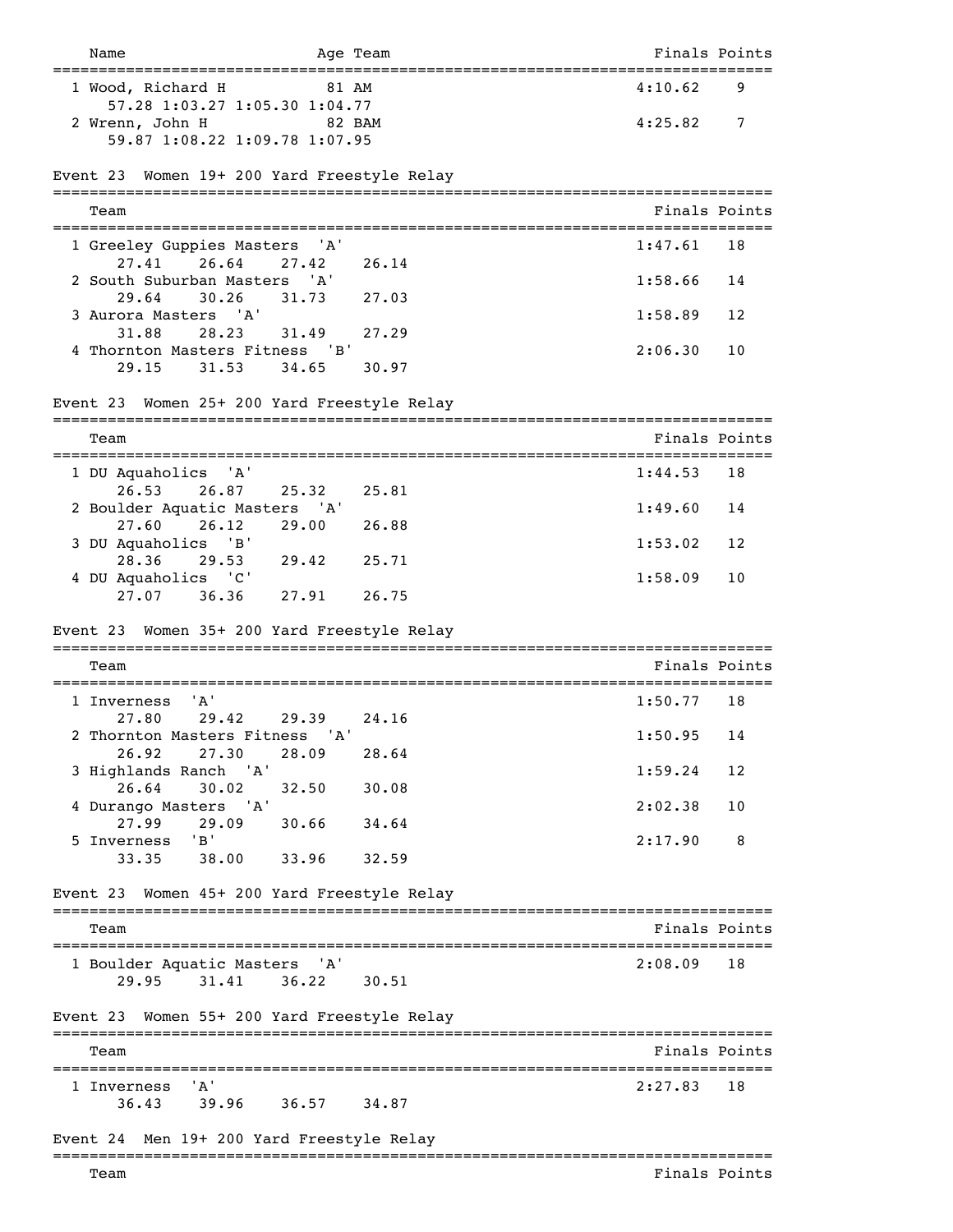| ============================                                      | ===================== |
|-------------------------------------------------------------------|-----------------------|
| 1 Highlands Ranch<br>'A'                                          | 1:31.58<br>18         |
| 22.53<br>24.17<br>21.61<br>23.27<br>'A'<br>2 Squids Swim Team     | 1:34.41<br>14         |
| 22.56<br>23.28<br>25.93<br>22.64                                  |                       |
| 3 Aurora Masters 'A'<br>25.48<br>26.19<br>23.23<br>22.85          | 1:37.75<br>12         |
| 4 Rocky Mountain Masters 'A'<br>23.73<br>24.14<br>26.92<br>26.41  | 1:41.20<br>10         |
| 5 Aurora Masters 'B'                                              | 1:42.22<br>8          |
| 26.32<br>25.27<br>25.12<br>25.51                                  |                       |
| Event 24 Men 25+ 200 Yard Freestyle Relay                         |                       |
| Team                                                              | Finals Points         |
| 1 DU Aquaholics<br>' 'A '                                         | 1:30.46<br>18         |
| 24.88<br>22.40<br>22.15<br>21.03<br>2 Team Vortex 'A'             | 1:35.45<br>14         |
| 23.19<br>23.73<br>25.12<br>23.41                                  |                       |
| 3 Boulder Aquatic Masters 'A'<br>24.44<br>26.33<br>23.25<br>21.95 | 1:35.97<br>12         |
| 'A'<br>4 Thornton Masters Fitness                                 | 1:38.85<br>10         |
| 25.65<br>25.76<br>23.61<br>23.83<br>5 Durango Masters<br>' A '    | 1:41.20<br>8          |
| 24.89<br>25.66<br>25.85<br>24.80                                  |                       |
| 'A'<br>6 Highlands Ranch<br>24.41<br>26.24<br>24.99<br>26.15      | 1:41.79<br>6          |
| 'A'<br>7 Inverness                                                | 1:43.12<br>4          |
| 28.49<br>24.81<br>26.45<br>23.37<br>8 DU Aquaholics 'C'           | 2<br>1:43.54          |
| 25.46<br>25.95<br>26.60<br>25.53                                  |                       |
| Event 24 Men 35+ 200 Yard Freestyle Relay                         |                       |
|                                                                   |                       |
| Team                                                              | Finals Points         |
| C'<br>1 Aurora Masters                                            | 1:33.65<br>18         |
| 23.45<br>23.90<br>24.30<br>22.00<br>'A'<br>2 Inverness            | 1:42.05<br>14         |
| 26.66<br>24.10<br>25.95<br>25.34                                  |                       |
| ' A'<br>3 Evergreen Masters<br>24.95<br>29.11<br>24.70<br>23.92   | 1:42.68<br>12         |
| 'A'<br>4 Denver Athletic Club                                     | 1:46.13<br>10         |
| 27.00<br>25.48<br>29.06<br>24.59<br>5 DU Aquaholics 'B'           | 1:48.34<br>8          |
| 26.36<br>30.54<br>51.53                                           |                       |
| 6 Boulder Aquatic Masters 'A'<br>29.22<br>26.75<br>26.74<br>26.46 | 1:49.17<br>6          |
| Event 24 Men 45+ 200 Yard Freestyle Relay                         |                       |
|                                                                   |                       |
| Team                                                              | Finals Points         |
| 'A'<br>1 Inverness<br>35.62<br>27.05<br>35.51<br>24.74            | 2:02.92<br>18         |
|                                                                   |                       |
| Event 24 Men 55+ 200 Yard Freestyle Relay                         |                       |
| Team                                                              | Finals Points         |
| " c '<br>1 Durango Masters                                        | 2:00.17<br>18         |
| 27.59<br>29.96<br>33.05<br>29.57<br>'A'<br>2 Inverness            | 2:07.60<br>14         |
| 32.74                                                             |                       |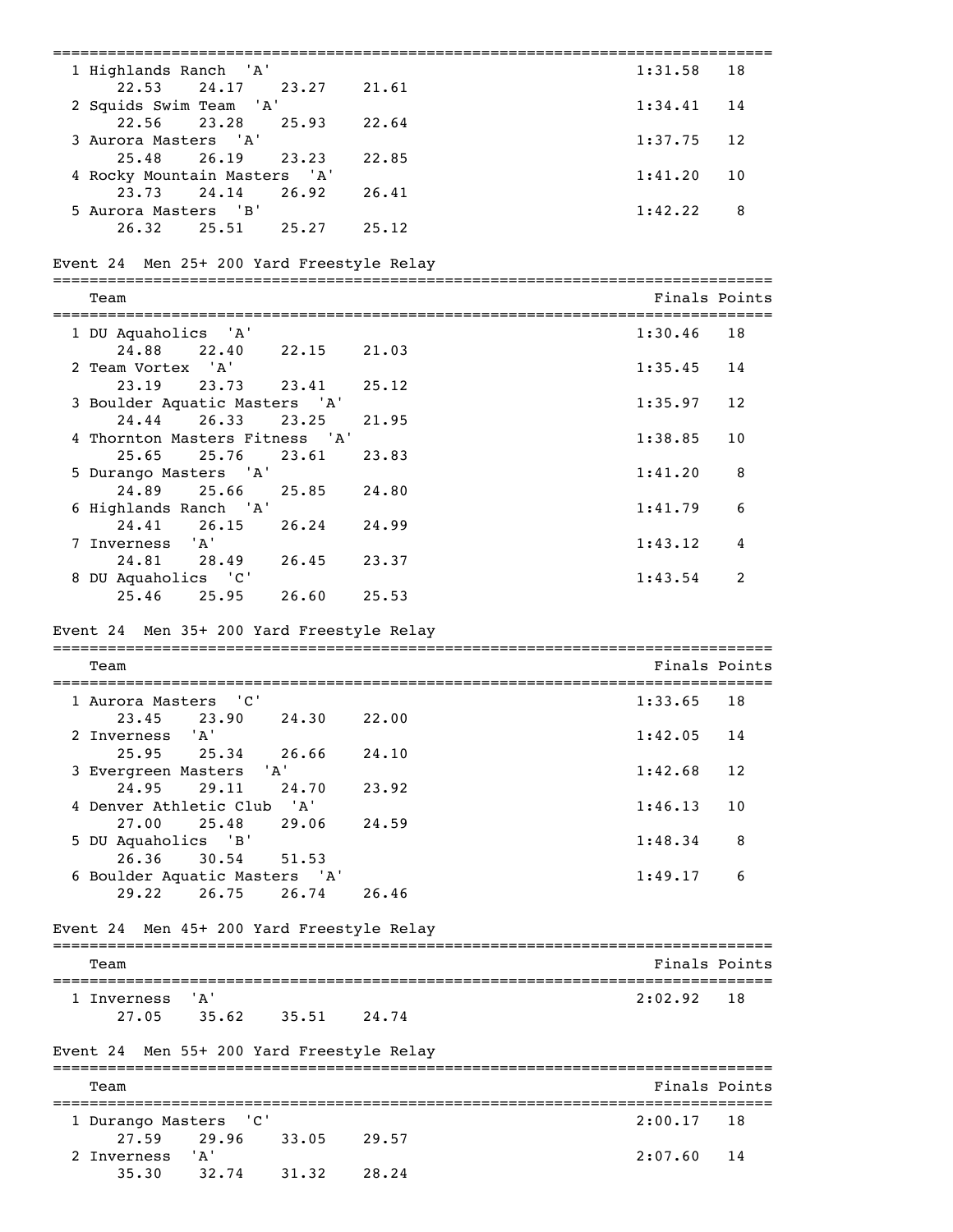# 3 Boulder Aquatic Masters 'A' 2:34.46 12 38.59 43.94 15.54 56.39

Event 25 Women 19-24 500 Yard Freestyle

| Name                                      | Age Team       |                |                       |  |  |  |
|-------------------------------------------|----------------|----------------|-----------------------|--|--|--|
| 1 Sunie, Marie A                          | 24 TMF         | 36.18          | 6:03.16<br>9<br>37.82 |  |  |  |
| 33.31 35.77 35.79<br>37.95 37.10          | 36.10<br>36.01 | 37.13          |                       |  |  |  |
| 2 Greenleaf, Kristin A                    | 24 AM          |                | 6:52.55<br>7          |  |  |  |
| 41.29<br>40.35<br>37.66<br>41.11<br>42.05 | 41.76<br>41.76 | 41.97<br>41.99 | 42.61                 |  |  |  |

### Event 25 Women 25-29 500 Yard Freestyle

| ____<br>___ |            |                                     |
|-------------|------------|-------------------------------------|
| Name        | eam<br>Ade | $\sim$<br>്റ<br>ntr<br>⋯⊣<br>-<br>. |

| -1911                             | $119C + 104H$   |       |       |       |                  |   |
|-----------------------------------|-----------------|-------|-------|-------|------------------|---|
| 1 Richens, Kristina<br>34.45      | 29 RRM<br>35.52 |       | 35.97 | 36.07 | 5:51.44<br>36.38 | 9 |
| 32.02<br>35.12<br>$36.15$ $33.86$ |                 | 35.90 |       |       |                  |   |
| 2 Kralik, Melissa A               | 29 PBM          |       |       |       | 6:05.30          | 7 |
| 35.40<br>32.62<br>36.56           | 36.36           | 36.65 | 36.71 | 37.65 | 37.87            |   |
| $38.65$ $36.83$                   |                 |       |       |       |                  |   |
| 3 Kozaczynski, Natazsa M          | 27 TMF          |       |       |       | 6:09.36          | 6 |
| 35.95<br>31.99<br>35.05           | 36.80           | 37.79 | 38.41 | 38.84 | 38.80            |   |
| 38.59<br>37.14                    |                 |       |       |       |                  |   |
| 4 Monahan, Wendy J                | 27 EM           |       |       |       | 6:17.30          | 5 |
| 34.17<br>36.90<br>37.61           | 38.36           | 38.32 | 38.15 | 38.57 | 39.05            |   |
| 38.86<br>37.31                    |                 |       |       |       |                  |   |
| 5 Kochis, Tiffany L               | 28 TMF          |       |       |       | 7:58.58          | 4 |
| 46.71<br>47.75<br>41.15           | 48.19           | 48.50 | 49.48 | 49.78 | 50.50            |   |
| 49.40<br>47.12                    |                 |       |       |       |                  |   |

### Event 25 Women 30-34 500 Yard Freestyle

| Name                          |  | Age Team                                        |  | Finals Points |                |
|-------------------------------|--|-------------------------------------------------|--|---------------|----------------|
| 1 Tobey, Stacy W 34 AQUA      |  |                                                 |  | 5:44.67       | 9              |
|                               |  | 30.81 33.53 34.08 34.46 34.80 35.55 35.85 35.33 |  |               |                |
| 35.90 34.36                   |  |                                                 |  |               |                |
| 2 Moen, Terri J 34 AQUA       |  |                                                 |  | 5:49.60       | $\overline{7}$ |
|                               |  | 31.14 33.91 34.44 34.97 35.81 35.69 36.17 36.51 |  |               |                |
| $35.99$ $34.97$               |  |                                                 |  |               |                |
| 3 Skoff, Sara W 30 Unattached |  |                                                 |  | 5:55.70       | 6              |
|                               |  | 31.29 34.74 35.98 36.44 36.68 36.83 36.85 36.54 |  |               |                |
| 36.17 34.18                   |  |                                                 |  |               |                |
| 4 Decon, Lori B               |  | 32 AOUA                                         |  | 5:58.65       | 5              |
|                               |  | 34.86 35.54 36.22 35.97 35.59 35.62 35.70 36.25 |  |               |                |
| $36.59$ $36.31$               |  |                                                 |  |               |                |
| 5 Geil, Kimberley E 33 BAM    |  |                                                 |  | 6:05.61       | 4              |
|                               |  | 33.59 35.58 36.23 36.80 37.17 37.59 37.05 37.01 |  |               |                |
| 37.89 36.70                   |  |                                                 |  |               |                |
| 6 Keaten, Heather L 33 FCC    |  |                                                 |  | 6:34.88       | 3              |
|                               |  | 33.79 37.55 39.12 40.05 40.92 40.93 41.40 42.29 |  |               |                |
| 40.86 37.97                   |  |                                                 |  |               |                |
| 7 Czaenecki, Jen R 31 DAWGS   |  |                                                 |  | 6:39.60       | 2              |
|                               |  | 37.21 37.28 38.95 39.43 40.41 40.94 40.78 41.39 |  |               |                |
| $42.16$ $41.05$               |  |                                                 |  |               |                |
| 8 Watts, Katie L 32 EM        |  |                                                 |  | 6:45.39       | $\mathbf{1}$   |
|                               |  | 35.75 39.55 41.10 41.93 42.24 41.35 42.14       |  | 41.64         |                |
| 41.63 38.06                   |  |                                                 |  |               |                |
| 9 Tall Bull, Brooke K 32 SSM  |  |                                                 |  | 7:10.46       |                |
|                               |  | 37.30 42.09 43.33 44.65 44.78 43.49 44.19 44.84 |  |               |                |
| 44.09 41.70                   |  |                                                 |  |               |                |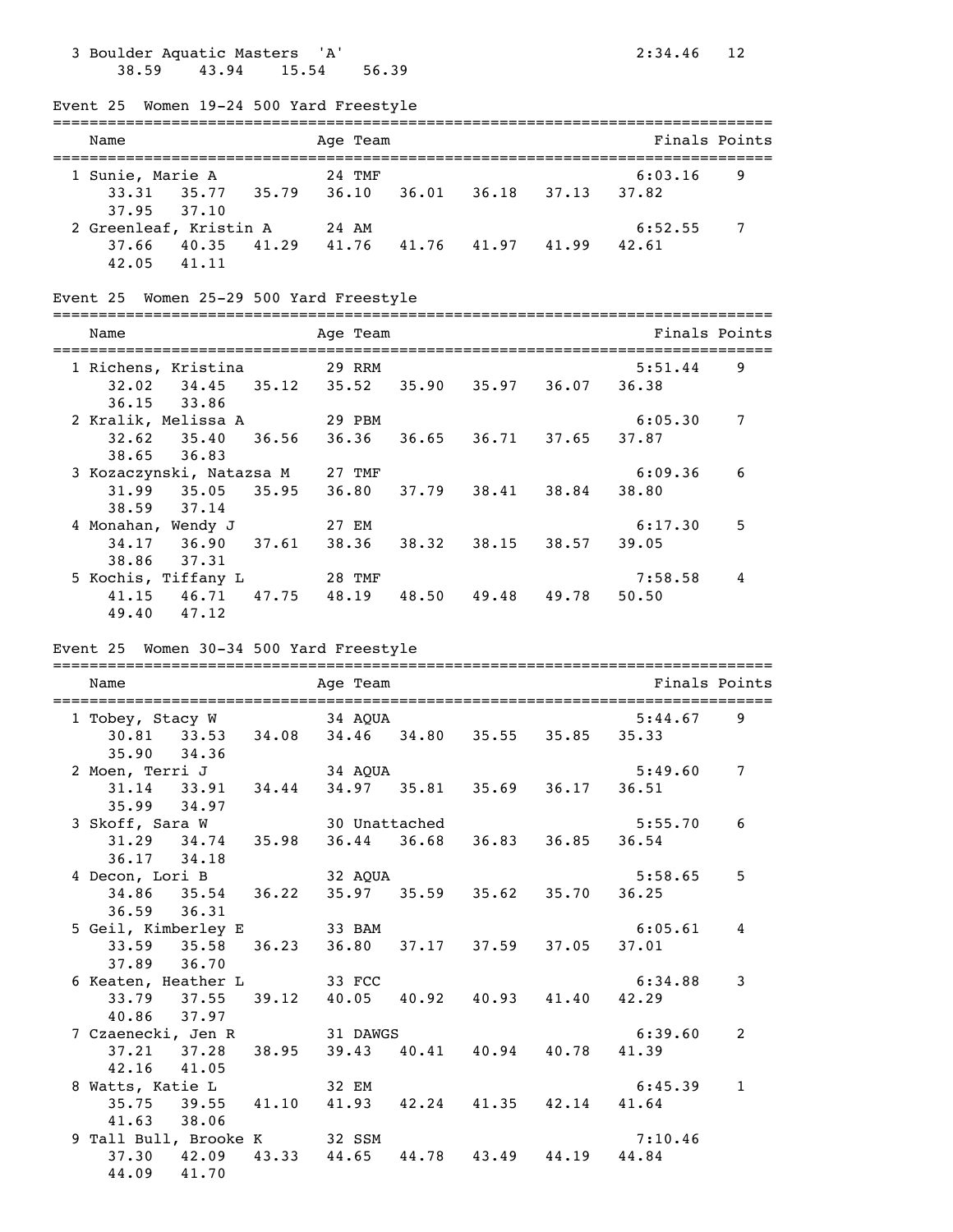10 Gorell, Robin L 31 TMF 7:12.66 38.51 43.22 44.16 45.37 44.89 44.65 43.84 43.43 43.49 41.10 11 Crawford, Kathy 33 DAC 9:33.30 46.39 52.13 56.49 1:01.63 57.62 1:01.30 58.11 1:00.80 1:01.78 57.05

# Event 25 Women 35-39 500 Yard Freestyle

| Name                                                            |             | ========= | ====================<br>Age Team                      |                                 |                  | Finals Points  |
|-----------------------------------------------------------------|-------------|-----------|-------------------------------------------------------|---------------------------------|------------------|----------------|
| 1 Hagadorn, Heather L 38 AQUA<br>33.92 34.56                    |             |           | 30.54 32.54 33.37 33.41 33.00 33.12 32.74 33.24       |                                 | 5:30.44          | 9              |
| 2 Houlihan, Myla J 39 BAM<br>36.23 36.35                        |             |           | 31.26 34.18 34.96 35.45 35.61 35.53 35.43 35.85       |                                 | 5:50.85          | $\overline{7}$ |
| 3 Copeland, Karen 36 BAM<br>35.79 34.77                         |             |           | 32.44 36.04 35.97 36.55 36.17 36.20 36.26 36.04       |                                 | 5:56.23          | 6              |
| 4 Vanderpoel, Nicole L<br>33.51 35.85 36.65<br>36.92 36.31      |             |           | 38 INVR                                               | 36.77 37.01 37.37 37.60         | 6:05.53<br>37.54 | 5              |
| 5 Dawkins, Polly 38 AQUA<br>38.95 38.74                         |             |           | 35.31 37.95 38.29 38.96 39.26 39.79 39.59 39.52       |                                 | 6:26.36          | 4              |
| 6 Brieger, Lenore R<br>39.01 40.32<br>38.74 38.00               |             | 40.90     | 35 DURA                                               | 41.74 42.03 41.40 41.23         | 6:43.92<br>40.55 | 3              |
| 7 Meeks, Patti<br>44.31 42.00                                   |             |           | 38 DAWGS<br>37.47 41.88 43.32 43.86 43.53 43.82 43.83 |                                 | 7:07.75<br>43.73 | 2              |
| 8 Sauls, Catherine C 38 TMF<br>39.51 43.90 45.44<br>44.75 42.55 |             |           |                                                       | 44.49 44.79 45.31 46.25         | 7:22.61<br>45.62 | $\mathbf{1}$   |
| 9 Morrison, Mary P<br>50.77 50.70                               |             |           | 37 DAC<br>44.57 48.13 49.91 51.07 51.55 50.92 51.58   |                                 | 8:19.70<br>50.50 |                |
| 10 Gross, Michelle M 39 DAC<br>40.96<br>1:13.38                 | 48.95 50.64 |           |                                                       | 53.47 53.81 53.48 56.08 1:50.01 | 8:41.93          |                |

### Event 25 Women 40-44 500 Yard Freestyle

| Name<br>=================================               | Age Team                            |                   |                         | Finals Points |   |
|---------------------------------------------------------|-------------------------------------|-------------------|-------------------------|---------------|---|
| 1 Nelson, Judy                                          | 42 HRM                              |                   |                         | 5:44.90       | 9 |
| 31.23 33.15 33.97 34.54 34.95 35.61 35.49 35.71         |                                     |                   |                         |               |   |
| $35.61$ $34.64$                                         |                                     |                   |                         |               |   |
| 2 Dullea, Melanie J 41 SSM                              |                                     |                   |                         | 5:58.68       | 7 |
| $31.53$ $34.06$ $35.09$ $35.76$ $36.48$ $37.01$ $37.25$ |                                     |                   |                         | 37.52         |   |
| $37.42$ $36.56$                                         |                                     |                   |                         |               |   |
| 3 Sallee, Cece F                                        | 41 DURA                             |                   |                         | 6:19.98       | 6 |
| $36.44$ $39.28$ $38.62$                                 |                                     | 38.27 38.65 38.89 | 38.70                   | 38.52         |   |
| $37.63$ $34.98$                                         |                                     |                   |                         |               |   |
| 4 Horn, Kris P                                          | 40 DAWGS                            |                   |                         | 6:24.19       | 5 |
| $34.22$ $37.62$ $39.04$                                 |                                     |                   | 39.16 39.44 39.42 39.27 | 39.09         |   |
| 38.92 38.01                                             |                                     |                   |                         |               |   |
| 5 Merryman, Andrea P 41 DURA                            |                                     |                   |                         | 6:46.71       | 4 |
| $37.24$ $40.22$                                         | 41.58 42.18 41.81 41.20 41.58 41.34 |                   |                         |               |   |
| $41.24$ 38.32                                           |                                     |                   |                         |               |   |
| 6 Dretzka, Jennifer M 40 TMF                            |                                     |                   |                         | 7:20.51       | 3 |
| 38.58 43.45 44.69 44.86 45.28 44.90 44.87 44.93         |                                     |                   |                         |               |   |
| 45.08 43.87                                             |                                     |                   |                         |               |   |
| 7 Bendell, Heidi J                                      | 40 DURA                             |                   |                         | 7:32.62       | 2 |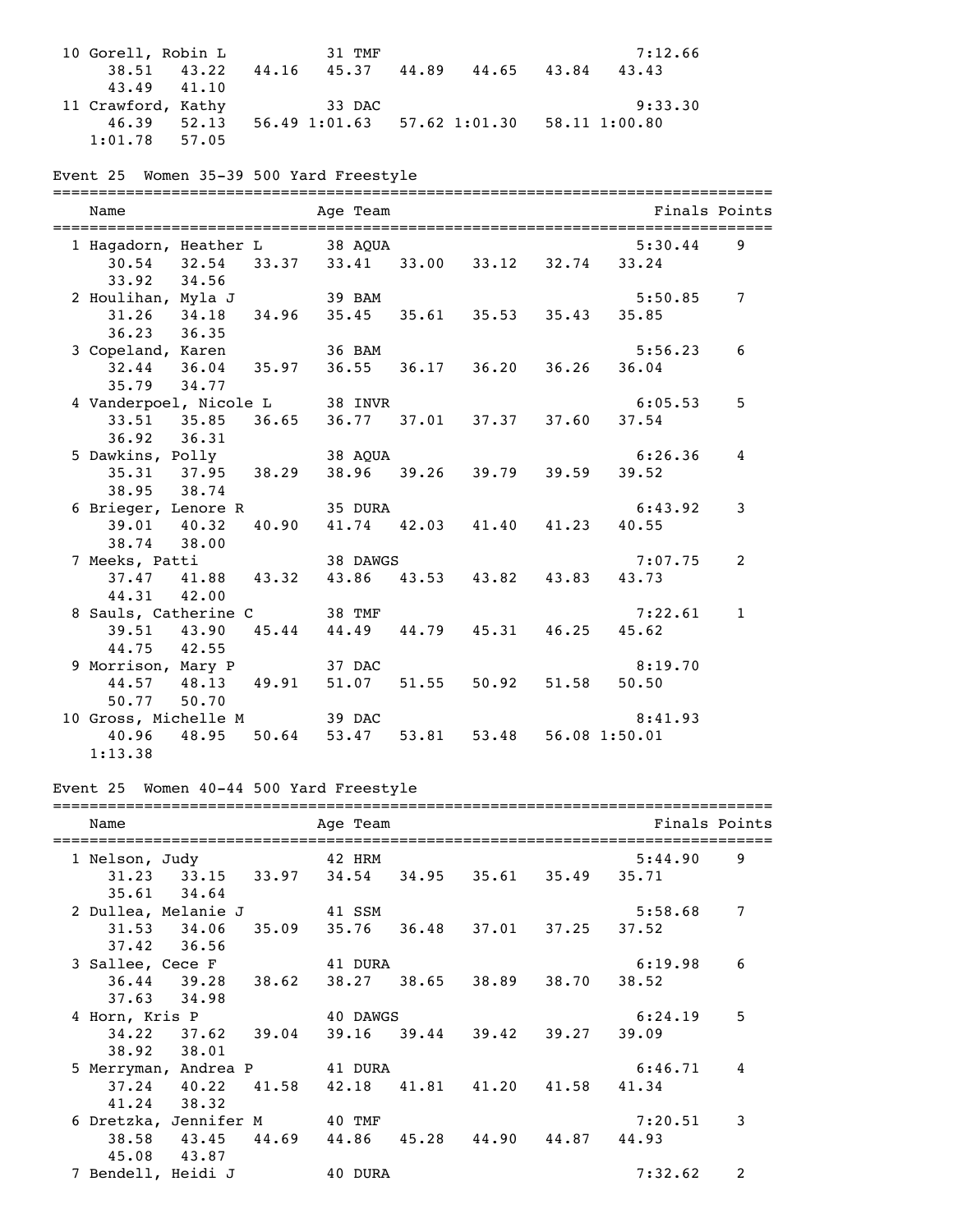| 41.55 43.54 46.18 46.90 46.79 46.81 46.11 45.92             |       |                                           |  |                         |               |                |
|-------------------------------------------------------------|-------|-------------------------------------------|--|-------------------------|---------------|----------------|
| 45.83<br>42.99                                              |       |                                           |  |                         |               |                |
| 8 Hawkinson, Cindy S                                        |       | 42 INVR                                   |  |                         | 7:35.26       | $\mathbf{1}$   |
| 40.72 45.89 46.95 46.90 46.59 46.44 46.65                   |       |                                           |  |                         | 46.77         |                |
| 46.38<br>41.97                                              |       |                                           |  |                         |               |                |
| 9 O'Malley-Schott, Leeann 42 AQUA                           |       |                                           |  |                         | 10:43.91      |                |
| 50.91 58.82 1:02.85 1:06.40 1:06.52 1:07.48 1:07.82 1:09.24 |       |                                           |  |                         |               |                |
| $1:07.51$ $1:06.36$                                         |       |                                           |  |                         |               |                |
|                                                             |       |                                           |  |                         |               |                |
| Event 25 Women 45-49 500 Yard Freestyle                     |       |                                           |  |                         |               |                |
| Name                                                        |       | Age Team                                  |  |                         | Finals Points |                |
|                                                             |       |                                           |  |                         |               |                |
| 1 Pyle, Rebecca M                                           |       | 47 SSM                                    |  |                         | 6:43.17       | 9              |
| 36.70                                                       |       | 40.21 40.88 40.87 40.96 40.98 40.93 41.35 |  |                         |               |                |
| 40.96<br>39.33                                              |       |                                           |  |                         |               |                |
| 2 Wrenn, Jennifer C                                         |       | 48 BAM                                    |  |                         | 6:45.12       | 7              |
| 33.76 37.56 40.12 40.50 41.93 42.67 43.06                   |       |                                           |  |                         | 42.38         |                |
| 42.03<br>41.11                                              |       |                                           |  |                         |               |                |
| 3 Eilenfeldt, Marie C                                       |       | 45 DAWGS                                  |  |                         | 7:29.86       | 6              |
| $37.07$ $41.79$ $44.25$                                     |       |                                           |  | 45.81 46.95 47.40 47.72 | 47.52         |                |
| 46.44 44.91                                                 |       |                                           |  |                         |               |                |
| 4 Troeger, Susan E                                          |       | 49 INVR                                   |  |                         | 8:37.71       | 5              |
| $40.14$ $49.25$ $52.59$ $53.63$                             |       |                                           |  | 53.13 54.83 53.47       | 54.28         |                |
| 54.34 52.05                                                 |       |                                           |  |                         |               |                |
|                                                             |       |                                           |  |                         |               |                |
| Event 25 Women 50-54 500 Yard Freestyle                     |       |                                           |  |                         |               |                |
|                                                             |       |                                           |  |                         |               |                |
| Name                                                        |       | Age Team                                  |  |                         | Finals Points |                |
|                                                             |       |                                           |  |                         |               |                |
| 1 Roche, Carolyn                                            |       | 51 BAM                                    |  |                         | 6:15.07       | 9              |
| 32.24 35.58 37.37 37.83 38.46 38.68 38.91 38.87             |       |                                           |  |                         |               |                |
| 38.99<br>38.14                                              |       |                                           |  |                         |               |                |
| 2 Fouts, Susan J                                            |       | 52 HRM                                    |  |                         | 6:25.81       | $\overline{7}$ |
| $35.62$ $38.27$ $39.51$                                     |       |                                           |  | 39.63 38.95 39.38 38.92 | 39.04         |                |
| 39.11 37.38                                                 |       |                                           |  |                         |               |                |
| 3 Laney, Judith B                                           |       | 50 AQUA                                   |  |                         | 6:52.41       | 6              |
| 34.80 38.84 42.01                                           |       | 42.12                                     |  | 42.76 42.83 42.97       | 43.33         |                |
| 42.27 40.48                                                 |       |                                           |  |                         |               |                |
| 4 Brunger, Cheryl A                                         |       | 52 HRM                                    |  |                         | 6:59.80       | 5              |
| $37.39$ $41.47$                                             |       | 41.91 42.36 42.74 42.88 43.35 43.38       |  |                         |               |                |
| 43.63<br>40.69                                              |       |                                           |  |                         |               |                |
| 5 Weaver, Sydney L                                          |       | 50 AM                                     |  |                         | 7:56.41       | 4              |
| 43.77 46.79                                                 | 47.52 |                                           |  | 48.65 48.88 48.74 48.59 | 49.03         |                |
| 46.06<br>48.38                                              |       |                                           |  |                         |               |                |
| 6 Yoder, Margie E                                           |       | 50 AQUA                                   |  |                         | 8:00.60       | 3              |
| 43.11 46.32 47.82                                           |       |                                           |  | 48.16 48.79 49.60 49.27 | 49.78         |                |
| 49.98<br>47.77                                              |       |                                           |  |                         |               |                |
| 7 Canto, Susan C                                            |       | 53 RRM                                    |  |                         | 8:51.40       | 2              |
| 43.30 49.17 53.90 55.51 55.65 55.27 55.19                   |       |                                           |  |                         | 54.64         |                |
| 55.03 53.74                                                 |       |                                           |  |                         |               |                |
|                                                             |       |                                           |  |                         |               |                |
| Event 25 Women 55-59 500 Yard Freestyle                     |       |                                           |  |                         |               |                |
| Name                                                        |       | Age Team                                  |  |                         | Finals Points |                |
|                                                             |       |                                           |  |                         |               |                |
| 1 Lebsack, Linda M                                          |       | 56 AQUA                                   |  |                         | 7:36.09       | 9              |
| 41.28                                                       |       | 46.23 46.00 47.06 47.00 46.22 45.66 45.88 |  |                         |               |                |
| 45.69<br>45.07                                              |       |                                           |  |                         |               |                |
| 2 Anziano, Marcia                                           |       | 58 INVR                                   |  |                         | 7:45.25       | 7              |
| 41.70                                                       |       | 45.63 46.23 46.91 46.94 47.81 47.80       |  |                         | 49.03         |                |
| 47.91 45.29                                                 |       |                                           |  |                         |               |                |

# Event 25 Women 60-64 500 Yard Freestyle

===============================================================================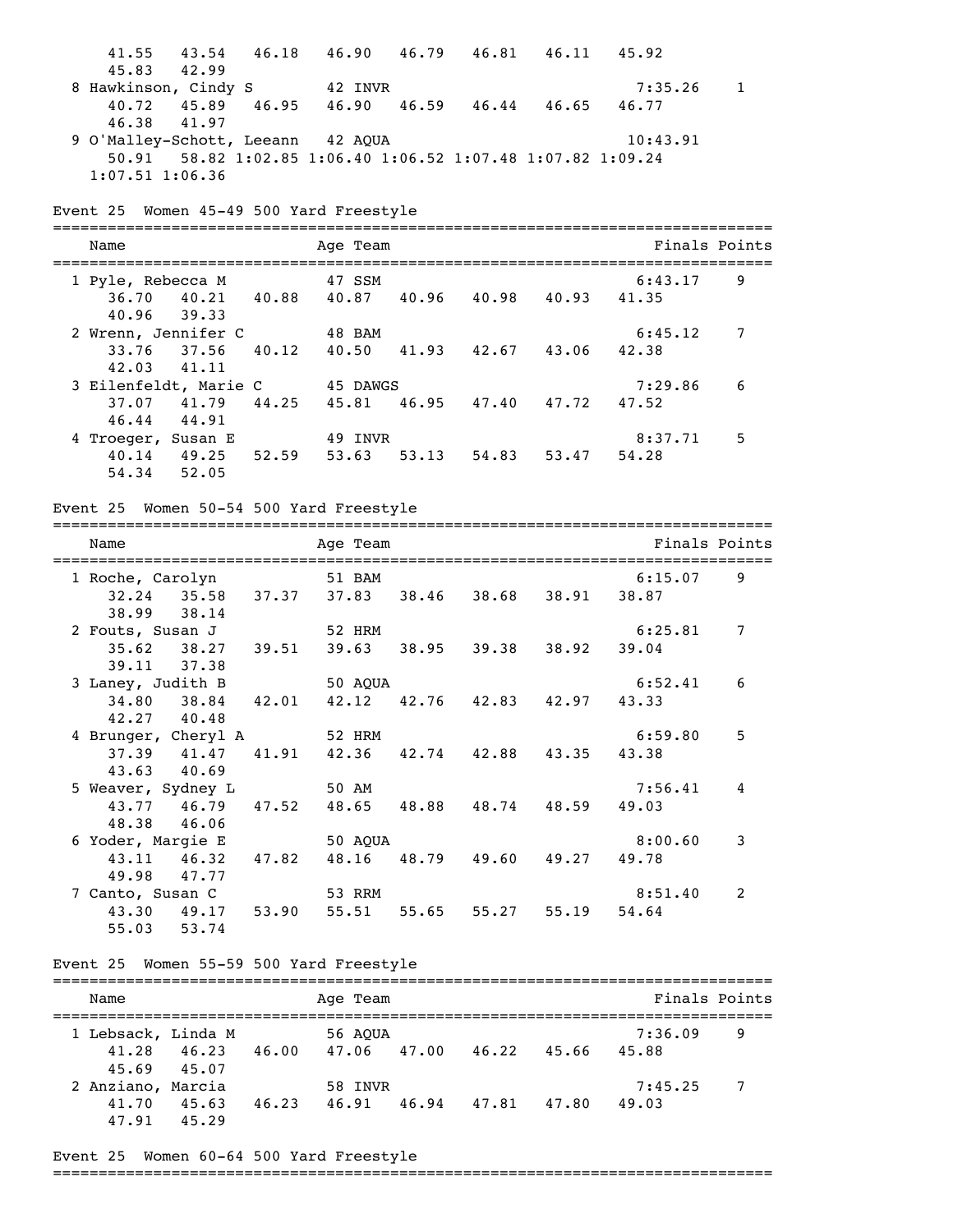| Name                                                                                                                   |                                                                       | Age Team |                               |       | Finals Points    |   |
|------------------------------------------------------------------------------------------------------------------------|-----------------------------------------------------------------------|----------|-------------------------------|-------|------------------|---|
| 1 Wise, Louise<br>41.34                                                                                                | 45.99 47.96 48.63                                                     | 60 DAWGS | 48.27 48.52 49.32             |       | 7:50.63<br>48.05 | 9 |
| 47.18<br>45.37<br>2 Zentgraf, Karen W<br>$50.14$ $55.49$<br>52.81<br>51.01                                             | 55.35                                                                 | 61 BYM   | 53.84 54.10 54.37 54.32       |       | 8:55.79<br>54.36 | 7 |
| 3 Croissant, Eileen M<br>$1:01.73$ 58.09                                                                               | 63 GGM<br>49.97 58.28 1:02.26 1:02.56 1:02.91 1:02.85 1:02.38 1:00.84 |          |                               |       | 10:01.87         | 6 |
| Event 25 Women 65-69 500 Yard Freestyle                                                                                |                                                                       |          |                               |       |                  |   |
| Name                                                                                                                   |                                                                       | Age Team |                               |       | Finals Points    |   |
| 1 Oberg, Jane G                                                                                                        |                                                                       | 65 DAWGS |                               | 51.03 | 8:17.77<br>50.92 | 9 |
| 51.67<br>50.67<br>2 Stock, Liz<br>1:53.35 1:59.91 2:00.74 2:01.27 2:00.90 2:02.04 2:05.98 2:03.43<br>$2:07.18$ 1:55.73 |                                                                       |          |                               |       | 20:10.53         | 7 |
| Event 25 Women 70-74 500 Yard Freestyle                                                                                |                                                                       |          |                               |       |                  |   |
| Name                                                                                                                   |                                                                       | Aqe Team |                               |       | Finals Points    |   |
| 1 Hertzberg, Ruth S<br>$1:04.12$ $1:03.77$                                                                             | 56.26 1:02.29 1:03.52 1:04.22 1:03.67 1:04.80 1:05.29 1:06.43         | 70 SUM   |                               |       | 10:34.37         | 9 |
| Event 25                                                                                                               | Women 75-79 500 Yard Freestyle                                        |          |                               |       |                  |   |
| Name                                                                                                                   |                                                                       | Aqe Team |                               |       | Finals Points    |   |
| 1 Holmes, Frances<br>1:11.22 1:22.27 1:22.56 1:21.15 1:23.89 1:24.02 1:19.99 1:23.72<br>$1:22.65$ $1:18.68$            |                                                                       | 75 JAM   |                               |       | 13:30.15         | 9 |
| Event 26 Men 19-24 500 Yard Freestyle                                                                                  |                                                                       |          |                               |       |                  |   |
| Name                                                                                                                   |                                                                       | Age Team |                               |       | Finals Points    |   |
| 1 Iala, William O<br>31.34<br>33.54<br>34.87<br>33.18                                                                  | 32.64                                                                 | 21 HRM   | 32.56 33.45 33.80 34.37       |       | 5:34.37<br>34.62 | 9 |
| 2 Taggart, Chris<br>39.92<br>42.21                                                                                     | 36.48 40.62 41.49 41.76 42.31 42.47 41.71                             | 22 DAC   |                               |       | 6:50.68<br>41.71 | 7 |
| Event 26                                                                                                               | Men 25-29 500 Yard Freestyle                                          |          |                               |       |                  |   |
| Name                                                                                                                   |                                                                       | Age Team |                               |       | Finals Points    |   |
| 1 Jones, Ryan K<br>29.69 32.31 32.14<br>35.52<br>35.68                                                                 |                                                                       | 26 AM    | 33.01 33.24 33.96 35.21 36.39 |       | 5:37.15          | 9 |
| Event 26                                                                                                               | Men 30-34 500 Yard Freestyle                                          |          |                               |       |                  |   |
| Name                                                                                                                   |                                                                       | Age Team |                               |       | Finals Points    |   |
| 1 Siegel, Joel F<br>26.87<br>30.05<br>30.98<br>30.13                                                                   | 30.73                                                                 | 31 AQUA  | 30.80 30.79 30.69 30.40       |       | 5:02.38<br>30.94 | 9 |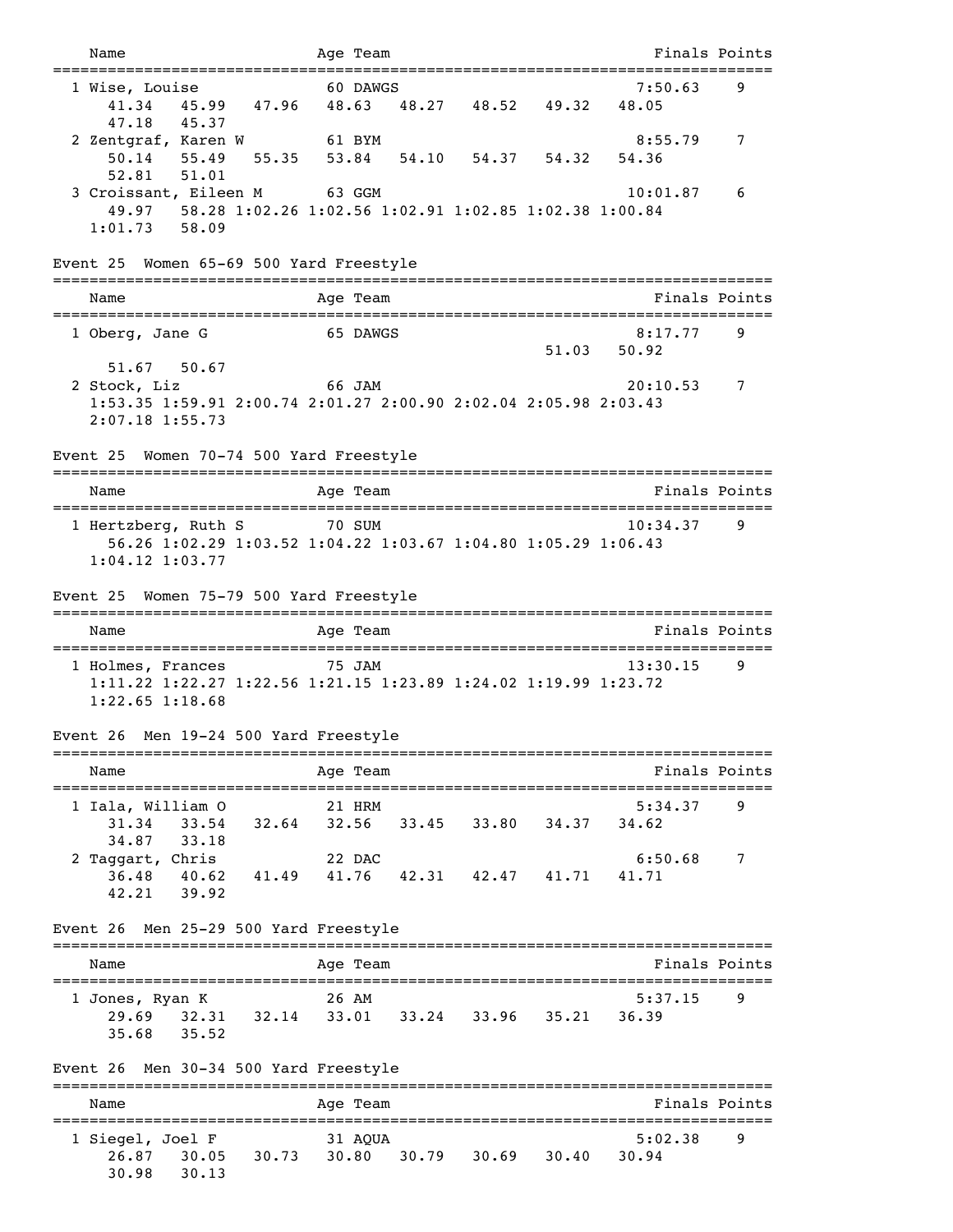| 2 Nasser, Rob      |       | 33 HRM  |       |       |       | 5:15.23 | 7              |
|--------------------|-------|---------|-------|-------|-------|---------|----------------|
| 28.28<br>31.20     | 31.31 | 31.33   | 31.59 | 31.59 | 32.07 | 32.04   |                |
| 33.44<br>32.38     |       |         |       |       |       |         |                |
| 3 Ross, Dave       |       | 32 AOUA |       |       |       | 5:18.88 | 6              |
| 29.09<br>31.70     | 31.74 | 32.05   | 32.24 | 32.45 | 32.52 | 32.73   |                |
| 32.84<br>31.52     |       |         |       |       |       |         |                |
| 4 Snowberg, Eric J |       | 32 INVR |       |       |       | 5:31.15 | 5              |
| 28.93<br>31.83     | 32.02 | 32.98   | 33.57 | 33.86 | 34.41 | 34.47   |                |
| 34.54<br>34.54     |       |         |       |       |       |         |                |
| 5 Kelley, Brett A  |       | 31 AM   |       |       |       | 5:56.65 | 4              |
| $32.13$ $35.52$    | 35.44 | 36.29   | 35.67 | 36.44 | 36.30 | 36.37   |                |
| 35.89<br>36.60     |       |         |       |       |       |         |                |
| 6 Hoftiezer, Scott |       | 32 DAC  |       |       |       | 5:59.03 | 3              |
| 33.31<br>35.48     | 36.83 | 37.15   | 36.47 | 36.26 | 36.84 | 37.54   |                |
| 35.85<br>33.30     |       |         |       |       |       |         |                |
| 7 Pazmino, Jorge E |       | 33 AM   |       |       |       | 6:07.89 | $\overline{2}$ |
| 32.83<br>34.84     | 35.32 | 35.59   | 36.02 | 36.50 | 37.54 | 38.62   |                |
| 40.34<br>40.29     |       |         |       |       |       |         |                |

#### Event 26 Men 35-39 500 Yard Freestyle

=============================================================================== Name Age Team Age Team Finals Points =============================================================================== 1 Pease, Richard B 37 VORT 5:03.72 9 28.75 31.21 31.11 31.11 31.10 30.67 30.38 30.03 29.55 29.81 2 Rowland, Shawn C 37 AM 5:08.40 7 28.47 30.60 30.53 30.39 30.58 31.06 31.51 31.70 32.14 31.42 3 Wise, James M 38 HRM 5:09.99 6 28.80 31.20 31.59 31.65 31.35 31.32 31.21 31.21 31.21 30.45 4 Niemann, Andy 37 AM 5:23.76 5 29.93 32.33 32.53 32.50 32.26 32.88 33.22 33.52 33.15 31.44 5 Solheim, Perry W 35 DURA 5:41.41 4<br>29.89 32.92 34.06 34.24 34.19 34.37 34.80 36.30 29.89 32.92 34.06 34.24 34.19 34.37 34.80 36.30 35.82 34.82 6 Schweitz, Michael N 39 DURA 5:50.10 3<br>31.07 33.49 34.54 35.24 35.31 35.86 35.94 35.89 31.07 33.49 34.54 35.24 35.31 35.86 35.94 35.89 36.91 35.85 7 Moseley, Matthew L 35 RRM 6:09.45 2 31.82 33.94 35.60 36.94 37.76 38.32 38.67 38.91 39.70 37.79 8 Arnold, Dan 39.32 39.12 39.64 40.58 42.10 38.22 34.08 36.97 39.32 39.12 39.64 40.58 42.10 38.22 34.08 36.97 39.32 39.12 39.64 40.58 42.10 38.22 37.96 36.25 9 Gallegos, David J 36 BAM 6:24.73<br>32.32 35.79 37.94 38.82 39.55 39.82 40.72 40.61 32.32 35.79 37.94 38.82 39.55 39.82 40.72 40.61 41.08 38.08

#### Event 26 Men 40-44 500 Yard Freestyle

| Name             |          |        | Age Team |        |       |       | Finals Points |   |
|------------------|----------|--------|----------|--------|-------|-------|---------------|---|
| Jordan, Jaime    |          |        | 40 AOUA  |        |       |       | 5:07.15       | 9 |
| 28.40            | 30.80    | 30.75  | 31.10    | 30.88  | 31.13 | 31.07 | 31.17         |   |
| 31.16            | 30.69    |        |          |        |       |       |               |   |
| 2 Melanson,      | Edward   |        | 40 AOUA  |        |       |       | 5:11.08       | 7 |
| 29.09            | 31.47    | 31, 31 | 31.28    | 31, 21 | 31.39 | 31.42 | 31.54         |   |
| 31.66            | 30.71    |        |          |        |       |       |               |   |
| 3 Dittrich,      | Wolfgang |        | 41 BAM   |        |       |       | 5:14.16       | 6 |
| 29.06            | 31.35    | 31.59  | 32.11    | 31.21  | 31.53 | 31.44 | 32.03         |   |
| 32.39            | 31.45    |        |          |        |       |       |               |   |
| 4 Classen, Ken A |          |        | 42 AOUA  |        |       |       | 5:17.46       | 5 |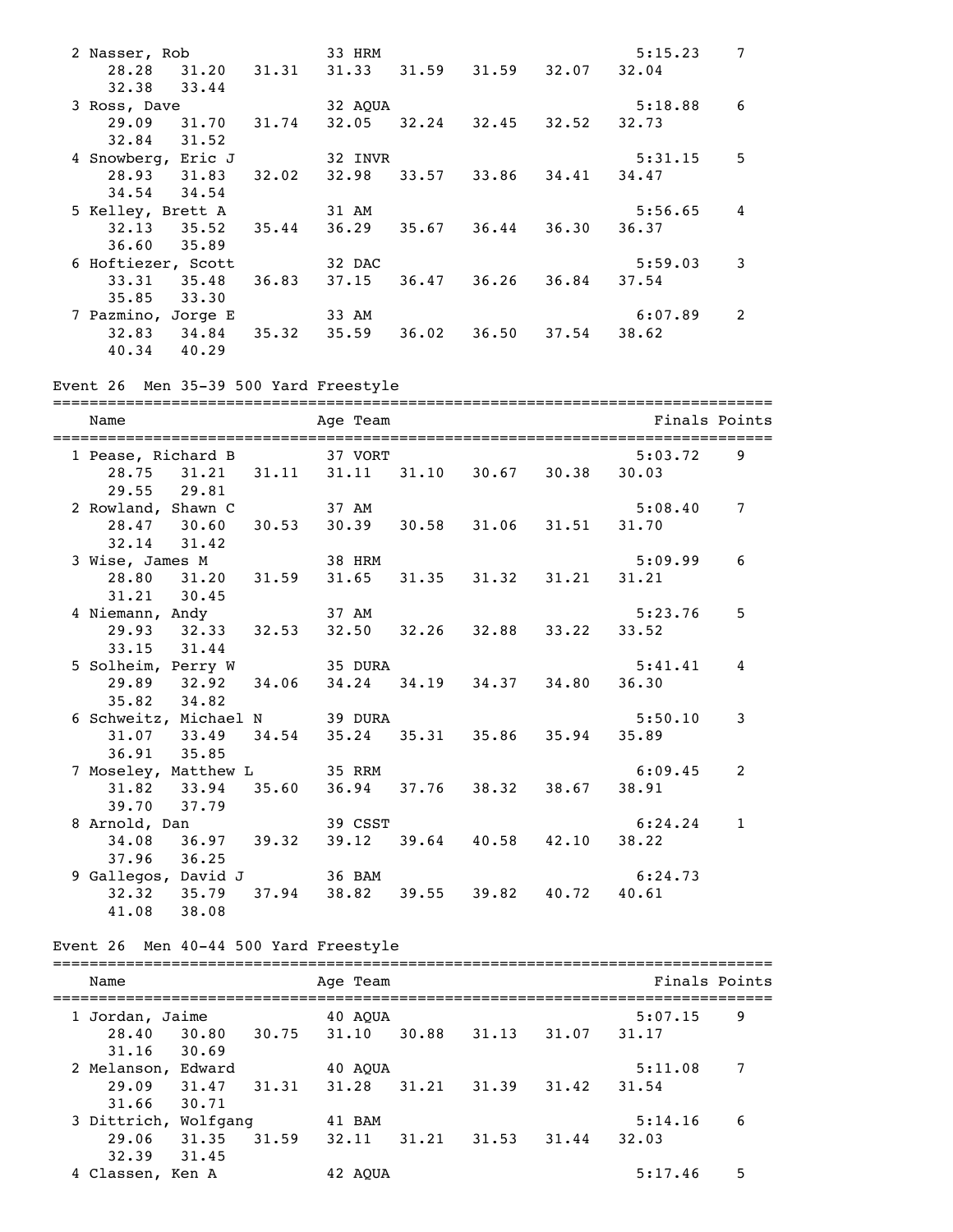|                                                                 |  | 29.95 32.32 31.87 32.00 32.06 32.28 32.00 31.97 |  |             |                |
|-----------------------------------------------------------------|--|-------------------------------------------------|--|-------------|----------------|
| 31.91 31.10                                                     |  |                                                 |  |             |                |
| 5 Boettcher, Anthony J 40 EM                                    |  |                                                 |  | 5:21.78     | 4              |
|                                                                 |  | 28.63 31.34 32.87 33.28 33.09 33.26 32.94       |  | 32.68       |                |
| $32.47$ $31.22$                                                 |  |                                                 |  |             |                |
| 6 Nelson, Kurt 43 HRM                                           |  |                                                 |  | $5:23.83$ 3 |                |
|                                                                 |  | 27.61 31.10 31.67 33.10 33.24 33.64 33.64 33.94 |  |             |                |
| $33.82$ $32.07$                                                 |  |                                                 |  |             |                |
| 7 Newcomb, Scott C                                              |  | 42 EM                                           |  | $6:16.54$ 2 |                |
|                                                                 |  | 31.97 35.60 36.72 37.16 36.75 38.22 39.15 39.41 |  |             |                |
| $40.64$ $40.92$                                                 |  |                                                 |  |             |                |
| 8 Hanson, Jim 40 CSST                                           |  |                                                 |  | 6:22.37     | $\overline{1}$ |
| 1:16.07                                                         |  |                                                 |  |             |                |
| 9 Franklin, Russ 44 EPM                                         |  |                                                 |  | 6:28.03     |                |
|                                                                 |  | 32.02 35.60 37.55 38.85 39.68 39.94 41.26 40.66 |  |             |                |
| $41.96$ $40.51$                                                 |  |                                                 |  |             |                |
| 10 Shiver, Chris L 40 RRM                                       |  |                                                 |  | 6:35.45     |                |
|                                                                 |  | 34.98 38.58 40.14 39.99 39.88 40.06 41.10 40.60 |  |             |                |
| 40.77 39.35                                                     |  |                                                 |  |             |                |
| 11 Cattles, Steven 43 GGM                                       |  |                                                 |  | 12:14.58    |                |
| 1:00.81 1:03.99 1:05.56 1:08.60 1:10.97 1:31.40 1:08.14 1:30.78 |  |                                                 |  |             |                |
| $1:27.39$ $1:06.94$                                             |  |                                                 |  |             |                |

Event 26 Men 45-49 500 Yard Freestyle

=============================================================================== Name Age Team Age Team Finals Points =============================================================================== 1 Nolte, Christopher 46 INVR 5:34.26 9 29.65 32.82 34.02 33.94 33.93 34.01 34.06 34.24 34.40 33.19 2 Weinheimer, Andrew J  $\begin{array}{ccc} 49 & \text{BAM} & \text{5:44.78} & 7 \end{array}$  29.78 33.42 33.77 34.22 34.13 34.51 35.09 35.84 37.16 36.86 3 Reeves, William W 49 AQUA 5:46.73 6 31.53 34.23 35.36 35.25 35.35 35.50 35.04 35.27 34.84 34.36 4 Culp, Michael E 47 SSM 6:02.84 5 32.09 35.45 36.65 36.84 37.37 37.84 37.38 37.71 36.15 35.36 5 Ghaffari, Manu 46 BAM 6:05.49 4 33.04 36.16 37.18 36.97 37.43 37.10 37.31 37.82 37.23 35.25 6 Henderson, James A 45 SQUID 7:03.78 3 35.38 40.15 41.85 43.15 44.09 44.08 43.80 44.38 44.41 42.49 7 McHugh, Jerry 45 DAC 7:28.99 2 38.31 43.71 46.28 46.94 46.09 47.87 45.75 47.02 45.32 41.70

```
Event 26 Men 50-54 500 Yard Freestyle
```

| Name                                   |       | Age Team               |       |       |       | Finals Points    |   |
|----------------------------------------|-------|------------------------|-------|-------|-------|------------------|---|
| 1 Holum, Charles F<br>35.82<br>31.73   | 36.34 | 51 DAC<br>36.65        | 37.26 | 36.72 | 37.10 | 5:58.69<br>36.86 | 9 |
| 35.99<br>34.22                         |       |                        |       |       |       |                  |   |
| 2 Glenesk, Neil G<br>32.52<br>34.90    | 35.80 | 50 Unattached<br>36.43 | 36.81 | 36.89 | 37.08 | 6:02.11<br>37.66 | 7 |
| 37.82<br>36.20                         |       |                        |       |       |       |                  |   |
| 3 Strack, Edward R<br>37.03<br>33.64   | 38.12 | 50 Unattached<br>38.62 | 39.04 | 38.69 | 39.05 | 6:19.90<br>38.97 | 6 |
| 39.17<br>37.57<br>4 Streicher, Peter H |       | 52 MIRA                |       |       |       | 6:24.93          | 5 |
| 33.89<br>37.46<br>39.88<br>38.12       | 37.98 | 38.62                  | 39.46 | 39.61 | 39.68 | 40.23            |   |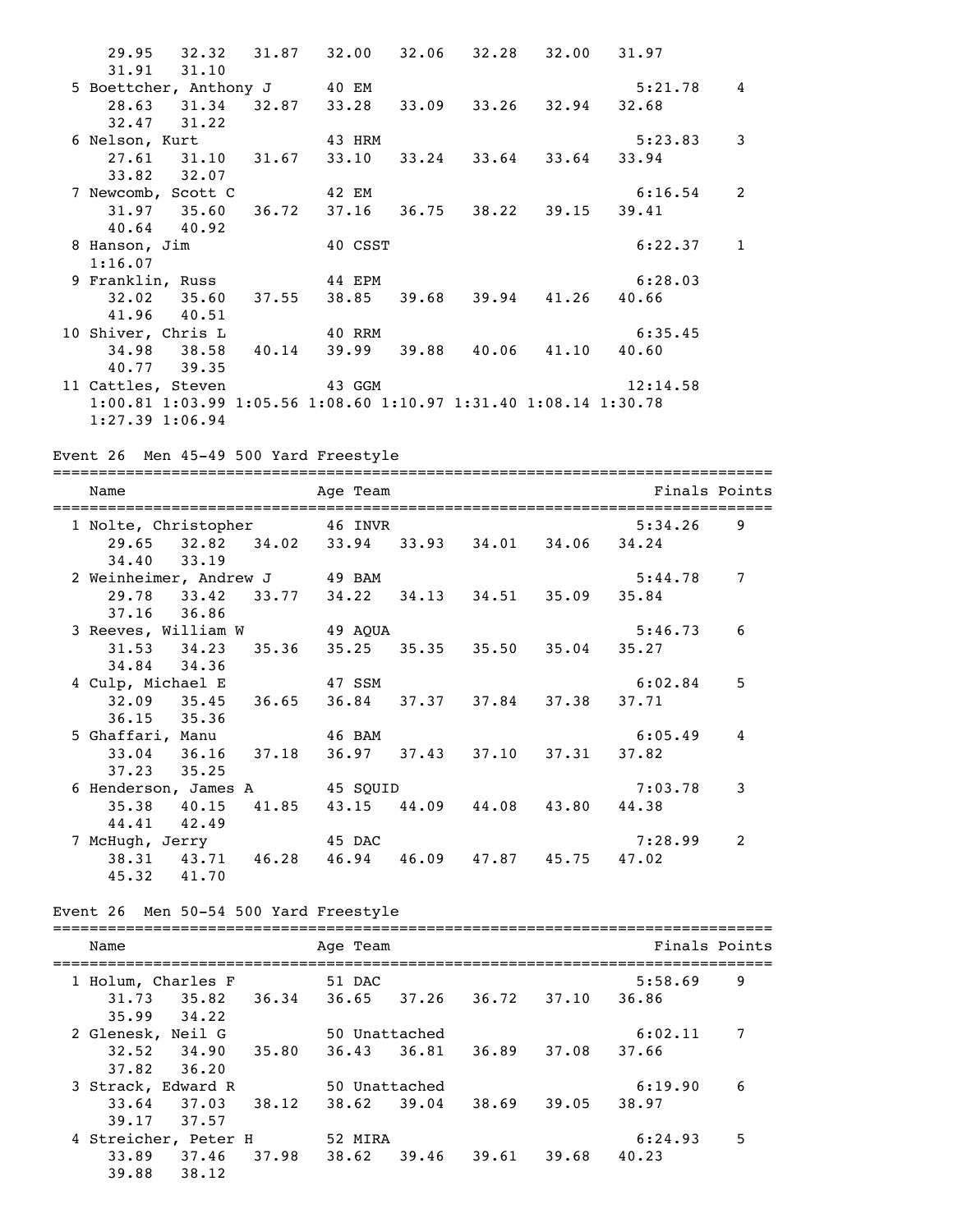| 5 Knopinski, Joe | 53 HRM      |  | 7:39.60                                         | $\overline{4}$ |             |  |
|------------------|-------------|--|-------------------------------------------------|----------------|-------------|--|
|                  |             |  | $37.82$ $43.19$ $45.67$ $47.36$ $48.43$ $48.17$ |                | 48.10 48.11 |  |
|                  | 47.08 45.67 |  |                                                 |                |             |  |

|  |  |  |  |  |  | Event 26 Men 55-59 500 Yard Freestyle |
|--|--|--|--|--|--|---------------------------------------|
|--|--|--|--|--|--|---------------------------------------|

| Name                    | Age Team                | Finals Points  |
|-------------------------|-------------------------|----------------|
| 1 McCormick, Paul       | 56 BAM                  | 9<br>5:33.63   |
| 30.76<br>33.23<br>33.38 | 33.89<br>34.00<br>33.96 | 33.80<br>33.85 |
| 33.24<br>33.52          |                         |                |
| 2 Burson, Bill          | 58 SSM                  | 7<br>6:00.84   |
| 35.87<br>31.87<br>34.96 | 36.65<br>36.81<br>36.59 | 37.48<br>37.70 |
| 37.34<br>35.57          |                         |                |
| 3 Townsend, Cecil D     | 55 PBM                  | 6<br>6:31.30   |
| 38.05<br>39.87<br>34.83 | 39.97<br>40.15<br>39.92 | 40.45<br>39.92 |
| 37.68<br>40.46          |                         |                |
| 4 Goodman, Laurence R   | 55 BAM                  | 5<br>7:18.04   |
| 37.07<br>42.83<br>44.28 | 45.22<br>45.52<br>45.29 | 45.06<br>45.15 |
| 44.72<br>42.90          |                         |                |
| 5 Edwards, Morgan       | 58 INVR                 | 4<br>7:36.17   |
| 42.52 1:32.54<br>38.26  | 47.84<br>47.15          | 47.84          |
| 45.31<br>46.91          |                         |                |
|                         |                         |                |

Event 26 Men 60-64 500 Yard Freestyle

| Name             |             |       | Age Team                      |       |       |       | Finals Points |   |  |  |  |
|------------------|-------------|-------|-------------------------------|-------|-------|-------|---------------|---|--|--|--|
| 1 Graham, Jim D  |             |       | 61 DURA                       |       |       |       | 7:13.02       | 9 |  |  |  |
| 37.68            | 42.49       | 44.46 | 43.90                         | 44.03 | 44.58 | 43.82 | 44.15         |   |  |  |  |
|                  | 45.05 42.86 |       |                               |       |       |       |               |   |  |  |  |
| 2 Reynolds, Bing |             |       | 62 BAM                        |       |       |       | 9:32.98       | 7 |  |  |  |
| 45.84            |             |       | 56.22 1:01.96 1:01.15 1:00.09 |       | 59.28 | 57.96 | 57.72         |   |  |  |  |
| 59.35            | 53.41       |       |                               |       |       |       |               |   |  |  |  |

# Event 26 Men 65-69 500 Yard Freestyle

| Name              |       |       | Age Team |         |  |             |       | Finals Points |   |  |
|-------------------|-------|-------|----------|---------|--|-------------|-------|---------------|---|--|
|                   |       |       |          |         |  |             |       |               |   |  |
| 1 Plummer, Mark A |       |       |          | 66 INVR |  |             |       | 8:22.67       | q |  |
| 42.05             | 48.27 | 51.26 | 51.48    |         |  | 51.58 52.80 | 51.76 | 52.58         |   |  |
| 51.83             | 49.06 |       |          |         |  |             |       |               |   |  |

# Event 26 Men 70-74 500 Yard Freestyle

| Name              |                 |       | Age Team |       |       |       |         | Finals Points |  |
|-------------------|-----------------|-------|----------|-------|-------|-------|---------|---------------|--|
| 1 Bishop, David W |                 |       | 70 DURA  |       |       |       | 7:56.30 | 9             |  |
|                   | $42.92$ $47.15$ | 48.05 | 49.81    | 49.59 | 49.22 | 48.52 | 48.22   |               |  |
|                   | 47.07 45.75     |       |          |       |       |       |         |               |  |
| 2 Myers, John D   |                 |       | 72 BAM   |       |       |       | 9:36.27 | -7            |  |
| 47.74             | 53.54           | 58.44 |          |       |       |       | 1:00.67 |               |  |
| $1:00.92$ 56.40   |                 |       |          |       |       |       |         |               |  |

# Event 27 Mixed 19+ 200 Yard Freestyle Relay

| Team                           | Finals Points  |
|--------------------------------|----------------|
| 1 Aurora Masters 'B'           | $1:42.16$ 18   |
| 27.85 23.89 28.01 22.41        |                |
| 2 Greeley Guppies Masters 'A'  | $1:46.07$ 14   |
| 22.87 27.39 27.23<br>28.58     |                |
| 3 Thornton Masters Fitness 'B' | $1:49.82$ 12   |
| 26.13 29.89 28.36<br>25.44     |                |
| 4 Evergreen Masters 'A'        | 1 O<br>1:51.93 |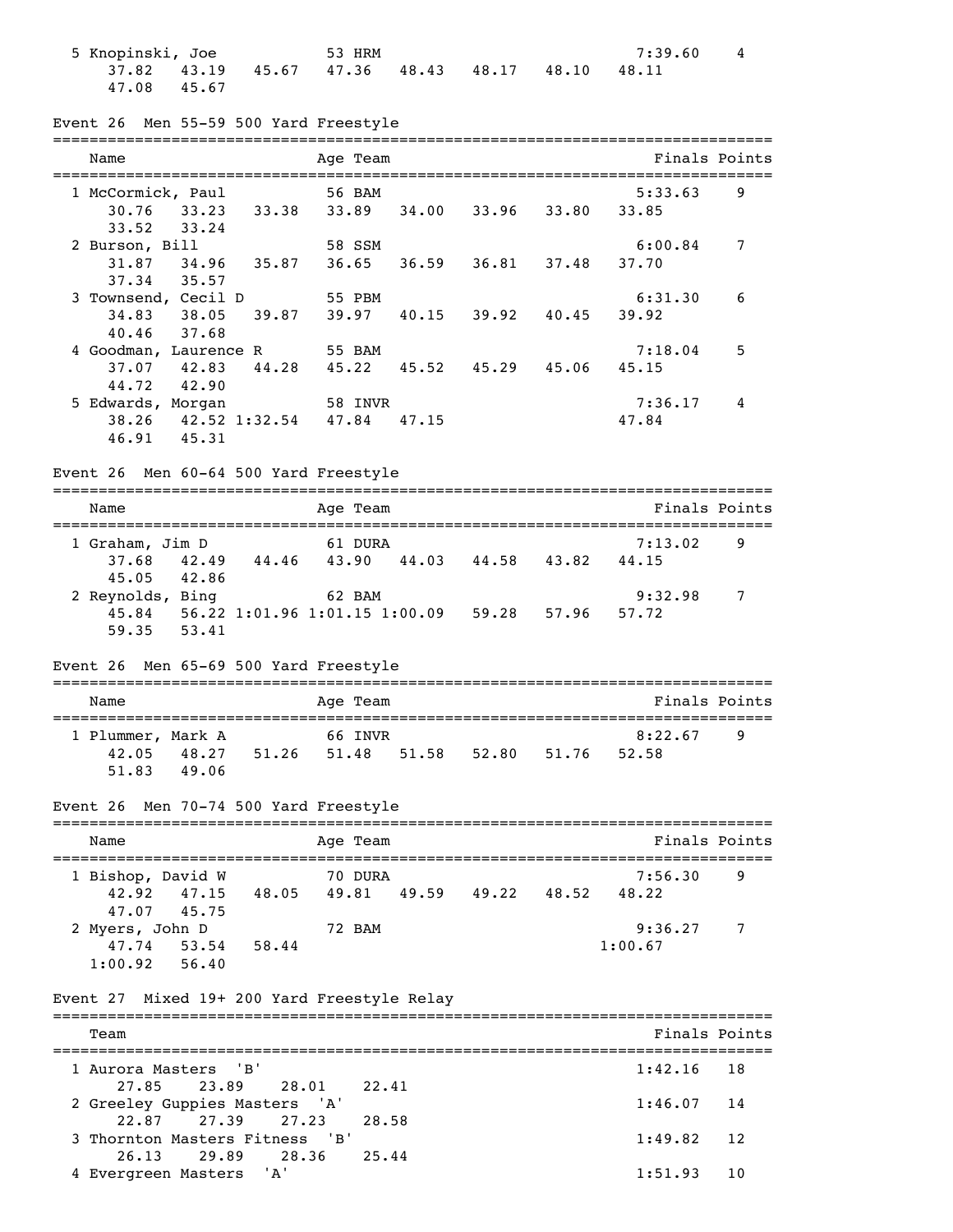|                      | 29.69 29.59 28.26 |       | 24.39 |
|----------------------|-------------------|-------|-------|
| 5 Aurora Masters 'A' |                   |       |       |
|                      | 25.45 33.43       | 30.02 | 32.08 |

# Event 27 Mixed 25+ 200 Yard Freestyle Relay

| Team                            |       |       |                                             | ================================<br>Finals Points |   |
|---------------------------------|-------|-------|---------------------------------------------|---------------------------------------------------|---|
| 1 Highlands Ranch 'A'           |       |       |                                             | 1:35.97<br>18                                     |   |
| 21.90                           | 26.37 | 25.89 | 21.81                                       |                                                   |   |
| 2 DU Aquaholics 'C'             |       |       |                                             | 1:38.11<br>14                                     |   |
| 25.58                           | 24.69 | 25.56 | 22.28                                       |                                                   |   |
| 3 Thornton Masters Fitness 'A'  |       |       |                                             | 1:40.95<br>12                                     |   |
| 24.21                           | 25.70 | 27.53 | 23.51                                       |                                                   |   |
| 4 Inverness 'A'                 |       |       |                                             | 10<br>1:41.07                                     |   |
| 22.43                           | 24.66 | 29.01 | 24.97                                       |                                                   |   |
| 5 DU Aquaholics 'D'             |       |       |                                             | 1:45.58                                           | 8 |
| 27.19                           | 27.20 | 24.77 | 26.42                                       |                                                   |   |
| 6 Boulder Aquatic Masters 'A'   |       |       |                                             | 1:46.99                                           | 6 |
| 27.64 27.32                     |       | 25.81 | 26.22                                       |                                                   |   |
| 7 DU Aquaholics 'E'             |       |       |                                             | 1:47.23                                           | 4 |
| 27.37                           | 26.15 | 28.91 | 24.80                                       |                                                   |   |
| 8 South Suburban Masters 'A'    |       |       |                                             | 1:48.55                                           | 2 |
| 26.81                           | 29.79 | 27.18 | 24.77                                       |                                                   |   |
| 9 Durango Masters 'A'           |       |       |                                             | 1:50.14                                           |   |
| 25.05                           | 25.45 | 29.88 | 29.76                                       |                                                   |   |
| 10 Thornton Masters Fitness 'C' |       |       |                                             | 1:58.86                                           |   |
| 26.38                           | 30.18 | 31.50 | 30.80                                       |                                                   |   |
| 11 Peterson Masters             |       | ' A'  |                                             | 2:10.63                                           |   |
| 31.83                           | 31.89 | 35.58 | 31.33                                       |                                                   |   |
|                                 |       |       | Event 27 Mixed 35+ 200 Yard Freestyle Relay |                                                   |   |
| Team                            |       |       |                                             | Finals Points                                     |   |
| 1 Rocky Mountain Masters 'A'    |       |       |                                             | 1:35.45<br>18                                     |   |
| 28.48                           | 21.81 | 20.90 | 24.26                                       |                                                   |   |
| 2 DU Aquaholics 'A'             |       |       |                                             | 1:39.02<br>14                                     |   |
| 25.66                           | 25.31 | 23.91 | 24.14                                       |                                                   |   |
| 3 Inverness                     | 'A'   |       |                                             | 1:41.72<br>12                                     |   |

| 24.34                         | 25.45 26.89             |       | 25.04 |              |     |
|-------------------------------|-------------------------|-------|-------|--------------|-----|
| 4 Boulder Aquatic Masters 'A' |                         |       |       | $1:44.74$ 10 |     |
|                               | $30.91$ $27.24$ $23.41$ |       | 23.18 |              |     |
| 5 DU Aquaholics 'B'           |                         |       |       | 1:47.73      | - 8 |
| 25.28 28.39                   |                         | 29.78 | 24.28 |              |     |
| 6 Durango Masters 'A'         |                         |       |       | 1:50.39      | -6  |
| 28.42                         | 29.03                   | 25.99 | 26.95 |              |     |
| Inverness                     | 'B'                     |       |       | 1:55.27      |     |
| 26.84                         | 32.97                   | 30.50 | 24.96 |              |     |

### Event 27 Mixed 45+ 200 Yard Freestyle Relay

| Team                          |       |       |       |         | Finals Points |
|-------------------------------|-------|-------|-------|---------|---------------|
| 1 Boulder Aquatic Masters 'A' |       |       |       | 1:52.34 | 18            |
| 25.90                         | 30.72 | 29.55 | 26.17 |         |               |
| 2 South Suburban Masters 'A'  |       |       |       | 1:58.02 | 14            |
| 27.13                         | 15.45 | 47.73 | 27.71 |         |               |
| 3 Highlands Ranch 'A'         |       |       |       | 1:59.93 | 12            |
| $30.54$ 25.49                 |       | 32.96 | 30.94 |         |               |
| 4 Boulder Aquatic Masters 'B' |       |       |       | 2:00.54 | 10            |
| 26.59                         | 30.83 | 34.81 | 28.31 |         |               |
| 5 Inverness 'A'               |       |       |       | 2:02.28 | 8             |
| 26.70                         | 36.49 | 33.86 | 25.23 |         |               |
| 6 Durango Masters 'A'         |       |       |       | 2:06.20 | 6             |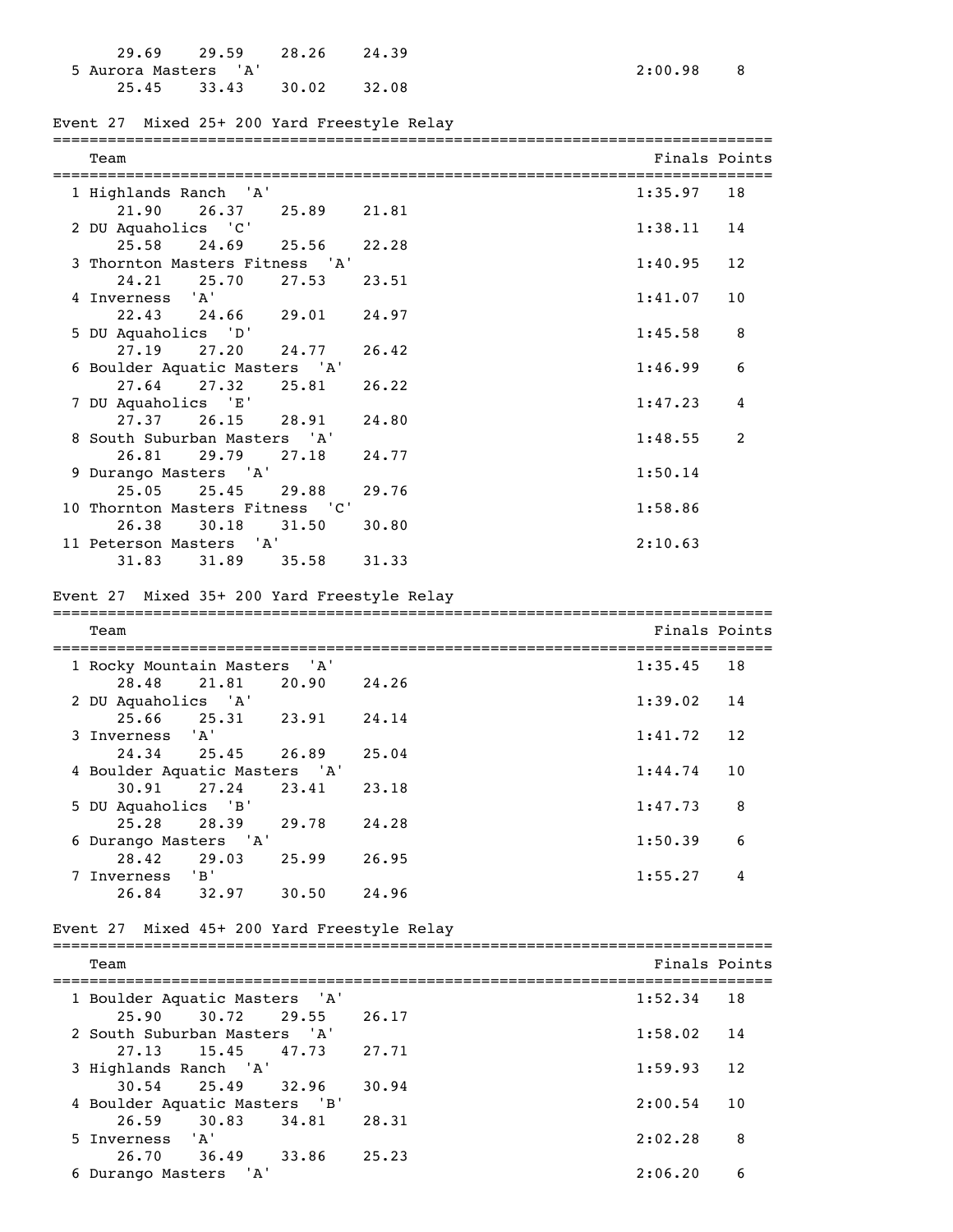#### 27.67 30.28 34.64 33.61

# Event 27 Mixed 55+ 200 Yard Freestyle Relay =============================================================================== Team **Finals Points** =============================================================================== 1 Inverness 'A' 2:09.59 18 34.32 31.91 34.81 28.55 2 Inverness 'B' 2:29.76 14 38.97 37.36 37.82 35.61 Event 29 Women 19-24 200 Yard Breaststroke =============================================================================== Name Age Team Age Team Finals Points =============================================================================== 1 Jennings, Jenn L 22 LM 2:50.12 9 36.05 42.56 44.75 46.76 2 Fleming, Sara J 24 WRS 2:54.37 7 39.84 43.96 44.82 45.75 3 Greenleaf, Kristin A 24 AM 2:56.54 6 40.24 44.37 45.66 46.27 Event 29 Women 25-29 200 Yard Breaststroke =============================================================================== Name Age Team Age Team Finals Points =============================================================================== 1 Hawk, Katherine A 29 RRM 2:42.62 9 37.30 40.65 42.09 42.58<br>
camke, Erin C 29 AQUA 2 Framke, Erin C 29 AQUA 2:42.68 7 37.25 41.27 41.34 42.82 3 Rawsky, Melissa L 28 Unattached 3:00.51 6 37.76 44.26 48.68 49.81 Event 29 Women 30-34 200 Yard Breaststroke =============================================================================== Name Age Team Age Age Team Finals Points =============================================================================== 1 Niemann, Catherine A 32 AM 2:44.60 9 37.12 42.25 42.53 42.70 2 Geil, Kimberley E 33 BAM 3:03.72 7 42.51 46.86 47.28 47.07<br>ennington, Pam 32 TMF 3 Pennington, Pam 32 TMF 3:05.85 6 41.94 48.03 48.86 47.02 Event 29 Women 35-39 200 Yard Breaststroke =============================================================================== Name Age Team Finals Points

| 1 Divelbliss, Susanne   | 37 PBM | 2:46.14                   | - 9 |
|-------------------------|--------|---------------------------|-----|
| 36.94 41.20 43.76       | 44.24  |                           |     |
| 2 Allison, Laurie A     | 38 AM  | 2:58.09<br>$\overline{7}$ |     |
| $40.22$ $45.51$ $45.45$ | 46.91  |                           |     |
| 3 Plummer, Charlotte C  | 37 JAM | 2:58.85<br>6              |     |
| 45.05 46.21<br>41.07    | 46.52  |                           |     |

#### Event 29 Women 40-44 200 Yard Breaststroke

| Name          |                                                  | Age Team         | Finals Points             |
|---------------|--------------------------------------------------|------------------|---------------------------|
| 1 Crouch, Kim |                                                  | 41 RRM           | $2:39.15$ 9               |
|               | $35.21$ $39.62$ $41.37$<br>2 Drozda, Catherine M | 42.95<br>44 TMF  | 2:47.62<br>$\overline{7}$ |
|               | 38.89 41.65 42.76<br>3 Murphy, Carina T          | 44.32<br>42 CSST | 2:57.41<br>6              |
|               | $41.28$ $45.56$ $45.92$                          | 44.65            |                           |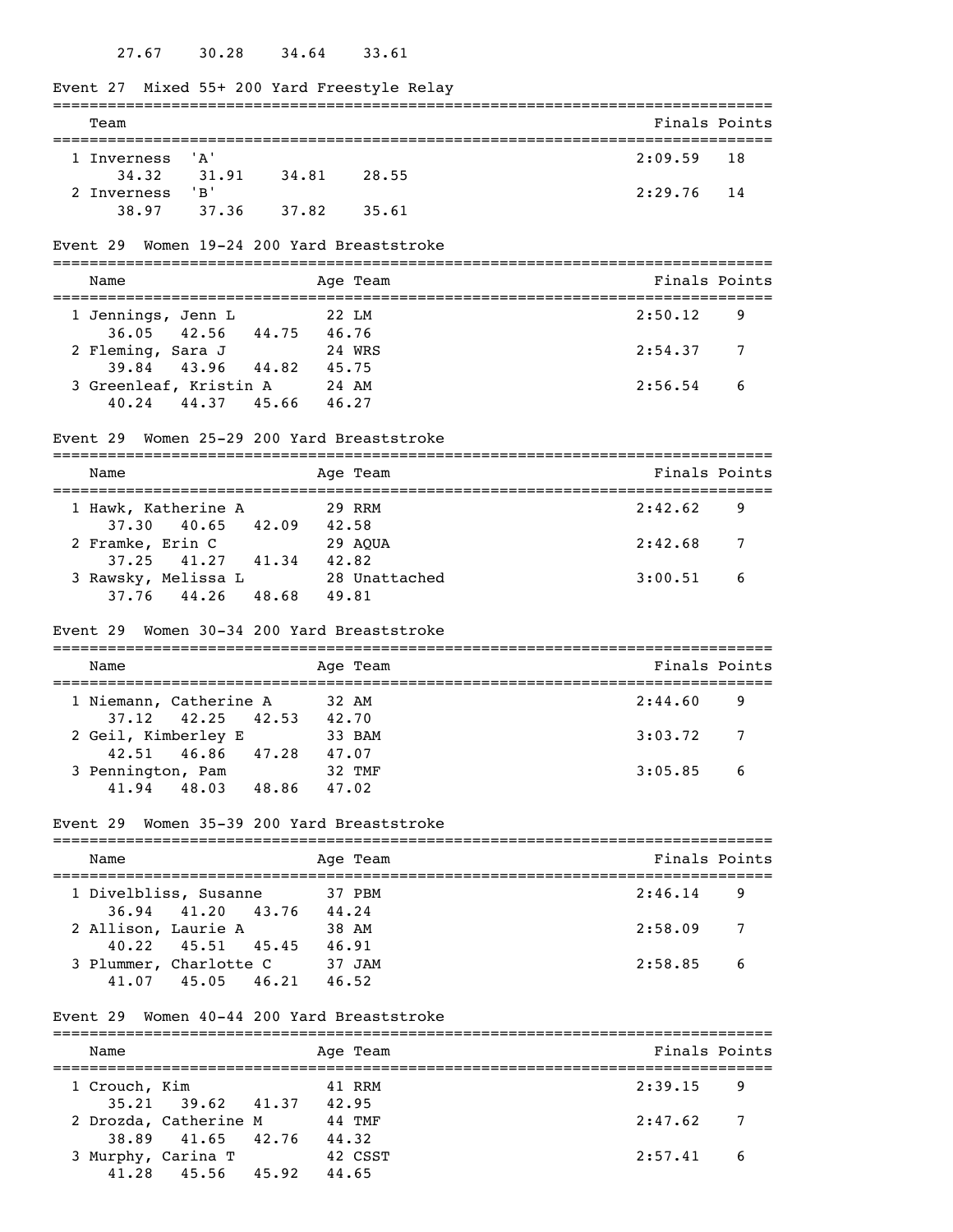| 4 Nolte, Susan D<br>42 INVR<br>48.40 48.80 48.07<br>43.82                                  | 3:09.09<br>5                                     |
|--------------------------------------------------------------------------------------------|--------------------------------------------------|
| Event 29 Women 45-49 200 Yard Breaststroke                                                 |                                                  |
| Name<br>Age Team                                                                           | Finals Points                                    |
| 1 Busovsky, Karen F<br>45 CSST                                                             | 2:53.05<br>9                                     |
| 45.10 44.84<br>39.54<br>43.57<br>2 Haan, Mary Wohl A 49 BAM<br>43.41 47.08 47.68<br>49.23  | 3:07.40<br>7                                     |
| Event 29 Women 50-54 200 Yard Breaststroke                                                 |                                                  |
| Name<br>Age Team                                                                           | Finals Points                                    |
| 52 DURA<br>1 Nelson, Mary Anne                                                             | 3:13.13<br>9                                     |
| 44.00 49.32 49.79 50.02<br>2 Young, Lydia L<br>48.64 52.06 51.98 52.09<br>54 DAWGS         | 3:24.77<br>7                                     |
| $3$ O'Brien, Trudy<br>53 DURA<br>48.33 55.07 58.87<br>56.38                                | 3:38.65<br>6                                     |
| Event 29 Women 55-59 200 Yard Breaststroke                                                 |                                                  |
| Name<br>Age Team                                                                           | Finals Points                                    |
| 1 Lebsack, Linda M 56 AQUA<br>54.21  59.83  1:00.68  59.52                                 | $3:54.24$ 9                                      |
| Event 29 Women 60-64 200 Yard Breaststroke                                                 |                                                  |
| Age Team<br>Name                                                                           | Finals Points                                    |
| 1 Wise, Louise<br>60 DAWGS                                                                 | 3:31.25<br>9                                     |
| 50.17 53.99 54.79 52.30<br>60 VS<br>2 Krichbaum, Barbara J<br>59.83 1:01.99 58.36<br>50.90 | 3:51.08<br>7                                     |
| Event 29 Women 65-69 200 Yard Breaststroke                                                 |                                                  |
| Name<br>Age Team                                                                           | Finals Points                                    |
| 66 INVR<br>1 Ryman, Donna M<br>57.31 56.91 56.74<br>52.57                                  | 3:43.53<br>9                                     |
| Women 70-74 200 Yard Breaststroke<br>Event 29                                              |                                                  |
| Age Team<br>Name                                                                           | Finals Points                                    |
| ==================<br>1 Buchannan, Peggy J<br>70 VS<br>57.92 1:04.44 1:07.43 1:04.91       | ================================<br>4:14.70<br>9 |
| Men 30-34 200 Yard Breaststroke<br>Event 30                                                |                                                  |
| Age Team<br>Name                                                                           | Finals Points                                    |
| 1 Rosinski, Thomas J<br>33 AQUA<br>35.69 41.47 43.82<br>43.03                              | 2:44.01<br>9                                     |
| Event 30 Men 35-39 200 Yard Breaststroke<br>-----------                                    |                                                  |
| Name<br>Age Team                                                                           | Finals Points                                    |
| 1 Allison, Mark A<br>35 AM                                                                 | 2:20.02<br>9                                     |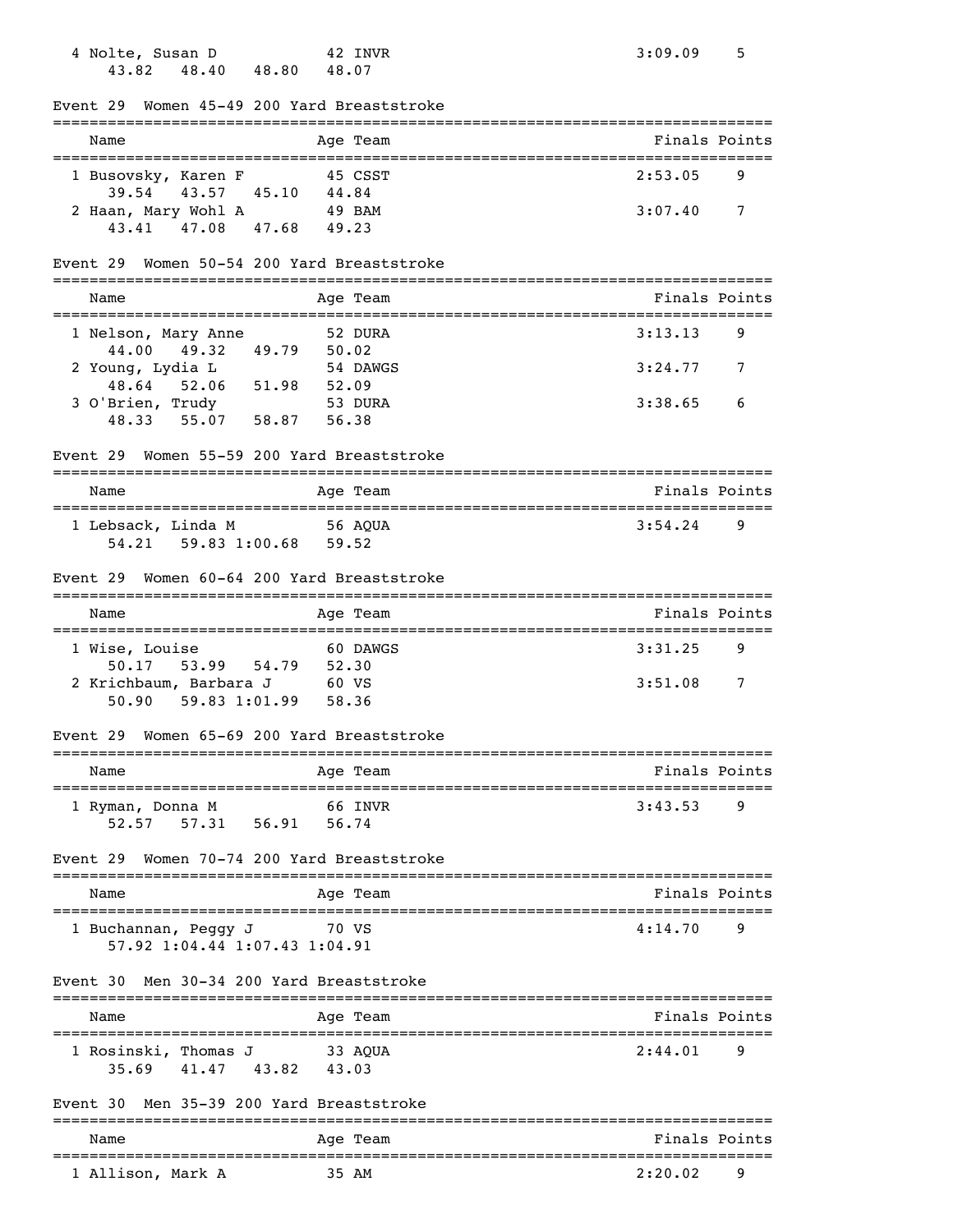| Name                                        | Age Team         | Finals Points |
|---------------------------------------------|------------------|---------------|
| Men 50-54 200 Yard Breaststroke<br>Event 30 |                  |               |
| 40.29<br>43.70<br>43.92                     | 43.37            |               |
| 6 Ghaffari, Manu                            | 46 BAM           | 2:51.28<br>3  |
| 44.61<br>37.73<br>43.72                     | 41.87            |               |
| 5 Heggy, Terry A                            | 48 DAWGS         | 2:47.93 4     |
| 40.59<br>41.40<br>36.66                     | 41.61            |               |
| 4 Reeves, William W                         | 49 AQUA          | 5<br>2:40.26  |
| 38.36 37.98<br>35.28                        | 46 CSST<br>40.02 |               |
| 3 Louie, Jamie                              | 39.97            | 2:31.64<br>6  |
| 2 Hess, Richard<br>33.79 37.66 39.09        | 48 GGM           | 2:30.51<br>7  |
| 33.58 38.08 39.83                           | 38.38            |               |
| 1 Waterbury, Stuart S 49 BAM                |                  | 2:29.87<br>9  |
| Name                                        | Age Team         | Finals Points |
|                                             |                  |               |
| Event 30 Men 45-49 200 Yard Breaststroke    |                  |               |
| 49.40 56.17 59.04                           | 56.57            |               |
| 4 Laverty, David F                          | 40 WRS           | 3:41.18<br>5  |
| 40.80  46.50  46.62  43.95                  |                  |               |
| 33.40<br>36.34 37.33<br>3 Classen, Ken A    | 37.24<br>42 AQUA | 2:57.87<br>6  |
| 2 Dittrich, Wolfgang                        | 41 BAM           | 2:24.31<br>7  |
| 31.97 35.61 36.42 37.23                     |                  |               |
| 1 Gray, David S                             | 44 TMF           | 2:21.23<br>9  |
| Name                                        | Age Team         | Finals Points |
|                                             |                  |               |
| Event 30 Men 40-44 200 Yard Breaststroke    |                  |               |
| 40.91 43.30<br>45.17 45.37                  |                  |               |
| -- Gallegos, David J                        | 36 BAM           | DQ            |
| 43.66<br>48.44                              | 55.35 55.64      |               |
| 6 Harper, Charles B                         | 36 SQUID         | 3:23.09<br>3  |
| 42.29 41.76 41.63<br>37.68                  |                  |               |
| 34.28<br>39.72<br>42.52<br>5 Blum, Juri     | 43.22<br>36 SSM  | 2:43.36<br>4  |
| 4 Knight, Roger G                           | 39 BAM           | 2:39.74<br>5  |
| 36.60<br>40.34<br>41.16                     | 40.79            |               |
| 3 Whiteside, Mark C                         | 37 LM            | 2:38.89<br>6  |
| 39.04<br>34.97<br>40.51                     | 38.99            |               |
| 2 Miller, George F                          | 37 INVR          | 2:33.51<br>7  |
| 31.21<br>35.53<br>35.99                     | 37.29            |               |
|                                             |                  |               |

| wallle |                                                                                                                                               | ringis fuints                                                                                                                                                                                                                                                                                           |                              |
|--------|-----------------------------------------------------------------------------------------------------------------------------------------------|---------------------------------------------------------------------------------------------------------------------------------------------------------------------------------------------------------------------------------------------------------------------------------------------------------|------------------------------|
|        | 51 VORT                                                                                                                                       | 9<br>2:30.28                                                                                                                                                                                                                                                                                            |                              |
|        | 51 AOUA                                                                                                                                       | 7<br>2:41.94                                                                                                                                                                                                                                                                                            |                              |
|        | 52 Unattached                                                                                                                                 | 6<br>2:49.69                                                                                                                                                                                                                                                                                            |                              |
|        | 52 SUM                                                                                                                                        | 5<br>2:51.31                                                                                                                                                                                                                                                                                            |                              |
|        | 50 TMF                                                                                                                                        | 4<br>2:53.73                                                                                                                                                                                                                                                                                            |                              |
|        | 46.35<br>50 Unattached                                                                                                                        | 3<br>2:59.17                                                                                                                                                                                                                                                                                            |                              |
|        | 45.14                                                                                                                                         |                                                                                                                                                                                                                                                                                                         |                              |
|        | 50.76                                                                                                                                         |                                                                                                                                                                                                                                                                                                         |                              |
|        | 47.83                                                                                                                                         |                                                                                                                                                                                                                                                                                                         |                              |
|        | 1 McDonald, Lee H<br>2 Fischer, Chuck<br>4 Potekhen, George P<br>5 Curry, Kevin M<br>6 Strack, Edward R<br>7 Colby, Curt<br>8 Blodgett, Bob H | Aye ream<br>$33.68$ $37.93$ $39.02$<br>39.65<br>$36.47$ $41.31$ $42.07$<br>42.09<br>3 Parkinson, Bruce A<br>$37.59$ $43.31$ $45.36$<br>43.43<br>37.89 42.38 45.87<br>45.17<br>39.46 43.00 44.92<br>$41.51 \t 46.41 \t 46.11$<br>53 BAM<br>$37.63$ $43.76$ $49.50$<br>52 INVR<br>$40.22$ $46.08$ $49.30$ | 2<br>3:01.65<br>1<br>3:03.43 |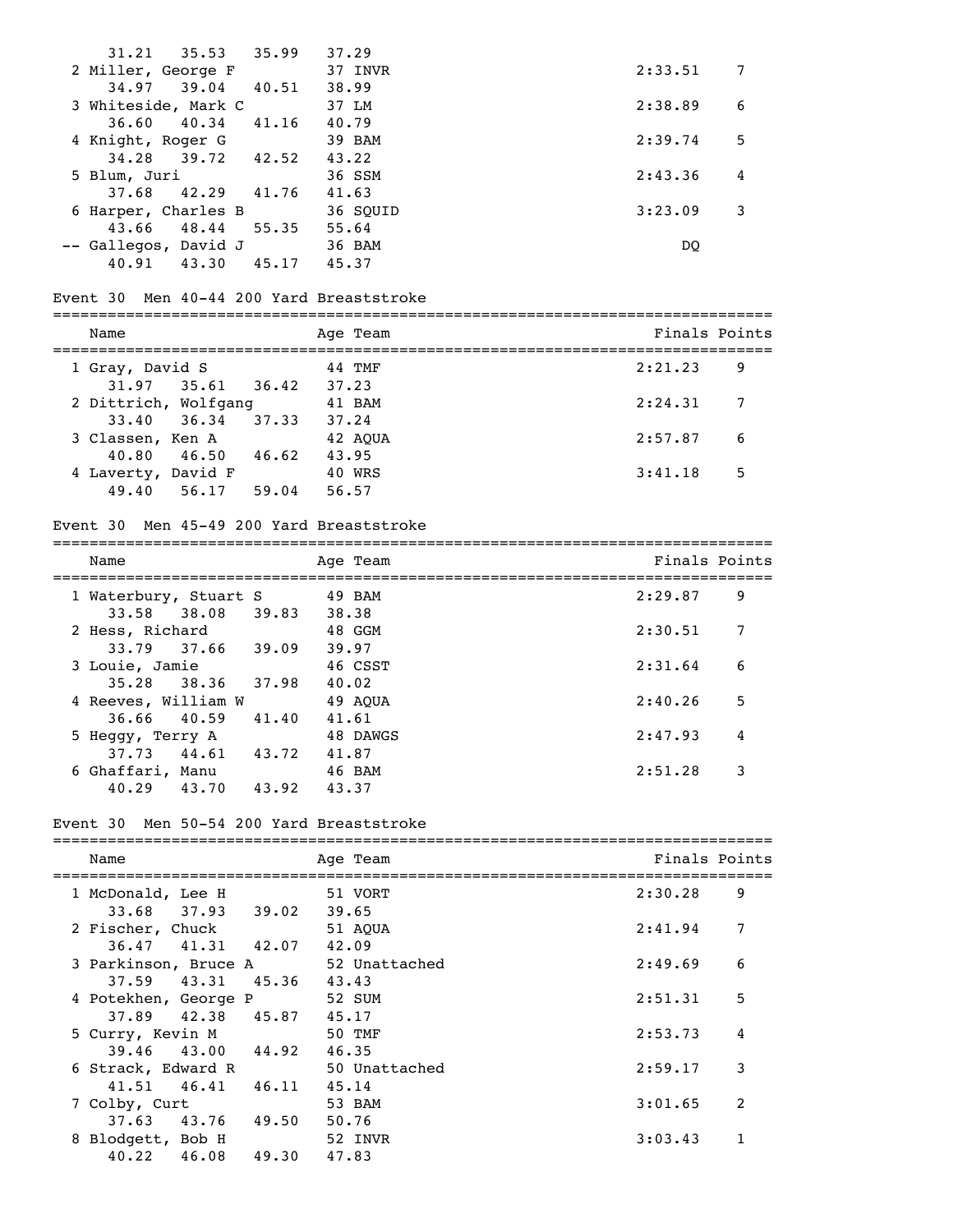| Event 30                               | Men 55-59 200 Yard Breaststroke<br>__________________________          |                                                    |
|----------------------------------------|------------------------------------------------------------------------|----------------------------------------------------|
| Name                                   | Age Team<br>______________                                             | Finals Points<br>================================= |
| 1 Griffith, Bill                       | 56 VS<br>42.05<br>41.25<br>43.56                                       | 2:43.47<br>9                                       |
| 36.61<br>2 Carney, Kent<br>38.57 42.48 | 55 EM<br>43.18<br>42.89                                                | 2:47.12<br>7                                       |
| 3 Conland, Robert S<br>39.55           | 58 EPM<br>44.97<br>46.98<br>44.41                                      | 2:55.91<br>6                                       |
| 4 Goodman, Laurence R<br>45.92         | 55 BAM<br>52.93<br>54.71<br>55.16                                      | 3:28.72<br>5                                       |
| 5 McDanal, Steven K<br>49.05<br>56.12  | 59 JAM<br>56.94<br>53.05                                               | 3:35.16<br>4                                       |
| ---------                              | Event 30 Men 60-64 200 Yard Breaststroke<br>========================== |                                                    |
| Name<br>----------------------         | Age Team                                                               | Finals Points                                      |
| 1 Olden, Richard<br>41.48              | 60 CSST<br>44.50<br>45.19<br>43.63                                     | 2:54.80<br>9                                       |
| 2 Graham, Jim D<br>42.56<br>47.82      | 61 DURA<br>50.08<br>50.22                                              | 3:10.68<br>7                                       |
| 3 King, William E<br>$45.45$ $52.80$   | 63 DAWGS<br>53.00<br>49.92                                             | 3:21.17<br>6                                       |
| -- Heller, Ken J<br>$47.24$ 55.10      | 64 CMM<br>59.53<br>58.62                                               | DQ                                                 |
| Event 30                               | Men 65-69 200 Yard Breaststroke                                        |                                                    |
| Name                                   | Age Team                                                               | Finals Points                                      |
| 1 Patten, Bob W<br>41.09               | 68 DAC<br>45.15 44.91 45.77                                            | 2:56.92<br>9                                       |
| Event 30                               | Men 70-74 200 Yard Breaststroke                                        |                                                    |
| Name<br>--------------------           | Age Team<br>=================                                          | Finals Points<br>=====================             |
| 1 Bishop, David W<br>45.58             | 70 DURA<br>51.23 52.07<br>49.67                                        | 3:18.55<br>9                                       |
| 2 Myers, John D                        | 72 BAM<br>55.12 1:01.25 1:04.95 1:02.41                                | 4:03.73<br>7                                       |
| Event 30                               | Men 80-84 200 Yard Breaststroke                                        |                                                    |
| Name                                   | Age Team                                                               | Finals Points                                      |
| 1 Wrenn, John H                        | 82 BAM<br>1:13.66 1:19.86 1:21.54 1:19.39                              | 5:14.45<br>9                                       |
| Event 31                               | Women 19-24 100 Yard Backstroke                                        |                                                    |
| Name                                   | Age Team                                                               | Finals Points                                      |
| 1 Brug, Carolyn J<br>35.31 37.90       | 21 GGM                                                                 | 1:13.21<br>9                                       |
|                                        | Event 31  Women 25-29 100 Yard Backstroke                              |                                                    |
| Name                                   | Age Team                                                               | Finals Points                                      |

| name                                 | age ream | Finais Point |  |
|--------------------------------------|----------|--------------|--|
| 1 Bicknell, Rebecca S<br>33.27 34.61 | 27 DAC   | 1:07.88      |  |
| 2 Kralik, Melissa A                  | 29 PBM   | 1:08.50      |  |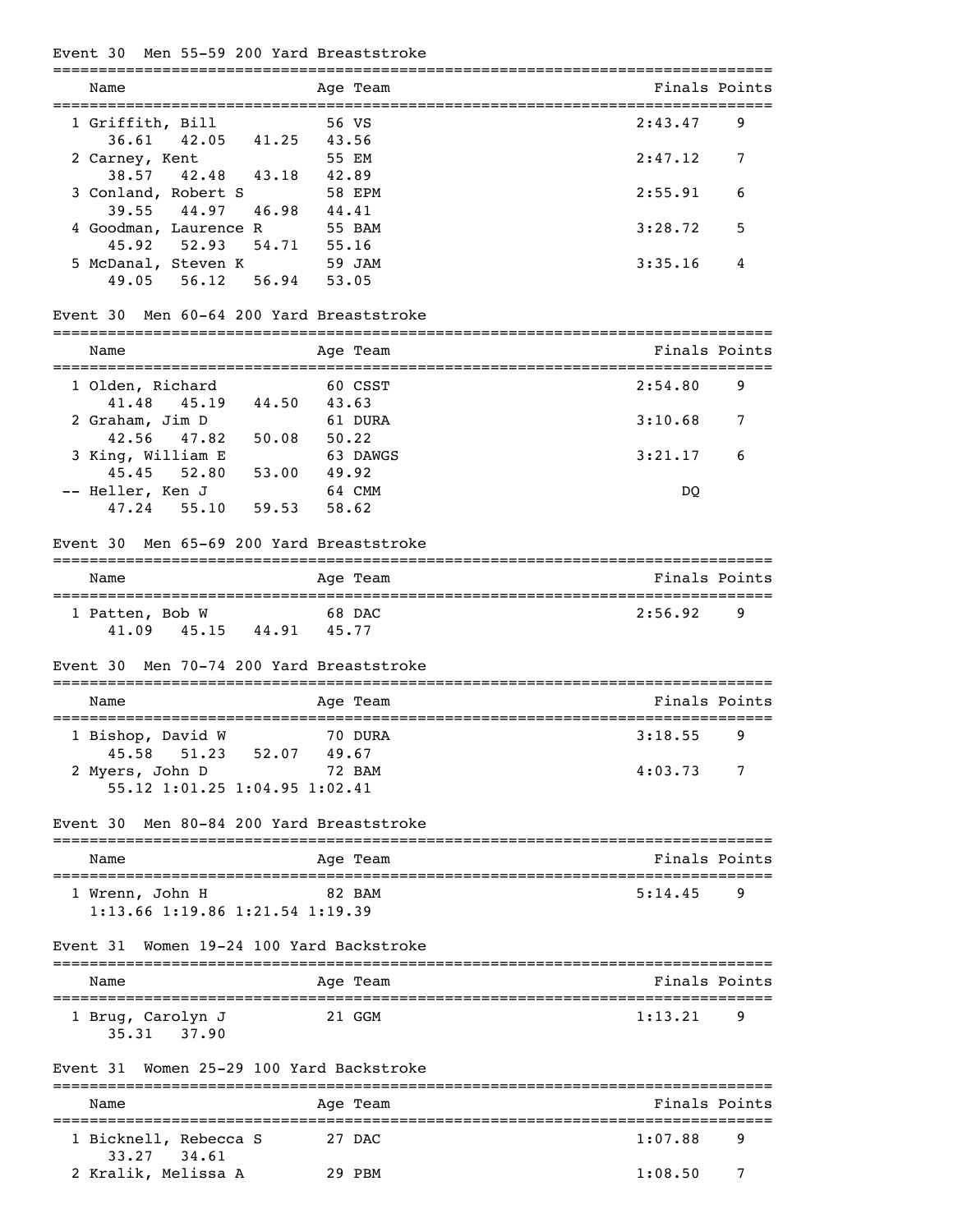| $33.48$ $35.02$<br>3 Monahan, Wendy J                 | 27 EM  | $1:12.94$ 6     |
|-------------------------------------------------------|--------|-----------------|
| 35.82 37.12<br>4 Woolsley, Karrie L<br>37.07<br>39.21 | 26 TPI | 1:16.28<br>$-5$ |

#### Event 31 Women 30-34 100 Yard Backstroke

| Name                                      |  | Age Team | Finals Points             |    |
|-------------------------------------------|--|----------|---------------------------|----|
| 1 Decon, Lori B<br>30.48 32.78            |  | 32 AOUA  | 1:03.26                   | -9 |
| 2 Niemann, Catherine A<br>$33.54$ $35.18$ |  | 32 AM    | 1:08.72<br>$\overline{7}$ |    |
| 3 Platt, Marcia B<br>$36.61$ $38.56$      |  | 34 RRM   | 1:15.17<br>6              |    |

# Event 31 Women 35-39 100 Yard Backstroke

|                                              |               | Finals Points |                |
|----------------------------------------------|---------------|---------------|----------------|
| Name                                         | Age Team      |               |                |
| 1 Jenkins, Holly D<br>31.75 34.08            | 35 TMF        | 1:05.83       | 9              |
| 2 Smith, Laura K<br>32.33 34.18              | 37 VS         | 1:06.51       | 7              |
| 3 Lee, Julie<br>32.80 37.18                  | 37 DAWGS      | 1:09.98       | 6              |
| 4 Churchfield, Jennifer K<br>$35.53$ $36.57$ | 39 Unattached | 1:12.10       | 5              |
| 5 Hagadorn, Heather L<br>35.65 36.78         | 38 AOUA       | 1:12.43       | 4              |
| 6 Vanderpoel, Nicole L<br>37.41 38.93        | 38 INVR       | 1:16.34       | 3              |
| 7 Golding, Sandy F<br>41.63<br>38.06         | 39 GAC        | 1:19.69       | $\mathfrak{D}$ |

### Event 31 Women 40-44 100 Yard Backstroke

| Name                                   | Age Team | Finals Points |
|----------------------------------------|----------|---------------|
| 1 Milberg, Ruthie<br>32.88 36.43       | 42 INVR  | 1:09.31<br>9  |
| 2 Curci, Pam J<br>35.70 37.79          | 42 HRM   | 1:13.49<br>7  |
| 3 Dugan, Joanne<br>38.54 41.82         | 40 BAM   | 1:20.36<br>6  |
| 4 Merryman, Andrea P<br>40.39<br>41.02 | 41 DURA  | 1:21.41<br>5  |

### Event 31 Women 45-49 100 Yard Backstroke

| Finals Points |
|---------------|
|               |
|               |
| -7            |
| - 6           |
| -9            |

Event 31 Women 50-54 100 Yard Backstroke

| Name             | Age Team | Finals Points |
|------------------|----------|---------------|
| 1 Young, Lydia L | 54 DAWGS | 1:33.37<br>۰Q |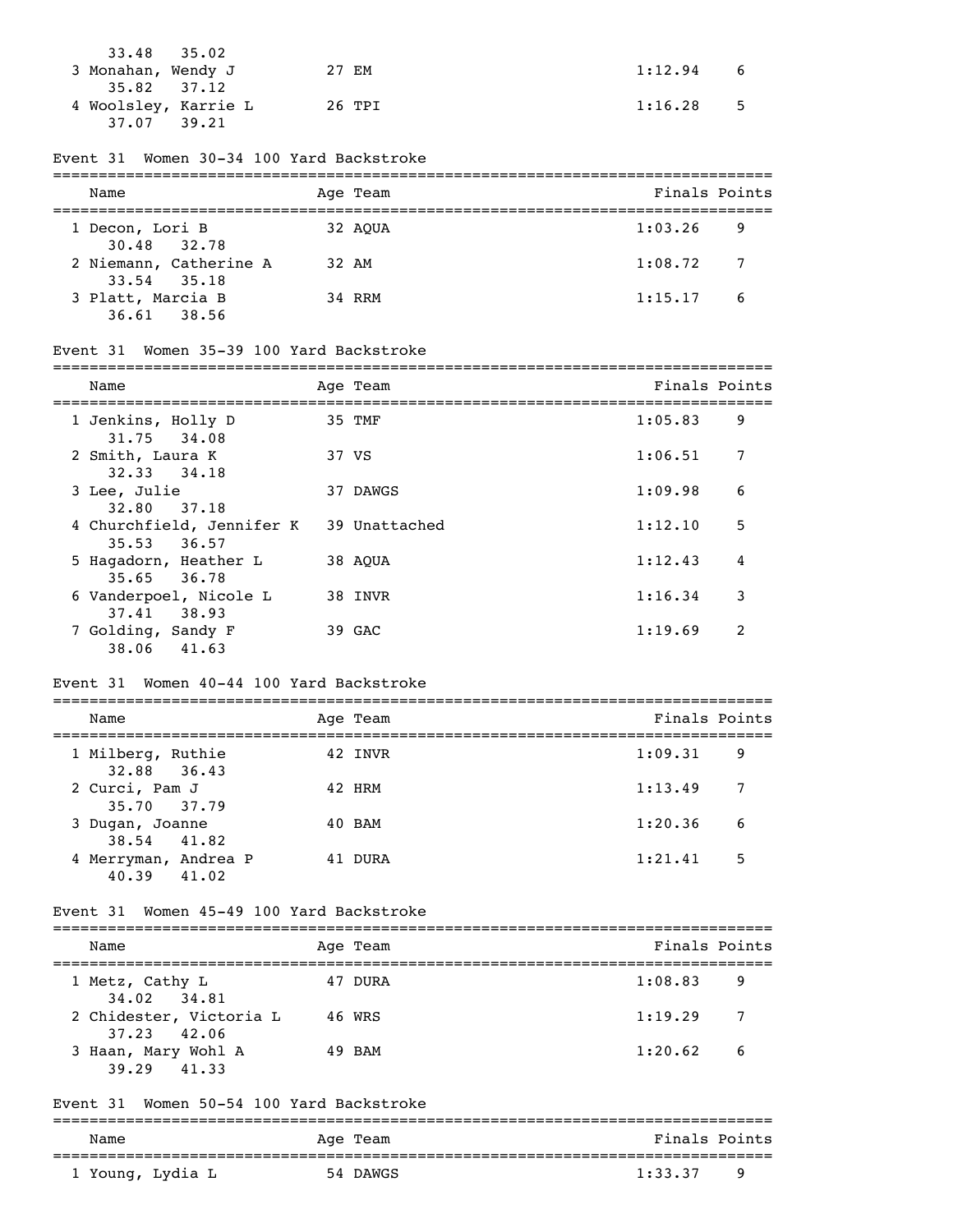|          | 46.39 46.98                                             |         |          |               |               |
|----------|---------------------------------------------------------|---------|----------|---------------|---------------|
|          | 2 Rowe, Christine T                                     |         | 51 AM    | 1:34.46       | 7             |
|          | 46.75<br>47.71<br>3 England, Nancy J<br>58.61<br>54.72  |         | 53 TMF   | 1:53.33       | 6             |
|          | 4 Stannard, Margaret K 51 Unattached                    |         |          | 2:21.01       | 5             |
|          | $1:11.02$ 1:09.99<br>-- Weaver, Sydney L<br>46.72 47.55 |         | 50 AM    | DQ            |               |
| Event 31 | Women 55-59 100 Yard Backstroke                         |         |          |               |               |
| Name     |                                                         |         | Age Team |               | Finals Points |
|          | 1 Lebsack, Linda M<br>52.69 55.58                       | 56 AQUA |          | 1:48.27       | 9             |
| Event 31 | Women 60-64 100 Yard Backstroke                         |         |          |               |               |
| Name     |                                                         |         | Age Team |               | Finals Points |
|          | 1 Zentgraf, Karen W<br>48.89 47.69                      |         | 61 BYM   | 1:36.58       | 9             |
|          | 2 Travis, Victoria L<br>58.81 1:07.72                   |         | 61 CWW   | 2:06.53       | 7             |
|          | 3 Rudie, Margery<br>$1:42.87$ $1:31.27$                 |         | 64 JAM   | 3:14.14       | 6             |
| Event 31 | Women 65-69 100 Yard Backstroke                         |         |          |               |               |
| Name     |                                                         |         | Age Team |               | Finals Points |
|          | 1 Oberg, Jane G<br>48.22 51.12                          |         | 65 DAWGS | 1:39.34       | 9             |
|          | 2 Stock, Liz<br>$1:47.68$ $1:51.83$                     |         | 66 JAM   | 3:39.51       | 7             |
|          | Event 32 Men 19-24 100 Yard Backstroke                  |         |          |               |               |
| Name     |                                                         |         | Age Team | Finals Points |               |
|          | 1 Walker, Kent G                                        |         | 24 SUM   | 59.34         | 9             |
|          | 28.85<br>30.49<br>2 Maher, Sean P<br>34.27<br>35.46     |         | 23 SQUID | 1:09.73       | 7             |
|          | Event 32 Men 25-29 100 Yard Backstroke                  |         |          |               |               |
| Name     |                                                         |         | Age Team |               | Finals Points |
|          | 1 Commings, Jeff P<br>25.70<br>26.69                    |         | 29 SQUID | 52.39         | 9             |
|          | 2 Beck, Matt W                                          |         | 28 HRM   | 52.56         | 7             |
|          | 26.85<br>25.71<br>3 Jones, Ryan K                       |         | 26 AM    | 1:02.74       | 6             |
|          | 30.23<br>32.51<br>4 Valks, Victor P<br>33.33<br>30.78   |         | 28 AM    | 1:04.11       | 5             |
| Event 32 | Men 30-34 100 Yard Backstroke                           |         |          |               |               |
| Name     |                                                         |         | Age Team |               | Finals Points |
|          | 1 Woodland, Ed G<br>30.22<br>28.97                      |         | 33 VS    | 59.19         | 9             |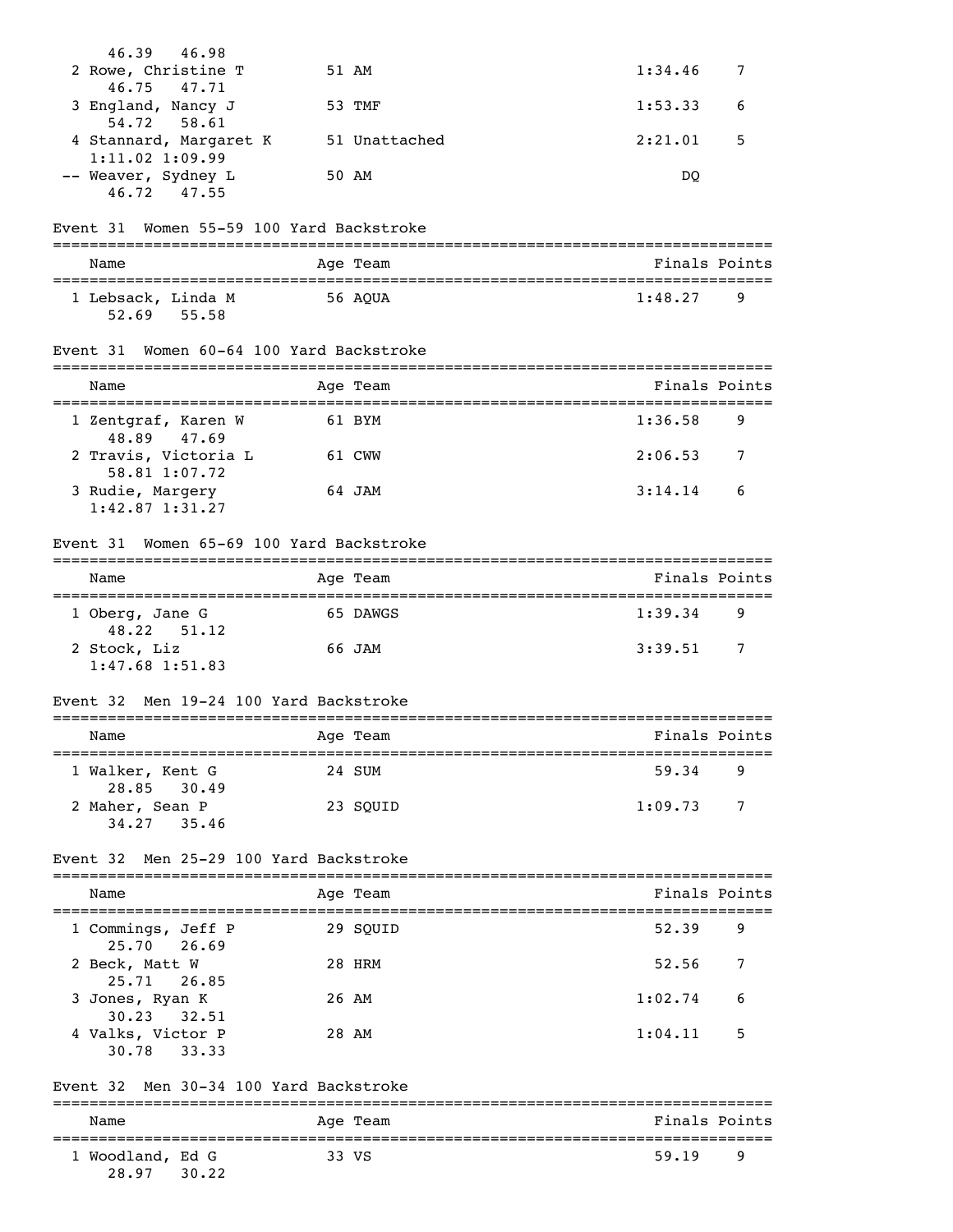| 2 Glass, Tom                                          | 31 VORT | 1:03.22 |   |
|-------------------------------------------------------|---------|---------|---|
| 31.02 32.20<br>3 Rosinski, Thomas J<br>32.28<br>34.63 | 33 AOUA | 1:06.91 | 6 |

### Event 32 Men 35-39 100 Yard Backstroke

| Name                                   | Age Team | Finals Points |   |
|----------------------------------------|----------|---------------|---|
| 1 Gonzales, Mike<br>26.72 29.05        | 36 BAM   | 55.77         | 9 |
| 2 Whiteside, Mark C<br>28.98 30.19     | 37 LM    | 59.17         | 7 |
| 3 Chaiyaroj, Patt<br>29.54 30.65       | 39 SOUID | 1:00.19       | 6 |
| 4 Wise, James M<br>31.56 34.78         | 38 HRM   | 1:06.34       | 5 |
| 5 Moseley, Matthew L<br>33.58<br>36.46 | 35 RRM   | 1:10.04       | 4 |
| 6 Castellini, Rick R<br>43.24<br>51.10 | 36 GVW   | 1:34.34       | 3 |

### Event 32 Men 40-44 100 Yard Backstroke

| Name                                 |       | Age Team | Finals Points |    |
|--------------------------------------|-------|----------|---------------|----|
| 1 Melanson, Edward<br>30.38 30.94    |       | 40 AOUA  | 1:01.32       | -9 |
| 2 Belin, Thomas H<br>$30.62$ $32.26$ |       | 41 INVR  | 1:02.88       | -7 |
| 3 Franklin, Russ<br>42.53            | 43.49 | 44 EPM   | 1:26.02       | -6 |

### Event 32 Men 45-49 100 Yard Backstroke

| Name                                 | Age Team      | Finals Points |                |
|--------------------------------------|---------------|---------------|----------------|
| 1 Brackett, Bill A<br>28.28 29.76    | 45 AOUA       | 58.04         | 9              |
| 2 Stanback, John H<br>30.43 31.90    | 49 VORT       | 1:02.33       | 7              |
| 3 Nolte, Christopher<br>31.57 33.98  | 46 INVR       | 1:05.55       | 6              |
| 4 Tolle, David L<br>$33.23$ $35.33$  | 47 PPY        | 1:08.56       | 5              |
| 5 Lehman, Mel J<br>1:09.68           | 49 Unattached | 1:09.16       | 4              |
| 6 Alvarado, Ray<br>36.96 39.59       | 46 WRS        | 1:16.55       | 3              |
| 7 Beach, Douglas S<br>37.46 41.39    | 45 Dolphins   | 1:18.85       | $\overline{2}$ |
| 8 Lee, Wayne A<br>38.20 42.99        | 49 SOUID      | 1:21.19       | $\mathbf{1}$   |
| 9 Ellefsen, Karl J<br>42.55<br>42.22 | 47 DAWGS      | 1:24.77       |                |

### Event 32 Men 50-54 100 Yard Backstroke

| Name                                 | Age Team | Finals Points             |  |  |  |  |
|--------------------------------------|----------|---------------------------|--|--|--|--|
| 1 Tveitmoe, Bob N<br>$34.63$ $35.72$ | 50 JAM   | 1:10.35<br>9              |  |  |  |  |
| 2 Pflum, Glenn D<br>48.10 51.01      | 53 SOUID | 1:39.11<br>$\overline{7}$ |  |  |  |  |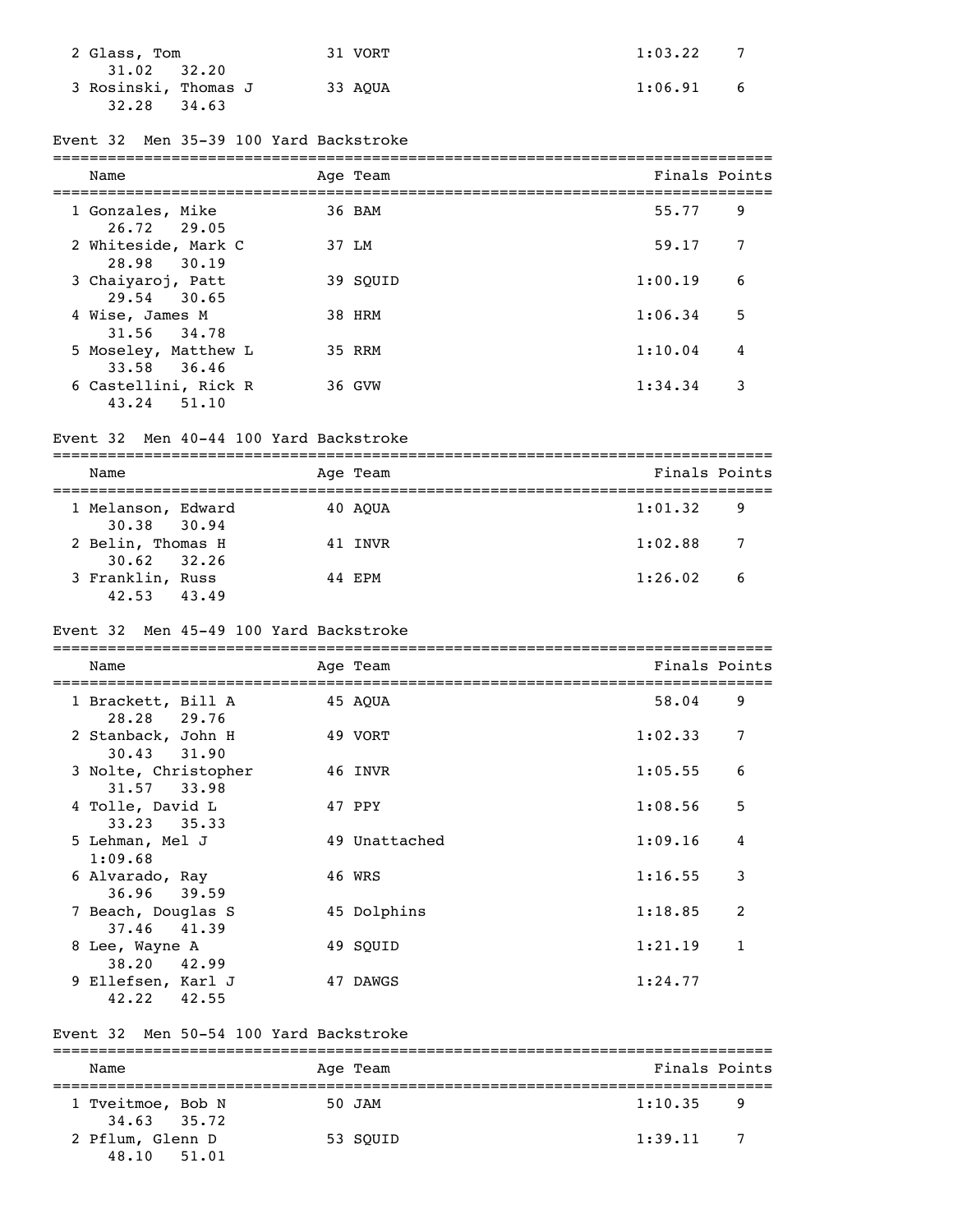| Event 32                                                          | Men 55-59 100 Yard Backstroke |                   |               |                |               |
|-------------------------------------------------------------------|-------------------------------|-------------------|---------------|----------------|---------------|
| Name                                                              |                               |                   | Age Team      |                | Finals Points |
| 1 Dodge, David R<br>35.71                                         | 37.26                         |                   | 56 DURA       | 1:12.97        | 9             |
| Event 32                                                          | Men 60-64 100 Yard Backstroke |                   |               |                |               |
| Name                                                              |                               |                   | Age Team      |                | Finals Points |
| 1 Tobin, John C<br>43.75                                          | 47.20                         | 60 EM             |               | 1:30.95        | 9             |
| 2 Reynolds, Bing<br>$50.92$ $58.75$                               |                               |                   | 62 BAM        | 1:49.67        | 7             |
| Event 32                                                          | Men 70-74 100 Yard Backstroke |                   |               |                |               |
| Name                                                              |                               |                   | Age Team      |                | Finals Points |
| 1 Anderson, Lee B<br>38.44                                        | 44.99                         |                   | 72 Unattached | 1:23.43        | 9             |
| 2 Hart, James W<br>49.76                                          | 51.86                         |                   | 74 Unattached | 1:41.62        | 7             |
| Event 32                                                          | Men 80-84 100 Yard Backstroke |                   |               |                |               |
| Name                                                              |                               |                   | Age Team      |                | Finals Points |
| =======================<br>1 Wrenn, John H<br>$1:01.28$ $1:08.34$ |                               |                   | 82 BAM        | 2:09.62        | 9             |
| Event 33 Women 25-29 50 Yard Butterfly                            |                               |                   |               |                |               |
| Name                                                              |                               |                   | Age Team      |                | Finals Points |
| 1 Vanslingerlandt, Mica                                           |                               | 27 BAM<br>29 AQUA |               | 28.17<br>28.20 | 9<br>7        |
| 2 Luellen, Katherine J<br>3 Bicknell, Rebecca S                   |                               |                   | 27 DAC        | 28.26          | 6             |
| 4 Yates, Maggie O                                                 |                               | 25 CMM            |               | 31.21          | 5             |
| 5 Kozaczynski, Natazsa M 27 TMF                                   |                               |                   |               | 32.48          | 4             |
| 6 Kochis, Tiffany L                                               |                               |                   | 28 TMF        | 40.48          | 3             |
| Event 33 Women 30-34 50 Yard Butterfly                            |                               |                   |               |                |               |
| Name                                                              |                               |                   | Age Team      |                | Finals Points |
| 1 Decon, Lori B                                                   |                               |                   | 32 AQUA       | 27.97          | 9             |
| 2 Gadd-Siegel, Cecilia E                                          |                               | 31 AQUA           |               | 27.98          | 7             |
| 3 Seavall, Kelly J                                                |                               |                   | 34 INVR       | 28.38          | 6             |
| 4 Moen, Terri J                                                   |                               |                   | 34 AQUA       | 28.98          | 5             |
| 5 Skoff, Sara W                                                   |                               |                   | 30 Unattached | 29.27          | 4             |
| 6 Zarou, Kate                                                     |                               |                   | 34 AQUA       | 33.18          | 3             |
| 7 Keaten, Heather L                                               |                               |                   | 33 FCC        | 33.27          | 2             |
| 8 Shoemaker, Christy                                              |                               |                   | 34 BAM        | 34.25          | 1             |
| 9 Atkins, Julia K                                                 |                               |                   | 32 Unattached | 34.88          |               |
| 10 Gorell, Robin L                                                |                               |                   | 31 TMF        | 41.17          |               |
| Event 33 Women 35-39 50 Yard Butterfly                            |                               |                   |               |                |               |
| Name                                                              |                               |                   | Age Team      |                | Finals Points |
| 1 Von Der Lippe, Susan                                            |                               | 37 TRM            |               | 26.13          | 9             |
| 2 Arredondo, Shelia M                                             |                               |                   | 38 HRM        | 28.88          | 7             |
| 3 Hagadorn, Heather L                                             |                               |                   | 38 AQUA       | 29.62          | 6             |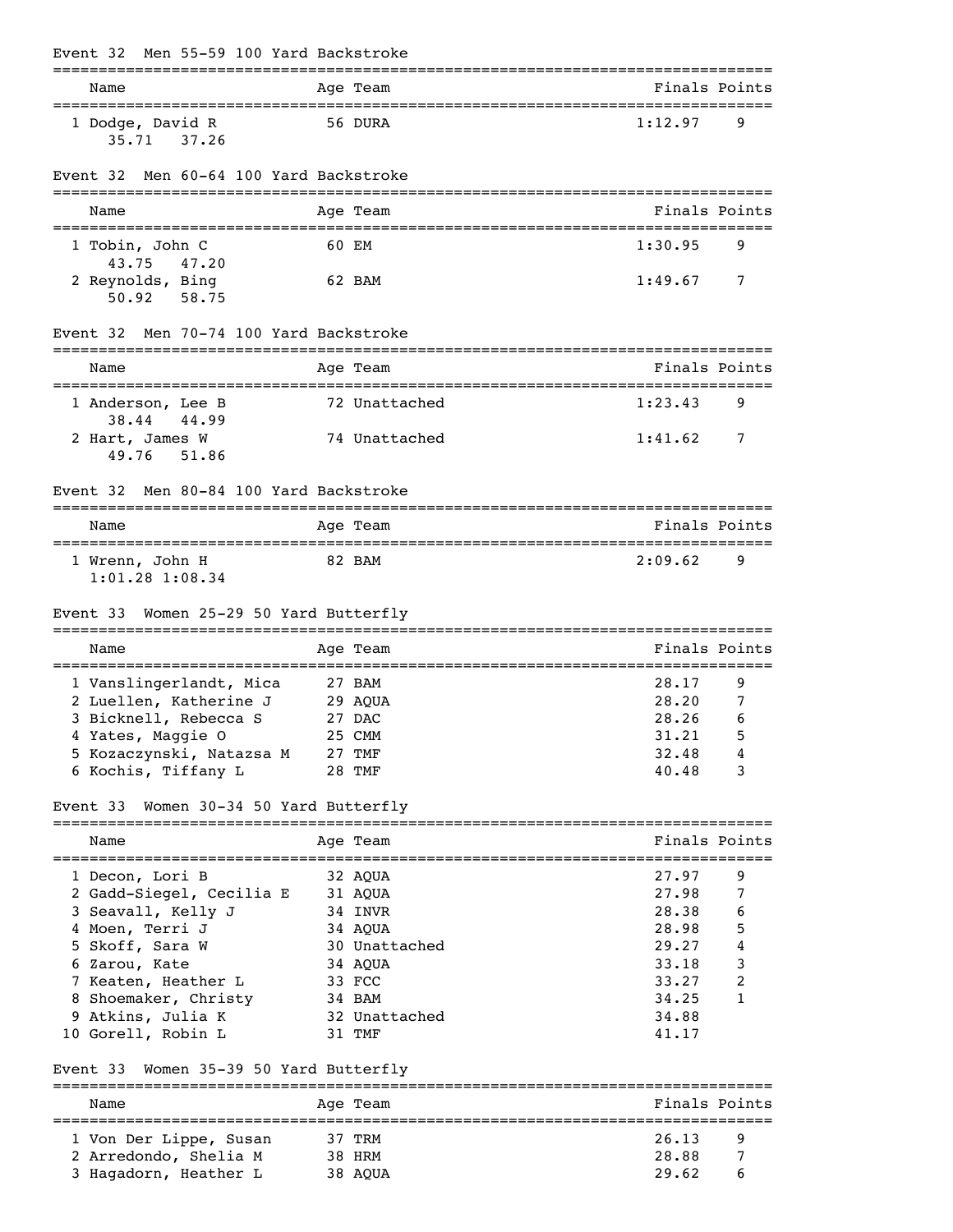| 4 Greco, Barb        | 35 AOUA | 30.80       |
|----------------------|---------|-------------|
| 5 Smith, Laura K     | 37 VS   | 31.09<br>-4 |
| 6 Sauls, Catherine C | 38 TMF  | 36.82       |
| 7 Copeland, Karen    | 36 BAM  | 38.33       |

### Event 33 Women 40-44 50 Yard Butterfly

| Name                 | Age Team      | Finals Points |   |
|----------------------|---------------|---------------|---|
| 1 Crouch, Kim        | 41 RRM        | 29.23         | 9 |
| 2 Von Evig, Julia M  | 41 AOUA       | 29.62         | 7 |
| 3 Garnier, Kathy     | 42 INVR       | 30.23         | 6 |
| 4 Milberg, Ruthie    | 42 INVR       | 30.73         | 5 |
| 5 Sallee, Cece F     | 41 DURA       | 30.75         | 4 |
| 6 Dullea, Melanie J  | 41 SSM        | 30.92         | 3 |
| 7 Horn, Kris P       | 40 DAWGS      | 31.38         | 2 |
| 8 Shultz, Lisa J     | 40 INVR       | 35.85         |   |
| 9 Dugan, Joanne      | 40 BAM        | 36.59         |   |
| 10 Visel, Cyndie L   | 42 PEM        | 39.65         |   |
| 11 Lahnert, Laurie J | 40 Unattached | 39.74         |   |

### Event 33 Women 45-49 50 Yard Butterfly

| Name                |  | Age Team | Finals Points |   |  |  |  |
|---------------------|--|----------|---------------|---|--|--|--|
|                     |  |          |               |   |  |  |  |
| 1 Rosener, Karen K  |  | 49 FCC   | 29.83         | q |  |  |  |
| 2 Pyle, Rebecca M   |  | 47 SSM   | 34, 23        |   |  |  |  |
| 3 Wrenn, Jennifer C |  | 48 BAM   | 35.49         | b |  |  |  |

# Event 33 Women 50-54 50 Yard Butterfly

| Name                                                     | Age Team                     | Finals Points                     |
|----------------------------------------------------------|------------------------------|-----------------------------------|
| 1 Roche, Carolyn<br>2 Fouts, Susan J<br>3 Young, Lydia L | 51 BAM<br>52 HRM<br>54 DAWGS | 33.31<br>9<br>36.74<br>41.57<br>b |

### Event 33 Women 55-59 50 Yard Butterfly

| Name           | Age Team | Finals Points |
|----------------|----------|---------------|
|                |          |               |
| 1 Oakley, Anne | 57 BAM   | 44.68<br>q    |

### Event 33 Women 65-69 50 Yard Butterfly

| Name            |  | Age Team | Finals Points |          |
|-----------------|--|----------|---------------|----------|
| 1 Oberg, Jane G |  | 65 DAWGS | 43.86         | <b>q</b> |

### Event 33 Women 70-74 50 Yard Butterfly

| Name                | Age Team | Finals Points  |
|---------------------|----------|----------------|
| 1 Hertzberg, Ruth S | 70 SUM   | 1:08.37<br>- q |

### Event 34 Men 19-24 50 Yard Butterfly

| Name                   |       | Age Team | Finals Points |   |
|------------------------|-------|----------|---------------|---|
| 1 Schwartzkopf, Jess J |       | 24 AM    | 24.61         | 9 |
| 2 Walker, Kent G       |       | 24 SUM   | 26.44         |   |
| 3 Cliff-Tuttle, Josh G | 23 AM |          | 27.23         | 6 |
| 4 Taggart, Chris       |       | 22 DAC   | 29.13         | 5 |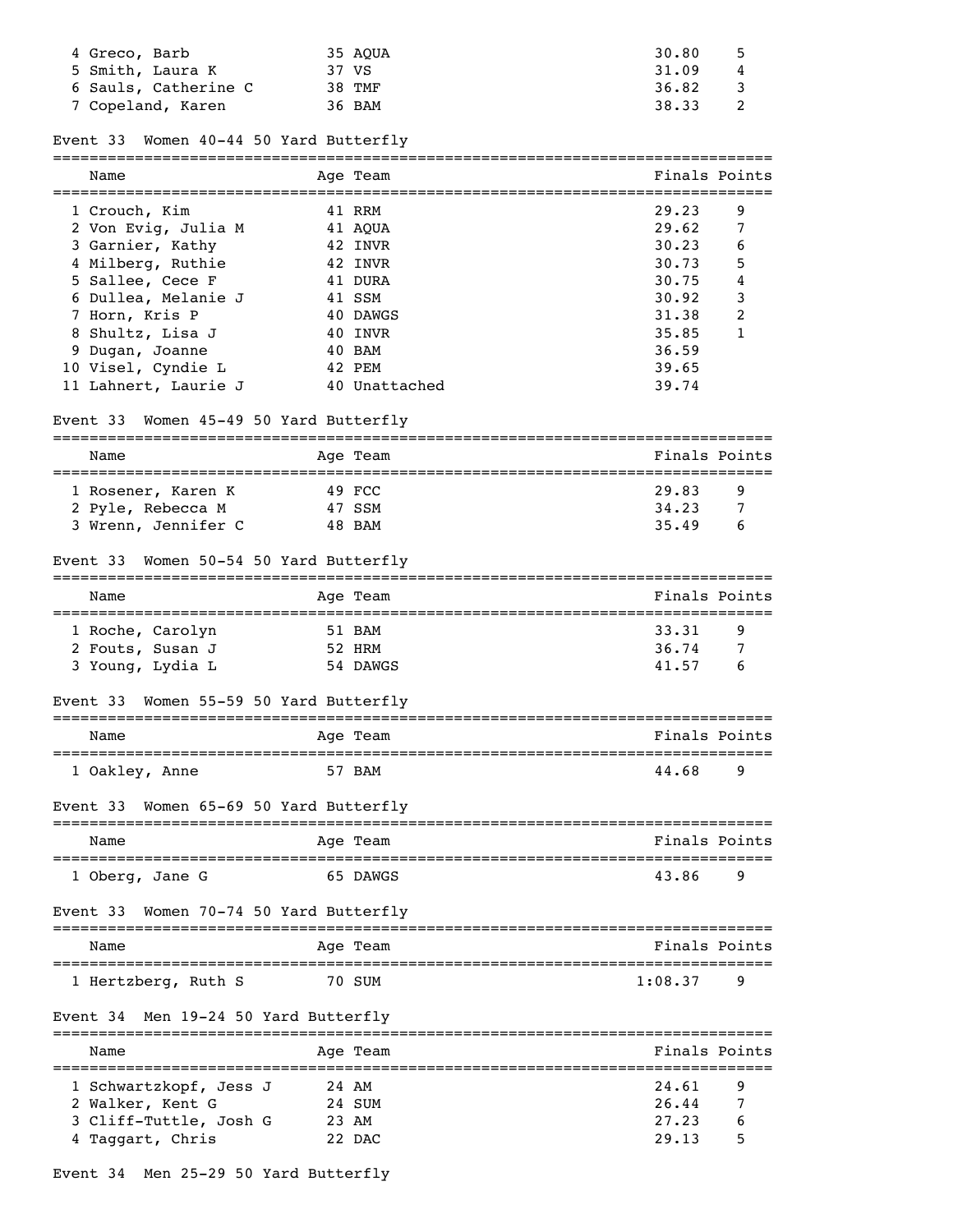| Name                                                                           |       | Age Team      | Finals Points |
|--------------------------------------------------------------------------------|-------|---------------|---------------|
| 1 Hughes, David R                                                              |       | 28 Unattached | 24.20<br>9    |
| 2 Eisenhuth, Matt S                                                            |       | 28 AQUA       | 24.23<br>7    |
| 3 Jamshidi, Ramin                                                              |       | 27 AQUA       | 27.34<br>6    |
| 4 Valks, Victor P                                                              | 28 AM |               | 29.81<br>5    |
| -- Brady, Donald S                                                             |       | 29 SQUID      | DQ            |
|                                                                                |       |               |               |
| Men 30-34 50 Yard Butterfly<br>Event 34                                        |       |               |               |
| Name                                                                           |       | Age Team      | Finals Points |
| 1 Nasser, Rob                                                                  |       | 33 HRM        | 25.20<br>9    |
| 2 Martin, Troy                                                                 |       | 34 TMF        | 25.54<br>7    |
| 3 Gotto, Tony                                                                  |       | 31 AM         | 26.00<br>6    |
| 4 Reetz, Jay S                                                                 |       | 34 Unattached | 26.34<br>5    |
|                                                                                |       |               | 26.66         |
| 5 Rosinski, Thomas J                                                           |       | 33 AQUA       | 4             |
| 6 Woodland, Ed G                                                               | 33 VS |               | 27.05<br>3    |
| 7 Lorson, Matthew E                                                            |       | 30 DURA       | 2<br>27.15    |
| 8 Kelley, Brett A                                                              |       | 31 AM         | 27.84<br>1    |
| Event 34 Men 35-39 50 Yard Butterfly                                           |       |               |               |
| Name                                                                           |       | Age Team      | Finals Points |
| 1 Gonzales, Mike                                                               |       | 36 BAM        | 24.66<br>9    |
| 2 Remacle, Michael A                                                           | 35 EM |               | 26.10<br>7    |
| 3 Niemann, Andy                                                                | 37 AM |               | 26.61<br>6    |
| 4 Brieger, Michael H                                                           |       | 37 DURA       | 26.69<br>5    |
| 5 Motter, Tim L                                                                |       | 38 VORT       | 26.89<br>4    |
| 6 Phelps, Brian R                                                              |       | 38 AM         | 27.06<br>3    |
| 7 Hoyt, Brian K                                                                |       | 36 TMF        | 28.11<br>2    |
|                                                                                |       |               |               |
| 8 Burlingame, Martin R                                                         |       | 36 INVR       | 29.05<br>1    |
| 9 Solheim, Perry W                                                             |       | 35 DURA       | 29.09         |
| 10 Moseley, Matthew L                                                          |       | 35 RRM        | 29.69         |
| 11 Arnold, Dan                                                                 |       | 39 CSST       | 36.18         |
| Men 40-44 50 Yard Butterfly<br>Event 34<br>=================================== |       |               |               |
| Name                                                                           |       | Age Team      | Finals Points |
| 1 Smith, Paul                                                                  |       | 43 VS         | 23.54<br>9    |
| 2 Smith, John C                                                                |       | 41 RMM        | 23.65<br>7    |
| 3 Bank, Holden J                                                               |       | 43 BAM        | 25.74<br>6    |
| 4 Nelson, Kurt                                                                 |       | 43 HRM        | 5<br>26.06    |
| 5 Hugo, John M                                                                 |       | 42 INVR       | 26.24<br>4    |
| 6 Gray, David S                                                                |       | 44 TMF        | 3<br>26.50    |
| 7 Boettcher, Anthony J                                                         |       | 40 EM         | 2<br>26.52    |
| 8 Usman, Nassim                                                                |       | 43 BAM        | 28.50<br>1    |
| 9 O'Brien, Mike M                                                              |       | 41 DURA       | 28.97         |
| 10 Bromley, Bud A                                                              |       | 43 CMM        | 30.27         |
|                                                                                |       |               |               |
| 11 Franklin, Russ                                                              |       | 44 EPM        | 31.17         |
| 12 Hanson, Jim                                                                 |       | 40 CSST       | 33.14         |
| -- Stewart, David A                                                            |       | 41 TMF        | DQ            |
| -- Palmer, Brad                                                                |       | 42 SQUID      | DQ            |
| Men 45-49 50 Yard Butterfly<br>Event 34                                        |       |               |               |
|                                                                                |       |               |               |

Name Age Team Age Team Finals Points =============================================================================== 1 Hess, Richard 48 GGM 25.02 9 2 Stehlin, Ed H 47 JAM 26.46 7 3 Erzinger, Martin J 45 AQUA 27.02 6 4 Brackett, Bill A 45 AQUA 27.09 5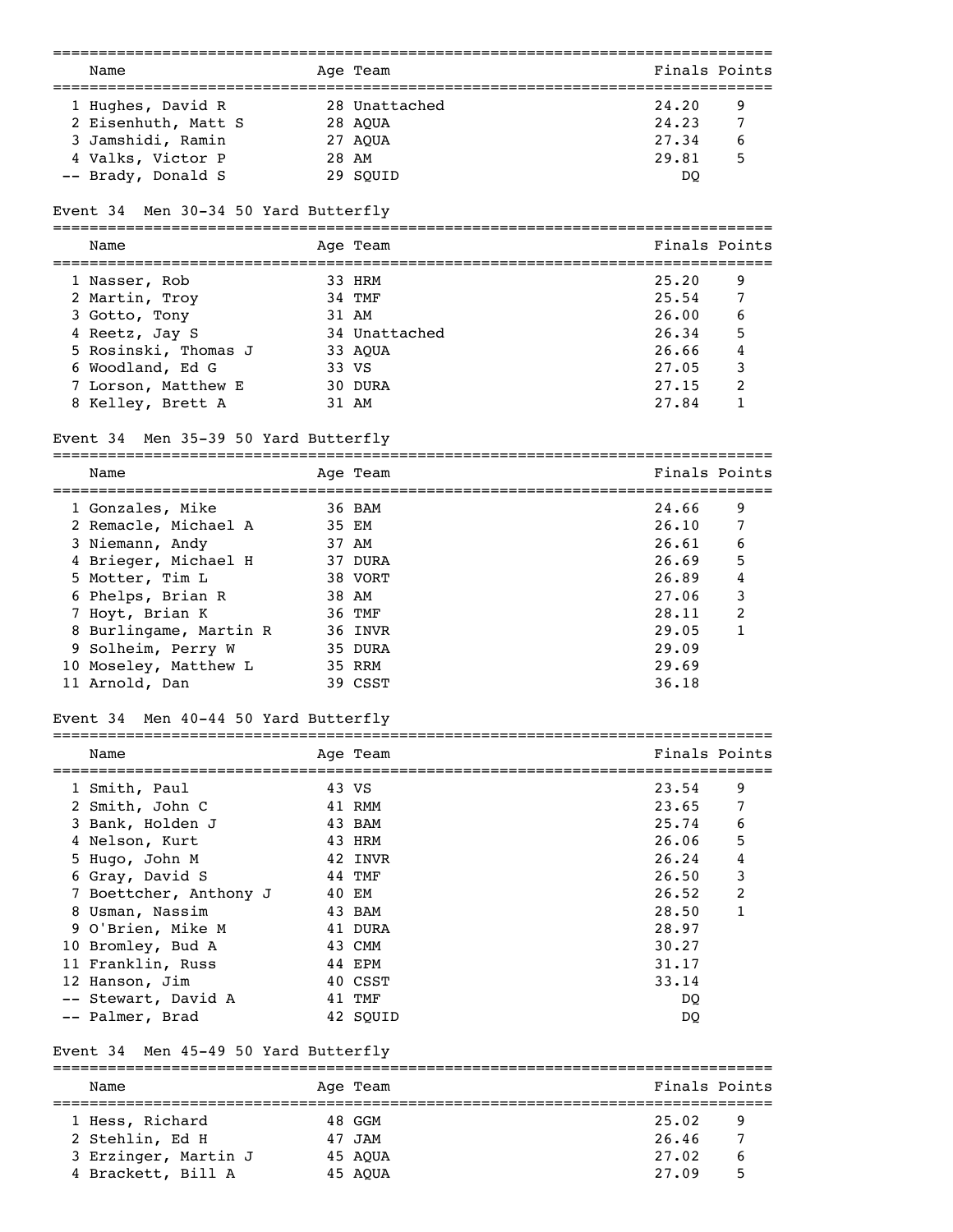| 5 McElhinney, Tom B  | 49 GGM        | 32.38<br>4 |
|----------------------|---------------|------------|
| 6 Taqqart, Timothy E | 49 DAC        | 33.22      |
| 7 Lehman, Mel J      | 49 Unattached | 34.67      |
| 8 Ellefsen, Karl J   | 47 DAWGS      | 44.36      |

#### Event 34 Men 50-54 50 Yard Butterfly

| Name                   | Age Team      | Finals Points |   |
|------------------------|---------------|---------------|---|
| 1 Fallon, Michael J    | 50 EPM        | 28.55         | 9 |
| 2 Tveitmoe, Bob N      | 50 JAM        | 28.56         | 7 |
| 3 Magnuson, Tom 0      | 50 AM         | 28.72         | 6 |
| 4 Knud-Hansen, Chris F | 52 BAM        | 28.91         | 5 |
| 5 Colby, Curt          | 53 BAM        | 29.96         | 4 |
| 6 Curry, Kevin M       | 50 TMF        | 30.93         | 3 |
| 7 Strack, Edward R     | 50 Unattached | 31.61         | 2 |
| 8 Steward, Donald T    | 52 SOUID      | 42.05         |   |

### Event 34 Men 55-59 50 Yard Butterfly

| Name |                                                                                                    | Finals Points                                            |  |
|------|----------------------------------------------------------------------------------------------------|----------------------------------------------------------|--|
|      |                                                                                                    | 25.06<br>9                                               |  |
|      |                                                                                                    | $7\phantom{.0}$<br>28.74                                 |  |
|      |                                                                                                    | 29.69<br>6                                               |  |
|      |                                                                                                    | 5<br>33.27                                               |  |
|      |                                                                                                    | 37.37<br>4                                               |  |
|      | 1 Abrahams, Rich T<br>2 Abbott, William A<br>3 Dodge, David R<br>4 Carney, Kent<br>5 Black, Robert | Age Team<br>58 AM<br>56 AM<br>56 DURA<br>55 EM<br>55 PEM |  |

#### Event 34 Men 60-64 50 Yard Butterfly

| Name              |       | Age Team | Finals Points |    |
|-------------------|-------|----------|---------------|----|
|                   |       |          |               |    |
| 1 Tobin, John C   | 60 EM |          | 35.21         | 9  |
| 2 Olden, Richard  |       | 60 CSST  | 35.23         |    |
| 3 King, William E |       | 63 DAWGS | 43.89         | b  |
| 4 Yost, Bob R     |       | 61 TNVR  | 52.53         | г, |

### Event 34 Men 65-69 50 Yard Butterfly

| Name                                     | Age Team           | Finals Points       |  |
|------------------------------------------|--------------------|---------------------|--|
| 1 O'Brien, Dennis A<br>2 Plummer, Mark A | 67 DURA<br>66 TNVR | 30.19<br>Q<br>46.31 |  |

# Event 34 Men 80-84 50 Yard Butterfly

| Name             | Age Team      | Finals Points |
|------------------|---------------|---------------|
| 1 Richards, Hugh | 82 Dolphins   | 45.94<br>q    |
| 2 Kohl, William  | 80 Unattached | 57.10         |

#### Event 35 Women 19-24 200 Yard IM

| Name                                              | Age Team       | Finals Points |
|---------------------------------------------------|----------------|---------------|
| 1 Sunie, Marie A                                  | 24 TMF         | 2:27.91       |
| $31.90$ $38.35$ $43.50$                           | 34, 16         | - 9           |
| 2 Brug, Carolyn J                                 | 21 GGM         | 2:42.59       |
| 34.73 38.98 50.47                                 | 38.41          | 7             |
| 3 Greenleaf, Kristin A<br>46.67<br>37.89<br>46.06 | 24 AM<br>41.31 | 2:51.93<br>-6 |

# Event 35 Women 25-29 200 Yard IM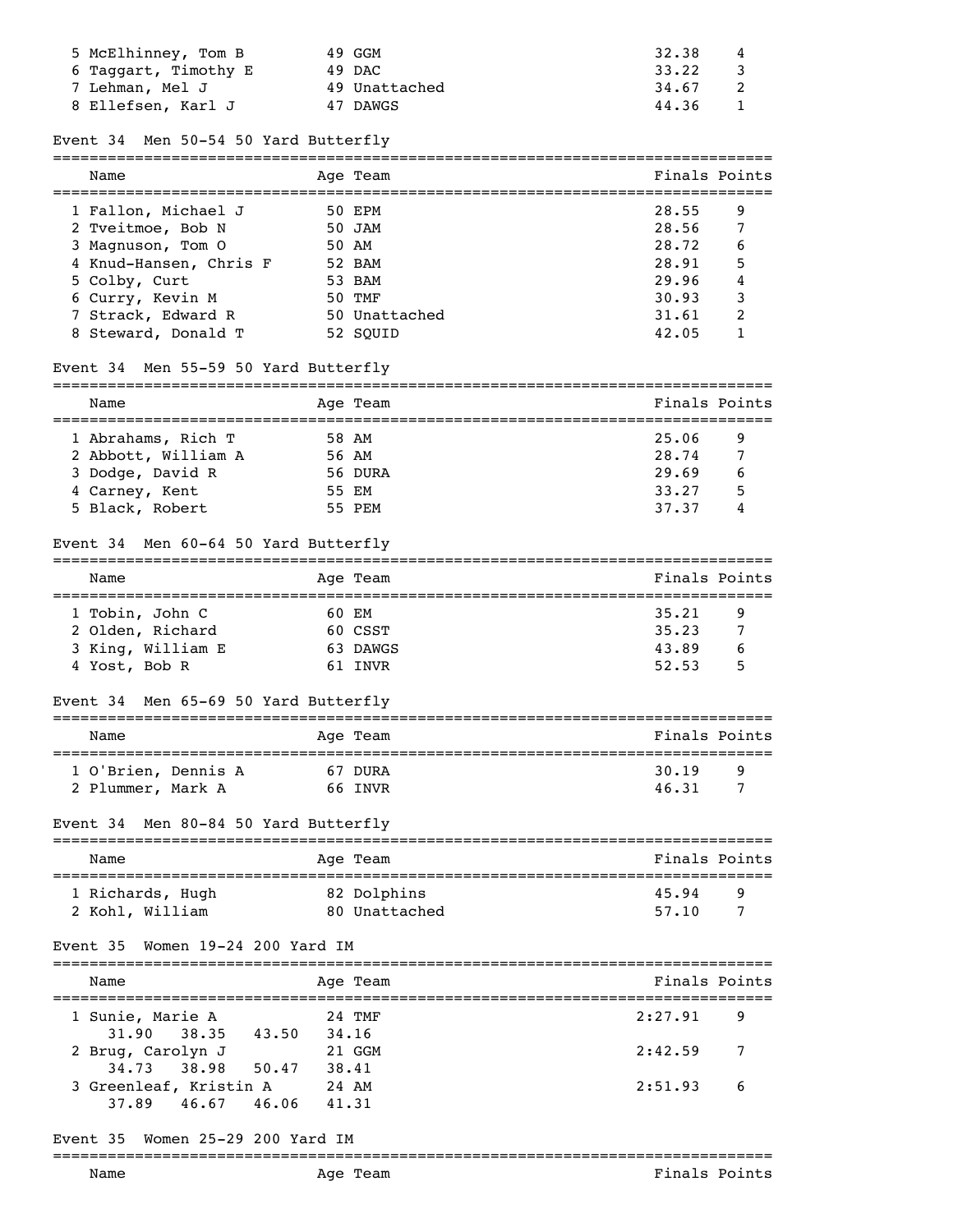|                                                | =================================== |               |              |
|------------------------------------------------|-------------------------------------|---------------|--------------|
| 1 Vanslingerlandt, Mica 27 BAM                 |                                     | 2:18.36       | 9            |
| 35.09<br>29.23                                 | 41.88 32.16                         |               |              |
| 2 Hawk, Katherine A<br>31.73<br>38.98<br>43.98 | 29 RRM<br>36.14                     | 2:30.83       | 7            |
| 3 Framke, Erin C                               | 29 AOUA                             | 2:31.33       | 6            |
| 33.87 38.69 42.73                              | 36.04                               |               |              |
| 4 Kralik, Melissa A                            | 29 PBM                              | 2:34.75       | 5            |
| 34.29 38.39 45.40                              | 36.67                               |               |              |
|                                                |                                     |               |              |
| Event 35 Women 30-34 200 Yard IM               |                                     |               |              |
| Name                                           | Age Team                            | Finals Points |              |
| 1 Seavall, Kelly J                             | 34 INVR                             | 2:19.77       | 9            |
| 36.26 41.78<br>29.35                           | 32.38                               |               |              |
| 2 Decon, Lori B                                | 32 AQUA                             | 2:21.74       | 7            |
| 35.84 42.40 33.44<br>30.06                     |                                     |               |              |
| 3 Surr, Christy                                | 32 AQUA                             | 2:23.97       | 6            |
| 37.35 43.56<br>29.97                           | 33.09                               | 2:27.01       | 5            |
| 4 Tobey, Stacy W<br>43.18<br>30.72<br>38.06    | 34 AQUA<br>35.05                    |               |              |
| 5 Skoff, Sara W                                | 30 Unattached                       | 2:28.62       | 4            |
| 45.34<br>30.62<br>38.66                        | 34.00                               |               |              |
| 6 Geil, Kimberley E                            | 33 BAM                              | 2:37.36       | 3            |
| 41.73 46.33 34.98<br>34.32                     |                                     |               |              |
| 7 Platt, Marcia B                              | 34 RRM                              | 2:38.71       | 2            |
| 34.13 41.12 46.64 36.82                        |                                     |               |              |
| Event 35 Women 35-39 200 Yard IM               |                                     |               |              |
| Name                                           | Age Team                            | Finals Points |              |
| 1 Von Der Lippe, Susan                         | 37 TRM                              | 2:13.13       | 9            |
| 28.85<br>33.55                                 | 38.56 32.17                         |               |              |
| 2 Smith, Laura K                               | 37 VS                               | 2:26.80       | 7            |
| 31.80<br>$36.16$ $44.83$                       | 34.01                               |               |              |
| 3 Houlihan, Myla J<br>38.96 43.22<br>32.10     | 39 BAM<br>34.51                     | 2:28.79       | 6            |
| 4 Divelbliss, Susanne                          | 37 PBM                              | 2:31.62       | 5            |
| 41.22<br>31.06<br>43.01                        | 36.33                               |               |              |
| 5 Jenkins, Holly D                             | 35 TMF                              | 2:34.18       | 4            |
| 46.68<br>37.49<br>34.00                        | 36.01                               |               |              |
| 6 Lee, Julie                                   | 37 DAWGS                            | 2:37.43       | 3            |
| 32.92<br>38.79<br>48.88                        | 36.84                               |               |              |
| 7 Greco, Barb                                  | 35 AQUA                             | 2:46.47       | 2            |
| 33.03<br>43.40<br>50.04                        | 40.00                               |               |              |
| 8 Brieger, Lenore R                            | 35 DURA                             | 2:54.36       | $\mathbf{1}$ |
| 37.88 47.02<br>51.48                           | 37.98                               |               |              |
| Event 35 Women 40-44 200 Yard IM               |                                     |               |              |
| Name                                           | Age Team                            | Finals Points |              |
| 1 Nelson, Judy                                 | 42 HRM                              | 2:27.86       | 9            |
| 31.95 38.33<br>45.86                           | 31.72                               |               |              |
| 2 Drozda, Catherine M                          | 44 TMF                              | 2:28.93       | 7            |
| 42.85<br>$32.15$ $39.19$                       | 34.74                               |               |              |
| 3 Sallee, Cece F                               | 41 DURA                             | 2:38.57       | 6            |
| $33.14$ $42.17$<br>48.39 34.87                 |                                     |               |              |
| 4 Curci, Pam J                                 | 42 HRM                              | 2:43.13       | 5            |
| 35.88<br>39.90<br>48.72                        | 38.63                               |               |              |
| 5 Murphy, Carina T                             | 42 CSST                             | 2:50.88       | 4            |
| 40.00<br>46.01<br>44.70                        | 40.17                               |               |              |
| 6 Nolte, Susan D                               | 42 INVR                             | 2:54.79       | 3            |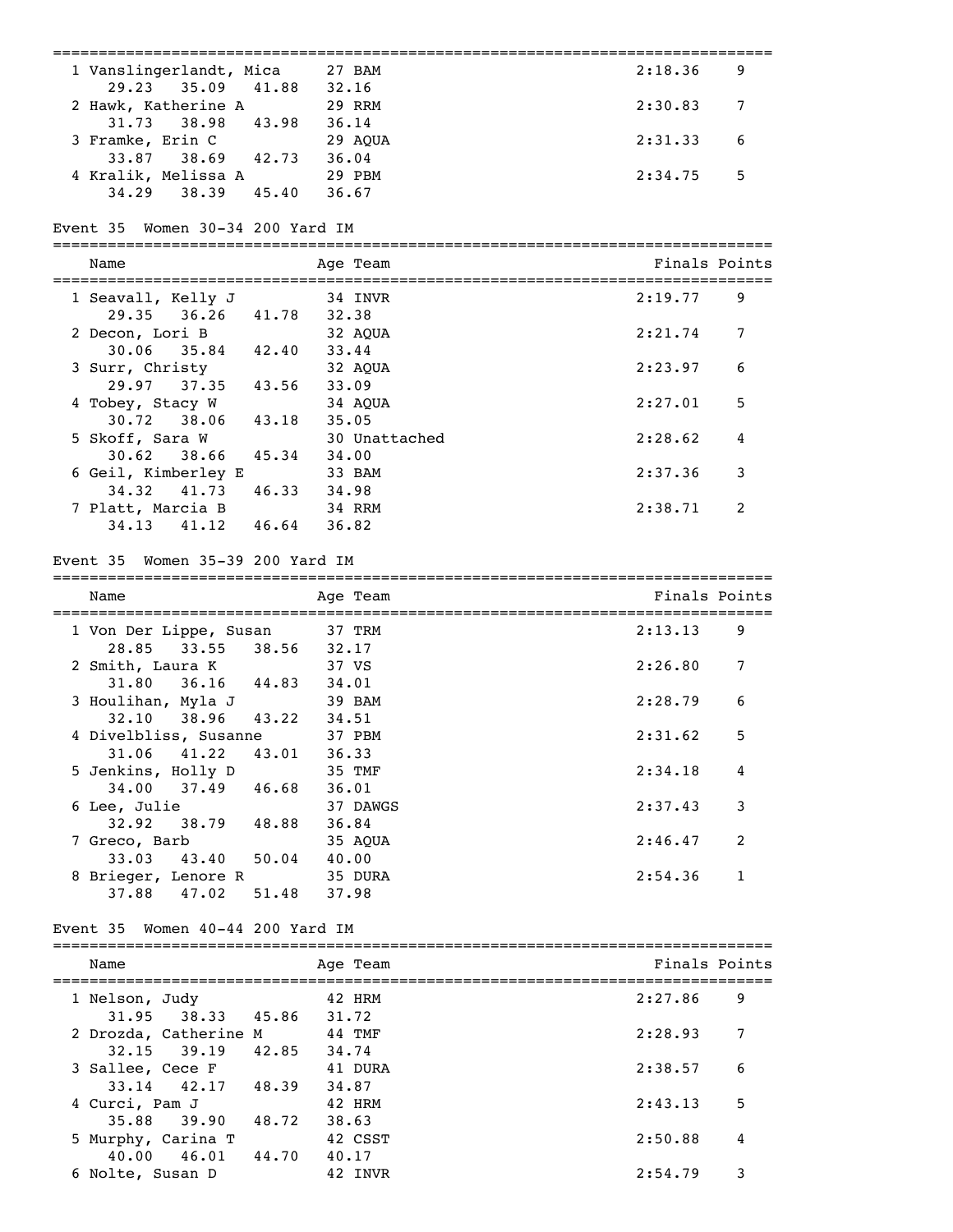| 46.50<br>49.82<br>38.91                              | 39.56              |                                    |
|------------------------------------------------------|--------------------|------------------------------------|
| 7 Hawkinson, Cindy S                                 | 42 INVR            | 3:20.61<br>2                       |
| 57.12 43.86<br>46.06<br>53.57                        |                    |                                    |
| -- Dretzka, Jennifer M                               | 40 TMF             | DQ                                 |
| 52.09<br>42.26<br>54.82                              | 43.73              |                                    |
| Women 45-49 200 Yard IM<br>Event 35                  |                    |                                    |
| Name                                                 | Age Team           | Finals Points                      |
| 1 Metz, Cathy L                                      | 47 DURA            | 2:32.54<br>9                       |
| 32.40 37.97 45.91 36.26                              |                    |                                    |
|                                                      |                    |                                    |
| Women 50-54 200 Yard IM<br>Event 35                  |                    |                                    |
| Name                                                 | Age Team           | Finals Points                      |
| 1 Roche, Carolyn                                     | 51 BAM             | 2:55.27<br>9                       |
| 46.25<br>36.59                                       | 53.43 39.00        |                                    |
| 2 Young, Lydia L                                     | 54 DAWGS           | 3:10.74<br>7                       |
| 53.29 42.62<br>44.11<br>50.72                        |                    |                                    |
| 3 Nelson, Mary Anne<br>41.17 56.42 51.48             | 52 DURA<br>44.78   | 3:13.85<br>6                       |
| 4 Yoder, Margie E                                    | 50 AOUA            | 3:34.86<br>5                       |
| 48.62 59.64 1:01.45 45.15                            |                    |                                    |
|                                                      |                    |                                    |
| Women 55-59 200 Yard IM<br>Event 35                  |                    |                                    |
| Name                                                 | Age Team           | Finals Points                      |
| 1 Lebsack, Linda M                                   | 56 AOUA            | 3:28.25<br>9                       |
| 47.77 57.20 58.35                                    | 44.93              |                                    |
| 2 Anziano, Marcia                                    | 58 INVR            | 3:36.74<br>7                       |
| 58.86 1:00.31 46.39<br>51.18                         |                    |                                    |
| Women 60-64 200 Yard IM<br>Event 35                  |                    |                                    |
| =====================================<br>Name        | Age Team           | Finals Points                      |
|                                                      |                    |                                    |
| 1 Zentgraf, Karen W<br>$1:01.10$ $1:00.98$ $1:07.07$ | 61 BYM<br>53.64    | 4:02.79<br>9                       |
|                                                      |                    |                                    |
| Women 65-69 200 Yard IM<br>Event 35                  |                    |                                    |
| Name<br>=======================                      | Age Team           | Finals Points                      |
| 1 Oberg, Jane G                                      | 65 DAWGS           | 3:32.39<br>9                       |
| 46.44 55.68<br>59.07                                 | 51.20              |                                    |
|                                                      |                    |                                    |
| Event 35<br>Women 70-74 200 Yard IM                  |                    |                                    |
| Name                                                 | Age Team           | Finals Points                      |
| 1 Hertzberg, Ruth S                                  | 70 SUM             | 4:55.11<br>9                       |
| 1:14.09 1:10.46 1:30.86                              | 59.70              |                                    |
|                                                      |                    |                                    |
| Men 19-24 200 Yard IM<br>Event 36                    | ------------------ |                                    |
| Name                                                 | Age Team           | Finals Points                      |
|                                                      |                    | ------------------<br>2:22.47<br>9 |
| 1 Cliff-Tuttle, Josh G<br>35.75<br>43.95<br>27.90    | 23 AM<br>34.87     |                                    |
|                                                      |                    |                                    |
| Event 36 Men 25-29 200 Yard IM                       |                    |                                    |

===============================================================================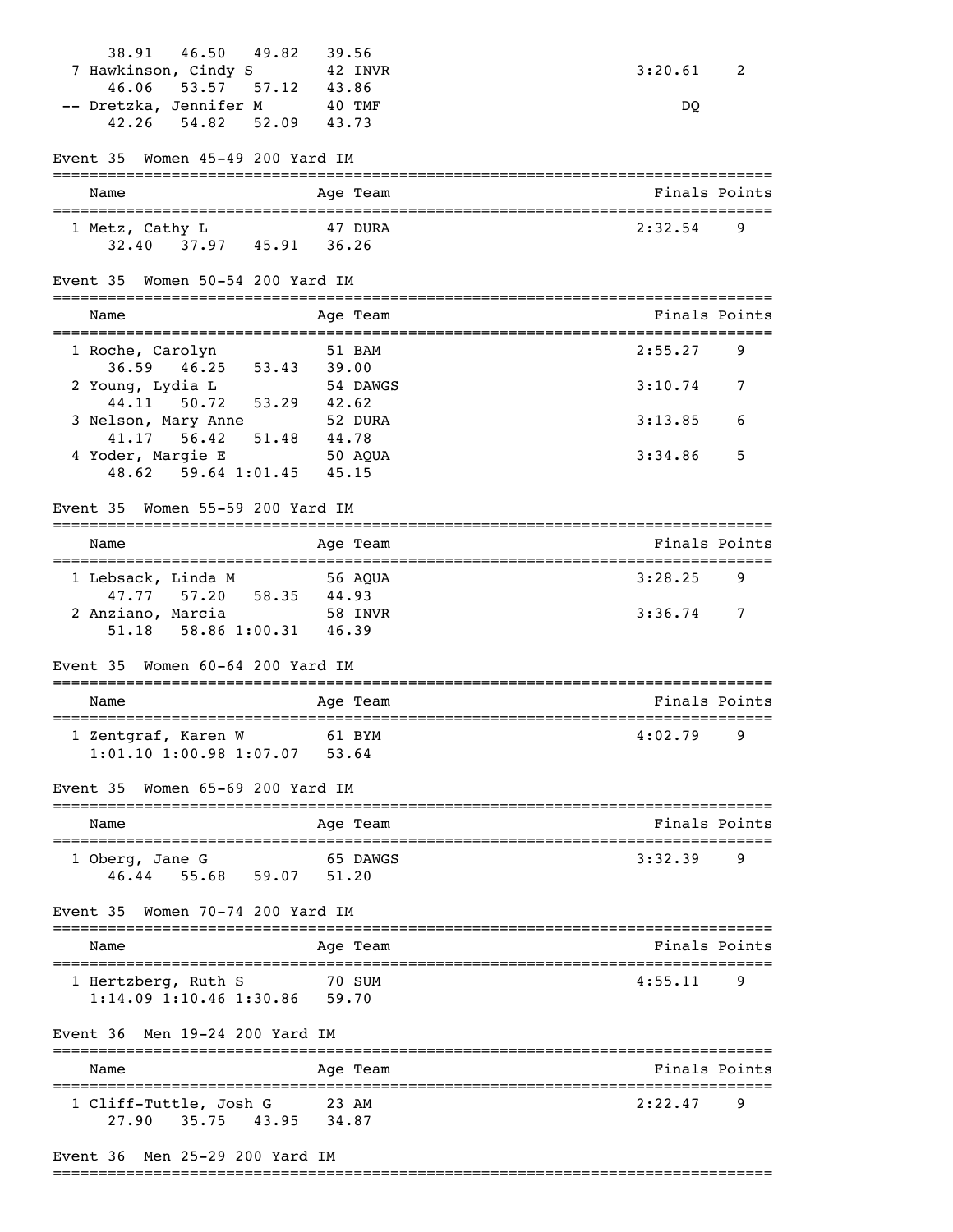| Name                                            |         | Age Team |         | Finals Points |
|-------------------------------------------------|---------|----------|---------|---------------|
| =====================================           |         |          |         |               |
| 1 Gair, David C<br>36.20 40.91 32.04<br>27.78   | 28 AQUA |          | 2:16.93 | 9             |
| 2 Valks, Victor P                               | 28 AM   |          | 2:26.98 | 7             |
| 36.19 45.95 32.86<br>31.98                      |         |          |         |               |
| 3 Jones, Ryan K<br>26 AM                        |         |          | 2:29.38 | 6             |
| 30.05<br>37.49 47.11 34.73                      |         |          |         |               |
| -- Commings, Jeff P                             |         | 29 SQUID | DQ      |               |
| 26.48 29.20 34.16 29.34                         |         |          |         |               |
|                                                 |         |          |         |               |
| Event 36 Men 30-34 200 Yard IM                  |         |          |         |               |
|                                                 |         |          |         |               |
| Name                                            |         | Age Team |         | Finals Points |
|                                                 |         |          |         |               |
| 1 Siegel, Joel F<br>26.96                       | 31.11   | 31 AQUA  | 2:09.97 | 9             |
| 33.43 38.47<br>2 Nasser, Rob                    |         | 33 HRM   | 2:10.21 | 7             |
| 34.27 38.43 30.68<br>26.83                      |         |          |         |               |
| 3 Ross, Dave                                    |         | 32 AQUA  | 2:17.03 | 6             |
| 35.99 41.11 30.88<br>29.05                      |         |          |         |               |
| 4 Kelley, Brett A                               | 31 AM   |          | 2:23.02 | 5             |
| 43.60 33.92<br>30.00<br>35.50                   |         |          |         |               |
| 5 Lorson, Matthew E                             |         | 30 DURA  | 2:24.19 | 4             |
| 38.55 44.27 32.23<br>29.14                      |         |          |         |               |
| 6 Pryor, Keith T                                |         | 32 SQUID | 2:26.79 | 3             |
| $30.01$ $38.49$ $44.17$                         | 34.12   |          |         |               |
|                                                 |         |          |         |               |
| Event 36 Men 35-39 200 Yard IM                  |         |          |         |               |
|                                                 |         |          |         |               |
| Name                                            |         | Age Team |         | Finals Points |
| 1 Rowland, Shawn C                              | 37 AM   |          | 2:06.77 | 9             |
| 26.38<br>33.53 36.97                            | 29.89   |          |         |               |
| 2 Allison, Mark A                               | 35 AM   |          | 2:13.51 | 7             |
| 36.16 36.65 32.68<br>28.02                      |         |          |         |               |
| 3 Chaiyaroj, Patt                               |         | 39 SOUID | 2:13.55 | 6             |
| 28.43<br>33.34<br>41.59 30.19                   |         |          |         |               |
| 4 Knight, Roger G                               |         | 39 BAM   | 2:24.34 | 5             |
| 29.91<br>41.96<br>37.39                         | 35.08   |          |         |               |
| 5 Brieger, Michael H                            |         | 37 DURA  | 2:29.90 | 4             |
| 37.52<br>$46.16$ 36.50<br>29.72                 |         |          |         |               |
|                                                 |         |          |         |               |
| Event 36 Men 40-44 200 Yard IM                  |         |          |         |               |
|                                                 |         |          |         |               |
| Name                                            |         | Age Team |         | Finals Points |
| 1 Jordan, Jaime                                 |         | 40 AQUA  | 2:08.53 | 9             |
| 33.43<br>37.85 29.44<br>27.81                   |         |          |         |               |
| 2 Dittrich, Wolfgang                            |         |          | 2:12.89 | 7             |
| Wolfgang 41 BAM<br>34.86 37.74 30.99<br>29.30   |         |          |         |               |
| 3 Hugo, John M                                  |         | 42 INVR  | 2:17.51 | 6             |
| 36.44 40.92 31.72<br>28.43                      |         |          |         |               |
| 4 Holston, JB                                   | 44 EM   |          | 2:23.02 | 5             |
| 37.28 43.06 33.30<br>29.38                      |         |          |         |               |
| 5 Franklin, Russ                                | 44 EPM  |          | 2:42.11 | 4             |
| 45.11 48.37 35.80<br>32.83                      |         |          |         |               |
|                                                 |         |          |         |               |
| Event 36 Men 45-49 200 Yard IM                  |         |          |         |               |
|                                                 |         |          |         |               |
| Name                                            |         | Age Team |         | Finals Points |
|                                                 | 46 INVR |          | 2:18.45 | 9             |
| 1 Nolte, Christopher<br>41.30<br>29.92<br>35.95 | 31.28   |          |         |               |
| 2 Stanback, John H                              |         | 49 VORT  | 2:19.83 | 7             |
|                                                 |         |          |         |               |
|                                                 |         |          |         |               |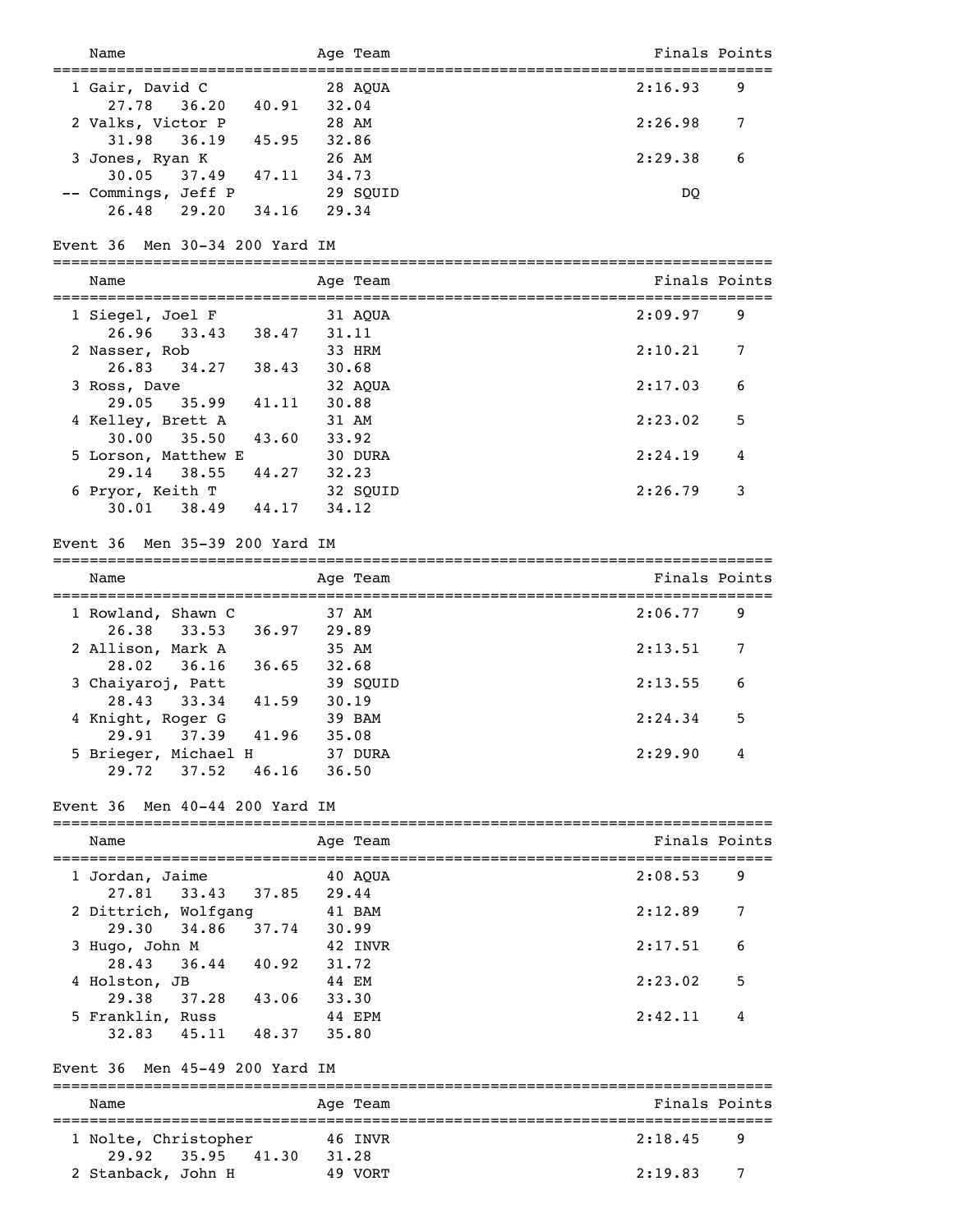| Name                                                                |              | Age Team                                                             |               | Finals Points |
|---------------------------------------------------------------------|--------------|----------------------------------------------------------------------|---------------|---------------|
| Women 19-24 50 Yard Breaststroke<br>Event 37                        |              |                                                                      |               |               |
| 1 Wrenn, John H<br>$1:25.74$ 1:12.41 1:25.53 1:00.67                |              | 82 BAM                                                               | 5:04.35       | 9             |
| Name                                                                |              | Age Team<br>-----------------------------------<br>:================ | Finals Points |               |
| Event 36 Men 80-84 200 Yard IM<br>-----------------------------     |              |                                                                      |               |               |
| 2 Myers, John D<br>55.17 1:07.68 1:01.11                            | 51.27        |                                                                      |               |               |
| 43.13 51.70 56.51                                                   | 47.57        | 72 BAM                                                               | 3:55.23       | 7             |
| 1 Bishop, David W                                                   |              | 70 DURA                                                              | 3:18.91       | 9             |
| Name                                                                |              | Age Team                                                             |               | Finals Points |
| Event 36 Men 70-74 200 Yard IM                                      |              |                                                                      |               |               |
| 1 O'Brien, Dennis A<br>34.77 46.54 51.00                            | 41.86        | 67 DURA                                                              | 2:54.17       | 9             |
| Name                                                                |              | Age Team                                                             |               | Finals Points |
| Event 36 Men 65-69 200 Yard IM                                      |              | ===============================                                      |               |               |
| 43.14 51.64 56.71                                                   | 37.54        |                                                                      |               |               |
| 34.28<br>41.87 45.81 34.22<br>2 Goodman, Laurence R 55 BAM          |              |                                                                      | 3:09.03       | 7             |
| ==============<br>1 Burson, Bill                                    | ============ | 58 SSM                                                               | 2:36.18       | 9             |
| Name                                                                |              | Age Team                                                             |               | Finals Points |
| Event 36 Men 55-59 200 Yard IM                                      |              |                                                                      |               |               |
| 34.15 47.58 47.95 36.60                                             |              |                                                                      |               |               |
| $34.66$ $44.42$ $45.18$ $39.18$<br>5 Strack, Edward R 50 Unattached |              |                                                                      | 2:46.28       | 4             |
| 35.88 43.78 49.11 34.32<br>4 Parkinson, Bruce A                     |              | 52 Unattached                                                        | 2:43.44       | 5             |
| 3 Varner, Tim                                                       |              | 52 BAM                                                               | 2:43.09       | 6             |
| 2 Fischer, Chuck<br>30.41 37.22 42.71 34.80                         |              | 51 AQUA                                                              | 2:25.14       | 7             |
| 1 McDonald, Lee H<br>29.56 35.86 40.00                              | 31.88        | 51 VORT                                                              | 2:17.30       | 9             |
| Name                                                                |              | Age Team                                                             |               | Finals Points |
| Event 36 Men 50-54 200 Yard IM                                      |              |                                                                      |               |               |
| 28.22 36.18 41.81 33.36                                             |              |                                                                      |               |               |
| -- Stehlin, Ed H                                                    |              | 47 JAM                                                               | DQ            |               |
| 7 McHugh, Jerry<br>42.85 54.76 53.20 41.61                          |              | 45 DAC                                                               | 3:12.42       | 2             |
| 34.71<br>44.25<br>48.02                                             | 40.63        |                                                                      |               |               |
| 32.15<br>38.70<br>46.60 36.27<br>6 Henderson, James A               |              | 45 SQUID                                                             | 2:47.61       | 3             |
| 5 Tolle, David L                                                    |              | 47 PPY                                                               | 2:33.72       | 4             |
| 4 Ghaffari, Manu<br>$31.07$ $39.37$ $43.71$                         | 32.89        | 46 BAM                                                               | 2:27.04       | 5             |
| $30.52$ $36.68$<br>41.78                                            | 33.19        |                                                                      |               |               |
| $30.51$ $35.46$<br>41.98<br>3 Reeves, William W                     | 31.88        | 49 AQUA                                                              | 2:22.17       | 6             |
|                                                                     |              |                                                                      |               |               |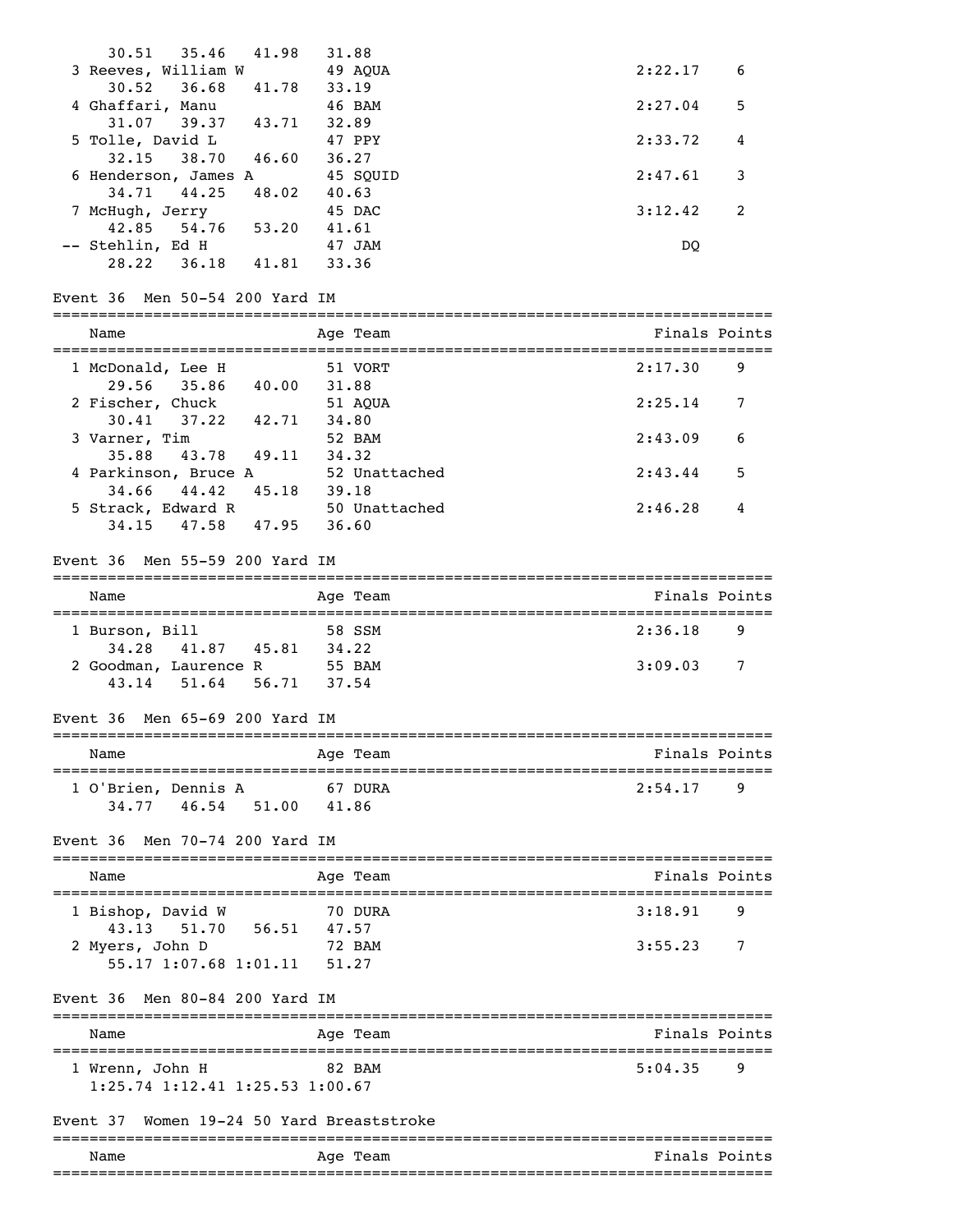| 1 Jennings, Jenn L<br>2 Stevenson, Amanda H  | 22 LM<br>23 SSM                                   | 35.55<br>44.64 | 9<br>7        |
|----------------------------------------------|---------------------------------------------------|----------------|---------------|
| Women 25-29 50 Yard Breaststroke<br>Event 37 |                                                   |                |               |
| Name                                         | Age Team                                          |                | Finals Points |
| 1 Luellen, Katherine J                       | 29 AQUA                                           | 36.22          | 9             |
| 2 Hawk, Katherine A                          | 29 RRM                                            | 36.53          | 7             |
| 3 Rawsky, Melissa L                          | 28 Unattached                                     | 37.17          | 6             |
| 4 Shay, Dawn D                               | 26 PEM                                            | 42.91          | 5             |
| Women 30-34 50 Yard Breaststroke<br>Event 37 |                                                   |                |               |
| Name                                         | Aqe Team                                          |                | Finals Points |
| 1 Seavall, Kelly J                           | 34 INVR                                           | 33.56          | 9             |
| 2 Decon, Lori B                              | 32 AQUA                                           | 34.38          | 7             |
| 3 Niemann, Catherine A                       | 32 AM                                             | 35.06          | 6             |
| 4 Shoemaker, Christy                         | 34 BAM                                            | 39.24          | 5             |
| 5 Crawford, Kathy                            | 33 DAC                                            | 44.85          | 4             |
| Women 35-39 50 Yard Breaststroke<br>Event 37 |                                                   |                |               |
| Name                                         | Age Team<br>------------------------------------- |                | Finals Points |
| 1 Arredondo, Shelia M                        | 38 HRM                                            | 32.75          | 9             |
| 2 Allison, Laurie A                          | 38 AM                                             | 35.07          | 7             |
| 3 Sauls, Catherine C                         | 38 TMF                                            | 39.69          | 6             |
| Women 40-44 50 Yard Breaststroke<br>Event 37 |                                                   |                |               |
|                                              |                                                   |                |               |
| Name                                         | Age Team                                          |                | Finals Points |
| 1 Von Evig, Julia M                          | 41 AQUA                                           | 33.71          | 9             |
| 2 Crouch, Kim                                | 41 RRM                                            | 34.58          | 7             |
| 3 Drozda, Catherine M                        | 44 TMF                                            | 35.15          | 6             |
| 4 Murphy, Carina T                           | 42 CSST                                           | 38.93          | 5             |
| 5 Nolte, Susan D                             | 42 INVR                                           | 41.08          | 4             |
| 6 Bendell, Heidi J                           | 40 DURA                                           | 43.78          | 3             |
| 7 O'Malley-Schott, Leeann                    | 42 AQUA                                           | 1:01.24        | 2             |
| Women 45-49 50 Yard Breaststroke<br>Event 37 |                                                   |                |               |
| Name                                         | ================================                  |                | Finals Points |
|                                              | Age Team                                          |                |               |
| l Rosener, Karen K                           | 49 FCC                                            | 36.85          | 9             |
| 2 Busovsky, Karen F                          | 45 CSST                                           | 37.19          | 7             |
| 3 Slavec, Deborah A                          | 49 SSM                                            | 46.03          | 6             |
| Women 50-54 50 Yard Breaststroke<br>Event 37 |                                                   |                |               |
| Name                                         | Age Team                                          |                | Finals Points |
| 1 Roche, Carolyn                             | 51 BAM                                            | 40.34          | 9             |
| 2 Nelson, Mary Anne                          | 52 DURA                                           | 40.91          | 7             |
| 3 O'Brien, Trudy                             | 53 DURA                                           | 41.54          |               |
| 4 Brunger, Cheryl A                          | 52 HRM                                            | 44.88          | 5             |
| 5 England, Nancy J                           | 53 TMF                                            | 52.38          | 4             |
| 6 Stannard, Margaret K                       | 51 Unattached                                     | 55.28          | 3             |
| Women 55-59 50 Yard Breaststroke<br>Event 37 |                                                   |                |               |
|                                              | =======================                           |                |               |
| Name                                         | Aqe Team                                          |                | Finals Points |
|                                              |                                                   |                |               |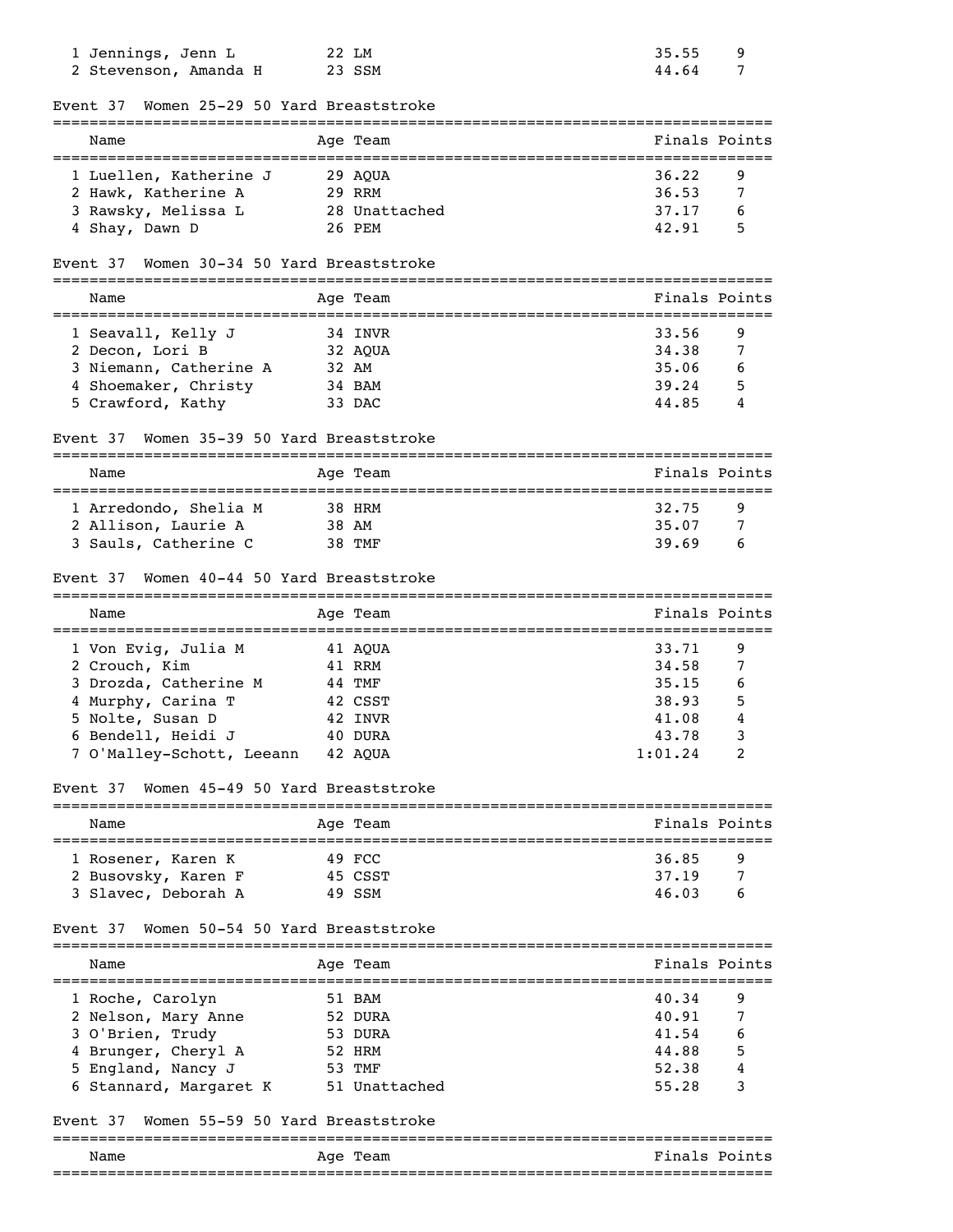| 1 Oakley, Anne<br>2 Hashimotoa, Christine                          | 57 BAM<br>55 INVR                                 | 46.50<br>9<br>47.31<br>7   |
|--------------------------------------------------------------------|---------------------------------------------------|----------------------------|
| Women 60-64 50 Yard Breaststroke<br>Event 37                       | =============                                     |                            |
| Name<br>-----------------------                                    | Age Team<br>-==================================== | Finals Points              |
| 1 Krichbaum, Barbara J<br>2 Clapp, Mary A                          | 60 VS<br>64 AM                                    | 46.73<br>9<br>1:10.54<br>7 |
| Women 65-69 50 Yard Breaststroke<br>Event 37                       |                                                   |                            |
| Name                                                               | Age Team                                          | Finals Points              |
| 1 Ryman, Donna M                                                   | 66 INVR                                           | 46.04<br>9                 |
| Women 75-79 50 Yard Breaststroke<br>Event 37                       |                                                   |                            |
| Name                                                               | Age Team                                          | Finals Points              |
| 1 Holmes, Frances                                                  | 75 JAM                                            | 9<br>1:35.41               |
| Men 19-24 50 Yard Breaststroke<br>Event 38                         |                                                   |                            |
| Name                                                               | Age Team                                          | Finals Points              |
| 1 Walker, Kent G                                                   | 24 SUM                                            | 30.23<br>9                 |
| 23 SQUID<br>2 Maher, Sean P                                        |                                                   | 33.56<br>7                 |
| 3 Cliff-Tuttle, Josh G                                             | 23 AM                                             | 35.56<br>6                 |
| Men 25-29 50 Yard Breaststroke<br>Event 38                         |                                                   |                            |
| Name                                                               | Age Team                                          | Finals Points              |
| 1 Commings, Jeff P                                                 | 29 SQUID                                          | 26.65<br>9                 |
| 2 Eisenhuth, Matt S                                                | 28 AQUA                                           | 27.70<br>7                 |
| 3 Gannon, Terry M                                                  | 29 INVR                                           | 36.89<br>6                 |
| 4 Michelini, Marco                                                 | 28 VORT                                           | 38.91<br>5                 |
| Men 30-34 50 Yard Breaststroke<br>Event 38                         |                                                   |                            |
| Name                                                               | Age Team                                          | Finals Points              |
| 1 Gotto, Tony                                                      | 31 AM                                             | 29.16<br>9                 |
| 2 Cassidy, Robery J                                                | 32 DAC                                            | 29.87<br>7                 |
| 3 Rosinski, Thomas J                                               | 33 AQUA                                           | 33.50<br>6                 |
| 4 Mendez, Mario A<br>5 Tsui, Raymond                               | 32 WRS<br>34 PEM                                  | 34.95<br>5<br>47.28<br>4   |
| Men 35-39 50 Yard Breaststroke<br>Event 38                         |                                                   |                            |
| Name                                                               | Age Team                                          | Finals Points              |
| 1 Allison, Mark A                                                  | 35 AM                                             | 29.95<br>9                 |
| 2 Miller, George F                                                 | 37 INVR                                           | 30.95<br>7                 |
| 3 Knight, Roger G                                                  | 39 BAM                                            | 31.45<br>6                 |
| 4 Phelps, Brian R                                                  | 38 AM                                             | 33.70<br>5                 |
| 5 Burlingame, Martin R                                             | 36 INVR                                           | 33.72<br>4                 |
| 6 Gallegos, David J                                                | 36 BAM                                            | 37.75<br>3                 |
| 7 Castellini, Rick R<br>Men 40-44 50 Yard Breaststroke<br>Event 38 | 36 GVW                                            | 45.70<br>2                 |
|                                                                    |                                                   |                            |
| Name                                                               | Age Team                                          | Finals Points              |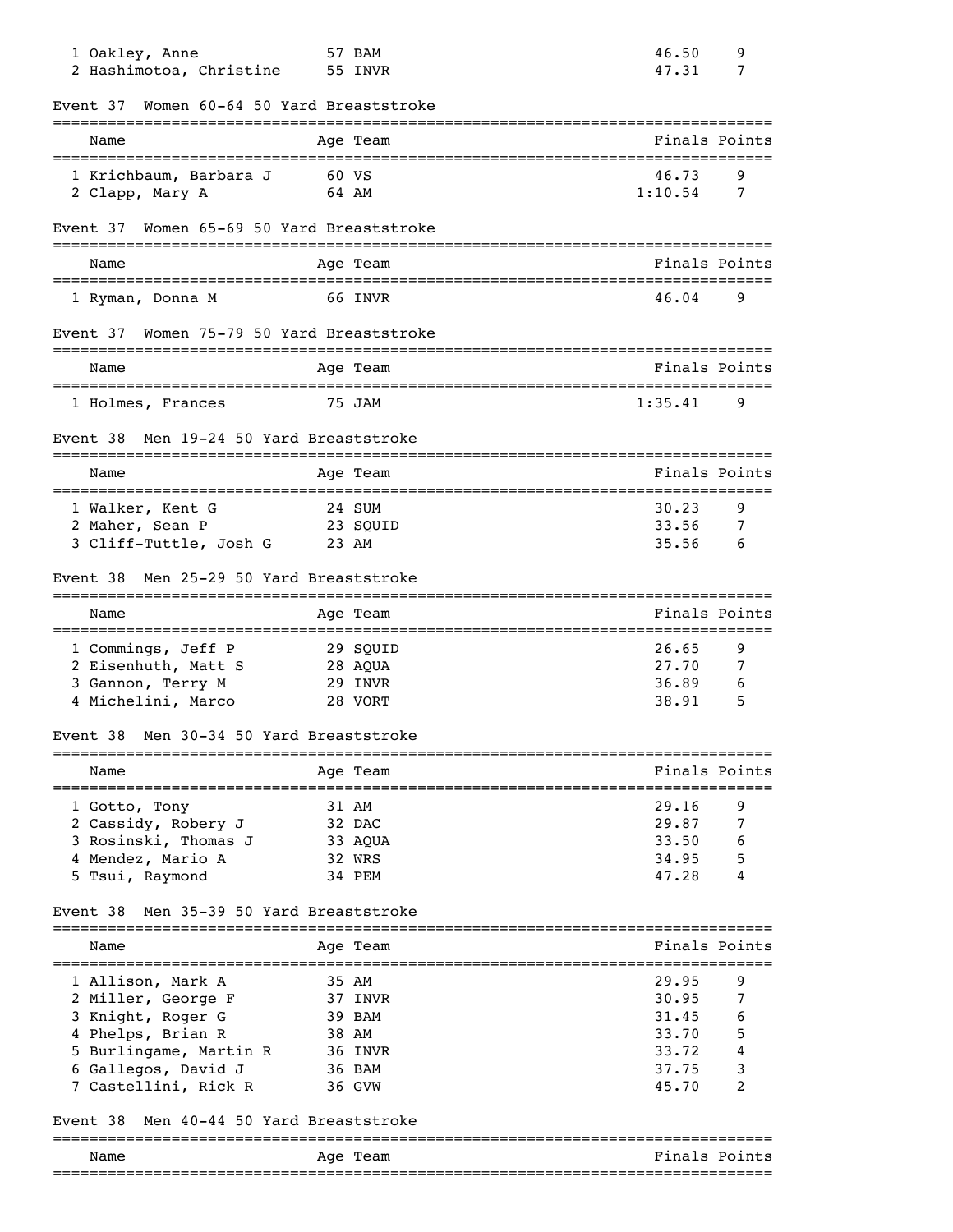| 1 Bank, Holden J        | 43 BAM  | 28.88 | 9 |
|-------------------------|---------|-------|---|
| 2 Gray, David S         | 44 TMF  | 28.96 |   |
| 3 Burke, Pat L          | 41 SSM  | 32.05 | 6 |
| 4 O'Brien, Mike M       | 41 DURA | 33.44 | 5 |
| 5 Stewart, David A      | 41 TMF  | 33.74 | 4 |
| 6 Belin, Thomas H       | 41 INVR | 34.19 |   |
| 7 Keller, Christopher J | 41 GVW  | 53.89 | 2 |
| -- Laverty, David F     | 40 WRS  | DO    |   |

### Event 38 Men 45-49 50 Yard Breaststroke

| Name                  |    | Age Team | Finals Points |   |
|-----------------------|----|----------|---------------|---|
| 1 Waterbury, Stuart S |    | 49 BAM   | 30.28         | 9 |
| 2 Louie, Jamie        |    | 46 CSST  | 31.71         |   |
| 3 Heggy, Terry A      |    | 48 DAWGS | 34,77         | 6 |
| 4 Tolle, David L      |    | 47 PPY   | 35.52         | 5 |
| 5 McElhinney, Tom B   |    | 49 GGM   | 35.75         | 4 |
| 6 Ellefsen, Karl J    | 47 | DAWGS    | 41.90         | 3 |

### Event 38 Men 50-54 50 Yard Breaststroke

| Name | -15 | . . |
|------|-----|-----|

| 1 Fischer, Chuck      | 51 AOUA       | 31.69<br>9 |
|-----------------------|---------------|------------|
| 2 McDonald, Lee H     | 51 VORT       | 31.85      |
| 3 Colby, Curt         | 53 BAM        | 32.60<br>6 |
| 4 Blodgett, Bob H     | 52 INVR       | 5<br>34.79 |
| 5 Potekhen, George P  | 52 SUM        | 4<br>35.13 |
| 6 Parkinson, Bruce A  | 52 Unattached | 36.06<br>3 |
| 7 Pflum, Glenn D      | 53 SOUID      | 47.35<br>2 |
| -- Streicher, Peter H | 52 MIRA       | DO         |

### Event 38 Men 55-59 50 Yard Breaststroke

| Name                |       | Age Team | Finals Points |   |  |
|---------------------|-------|----------|---------------|---|--|
| 1 Griffith, Bill    | 56 VS |          | 32.42         | 9 |  |
| 2 Abbott, William A |       | 56 AM    | 32.85         | 7 |  |
| 3 Carney, Kent      |       | 55 EM    | 36.40         | 6 |  |
| 4 Conland, Robert S |       | 58 EPM   | 36.75         | 5 |  |
| 5 Townsend, Cecil D |       | 55 PBM   | 37.24         | 4 |  |
| 6 Edwards, Morgan   |       | 58 INVR  | 39.02         |   |  |

### Event 38 Men 60-64 50 Yard Breaststroke

| Name                                |  | Age Team            | Finals Points  |        |  |  |
|-------------------------------------|--|---------------------|----------------|--------|--|--|
| 1 Olden, Richard<br>2 Graham, Jim D |  | 60 CSST<br>61 DURA  | 34.66<br>36.73 | 9<br>7 |  |  |
| 3 King, William E<br>4 Yost, Bob R  |  | 63 DAWGS<br>61 INVR | 37.35<br>47.42 | 6<br>5 |  |  |

#### Event 38 Men 65-69 50 Yard Breaststroke

| Name                                 | Age Team          | Finals Points            |
|--------------------------------------|-------------------|--------------------------|
| 1 O'Brien, Dennis A                  | 67 DURA           | 36.40<br>9               |
| 2 Patten, Bob W<br>3 Plummer, Mark A | 68 DAC<br>66 INVR | 36.51<br>7<br>52.91<br>b |

### Event 38 Men 70-74 50 Yard Breaststroke

| Name            | Age<br>Team | Finals Points |
|-----------------|-------------|---------------|
| _______________ |             |               |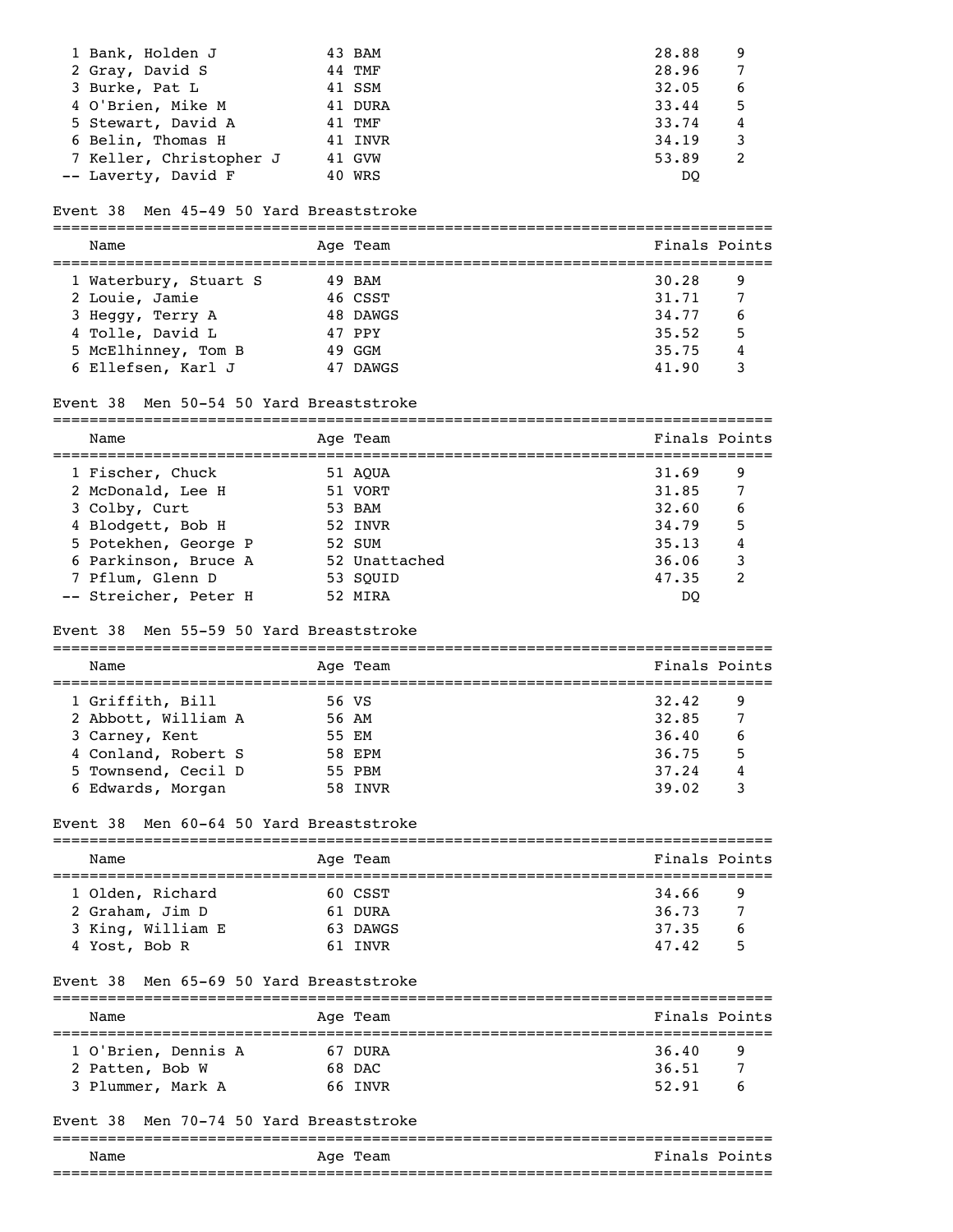| 1 Bishop, David W<br>2 Hart, James W                      |        | 70 DURA<br>74 Unattached | 42.19<br>44.24 | 9<br>7        |
|-----------------------------------------------------------|--------|--------------------------|----------------|---------------|
| Event 38 Men 80-84 50 Yard Breaststroke                   |        |                          |                |               |
| Name                                                      |        | Age Team                 |                | Finals Points |
| 1 Richards, Hugh                                          |        | 82 Dolphins              | 46.64          | 9             |
| 2 Kohl, William                                           |        | 80 Unattached            | 1:00.52        | 7             |
| 3 Wrenn, John H                                           |        | 82 BAM                   | 1:11.15        | 6             |
| Event 39 Women 19-24 100 Yard Freestyle                   |        |                          |                |               |
| Name                                                      |        | Age Team                 |                | Finals Points |
| 1 Stevenson, Amanda H<br>33.29 41.07                      | 23 SSM |                          | 1:14.36        | 9             |
| Event 39 Women 25-29 100 Yard Freestyle                   |        |                          |                |               |
| Name                                                      |        | Age Team                 |                | Finals Points |
| 1 Bicknell, Rebecca S<br>26.71 27.96                      |        | 27 DAC                   | 54.67          | 9             |
| 2 Luellen, Katherine J<br>27.74<br>29.19                  |        | 29 AQUA                  | 56.93          | 7             |
|                                                           |        |                          |                |               |
| 3 Yates, Maggie O                                         |        | 25 CMM                   | 1:00.38        | 6             |
| 29.13<br>31.25<br>4 Woolsley, Karrie L<br>$31.87$ $36.10$ |        | 26 TPI                   | 1:07.97        | 5             |
| Event 39 Women 30-34 100 Yard Freestyle                   |        |                          |                |               |
| Name                                                      |        | Age Team                 |                |               |
| 1 Gadd-Siegel, Cecilia E                                  |        | 31 AQUA                  | 55.35          | 9             |
| 27.13<br>28.22<br>2 Seavall, Kelly J<br>26.92             |        | 34 INVR                  | 55.94          | 7             |
| 29.02<br>3 Tobey, Stacy W                                 |        | 34 AQUA                  | $1:01.31$ 6    | Finals Points |
| 29.18 32.13<br>4 Skoff, Sara W<br>29.71 33.30             |        | 30 Unattached            | 1:03.01        | 5             |
| 5 Zarou, Kate<br>30.30<br>32.97                           |        | 34 AQUA                  | 1:03.27        | 4             |
| 6 Shoemaker, Christy<br>33.16<br>30.66                    |        | 34 BAM                   | 1:03.82        | $\mathsf 3$   |
| 7 Pennington, Pam<br>31.91 33.87                          |        | 32 TMF                   | 1:05.78        | 2             |
| 8 Atkins, Julia K<br>33.01 34.78                          |        | 32 Unattached            | 1:07.79        | $\mathbf{1}$  |
| 9 Tall Bull, Brooke K<br>32.18 36.13                      |        | 32 SSM                   | 1:08.31        |               |

### Event 39 Women 35-39 100 Yard Freestyle

| Name                                      | Age Team | Finals Points           |
|-------------------------------------------|----------|-------------------------|
| 1 Von Der Lippe, Susan<br>$26.73$ $27.75$ | 37 TRM   | 54.48<br>9              |
| 2 Hagadorn, Heather L<br>27.24 28.83      | 38 AOUA  | 56.07<br>$\overline{7}$ |
| 3 Divelbliss, Susanne                     | PRM      | 59.69<br>6              |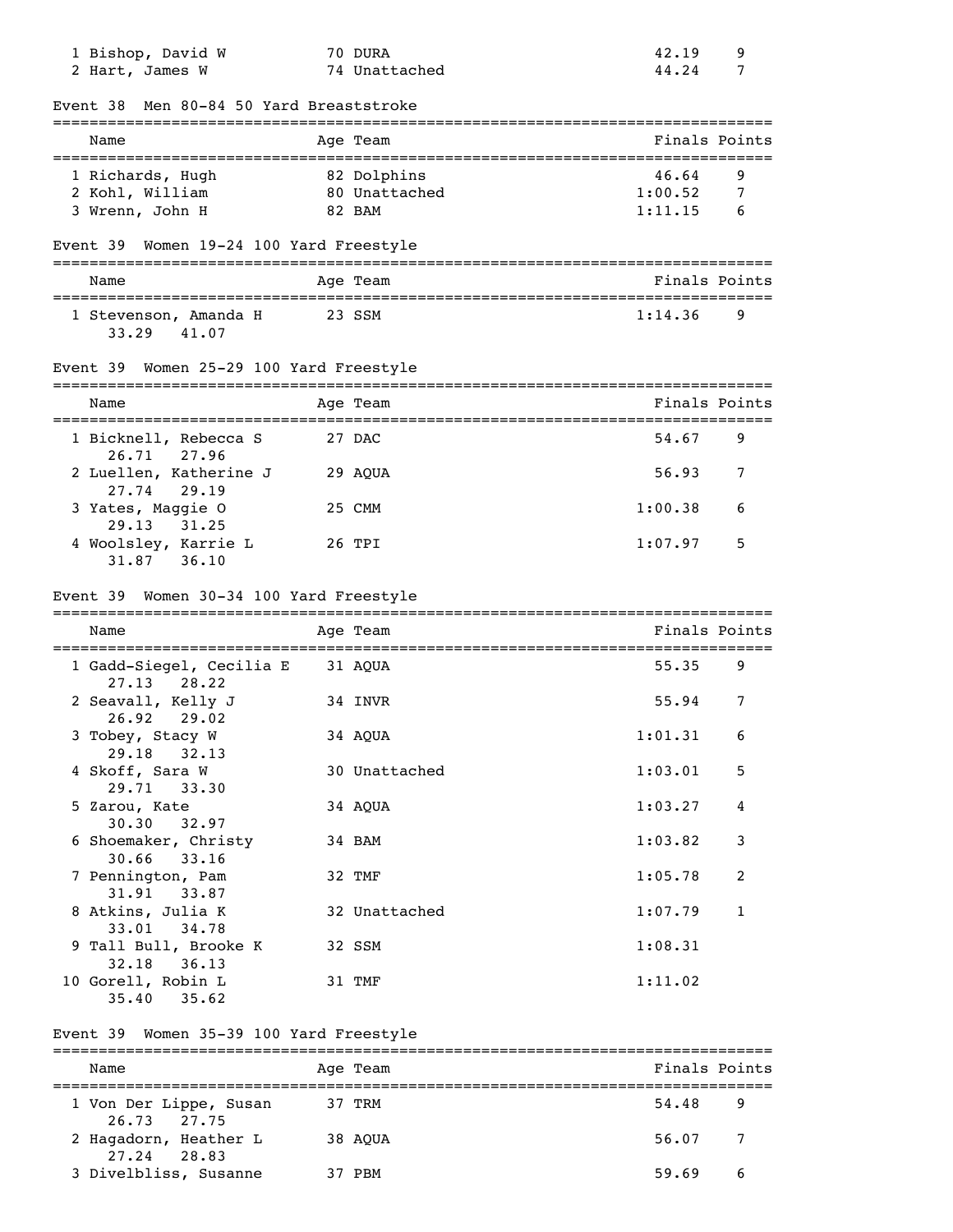| 28.18 31.51                                                |          |         |   |
|------------------------------------------------------------|----------|---------|---|
| 4 Arredondo, Shelia M<br>29.11 30.66                       | 38 HRM   | 59.77   | 5 |
| 5 Houlihan, Myla J<br>28.73 31.52                          | 39 BAM   | 1:00.25 | 4 |
| 6 Churchfield, Jennifer K 39 Unattached<br>$30.45$ $31.90$ |          | 1:02.35 | 3 |
| 7 Greco, Barb                                              | 35 AOUA  | 1:04.95 | 2 |
| 29.90 35.05<br>8 Brieger, Lenore R                         | 35 DURA  | 1:07.85 |   |
| 32.47 35.38<br>9 Meeks, Patti                              | 38 DAWGS | 1:09.39 |   |
| 34.12 35.27<br>-- Landy, Erin K<br>31.34<br>34.56          | 35 AOUA  | DO.     |   |

# Event 39 Women 40-44 100 Yard Freestyle

| Name                                              | Age Team      | Finals Points |              |
|---------------------------------------------------|---------------|---------------|--------------|
| 1 Garnier, Kathy<br>$26.59$ $28.92$               | 42 INVR       | 55.51         | 9            |
| 2 Nelson, Judy<br>28.26 29.60                     | 42 HRM        | 57.86         | 7            |
| 3 Crouch, Kim<br>28.27 30.87                      | 41 RRM        | 59.14         | 6            |
| 4 Dullea, Melanie J<br>28.77 31.34                | 41 SSM        | 1:00.11       | 5            |
| 5 Horn, Kris P<br>30.88 32.92                     | 40 DAWGS      | 1:03.80       | 4            |
| 6 Sallee, Cece F<br>$32.41$ $33.52$               | 41 DURA       | 1:05.93       | 3            |
| 7 Shultz, Lisa J<br>31.21 35.48                   | 40 INVR       | 1:06.69       | 2            |
| 8 Merryman, Andrea P<br>$33.12$ $35.89$           | 41 DURA       | 1:09.01       | $\mathbf{1}$ |
| 9 Dretzka, Jennifer M<br>34.58 38.27              | 40 TMF        | 1:12.85       |              |
| 10 Lahnert, Laurie J<br>34.40 38.95               | 40 Unattached | 1:13.35       |              |
| 11 O'Malley-Schott, Leeann 42 AQUA<br>48.24 59.58 |               | 1:47.82       |              |

# Event 39 Women 45-49 100 Yard Freestyle

|  | Name                                   |  | Age Team | Finals Points |     |
|--|----------------------------------------|--|----------|---------------|-----|
|  | 1 Rosener, Karen K<br>$30.66$ $31.92$  |  | 49 FCC   | 1:02.58       | 9   |
|  | 2 Haan, Mary Wohl A<br>$35.06$ $35.90$ |  | 49 BAM   | 1:10.96       | - 7 |

# Event 39 Women 50-54 100 Yard Freestyle

| Name                                | Age Team | Finals Points |   |
|-------------------------------------|----------|---------------|---|
| 1 Fouts, Susan J<br>32.43 34.08     | 52 HRM   | 1:06.51       | 9 |
| 2 Roche, Carolyn<br>$33.20$ $36.91$ | 51 BAM   | 1:10.11       |   |
| 3 Brunger, Cheryl A<br>34.48 39.29  | 52 HRM   | 1:13.77       | 6 |
| 4 Rowe, Christine T<br>35.79 41.26  | 51 AM    | 1:17.05       | 5 |
| 5 O'Brien, Trudy                    | 53 DURA  | 1:17.55       | 4 |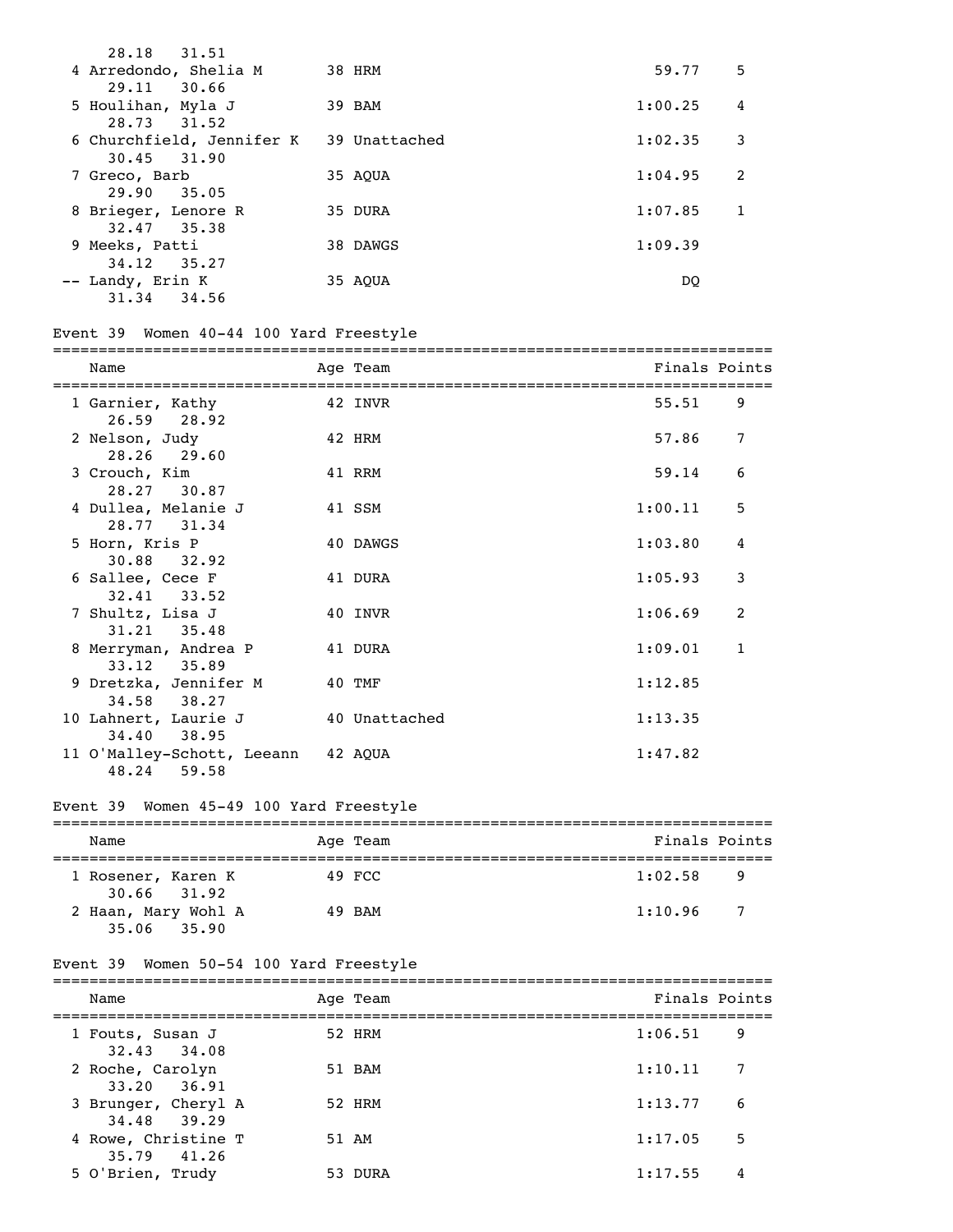| 38.57 38.98        |         |                                       |
|--------------------|---------|---------------------------------------|
| 6 Yoder, Margie E  | 50 AOUA | 1:19.23<br>$\overline{\phantom{a}}$ 3 |
| 38.14 41.09        |         |                                       |
| 7 England, Nancy J | 53 TMF  | 1:34.23<br>$\overline{\phantom{0}}$ 2 |
| 42.94<br>51.29     |         |                                       |

### Event 39 Women 55-59 100 Yard Freestyle

| Name                                   | Age Team | Finals Points                         |  |
|----------------------------------------|----------|---------------------------------------|--|
| 1 Anziano, Marcia<br>$40.04$ $41.15$   | 58 INVR  | 1:21.19<br>- 8                        |  |
| 1 Oakley, Anne<br>37.72 43.47          | 57 BAM   | 1:21.19<br>$\overline{\phantom{1}}$ 8 |  |
| 3 Hashimotoa, Christine<br>39.71 43.92 | 55 INVR  | 1:23.63<br>- 6                        |  |

# Event 39 Women 60-64 100 Yard Freestyle

| Name                                   | Age Team | Finals Points |   |
|----------------------------------------|----------|---------------|---|
| 1 Wise, Louise<br>$36.14$ 39.64        | 60 DAWGS | 1:15.78       | 9 |
| 2 Zentgraf, Karen W<br>44.26 45.82     | 61 BYM   | 1:30.08       | 7 |
| 3 Croissant, Eileen M<br>45.40 52.26   | 63 GGM   | 1:37.66       | 6 |
| 4 Clapp, Mary A<br>$1:02.75$ 1:06.15   | 64 AM    | 2:08.90       | 5 |
| -- Travis, Victoria L<br>54.00 1:01.88 | 61 CWW   | DO            |   |

# Event 39 Women 65-69 100 Yard Freestyle

| Name                                | Age Team |         | Finals Points |    |  |  |
|-------------------------------------|----------|---------|---------------|----|--|--|
| 1 Ryman, Donna M<br>43.16 44.93     |          | 66 INVR | 1:28.09       | 9  |  |  |
| 2 Stock, Liz<br>$1:46.86$ $1:50.24$ | 66 JAM   |         | 3:37.10       | -7 |  |  |

# Event 39 Women 70-74 100 Yard Freestyle

| Name                                | Age Team | Finals Points |     |
|-------------------------------------|----------|---------------|-----|
| 1 Mann, Dena<br>41.36 41.64         | 71 DAWGS | 1:23.00       | 9   |
| 2 Buchannan, Peggy J<br>49.81 52.25 | 70 VS    | 1:42.06       | -7  |
| 3 Hertzberg, Ruth S<br>53.30 56.36  | 70 SUM   | 1:49.66       | - 6 |

### Event 40 Men 19-24 100 Yard Freestyle

| Name                                  |       | Age Team | Finals Points |     |
|---------------------------------------|-------|----------|---------------|-----|
| 1 Iala, William O<br>26.88 28.31      |       | 21 HRM   | 55.19         | 9   |
| 2 Cliff-Tuttle, Josh G<br>26.82 30.06 | 23 AM |          | 56.88         | 7   |
| 3 Taggart, Chris<br>27.16 30.50       |       | 22 DAC   | 57.66         | - 6 |
| 4 Maher, Sean P<br>28.55 29.82        |       | 23 SOUID | 58.37         | 5   |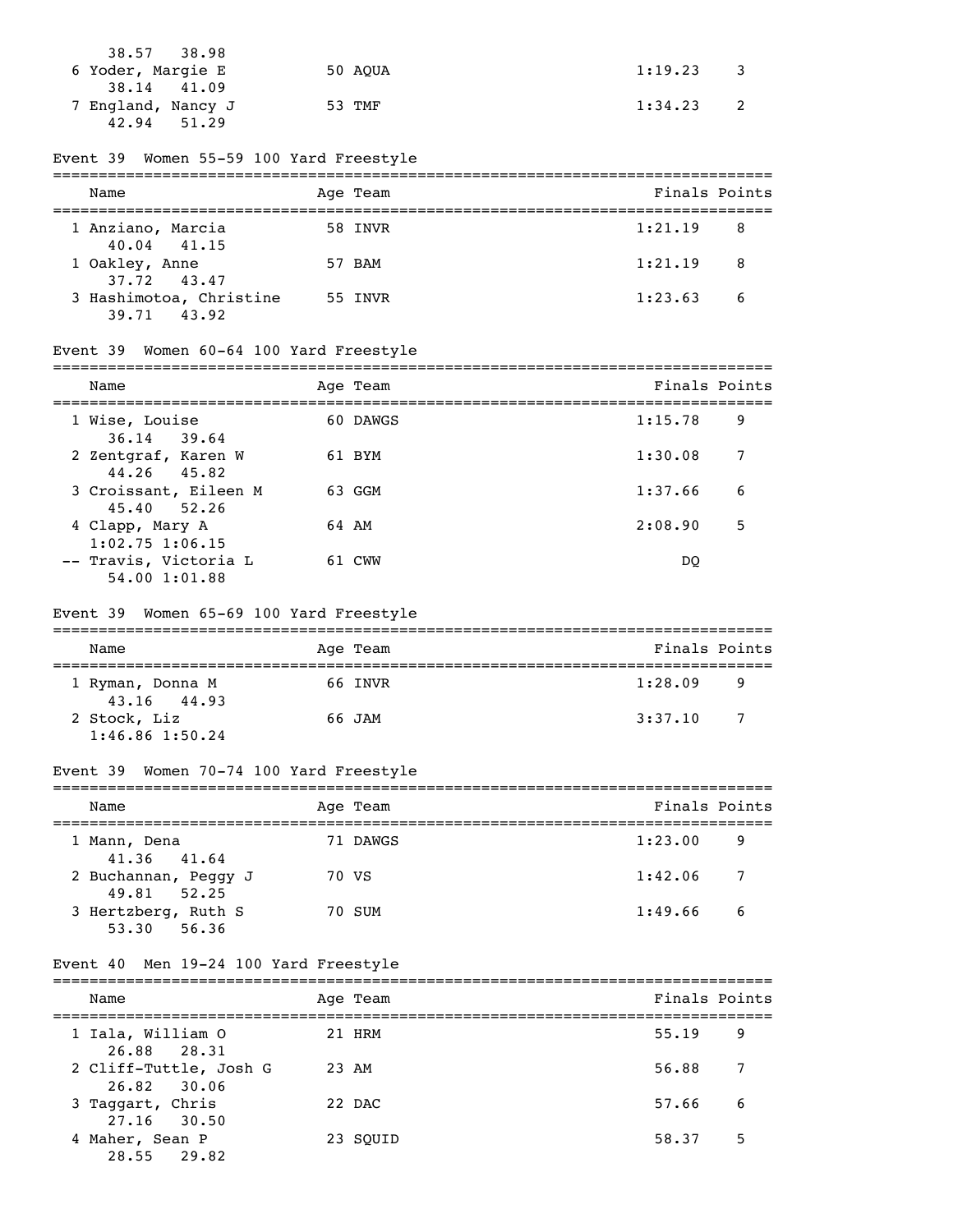# Event 40 Men 25-29 100 Yard Freestyle

| Name                                  | Age Team      | Finals Points |   |
|---------------------------------------|---------------|---------------|---|
| 1 Rivera, Khemo D<br>24.08 26.20      | 27 INVR       | 50.28         | 9 |
| 2 Jamshidi, Ramin<br>27.21 28.84      | 27 AOUA       | 56.05         | 7 |
| 3 Gannon, Terry M<br>$30.45$ $33.26$  | 29 INVR       | 1:03.71       | 6 |
| 4 Michelini, Marco<br>$32,20$ $35,29$ | 28 VORT       | 1:07.49       | 5 |
| 5 Hughes, David R<br>24.05 43.96      | 28 Unattached | 1:08.01       | 4 |
| 6 Brady, Donald S<br>42.47 50.38      | 29 SOUID      | 1:32.85       | 3 |

# Event 40 Men 30-34 100 Yard Freestyle

| Name                                   | Age Team      | Finals Points |   |
|----------------------------------------|---------------|---------------|---|
| 1 Siegel, Joel F<br>23.86<br>25.31     | 31 AQUA       | 49.17         | 9 |
| 2 Nasser, Rob<br>23.53<br>25.76        | 33 HRM        | 49.29         | 7 |
| 3 Glass, Tom<br>24.22 25.98            | 31 VORT       | 50.20         | 6 |
| 4 Rosinski, Thomas J<br>24.19 26.05    | 33 AQUA       | 50.24         | 5 |
| 5 Gotto, Tony<br>24.06 27.06           | 31 AM         | 51.12         | 4 |
| 6 Parker, Corey R<br>27.01<br>24.79    | 31 SQUID      | 51.80         | 3 |
| 7 Martin, Troy<br>25.30<br>26.62       | 34 TMF        | 51.92         | 2 |
| 8 Snowberg, Eric J<br>$25.67$ 27.57    | 32 INVR       | 53.24         | 1 |
| 9 Reetz, Jay S<br>$25.81$ $29.11$      | 34 Unattached | 54.92         |   |
| 10 Lorson, Matthew E<br>26.84<br>28.36 | 30 DURA       | 55.20         |   |
| 11 Pazmino, Jorge E<br>26.95<br>30.14  | 33 AM         | 57.09         |   |
| 12 Mendez, Mario A<br>28.11<br>31.84   | 32 WRS        | 59.95         |   |

# Event 40 Men 35-39 100 Yard Freestyle

| Name                                   | Age Team | Finals Points |     |
|----------------------------------------|----------|---------------|-----|
| 1 Chaiyaroj, Patt<br>24.68 26.80       | 39 SOUID | 51.48         | 9   |
| 2 Whiteside, Mark C<br>$25.87$ $26.29$ | 37 LM    | 52.16         | 7   |
| 3 Motter, Tim L<br>24.89 27.36         | 38 VORT  | 52.25         | 6   |
| 4 Niemann, Andy<br>$25.37$ $26.91$     | 37 AM    | 52.28         | 5   |
| 5 Remacle, Michael A<br>25.59 28.53    | 35 EM    | 54.12         | 4   |
| 6 Solheim, Perry W<br>26.25 28.17      | 35 DURA  | 54.42         | 2.5 |
| 6 Davis, Eric<br>$25.40$ 29.02         | 35 GAC   | 54.42         | 2.5 |
| 8 Ruhser, Richard B                    | 36 AOUA  | 56.05         | 1   |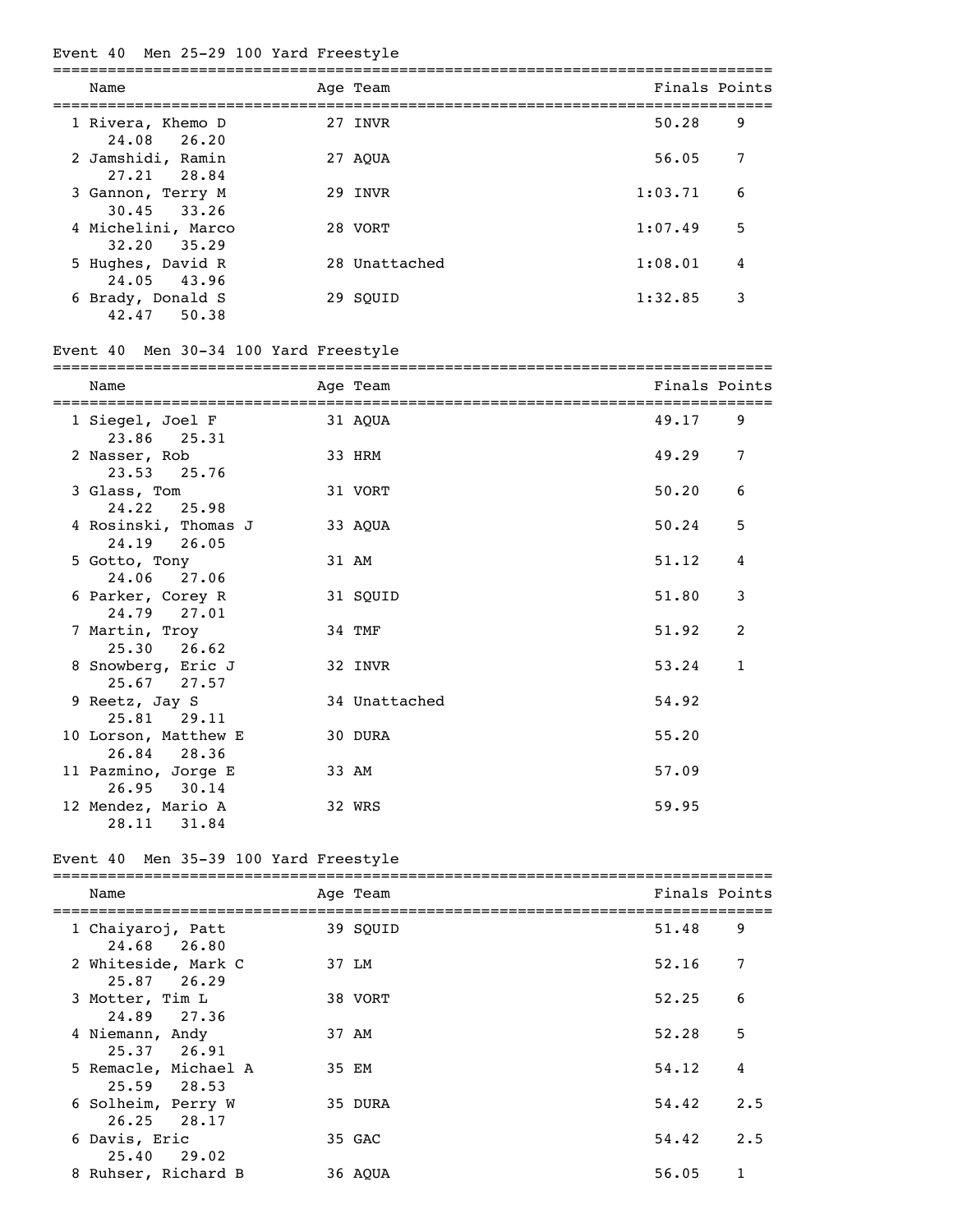| 27.11 28.94             |         |         |
|-------------------------|---------|---------|
| 9 Phelps, Brian R       | 38 AM   | 56.99   |
| 27.34 29.65             |         |         |
| 10 Burlingame, Martin R | 36 INVR | 57.81   |
| 27.78 30.03             |         |         |
| 11 Miller, George F     | 37 INVR | 58.00   |
| 28.39 29.61             |         |         |
| 12 Brieger, Michael H   | 37 DURA | 59.01   |
| 27.71 31.30             |         |         |
| 13 Hoyt, Brian K        | 36 TMF  | 59.30   |
| 28.30 31.00             |         |         |
| 14 Knight, Roger G      | 39 BAM  | 59.47   |
| 28.98 30.49             |         |         |
| 15 Arnold, Dan          | 39 CSST | 1:00.68 |
| 31.82<br>28.86          |         |         |
| 16 Castellini, Rick R   | 36 GVW  | 1:16.34 |
| 36.28 40.06             |         |         |

# Event 40 Men 40-44 100 Yard Freestyle

| Name                                       |        | Age Team | Finals Points |                 |
|--------------------------------------------|--------|----------|---------------|-----------------|
| 1 Smith, John C<br>22.81 24.60             | 41 RMM |          | 47.41         | 9               |
| 2 Smith, Paul<br>23.88 24.61               |        | 43 VS    | 48.49         | $7\phantom{.0}$ |
| 3 Jordan, Jaime<br>25.37 25.90             |        | 40 AOUA  | 51.27         | 6               |
| 4 Nelson, Kurt<br>$25.09$ $27.46$          |        | 43 HRM   | 52.55         | 5               |
| 5 Hugo, John M<br>25.43 27.34              |        | 42 INVR  | 52.77         | 4               |
| 6 Bank, Holden J<br>26.19 27.76            |        | 43 BAM   | 53.95         | 3               |
| 7 Classen, Ken A<br>26.59 28.20            |        | 42 AQUA  | 54.79         | 2               |
| 8 Stewart, David A<br>27.25<br>29.45       |        | 41 TMF   | 56.70         | $\mathbf{1}$    |
| 9 Usman, Nassim<br>27.93 30.31             |        | 43 BAM   | 58.24         |                 |
| 10 Shiver, Chris L<br>27.51 31.09          |        | 40 RRM   | 58.60         |                 |
| 11 Gratz, John F<br>28.21 30.76            |        | 43 BAM   | 58.97         |                 |
| 12 Baker, Stephen R<br>28.47 31.03         |        | 44 HRM   | 59.50         |                 |
| 13 Franklin, Russ<br>29.22 32.28           |        | 44 EPM   | 1:01.50       |                 |
| 14 Palmer, Brad<br>33.50 34.50             |        | 42 SQUID | 1:08.00       |                 |
| 15 Southwick, Edward P<br>32.68 35.38      |        | 40 AM    | 1:08.06       |                 |
| 16 Laverty, David F<br>1:14.04             |        | 40 WRS   | 1:13.96       |                 |
| 17 Keller, Christopher J<br>40.99<br>53.87 |        | 41 GVW   | 1:34.86       |                 |

# Event 40 Men 45-49 100 Yard Freestyle

| Name                           |  | Age Team | Finals Points           |  |  |  |  |
|--------------------------------|--|----------|-------------------------|--|--|--|--|
| 1 Hess, Richard<br>24.39 25.78 |  | 48 GGM   | $50.17$ 9               |  |  |  |  |
| 2 Stehlin, Ed H<br>25.70 27.77 |  | 47 JAM   | $\overline{7}$<br>53.47 |  |  |  |  |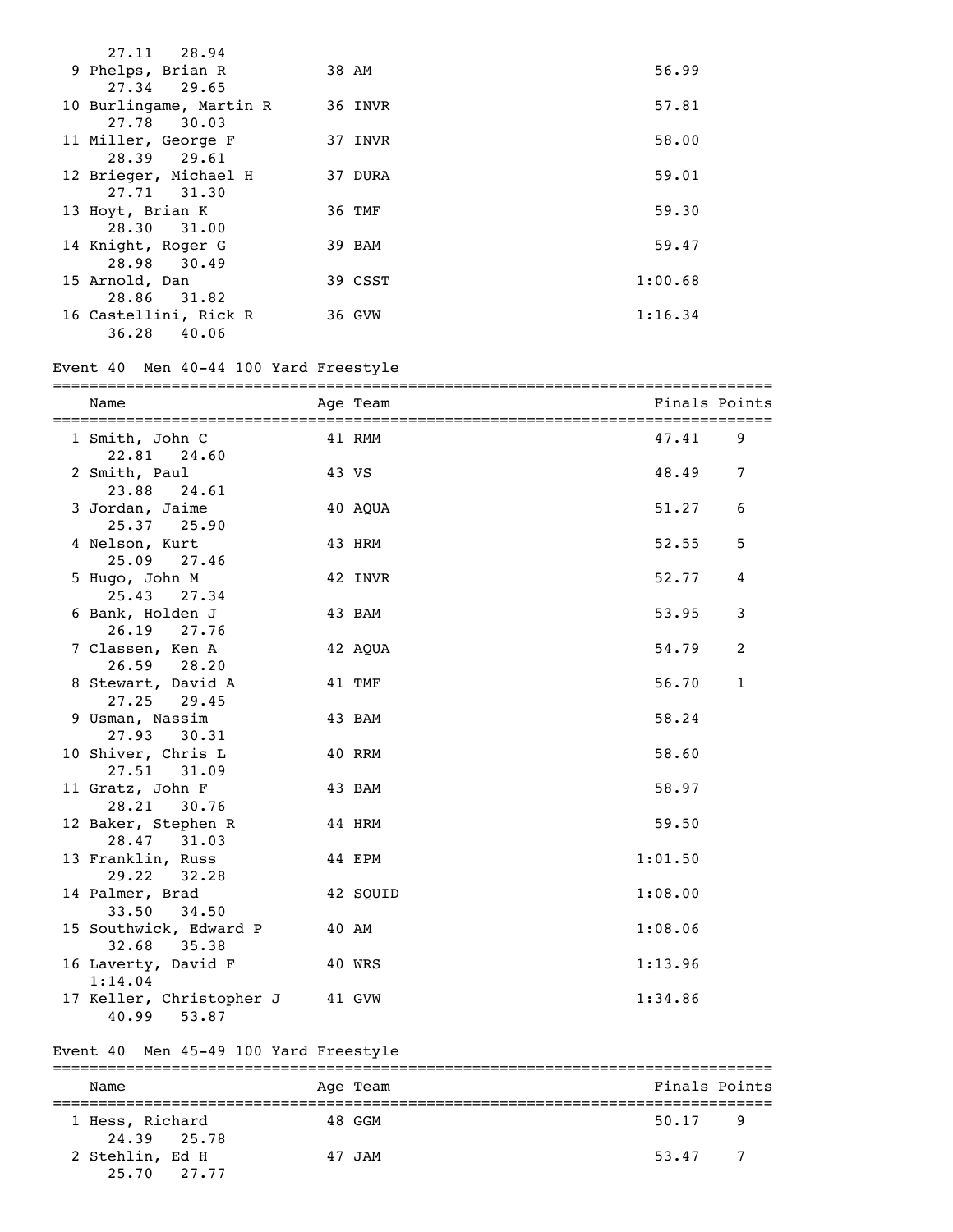| 3 Brackett, Bill A<br>$26.25$ $27.28$    | 45 AQUA       | 53.53   | 6 |
|------------------------------------------|---------------|---------|---|
| 4 Nolte, Christopher<br>26.39 28.00      | 46 INVR       | 54.39   | 5 |
| 5 Waterbury, Stuart S<br>$27.29$ $28.48$ | 49 BAM        | 55.77   | 4 |
| 6 Weinheimer, Andrew J<br>$27.00$ 29.19  | 49 BAM        | 56.19   | 3 |
| 7 Erzinger, Martin J<br>$26.44$ 31.29    | 45 AOUA       | 57.73   | 2 |
| 8 Lehman, Mel J<br>27.93 30.84           | 49 Unattached | 58.77   | 1 |
| 9 McElhinney, Tom B<br>28.79 32.17       | 49 GGM        | 1:00.96 |   |
| 10 Sheridan, John F<br>28.87 32.87       | 45 DAC        | 1:01.74 |   |
| 11 Taggart, Timothy E<br>31.19 33.89     | 49 DAC        | 1:05.08 |   |
| 12 Lee, Wayne A<br>30.89<br>36.10        | 49 SQUID      | 1:06.99 |   |
| 13 McHugh, Jerry<br>$34.02$ $35.37$      | 45 DAC        | 1:09.39 |   |

# Event 40 Men 50-54 100 Yard Freestyle

|   | Name                                     | Age Team | Finals Points |              |
|---|------------------------------------------|----------|---------------|--------------|
|   | 1 Magnuson, Tom 0<br>$26.51$ 29.92       | 50 AM    | 56.43         | 9            |
|   | 2 Tveitmoe, Bob N<br>$27.51$ 29.09       | 50 JAM   | 56.60         | 7            |
|   | 3 Wells, Lester K<br>27.56 29.16         | 51 HRM   | 56.72         | 6            |
|   | 4 Knud-Hansen, Chris F<br>28.08 31.86    | 52 BAM   | 59.94         | 5            |
|   | 5 Curry, Kevin M<br>29.00 31.74          | 50 TMF   | 1:00.74       | 4            |
|   | 6 Castellano, Stephen J<br>29.23 31.72   | 51 RMM   | 1:00.95       | 3            |
|   | 7 Streicher, Peter H<br>29.79 32.46      | 52 MIRA  | 1:02.25       | 2            |
| 8 | Blodgett, Bob H<br>$30.33$ $33.27$       | 52 INVR  | 1:03.60       | $\mathbf{1}$ |
|   | 9 Varner, Tim<br>31.73<br>34.79          | 52 BAM   | 1:06.52       |              |
|   | 10 Potekhen, George P<br>$32.71$ $35.09$ | 52 SUM   | 1:07.80       |              |
|   | 11 Knopinski, Joe<br>31.72<br>36.36      | 53 HRM   | 1:08.08       |              |

# Event 40 Men 55-59 100 Yard Freestyle

| Name                                   | Age Team | Finals Points |   |
|----------------------------------------|----------|---------------|---|
| 1 Abrahams, Rich T<br>24.36 27.04      | 58 AM    | 51.40         | 9 |
| 2 Abbott, William A<br>28.44 31.11     | 56 AM    | 59.55         | 7 |
| 3 Burson, Bill<br>28.71 30.95          | 58 SSM   | 59.66         | 6 |
| 4 Dodge, David R<br>29.41 30.60        | 56 DURA  | 1:00.01       | 5 |
| 5 Brookens, Bruce R<br>$30.13$ $32.03$ | 57 SSM   | 1:02.16       | 4 |
| 6 Townsend, Cecil D                    | 55 PBM   | 1:03.03       | 3 |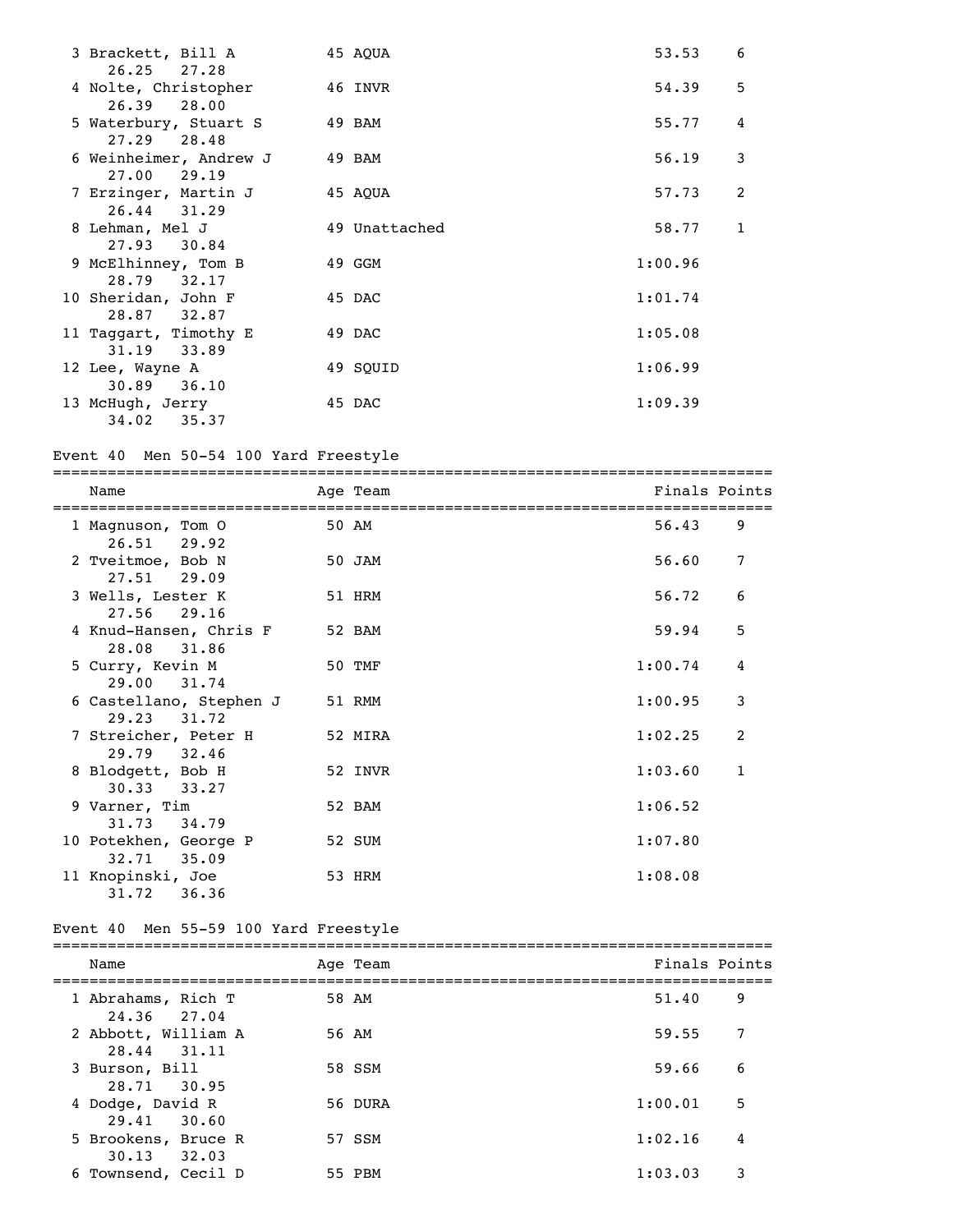| $30.27$ $32.76$<br>7 Edwards, Morgan | 58 INVR | $1:05.09$ 2         |
|--------------------------------------|---------|---------------------|
| $30.87$ $34.22$                      |         |                     |
| 8 McCormick, Paul                    | 56 BAM  | 1:41.90<br>$\sim$ 1 |
| 47.44<br>54.46                       |         |                     |

### Event 40 Men 60-64 100 Yard Freestyle

| Name                                 | Age Team | Finals Points |   |
|--------------------------------------|----------|---------------|---|
| 1 Graham, Jim D<br>31.87 34.23       | 61 DURA  | 1:06.10       | 9 |
| 2 King, William E<br>35.60 38.65     | 63 DAWGS | 1:14.25       | 7 |
| 3 Heller, Ken J<br>38.86 43.77       | 64 CMM   | 1:22.63       | 6 |
| 4 Yost, Bob R<br>$39.90 \quad 49.52$ | 61 INVR  | 1:29.42       | 5 |
| 5 Reynolds, Bing<br>43.65 48.11      | 62 BAM   | 1:31.76       | 4 |

### Event 40 Men 65-69 100 Yard Freestyle

| Name                       |       |  | Age Team | Finals Points |  |  |  |
|----------------------------|-------|--|----------|---------------|--|--|--|
| 1 Plummer, Mark A<br>38.25 | 42.03 |  | 66 INVR  | 1:20.28<br>-9 |  |  |  |

### Event 40 Men 70-74 100 Yard Freestyle

| Name                             |  | Age Team      | Finals Points |                |  |  |  |
|----------------------------------|--|---------------|---------------|----------------|--|--|--|
| 1 Hart, James W<br>37.93 41.47   |  | 74 Unattached | 1:19.40       | 9              |  |  |  |
| 2 Bishop, David W<br>37.41 42.09 |  | 70 DURA       | 1:19.50       | $\overline{7}$ |  |  |  |

### Event 40 Men 80-84 100 Yard Freestyle

| Name                             | Age Team      | Finals Points             |  |  |  |  |  |
|----------------------------------|---------------|---------------------------|--|--|--|--|--|
| 1 Kohl, William<br>45.68 51.59   | 80 Unattached | 1:37.27<br>-9             |  |  |  |  |  |
| 2 Wrenn, John H<br>$50.76$ 53.63 | 82 BAM        | 1:44.39<br>$\overline{7}$ |  |  |  |  |  |

### Event 41 Women 19-24 200 Yard Butterfly

| Name                       |       |       | Age Team        | Finals Points |  |  |  |  |
|----------------------------|-------|-------|-----------------|---------------|--|--|--|--|
| 1 Fleming, Sara J<br>39.90 | 43.47 | 47.74 | 24 WRS<br>47.14 | 2:58.25<br>q  |  |  |  |  |

### Event 41 Women 25-29 200 Yard Butterfly

| Name                    |                   |       |       | Age Team | Finals Points |     |
|-------------------------|-------------------|-------|-------|----------|---------------|-----|
| 1 Vanslingerlandt, Mica |                   |       |       | 27 BAM   | 2:17.74       | - 9 |
|                         | 29.95 33.96 35.68 |       | 38.15 |          |               |     |
| 2 Luellen, Katherine J  |                   |       |       | 29 AOUA  | 2:25.24       | - 7 |
|                         | 32.75 37.23 37.61 |       | 37.65 |          |               |     |
| 3 Richens, Kristina     |                   |       |       | 29 RRM   | 2:26.33       | - 6 |
| 32.93                   | 36.54             | 37.92 | 38.94 |          |               |     |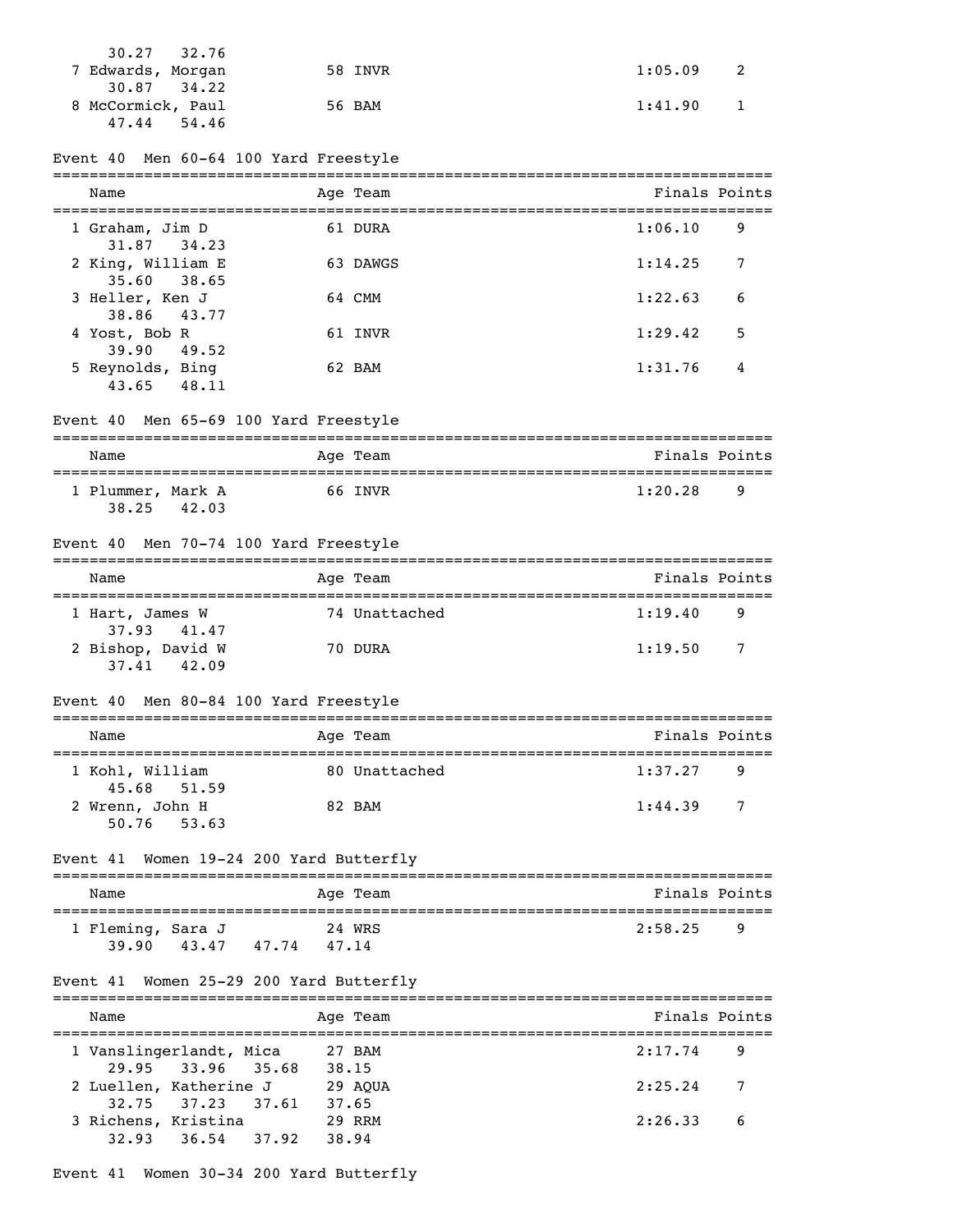| Name                                                                            | Age Team                                    | Finals Points                 |   |
|---------------------------------------------------------------------------------|---------------------------------------------|-------------------------------|---|
| 1 Surr, Christy<br>36.00<br>31.98                                               | --------<br>32 AQUA<br>38.62 40.18          | 2:26.78                       | 9 |
| Women 35-39 200 Yard Butterfly<br>Event 41                                      |                                             |                               |   |
| Name                                                                            | Age Team                                    | Finals Points                 |   |
| 1 Hagadorn, Heather L                                                           | 38 AQUA                                     | 2:34.75                       | 9 |
| 36.34 39.20 46.38<br>32.83<br>2 Vanderpoel, Nicole L<br>34.75<br>39.92<br>42.45 | 38 INVR<br>42.90                            | 2:40.02                       | 7 |
| 3 Plummer, Charlotte C<br>35.28<br>41.73<br>47.10                               | 37 JAM<br>49.11                             | 2:53.22                       | 6 |
| Event 41 Women 40-44 200 Yard Butterfly                                         |                                             |                               |   |
| Name                                                                            | Age Team                                    | Finals Points                 |   |
| 1 Sallee, Cece F<br>40.70<br>35.99                                              | 41 DURA<br>42.48 40.94                      | =========<br>2:40.11          | 9 |
| 2 Hawkinson, Cindy S<br>50.23                                                   | 42 INVR                                     | 3:46.50                       | 7 |
| Women 45-49 200 Yard Butterfly<br>Event 41                                      |                                             |                               |   |
| Name                                                                            | Age Team                                    | Finals Points                 |   |
| 1 Pyle, Rebecca M<br>$39.29$ $45.68$ $47.51$                                    | 47 SSM<br>46.29                             | 2:58.77                       | 9 |
| Women 50-54 200 Yard Butterfly<br>Event 41                                      |                                             |                               |   |
| Name                                                                            | Age Team                                    | Finals Points<br>============ |   |
| 1 Young, Lydia L<br>53.43<br>46.53                                              | 54 DAWGS<br>55.37 56.94                     | 3:32.27                       | 9 |
| Women 55-59 200 Yard Butterfly<br>Event 41                                      |                                             |                               |   |
| ------------<br>Name                                                            | ===============================<br>Age Team | =======<br>Finals Points      |   |
| 1 Lebsack, Linda M<br>59.12<br>50.00<br>57.00                                   | 56 AOUA<br>45.05                            | 3:31.17                       | 9 |
| Event 41<br>Women 60-64 200 Yard Butterfly                                      |                                             |                               |   |
| Name                                                                            | Age Team                                    | Finals Points                 |   |
| 1 Rudie, Margery<br>1:51.91                                                     | 64 JAM<br>1:51.02                           | 7:37.04                       | 9 |
| Women 70-74 200 Yard Butterfly<br>Event 41                                      |                                             |                               |   |
| Name                                                                            | Age Team                                    | Finals Points                 |   |
| 1 Hertzberg, Ruth S<br>1:17.32 1:35.87 1:36.60 1:32.75                          | 70 SUM                                      | 6:02.54                       | 9 |
| Women 75–79 200 Yard Butterfly<br>Event 41                                      |                                             |                               |   |
| Name                                                                            | Age Team                                    | Finals Points                 |   |
|                                                                                 |                                             |                               |   |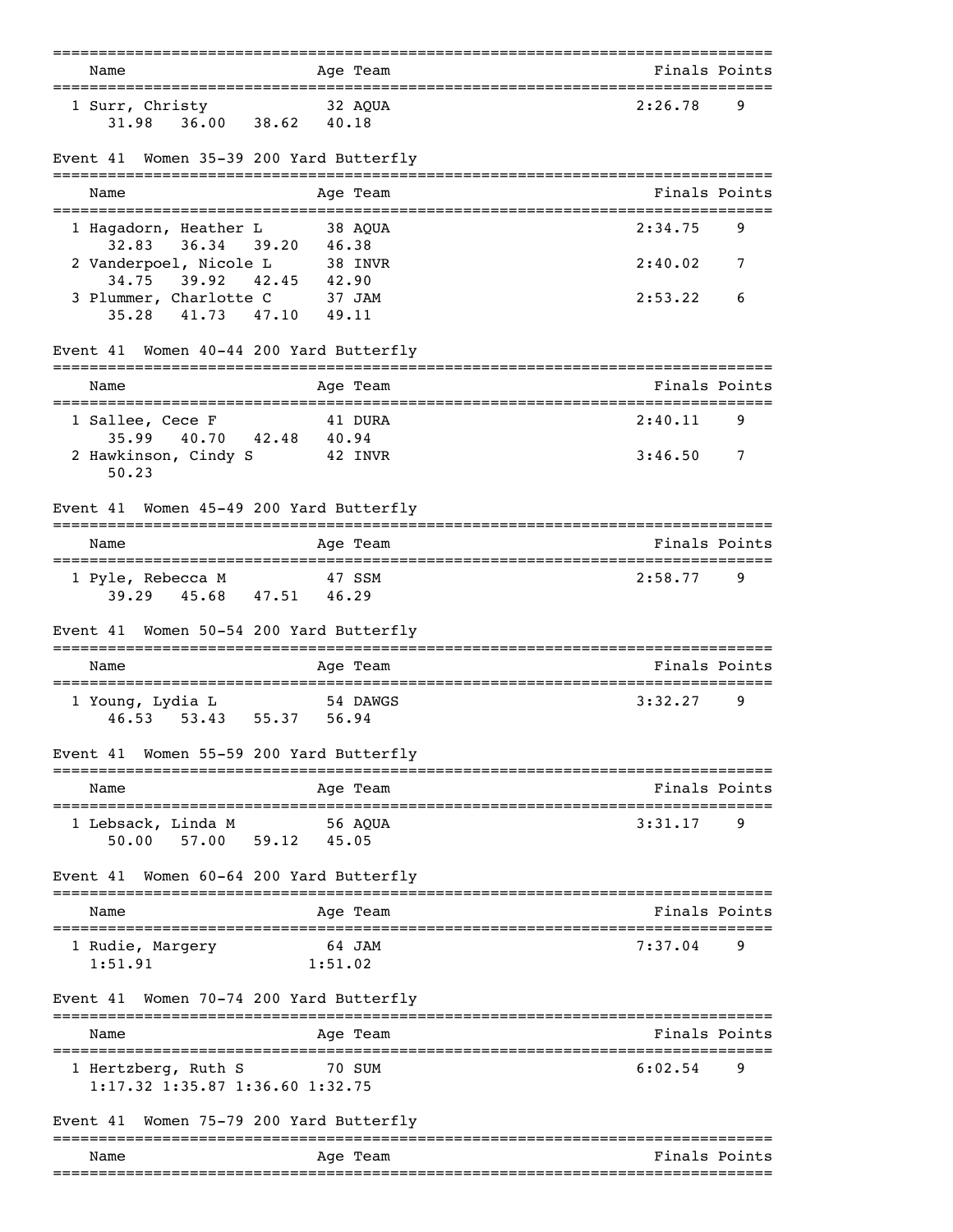| 1 Holmes, Frances<br>2:13.31 2:46.11 2:55.12 2:45.41                   |                | 75 JAM   | 10:39.95                                | 9 |
|------------------------------------------------------------------------|----------------|----------|-----------------------------------------|---|
| Event 42 Men 19-24 200 Yard Butterfly                                  |                |          |                                         |   |
| Name                                                                   |                | Age Team | Finals Points                           |   |
| 1 Schwartzkopf, Jess J<br>$30.71$ $35.23$ $32.60$                      | 24 AM<br>31.73 |          | 2:10.27                                 | 9 |
| Event 42 Men 25-29 200 Yard Butterfly                                  |                |          |                                         |   |
| Name                                                                   |                | Age Team | Finals Points                           |   |
| 1 Gair, David C<br>30.05 35.70 38.81 40.15                             |                | 28 AQUA  | 2:24.71                                 | 9 |
| Event 42 Men 30-34 200 Yard Butterfly                                  |                |          | =================================       |   |
| Name                                                                   |                | Age Team | Finals Points                           |   |
| 1 Ross, Dave<br>30.60<br>35.11 36.20 36.40                             | 32 AQUA        |          | 2:18.31                                 | 9 |
| 2 Pryor, Keith T 32 SQI<br>32.21 37.39 41.16 44.71                     |                | 32 SQUID | 2:35.47                                 | 7 |
| 3 Kelley, Brett A<br>$36.84$ 45.83 48.36 41.45                         | 31 AM          |          | 2:52.48                                 | 6 |
| Event 42 Men 35-39 200 Yard Butterfly                                  |                |          |                                         |   |
| Name                                                                   |                | Age Team | Finals Points                           |   |
| 1 Pease, Richard B<br>$27.22$ $29.61$ $29.85$                          | 30.05          | 37 VORT  | 1:56.73                                 | 9 |
| 2 Rowland, Shawn C<br>33.74 35.63 34.75                                | 37 AM          |          | 2:13.61                                 | 7 |
| 29.49<br>3 Wise, James M                                               | 38 HRM         |          | 2:20.80                                 | 6 |
| 36.62 37.32 36.09<br>30.77<br>4 Brieger, Michael H                     |                | 37 DURA  | 2:22.90                                 | 5 |
| 38.86<br>32.05<br>35.87<br>5 Blum, Juri                                | 36.12          | 36 SSM   | 3:02.17                                 | 4 |
| 33.08<br>40.63 45.48 1:02.98<br>-- Arnold, Dan<br>55.23 57.25<br>49.52 | 56.13          | 39 CSST  | DQ                                      |   |
| Event 42 Men 40-44 200 Yard Butterfly                                  |                |          |                                         |   |
| Name                                                                   |                | Age Team | Finals Points                           |   |
| 1 Melanson, Edward                                                     |                | 40 AQUA  | 2:06.80                                 | 9 |
| 29.15<br>31.96 32.71<br>2 Boettcher, Anthony J                         | 32.98<br>40 EM |          | 2:15.31                                 | 7 |
| 33.98 35.60<br>28.79<br>3 Belin, Thomas H<br>$39.67$ $46.09$<br>32.69  | 36.94<br>58.41 | 41 INVR  | 2:56.86                                 | 6 |
| Event 42 Men 45-49 200 Yard Butterfly                                  |                |          |                                         |   |
| Name                                                                   |                | Age Team | ----------------------<br>Finals Points |   |
| 1 Reeves, William W                                                    |                | 49 AQUA  | 2:22.79                                 | 9 |
| 35.50<br>37.00<br>31.35<br>2 Heggy, Terry A<br>46.09<br>36.83<br>44.59 | 38.94<br>38.51 | 48 DAWGS | 2:46.02                                 | 7 |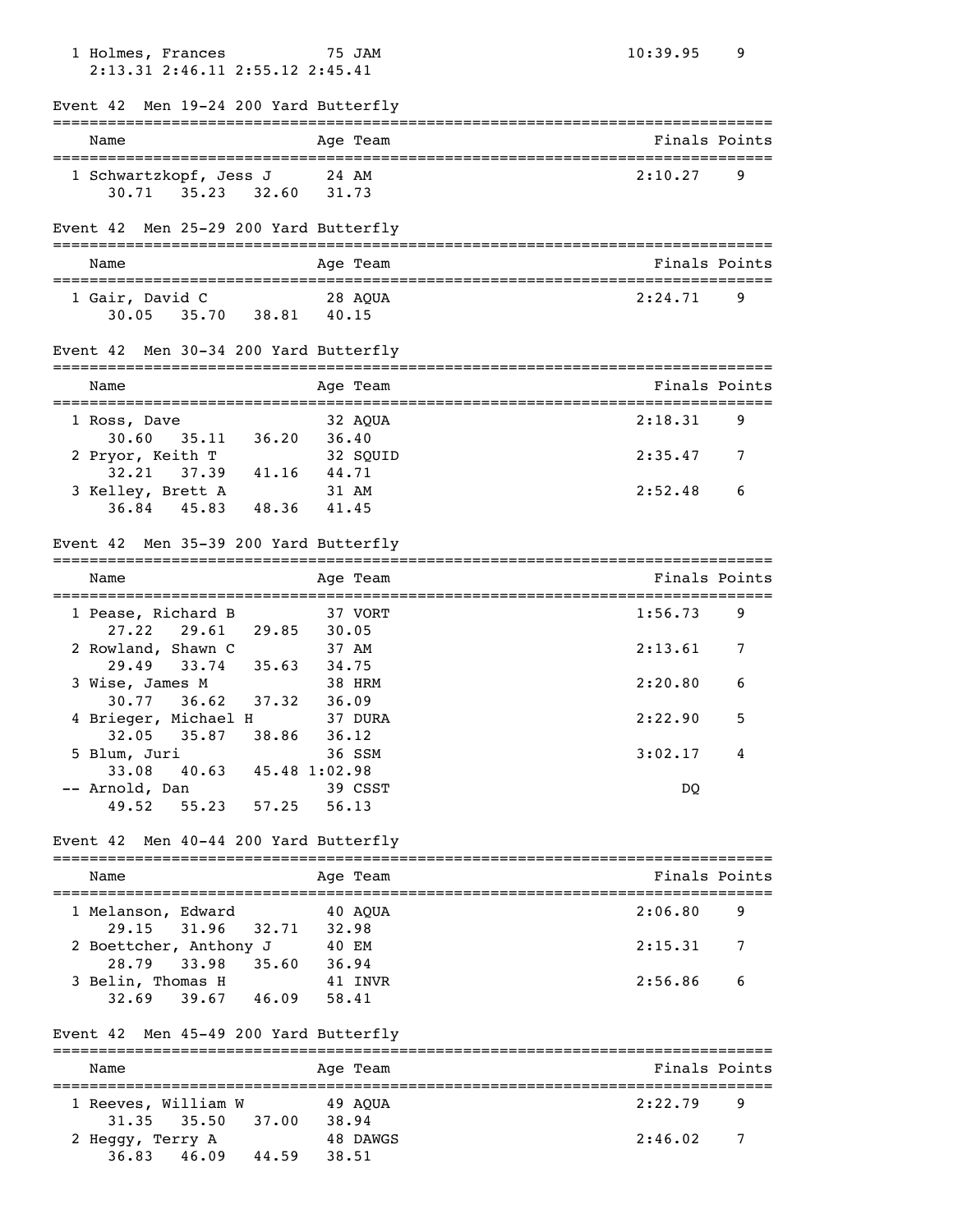| Event 42 Men 50-54 200 Yard Butterfly                                                       |                                    |               |
|---------------------------------------------------------------------------------------------|------------------------------------|---------------|
| Age Team<br>Name<br>======================================                                  |                                    | Finals Points |
| 1 Strack, Edward R<br>50 Unattached                                                         | 2:38.32                            | 9             |
| 34.71 40.26 42.51 40.84<br>2 Fallon, Michael J 50 EPM<br>33.36 39.73 46.46 1:04.77          | 3:04.32                            | 7             |
| Event 42 Men 55-59 200 Yard Butterfly                                                       |                                    |               |
| Age Team<br>Name                                                                            |                                    | Finals Points |
| 1 Goodman, Laurence R<br>55 BAM                                                             | 3:30.95                            | 9             |
| 46.87 54.91 55.80<br>53.37<br>2 McDanal, Steven K 59 JAM<br>49.84 1:02.58 1:01.61 1:02.64   | 3:56.67                            | 7             |
| Event 42 Men 60-64 200 Yard Butterfly                                                       |                                    |               |
| Age Team<br>Name                                                                            |                                    | Finals Points |
| 1 Tobin, John C<br><b>60 EM</b><br>43.03 59.53 1:06.03 1:03.79                              | 3:52.38                            | 9             |
| Event 42 Men 65-69 200 Yard Butterfly                                                       |                                    |               |
| Age Team<br>Name                                                                            |                                    | Finals Points |
| 1 O'Brien, Dennis A 67 DURA<br>37.24 44.26 52.35<br>44.21                                   | 2:58.06                            | 9             |
| Event 43 Women 19+ 200 Yard Medley Relay                                                    |                                    |               |
| Team                                                                                        |                                    | Finals Points |
| 1 Thornton Masters Fitness 'A'                                                              | $2:07.19$ 18                       |               |
| 36.21<br>33.64 26.27<br>31.07<br>2 Aurora Masters 'A'                                       | 2:15.38                            | 14            |
| 33.42 38.99 29.46 33.51<br>3 South Suburban Masters 'A'<br>41.97<br>37.66<br>34.43<br>27.23 | 2:21.29                            | 12            |
| Event 43 Women 25+ 200 Yard Medley Relay                                                    |                                    |               |
| Team                                                                                        |                                    | Finals Points |
| $'$ B $'$<br>1 DU Aquaholics                                                                | 1:57.62                            | 18            |
| 29.37<br>35.28<br>28.15<br>24.82<br>2 DU Aquaholics 'A'                                     | 2:05.08                            | 14            |
| 31.67<br>35.98<br>28.45<br>28.98<br>' A'<br>3 Inverness                                     | 2:05.54                            | 12            |
| 33.74<br>32.50<br>29.52<br>29.78<br>4 Thornton Masters Fitness 'B'                          | 2:42.62                            | 10            |
| 51.13<br>39.76<br>40.21<br>31.52<br>-- Boulder Aquatic Masters 'A'                          | DQ                                 |               |
| 38.39<br>28.31<br>27.46<br>36.87                                                            |                                    |               |
| Event 43 Women 35+ 200 Yard Medley Relay                                                    |                                    |               |
| Team                                                                                        |                                    | Finals Points |
| ' ' A '<br>1 Highlands Ranch                                                                | :======================<br>2:07.03 | 18            |
| 34.62<br>32.59<br>29.58<br>30.24<br>2 Durango Masters 'A'                                   | 2:17.55                            | 14            |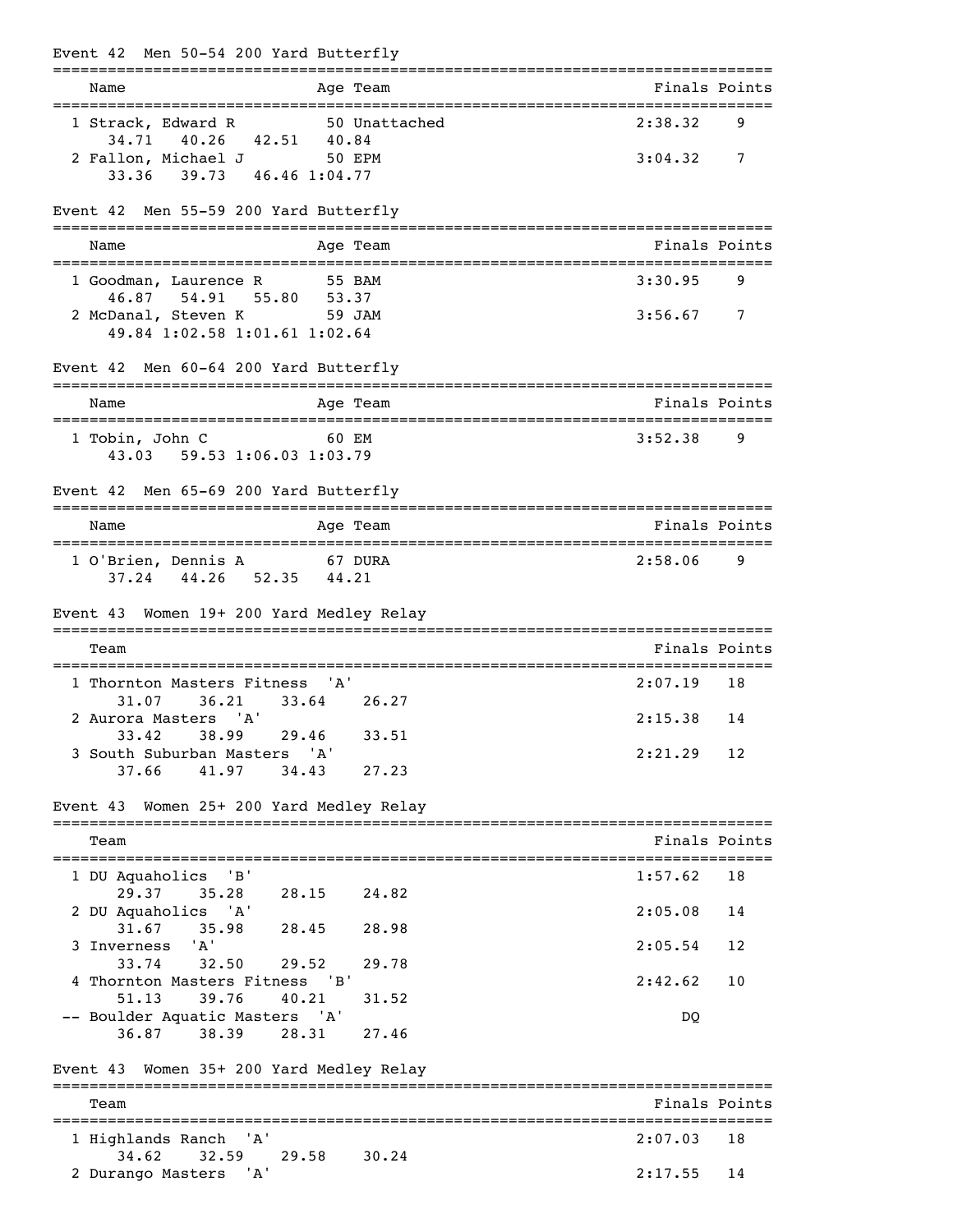| 32.38<br>3 DU Aquaholics 'C'             | 43.35                     | 31.16 | 30.66 | 2:20.00       | 12 |
|------------------------------------------|---------------------------|-------|-------|---------------|----|
| 34.98                                    | 40.33                     | 30.08 | 34.61 |               |    |
| Event 43 Women 45+ 200 Yard Medley Relay |                           |       |       |               |    |
| Team                                     |                           |       |       | Finals Points |    |
| 1 Boulder Aquatic Masters 'A'            |                           |       |       | 2:25.90       | 18 |
| 36.84                                    | 46.84                     | 33.24 | 28.98 |               |    |
| 2 Inverness<br>39.68                     | 'A'<br>47.05              | 43.43 | 38.29 | 2:48.45       | 14 |
| Event 44 Men 19+ 200 Yard Medley Relay   |                           |       |       |               |    |
| Team                                     |                           |       |       | Finals Points |    |
| 1 Aurora Masters                         | $'$ B $'$                 |       |       | 1:44.70       | 18 |
| 28.26                                    | 28.61                     | 24.39 | 23.44 |               |    |
| 2 Highlands Ranch 'A'<br>24.75           | 30.09                     | 25.62 | 24.46 | 1:44.92       | 14 |
| 3 Squids Swim Team 'A'                   |                           |       |       | 1:46.51       | 12 |
| 28.69<br>4 Denver Athletic Club 'A'      | 26.16                     | 26.24 | 25.42 | 1:57.01       | 10 |
| 32.00                                    | 30.29                     | 28.57 | 26.15 |               |    |
| 5 Aurora Masters 'A'<br>30.10            | 33.63                     | 28.00 | 25.29 | 1:57.02       | 8  |
| Event 44 Men 25+ 200 Yard Medley Relay   |                           |       |       |               |    |
| Team                                     |                           |       |       | Finals Points |    |
|                                          |                           |       |       |               |    |
| 1 DU Aquaholics 'A'<br>29.95             | 27.38                     | 25.80 | 21.51 | 1:44.64       | 18 |
| 2 DU Aquaholics 'B'                      |                           |       |       | 1:58.09       | 14 |
| 29.63<br>3 Durango Masters 'A'           | 35.84                     | 27.26 | 25.36 | 1:58.13       | 12 |
| 32.05                                    | 34.36                     | 26.43 | 25.29 |               |    |
| 4 Thornton Masters Fitness 'A'<br>33.38  | 43.11                     | 32.64 | 26.00 | 2:15.13       | 10 |
|                                          |                           |       |       |               |    |
| Event 44 Men 35+ 200 Yard Medley Relay   |                           |       |       |               |    |
| Team                                     |                           |       |       | Finals Points |    |
| 1 Aurora Masters                         | $^{\prime}$ C $^{\prime}$ |       |       | 1:43.67       | 18 |
| 28.87<br>2 Inverness                     | 28.61<br>'A'              | 24.01 | 22.18 | 1:47.57       | 14 |
| 29.66                                    | 30.14                     | 25.52 | 22.25 |               |    |
| 3 Boulder Aquatic Masters 'A'<br>25.93   | 31.27                     | 25.31 | 25.28 | 1:47.79       | 12 |
| 4 Team Vortex 'A'                        |                           |       |       | 1:48.02       | 10 |
| 30.05                                    | 30.29                     | 24.14 | 23.54 |               |    |
| 5 DU Aquaholics 'C'<br>28.26             | 31.21                     | 28.01 | 23.49 | 1:50.97       | 8  |
| 6 Evergreen Masters                      |                           | 'A'   |       | 1:52.10       | 6  |
| 31.36<br>7 Highlands Ranch 'A'           | 29.16                     | 25.24 | 26.34 | 2:02.55       | 4  |
| 32.15                                    | 33.47                     | 26.87 | 30.06 |               |    |
| 8 Boulder Aquatic Masters 'B'<br>33.23   | 40.94                     | 30.72 | 28.39 | 2:13.28       | 2  |
| Event 44 Men 45+ 200 Yard Medley Relay   |                           |       |       |               |    |

### =============================================================================== Team Finals Points